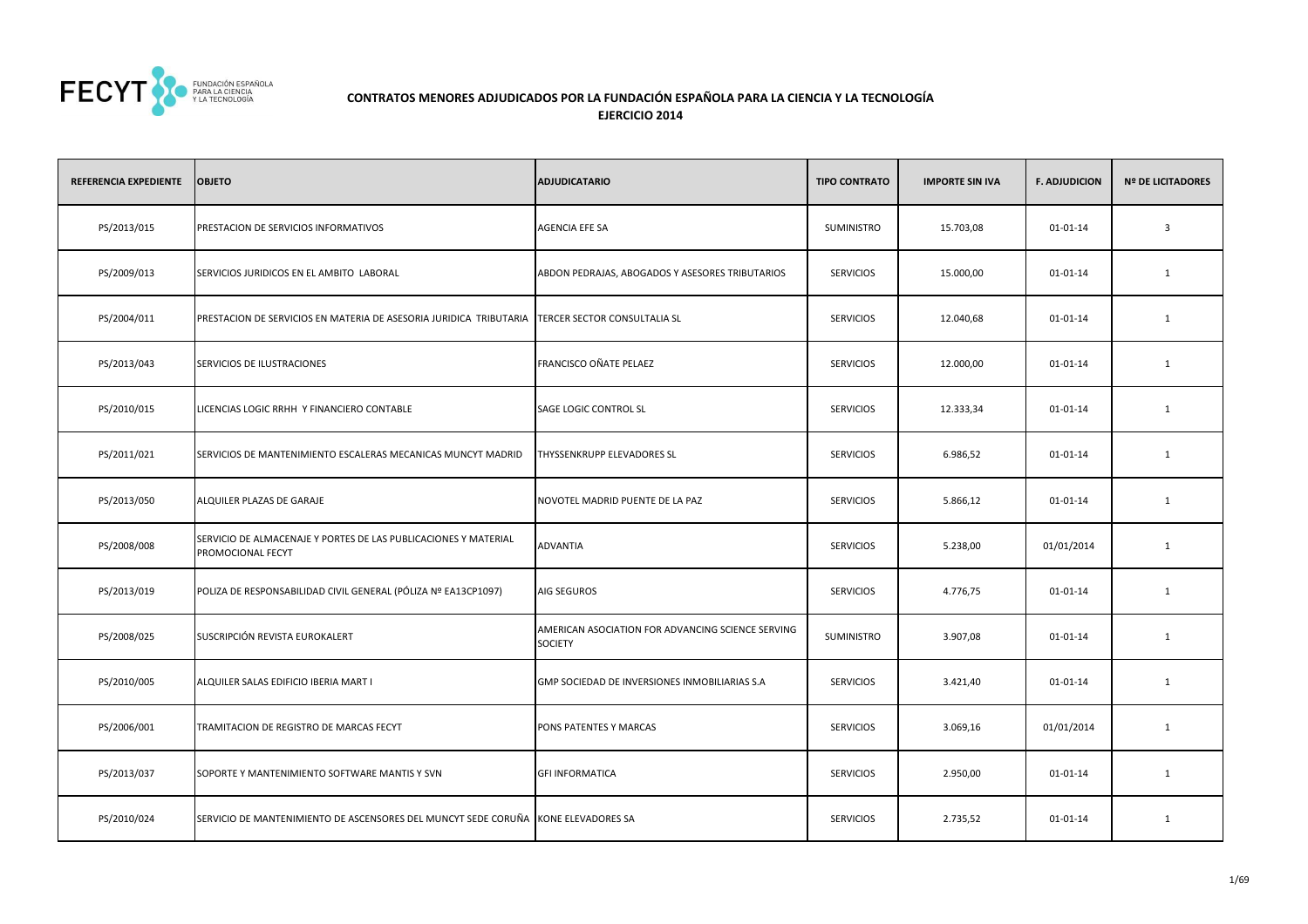| REFERENCIA EXPEDIENTE | <b>OBJETO</b>                                                                                                                                                                  | <b>ADJUDICATARIO</b>                                        | <b>TIPO CONTRATO</b> | <b>IMPORTE SIN IVA</b> | <b>F. ADJUDICION</b> | <b>Nº DE LICITADORES</b> |
|-----------------------|--------------------------------------------------------------------------------------------------------------------------------------------------------------------------------|-------------------------------------------------------------|----------------------|------------------------|----------------------|--------------------------|
| PS/2012/006 AD I      | CUOTA 2014 CLUB DE EXCELENCIA EN GESTION                                                                                                                                       | CLUB EXCELENCIA EN GESTION DE CALIDAD                       | <b>SERVICIOS</b>     | 1.709,09               | $01 - 01 - 14$       | $\mathbf{1}$             |
| PS/2008/025           | SUSCRIPCION REVISTA ALPHA GALILEO                                                                                                                                              | ALPHA GALILEO FOUNDATION LTD                                | SUMINISTRO           | 1.700,00               | 01-01-14             | 1                        |
| PPTO/MUNCYT/14/015    | TRANSPORTE DE LIBROS Y MOBILIARIO COLECCIÓN CALVO HERNANDO                                                                                                                     | MUDANZAS VALERO Y MORENO                                    | <b>SERVICIOS</b>     | 2.355,18               | $01 - 01 - 14$       | 1                        |
| PS/2007/010           | CUOTA ANUAL DE SOCIOS DE LA RED EUROPEA DE CENTROS Y MUSEOS DE<br>CIENCIA (ECSITE) E INSCRIPCION A LA CONFERENCIA ANUAL                                                        | EUROPEAN NET WORK OF SCIENCE CENTRE ANN MUSEUMS<br>(ECSITE) | <b>SERVICIOS</b>     | 1.625,00               | $01 - 01 - 14$       | 1                        |
| PS/2013/007           | AGRUPACION DE EMPRESAS, ASOCIACIONES, FUNDACIONES,<br>UNIVERSIDADES, CENTROS TEC Y DE INVESTIGACION QUE DESARROLLAN SU<br>ACTIVIDAD EN RELACION CON LA BIOTECNOLOGIA EN ESPAÑA | <b>ASEBIO</b>                                               | <b>SERVICIOS</b>     | 1.500,00               | $01 - 01 - 14$       | 1                        |
| PS/2001/002           | CUOTA ANUAL ASOCIADO A LA ASOCIACION ESPAÑOLA DE FUNDACIONES                                                                                                                   | ASOCIACION ESPAÑOLA DE FUNDACIONES                          | <b>SERVICIOS</b>     | 1.500,00               | $01 - 01 - 14$       | 1                        |
| CC/2014/030           | <b>INFORME ASEBIO</b>                                                                                                                                                          | <b>ASEBIO</b>                                               | <b>SERVICIOS</b>     | 1.500,00               | 01-01-14             | 1                        |
| PS/2011/017           | SERVICIOS DE MANTENIMIENTO ELEVADOR SALA EXPOSICIONES MUNCYT<br>MADRID                                                                                                         | THYSSENKRUPP ELEVADORES SL                                  | <b>SERVICIOS</b>     | 1.153,92               | 01-01-14             | 1                        |
| PS/2014/016           | MANTENIMIENTO DE ASCENSORES Y MONTACARGAS EN LA SEDE DE<br>ALCOBENDAS                                                                                                          | ORONA S.COOP                                                | <b>SERVICIOS</b>     | 1.646,52               | 01-01-14             | $\overline{\mathbf{3}}$  |
| PS/2011/029AD I       | ALQULER MAQUINA GENERADOR DE OZONO PARA SEDE FECYT                                                                                                                             | <b>COSEMAR OZONO S.L</b>                                    | <b>SERVICIOS</b>     | 712,80                 | 01-01-14             | 1                        |
| PS/2012/010           | CUOTA ANUAL MIEMBROS DEL CONSEJO INTERNACIONAL DE MUSEOS -<br><b>MUNCYT</b>                                                                                                    | ICOM-CE                                                     | <b>SERVICIOS</b>     | 828,00                 | 01-01-14             | 1                        |
| NA                    | GASTOS DE GESTION CORRESPONDIENTES AL CONVENIO QUE REGULA LAS<br>PRACTICAS DE BECARIOS                                                                                         | FUNDACION UNIVERSIDAD CARLOS III                            | <b>SERVICIOS</b>     | 725,26                 | 01-01-14             | 1                        |
| PS/2012/019           | SERVICIO DE MANTENIMIENTO Y CONSERVACION DE GONDOLAS MUNCYT<br>CORUÑA                                                                                                          | GONDOLAS Y MANTENIMIENTO SL                                 | <b>SERVICIOS</b>     | 446,60                 | 01-01-14             | 1                        |
| PS/2013/040           | INSCRIPCION COMO SOCIO EN LA ASOCIACION ESPAÑOLA DE FUNDRAISING                                                                                                                | ASOCIACION ESPAÑOLA DE FUNDRAISING                          | <b>SERVICIOS</b>     | 420,00                 | 01-01-14             | 1                        |
| <b>CDPI</b>           | EVALUACION SALA MUNCYT Y COLOQUIO                                                                                                                                              | PEREZ MALDONADO MARCOS                                      | <b>SERVICIOS</b>     | 400,00                 | 01-01-14             | 1                        |
| <b>NA</b>             | FACTURACION TICKETS PARKING VISITAS                                                                                                                                            | GMP SOCIEDAD DE INVERSIONES INMOBILIARIAS S.A               | <b>SERVICIOS</b>     | 307,59                 | 01-01-14             | 1                        |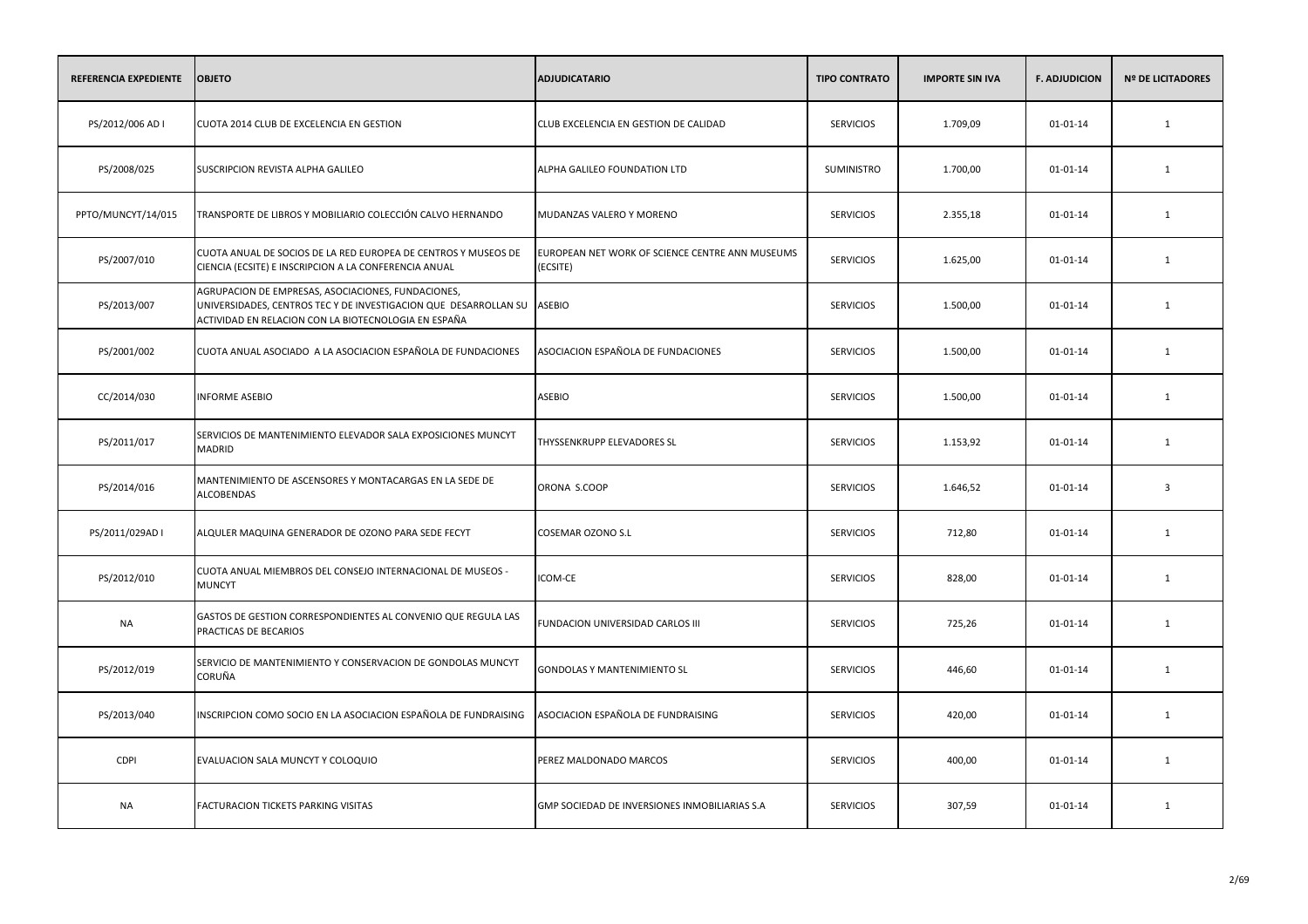| REFERENCIA EXPEDIENTE | <b>OBJETO</b>                                                                                        | <b>ADJUDICATARIO</b>                                         | <b>TIPO CONTRATO</b> | <b>IMPORTE SIN IVA</b> | <b>F. ADJUDICION</b> | <b>Nº DE LICITADORES</b> |
|-----------------------|------------------------------------------------------------------------------------------------------|--------------------------------------------------------------|----------------------|------------------------|----------------------|--------------------------|
| PS/2006/013           | SERVICIO DE RECOGIDA, DESTRUCCION Y RECICLAJE DE DOCUMENTACION<br><b>FECYT</b>                       | <b>DATAERASER SL</b>                                         | <b>SERVICIOS</b>     | 680,38                 | 01/01/2014           | $\mathbf{1}$             |
| PS/2011/016           | SERVICIOS DE MANTENIMIENTO COLECCIÓN RELOJES MUNCYT SEDE MADRID RELOJERIA LOSADA SC (LOPEZ TERRADAS) |                                                              | <b>SERVICIOS</b>     | 223,47                 | 01-01-14             | 1                        |
| PS/2014/001           | SUSCRIPCION ANUAL A WEBEX PREMIUM 8                                                                  | <b>INFOREIN SA</b>                                           | <b>SERVICIOS</b>     | 219,00                 | $01 - 01 - 14$       | $\mathbf{1}$             |
| PS/2007/021           | ALQUILER DE FUENTE DE AGUA PARA LAS INSTALACIONES DE FECYT PT                                        | <b>SERVIMATIC SA</b>                                         | <b>SUMINISTRO</b>    | 216,00                 | 01-01-14             | 1                        |
| PS/2013/008           | LICENCIA DE USO A TRAVES DE LA RED DE TELECOMUNICACIONES DE<br>INTERNET.                             | AXESOR CONOCER PARA DECIDIR SA                               | <b>SERVICIOS</b>     | 150,00                 | 01-01-14             | 1                        |
| PS/2013/044           | INSCRIPCION EN LA ASOCIACION DE PERIODISTAS DE INFORMACION<br>AMBIENTAL (APIA)                       | ASOCIACION DE PERIODISTAS DE INFORMACION AMBIENTAL<br>(APIA) | <b>SERVICIOS</b>     | 65,00                  | 01-01-14             | 1                        |
| <b>NA</b>             | SERVICIO POST VENTA MOVILES                                                                          | TELEFONICA MOVILES ESPAÑA SA                                 | <b>SERVICIOS</b>     | 33,75                  | $01 - 01 - 14$       | 1                        |
| PS/NOTARIO            | SERVICIOS DE GESTION NOTARIA                                                                         | RAMOS BLANCO COVARRUBIAS CB                                  | <b>SERVICIOS</b>     | 344,30                 | 01-01-14             | 1                        |
| PS/2010/027           | SUMINISTRO CAPSULAS Y NESPRESSO                                                                      | DABA SA                                                      | <b>SUMINISTRO</b>    | 814,89                 | $01 - 01 - 14$       | 1                        |
| PS/2011/004           | SUMINISTRO DE AGUA PARA EL MUNCYT DE USO NO DOMESTICO                                                | EMPRESA MUNICIPAL AGUAS DE LA CORUÑA SA                      | <b>SUMINISTRO</b>    | 1.273,41               | 01-01-14             | 1                        |
| PS/2009/004           | SERVICIO DE ALMACENAMIENTO Y CUSTODIA DE DOCUMENTACION<br>ADMINISTRATIVA                             | IRON MOUNTAIN ESPAÑA SA                                      | <b>SERVICIOS</b>     | 7.444,23               | 01-01-14             | 1                        |
| FR/14/063             | ADQUISICION DE LAMPARAS PARA FECYT                                                                   | SUMINISTROS ALCOSAN                                          | SUMINISTRO           | 194,36                 | 01-01-14             | 1                        |
| <b>NA</b>             | ADQUISICION MATERIAL PARA ACTIVIDADES MUNCYT CORUÑA                                                  | MERCATABRIA SL UNIPERSONAL                                   | <b>SUMINISTRO</b>    | 24,78                  | $01 - 01 - 14$       | 1                        |
| <b>NA</b>             | ADQUSICION MATERIAL PARA ACTIVIDADES MUNCYT CORUÑA                                                   | CENTROS COMERCIALES CARREFUR SA                              | <b>SUMINISTRO</b>    | 103,58                 | $01 - 01 - 14$       | 1                        |
| <b>NA</b>             | ALOJAMIENTO PARTICIPANTES CIENCIA ESPAÑOLA EN EL EXTERIOR                                            | RESIDENCIA DE ESTUDIANTES                                    | <b>SERVICIOS</b>     | 1.499,11               | 01-01-14             | 1                        |
| <b>NA</b>             | PARTICIPACION CURSO ANA RUIZ-ROSO "DESARROLLO WEB DE CPATACIÓN<br>DE FONDOS"                         | ASOCIACION ESPAÑOLA DE FUNDRAISING                           | <b>SERVICIOS</b>     | 37,19                  | $01 - 01 - 14$       | 1                        |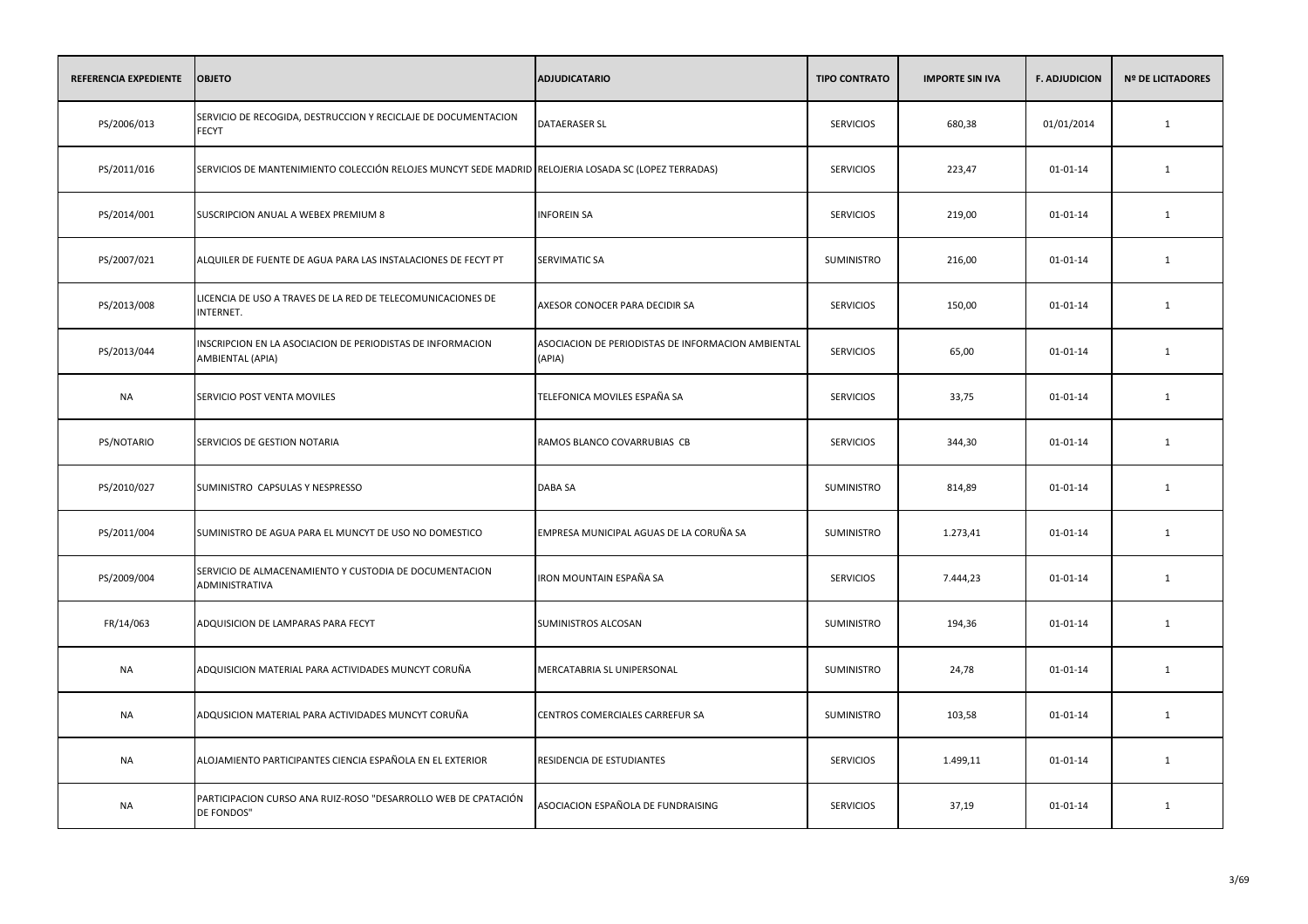| REFERENCIA EXPEDIENTE | <b>OBJETO</b>                                                                                                                                                                                              | <b>ADJUDICATARIO</b>                   | <b>TIPO CONTRATO</b> | <b>IMPORTE SIN IVA</b> | <b>F. ADJUDICION</b> | <b>Nº DE LICITADORES</b> |
|-----------------------|------------------------------------------------------------------------------------------------------------------------------------------------------------------------------------------------------------|----------------------------------------|----------------------|------------------------|----------------------|--------------------------|
| NA                    | ADQUISICION MATERIAL PARA ACTIVIDADES MUNCYT CORUÑA                                                                                                                                                        | <b>MUNDICIEN SL</b>                    | SUMINISTRO           | 14,25                  | 01-01-14             | 1                        |
| NA                    | REALIZACION DE IMPRESIONES PARA MUNCYT CORUÑA                                                                                                                                                              | FOTOCOPIAS CONDE SL                    | <b>SERVICIOS</b>     | 49,40                  | 01-01-14             | 1                        |
| PS/2012/005AD II      | PRORROGA ENCOMIENDA DE GESTION A LA FNMT PARA LA PRESTACION DE<br>SERVICIOS TECNICOS Y DE SEGURIDAD, APLICABLES A LA CERTIFICACION DE<br>FIRMA ELECTRONICA Y EN EL AMBITO DE LA ADMINISTRACION ELECTRONICA | FABRICA NACIONAL DE LA MONEDA Y TIMBRE | <b>SERVICIOS</b>     | 13.098,00              | 02-01-14             | 1                        |
| FR/14/019             | ALOJAMIENTO DE ANA CORREAS (MENSUALIDAD DICIEMBRE)                                                                                                                                                         | MELIA WHITE HOUSE                      | <b>SERVICIOS</b>     | 1.929,88               | 10-01-14             | 1                        |
| PPTO/ABS/2014/006     | IMPRESIÓN DE CARPETAS NETWORKING NATIONS II                                                                                                                                                                | MADRIDCOLOR                            | <b>SERVICIOS</b>     | 298,00                 | 14-01-14             | 1                        |
| FR/14/2448            | REPARACION PANTALLA PORTATIL ALFONSO LOPEZ                                                                                                                                                                 | <b>INFOREIN SA</b>                     | <b>SERVICIOS</b>     | 274,00                 | 14-01-14             | 1                        |
| PS/2013/023           | SERVICIO DE CONTROL DE PLAGAS MUNCYT CORUÑA                                                                                                                                                                | SANAL S.A                              | <b>SERVICIOS</b>     | 250,00                 | 14-01-14             | $\overline{\mathbf{3}}$  |
| PPTO/ASG/14/003       | ADQUISICION 200 TARJETAS DE VISITA VICTORIA MILLOR Y BORJA IZQUIERDO MADRIDCOLOR                                                                                                                           |                                        | SUMINISTRO           | 58,80                  | 15-01-14             | 1                        |
| PPTO/ASG/14/002       | ADQUISICION SELLOS DE CAUCHO VICTORIA MILLOR Y BORJA IZQUIERDO                                                                                                                                             | MADRIDCOLOR                            | <b>SUMINISTRO</b>    | 48,20                  | 15-01-14             | 1                        |
| PPTO/ASG/14/001       | ADQUISCION DE 5 PORTATILES CON DOCKING MALETIN Y GARANTIA                                                                                                                                                  | REPESSA SISTEMAS SA                    | SUMINISTRO           | 5.995,00               | 16-01-14             | $\mathbf{1}$             |
| FT2014-002            | SERVICIO DE ASESORAMIENTO TECNICO PARA EL PROYECTO PILOTO DE LA<br>REAL ACADEMIA ESPAÑOLA                                                                                                                  | GONZALEZ MALDONADO CONCEPCION          | <b>SERVICIOS</b>     | 12.000,00              | 17-01-14             | 1                        |
| PPTO/ABS/2014/002     | SERVICIO DE RESTAURACION PARA LA VII EDICION DE FORMACION OJS                                                                                                                                              | MEL3 MUSIC SL                          | <b>SERVICIOS</b>     | 318,18                 | 17-01-14             | $\mathbf{1}$             |
| PPTO/ABS/2014/001     | IMPRESIÓN A COLOR DE 63 DIPLOMAS PARA ENTREGAR A LAS REVISTAS QUE<br>HAN SUPERADO EL PROCESO DE EVALUACION PARA LA RENOVACION DEL<br>SELLO DE CALIDAD DE REVISTAS CIENTIFICAS                              | MADRIDCOLOR                            | <b>SERVICIOS</b>     | 95,20                  | 17-01-14             | 1                        |
| <b>NA</b>             | EXPERTO COMISION EVALUACION REVISTAS CIENTIFICAS                                                                                                                                                           | ALEIXANDRE BENAVENT RAFAEL             | <b>SERVICIOS</b>     | 2.000,00               | 20-01-14             | 1                        |
| <b>NA</b>             | EXPERTO COMISION EVALUACION REVISTAS CIENTIFICAS                                                                                                                                                           | SANZ CASADO ELIAS                      | <b>SERVICIOS</b>     | 2.000,00               | 20-01-14             | 1                        |
| NA                    | EXPERTO COMISION EVALUACION REVISTAS CIENTIFICAS                                                                                                                                                           | URBANO SALIDO CRISTOBAL                | <b>SERVICIOS</b>     | 2.000,00               | 20-01-14             | 1                        |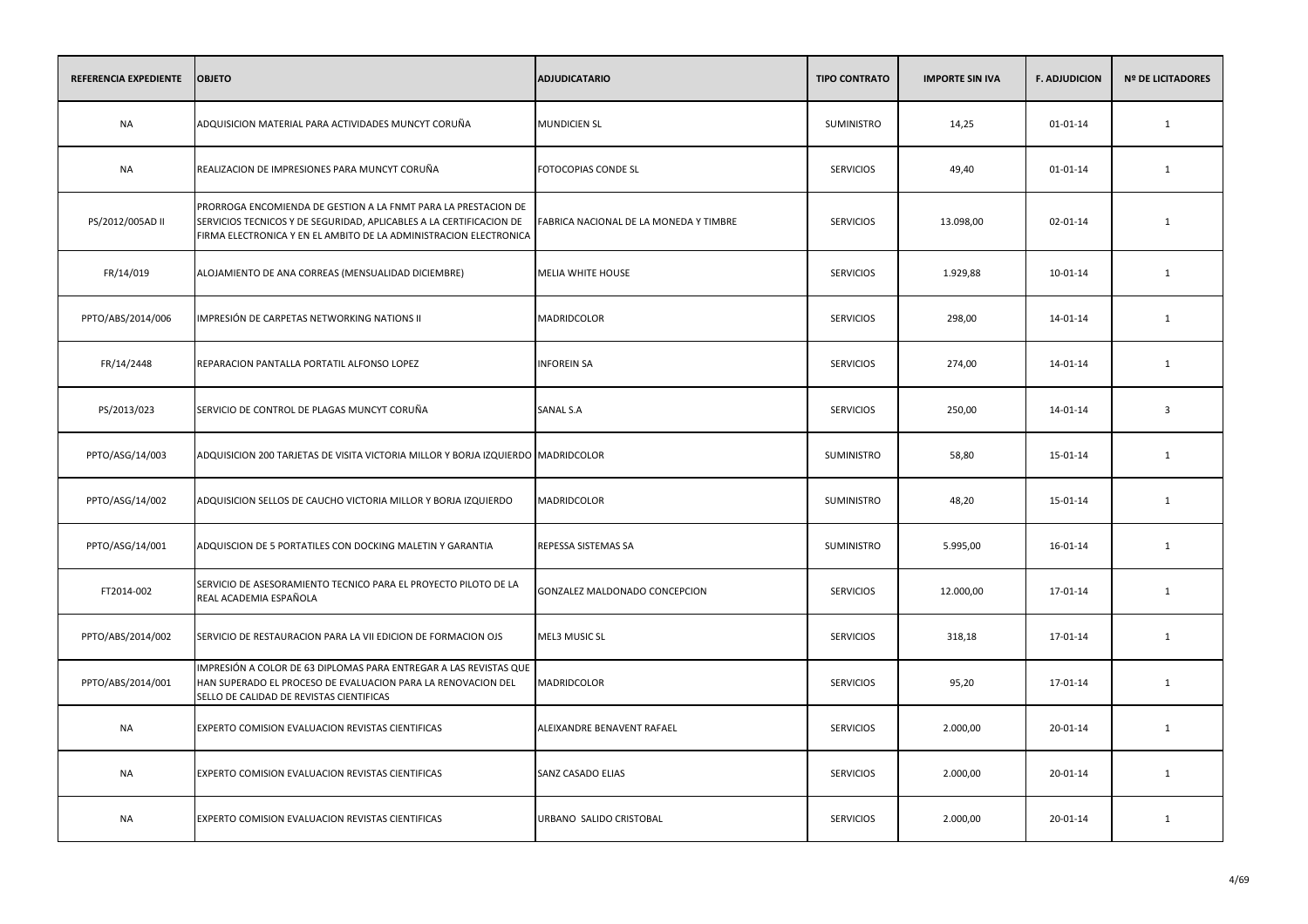| REFERENCIA EXPEDIENTE | <b>OBJETO</b>                                    | <b>ADJUDICATARIO</b>             | <b>TIPO CONTRATO</b> | <b>IMPORTE SIN IVA</b> | <b>F. ADJUDICION</b> | <b>Nº DE LICITADORES</b> |
|-----------------------|--------------------------------------------------|----------------------------------|----------------------|------------------------|----------------------|--------------------------|
| <b>NA</b>             | EXPERTO COMISION EVALUACION REVISTAS CIENTIFICAS | <b>GUTIERREZ PEREZ JOSE</b>      | <b>SERVICIOS</b>     | 1.500,00               | 20-01-14             | $\mathbf{1}$             |
| <b>NA</b>             | EXPERTO COMISION EVALUACION REVISTAS CIENTIFICAS | GALINDO ZALDIVAR JESUS           | <b>SERVICIOS</b>     | 1.000,00               | 20-01-14             | 1                        |
| <b>NA</b>             | EXPERTO COMISION EVALUACION REVISTAS CIENTIFICAS | NUÑEZ PEREZ JOSE CARLOS          | <b>SERVICIOS</b>     | 1.000,00               | 20-01-14             | $\mathbf{1}$             |
| <b>NA</b>             | EXPERTO COMISION EVALUACION REVISTAS CIENTIFICAS | FORCADELL CARLOS                 | <b>SERVICIOS</b>     | 1.000,00               | 20-01-14             | 1                        |
| <b>NA</b>             | EXPERTO COMISION EVALUACION REVISTAS CIENTIFICAS | PASARO MARIA ROSARIO             | <b>SERVICIOS</b>     | 1.000,00               | 20-01-14             | $\mathbf{1}$             |
| <b>NA</b>             | EXPERTO COMISION EVALUACION REVISTAS CIENTIFICAS | DIAGO HERNANDO MAXIMO            | <b>SERVICIOS</b>     | 900,00                 | 20-01-14             | 1                        |
| NA                    | EXPERTO COMISION EVALUACION REVISTAS CIENTIFICAS | SARAMAGO DAS PEDRAS JOAO ANTONIO | <b>SERVICIOS</b>     | 800,00                 | 20-01-14             | 1                        |
| NA                    | EXPERTO COMISION EVALUACION REVISTAS CIENTIFICAS | <b>CASAS OLEA MATILDE</b>        | <b>SERVICIOS</b>     | 800,00                 | 20-01-14             | 1                        |
| NA                    | EXPERTO COMISION EVALUACION REVISTAS CIENTIFICAS | <b>AZOR PEREZ ANTONIO</b>        | <b>SERVICIOS</b>     | 600,00                 | 20-01-14             | 1                        |
| NA                    | EXPERTO COMISION EVALUACION REVISTAS CIENTIFICAS | DE PABLOS ESCOBAR LAURA          | <b>SERVICIOS</b>     | 600,00                 | 20-01-14             | 1                        |
| NA                    | EXPERTO COMISION EVALUACION REVISTAS CIENTIFICAS | NUÑEZ FERNANDEZ JOSE             | <b>SERVICIOS</b>     | 600,00                 | 20-01-14             | 1                        |
| NA                    | EXPERTO COMISION EVALUACION REVISTAS CIENTIFICAS | SERRANO ASENJO JOSE ENRIQUE      | <b>SERVICIOS</b>     | 500,00                 | 20-01-14             | 1                        |
| NA                    | EXPERTO COMISION EVALUACION REVISTAS CIENTIFICAS | JIMENEZ BUEDO MARIA              | <b>SERVICIOS</b>     | 500,00                 | 20-01-14             | $\mathbf{1}$             |
| NA                    | EXPERTO COMISION EVALUACION REVISTAS CIENTIFICAS | SOUSA LIMA LOFF MANUEL VICENTE   | <b>SERVICIOS</b>     | 400,00                 | 20-01-14             | 1                        |
| <b>NA</b>             | EXPERTO COMISION EVALUACION REVISTAS CIENTIFICAS | KUO ALEXANDER                    | <b>SERVICIOS</b>     | 300,00                 | 20-01-14             | 1                        |
| NA                    | EXPERTO COMISION EVALUACION REVISTAS CIENTIFICAS | CAMPANARIO JUAN MIGUEL           | <b>SERVICIOS</b>     | 300,00                 | 20-01-14             | 1                        |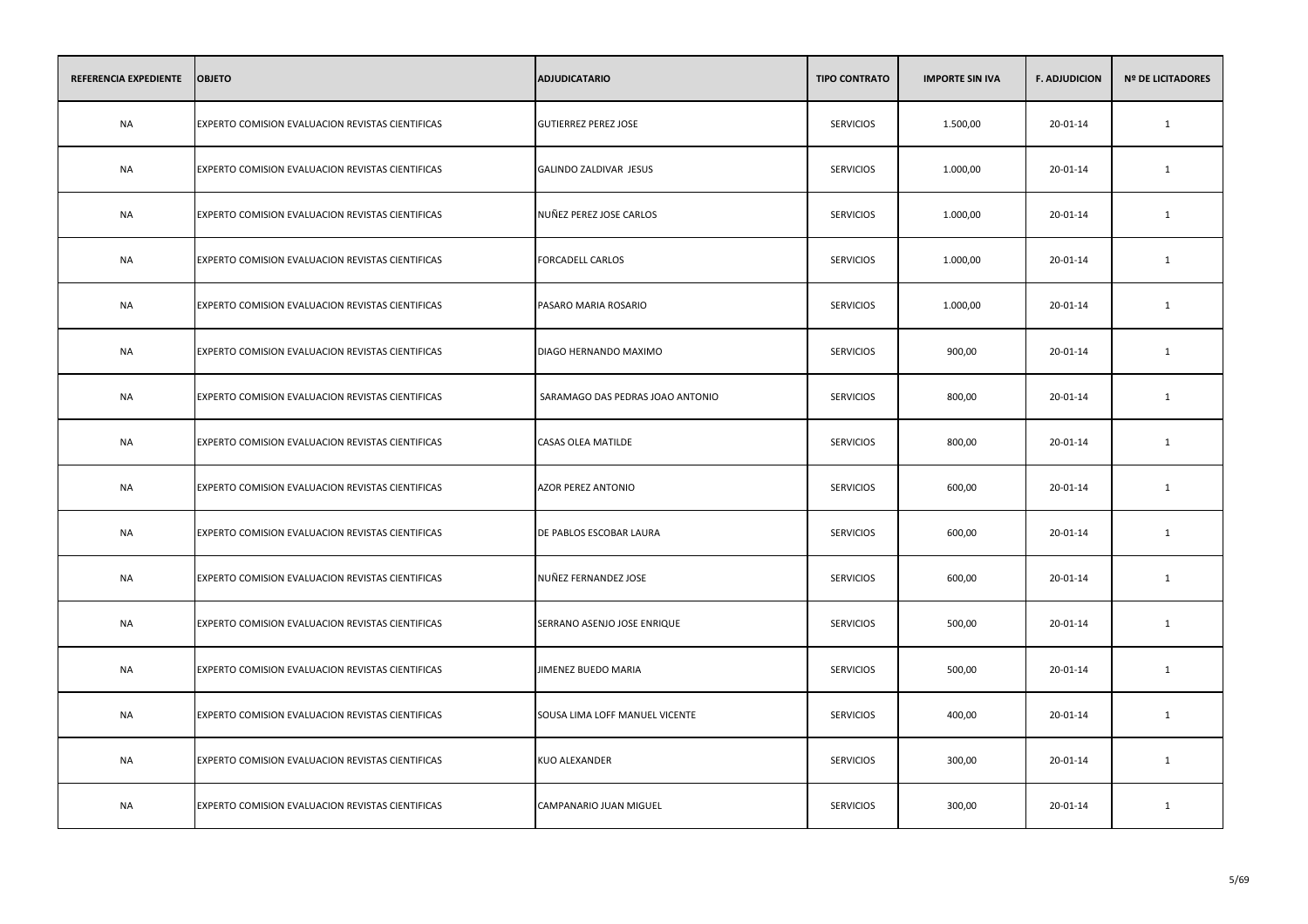| <b>REFERENCIA EXPEDIENTE</b> | <b>OBJETO</b>                                                                                                                                              | <b>ADJUDICATARIO</b>                | <b>TIPO CONTRATO</b> | <b>IMPORTE SIN IVA</b> | <b>F. ADJUDICION</b> | <b>Nº DE LICITADORES</b> |
|------------------------------|------------------------------------------------------------------------------------------------------------------------------------------------------------|-------------------------------------|----------------------|------------------------|----------------------|--------------------------|
| <b>NA</b>                    | EXPERTO COMISION EVALUACION REVISTAS CIENTIFICAS                                                                                                           | BELLET SANFELIU CARMEN              | <b>SERVICIOS</b>     | 300,00                 | 20-01-14             | $\mathbf{1}$             |
| <b>NA</b>                    | EXPERTO COMISION EVALUACION REVISTAS CIENTIFICAS                                                                                                           | <b>OLIVAR TOST GERARD</b>           | <b>SERVICIOS</b>     | 200,00                 | 20-01-14             | 1                        |
| <b>NA</b>                    | EXPERTO COMISION EVALUACION REVISTAS CIENTIFICAS                                                                                                           | <b>LASSIBILLE GERARD</b>            | <b>SERVICIOS</b>     | 200,00                 | 20-01-14             | 1                        |
| <b>NA</b>                    | EXPERTO COMISION EVALUACION REVISTAS CIENTIFICAS                                                                                                           | VARGAS NUÑEZ JUAN ANTONIO           | <b>SERVICIOS</b>     | 300,00                 | 20-01-14             | 1                        |
| <b>NA</b>                    | EXPERTO COMISION EVALUACION REVISTAS CIENTIFICAS                                                                                                           | LEIROS DE LA PEÑA MARIA DEL CARMEN  | <b>SERVICIOS</b>     | 100,00                 | 20-01-14             | 1                        |
| FT2014-004                   | SERVICIO DE ASISTENCIA TECNICA PARA LA REDACCIÓN PLIEGOS<br>RELACIONADOS CON LA GESTION DE MANTENIMIENTO INTEGRAL DEL<br>EDIFICIO COSMOCAIXA EN ALCOBENDAS | BRAVO SOLUTION ESPAÑA               | <b>SERVICIOS</b>     | 14.442,00              | 21-01-14             | 1                        |
| FT2014-005 AD I              | DIRECCION FACULTATIVA DE LA IMPLANTACION DE LAS OFICINAS PARA<br><b>FECYT</b>                                                                              | IDOM INGENIERIA Y CONSULTORIA SA    | <b>SERVICIOS</b>     | 7.200,00               | 21-01-14             | $\mathbf{1}$             |
| PPTO/ABS/2014/005            | IMPRESIÓN PUBLICACION ANUARIO SINC 2013                                                                                                                    | ARTE FINAL Y DISEÑO COMUNICACIÓN SL | <b>SERVICIOS</b>     | 3.540,00               | 22-01-14             | 4                        |
| PPTO/ABS/2014/003            | COFEE BREAK JORNADA INFORMATIVA HORIZONTE 2020, 24 DE ENERO                                                                                                | GESTORA DE VIAJES Y NEGOCIOS SL     | <b>SERVICIOS</b>     | 525,00                 | 22-01-14             | $\mathbf{1}$             |
| PPTO/ABS/2014/004            | COFEE BREAK JORNADA INFORMATIVA RETO 6, 24 DE ENERO,                                                                                                       | COLECTIVIDADES VIRIVAZ SL           | <b>SERVICIOS</b>     | 300,00                 | 22-01-14             | 1                        |
| FR/14/166                    | COMPRA DE MATERIAL PARA TALLERES DE MUNCYT CORUÑA                                                                                                          | IMAGINARIUM, S.A.                   | <b>SERVICIOS</b>     | 3,55                   | 24-01-14             | 1                        |
| SINC-2012-001                | <b>COLABORACION AGENCIA SINC</b>                                                                                                                           | VILLARREAL GARCIA ANTONIO           | <b>SERVICIOS</b>     | 1.550,00               | 27-01-14             | 1                        |
| SINC-2012-002                | COLABORACION AGENCIA SINC                                                                                                                                  | CHAPARRO DOMINGUEZ LAURA            | <b>SERVICIOS</b>     | 1.200,00               | 27-01-14             | 1                        |
| <b>NA</b>                    | SEMIFINAL FAMELAB 2014                                                                                                                                     | <b>CARMONA DIDAC</b>                | <b>SERVICIOS</b>     | 350,00                 | 28-01-14             | 1                        |
| <b>NA</b>                    | SEMIFINAL FAMELAB 2014                                                                                                                                     | RIBAS BARBERAN CRISTINA             | <b>SERVICIOS</b>     | 350,00                 | 28-01-14             | 1                        |
| <b>NA</b>                    | SEMIFINAL FAMELAB 2014                                                                                                                                     | PEREZ VERGARA ENRIQUE               | <b>SERVICIOS</b>     | 350,00                 | 28-01-14             | 1                        |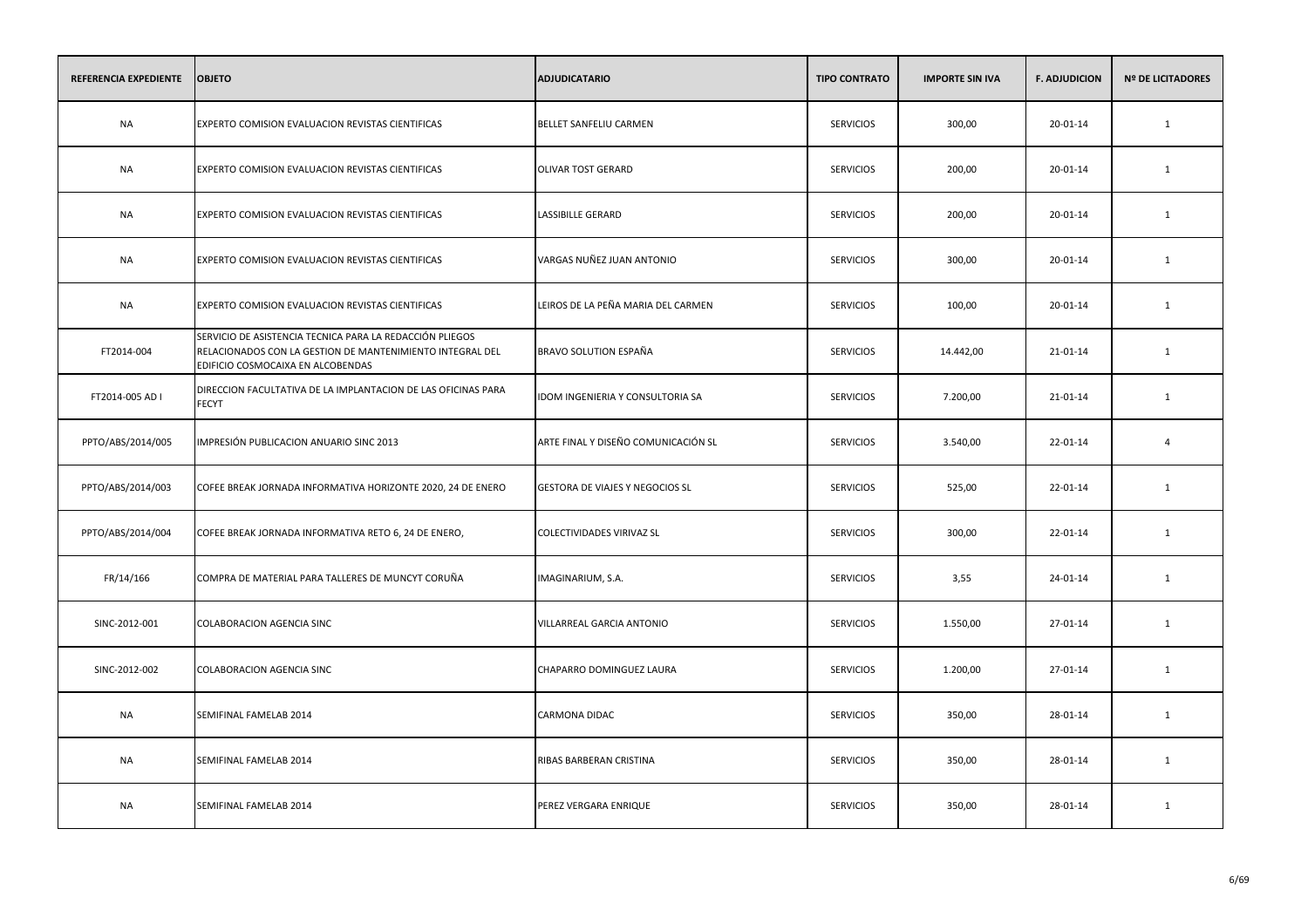| REFERENCIA EXPEDIENTE | <b>OBJETO</b>                                                                                                        | <b>ADJUDICATARIO</b>                        | <b>TIPO CONTRATO</b> | <b>IMPORTE SIN IVA</b> | <b>F. ADJUDICION</b> | <b>Nº DE LICITADORES</b> |
|-----------------------|----------------------------------------------------------------------------------------------------------------------|---------------------------------------------|----------------------|------------------------|----------------------|--------------------------|
| PPTO/ASG/14/007       | ADQUSICION MATERIAL DE OFICINA                                                                                       | ROMERO HERMANOS AIRE SL                     | SUMINISTRO           | 305,76                 | 28-01-14             | 1                        |
| CDPI-2014_004         | SERVICIOS DE ORIENTACION A MONOLOGUISTAS FAMELAB 2014                                                                | SAENZ DE CABEZON EDUARDO                    | <b>SERVICIOS</b>     | 200,00                 | 28-01-14             | 1                        |
| FT2014-006            | PRESTACION DE SERVICIOS, BIENES, EQUIPAMIENTOS E INSTALACIONES PARA<br>LA ORGANIZACIÓN DEL CONCURSO FAMELAB          | TRES PER TRES SA                            | <b>SERVICIOS</b>     | 198,00                 | 28-01-14             | 1                        |
| PPTO/ABS/2014/009     | SERVICIO DE GRABACION Y PROCESADO DE UN CURSO DE FORMACION<br>SOBRE ASPECTOS LEGALES Y FINANCIEROS DE HORIZONTE 2020 | ROOTER                                      | <b>SERVICIOS</b>     | 3.868,00               | 29-01-14             | $\mathbf{1}$             |
| PPTO/ABS/2014/007     | SERVICIO DE CAFÉ 1ª JORNADA DE FORMACION NACIONAL DE CONTACTOS<br>HORIZONTE 2020                                     | CENTRAL DE CATERING SERVICATERING SL        | <b>SERVICIOS</b>     | 106,91                 | 29-01-14             | 1                        |
| FR/14/023             | COMPRA CABLES DESPACHO VICTORIA MILLOR                                                                               | EDUARDO INFORMATICA PROFESIONAL SL          | SUMINISTRO           | 40,74                  | 29-01-14             | $\mathbf{1}$             |
| PS/2013/017           | MANTENIMIENTO DE LOS SERVIDORES FECYT                                                                                | HARDWARE & PART                             | <b>SERVICIOS</b>     | 8.170,44               | 30-01-14             | $\overline{\mathbf{3}}$  |
| PF2014-007            | POSTGRADO EXÈRTO EN PROMOCION Y GESTION DE PROYECTOS Y<br>ACTUACIONES INTERNACIONALE SI+D+I                          | UNIVERIDAD POLITECNICA DE MADRID            | <b>SERVICIOS</b>     | 1.002,05               | 30-01-14             | $\mathbf{1}$             |
| PPTO/ABS/2014/008     | MAILING ANUARIO SINC 2013                                                                                            | <b>IBERGRUPO</b>                            | <b>SERVICIOS</b>     | 575,00                 | 30-01-14             | 1                        |
| PPTO/ASG/14/008       | SERVICIO DE CATERING 30 PAX-REUNION SEIDI Y PERSONAL FECYT 30 DE<br>ENERO EN SEDE MUNCYT MADRID                      | ECOS DEL SUR SOCIEDAD COOPERATIVA MADRILEÑA | <b>SERVICIOS</b>     | 180,00                 | 30-01-14             | 1                        |
| PPTO/ASG/14/006       | ADQUISICION MATERIAL DE OFICINA                                                                                      | ROMERO HERMANOS AIRE SL                     | SUMINISTRO           | 162,00                 | 30-01-14             | $\mathbf{1}$             |
| PPTO/ASG/14/005       | ADQUISICION TONER FOTOCOPIADORA IR-2800 (DIRECCION GENERAL)                                                          | ROMERO HERMANOS AIRE SL                     | SUMINISTRO           | 43,88                  | 30-01-14             | 1                        |
| PS/2014/015           | SUMINISTRO DE AGUA PARA CYTED                                                                                        | CANAL DE ISABEL II                          | SUMINISTRO           | 950,33                 | 31-01-14             | 1                        |
| FR/14/563             | COMPRA DE MATERIAL PARA TALLERES DE MUNCYT CORUÑA                                                                    | VEGO SUPERMERCADOS, S.A.U.                  | <b>SERVICIOS</b>     | 3,43                   | 31-01-14             | $\mathbf{1}$             |
| <b>NA</b>             | EXPERTO EVALUACION PROPUESTAS ERC                                                                                    | SANTAMARIA SANCHEZ-BARRIGA JACOBO           | <b>SERVICIOS</b>     | 800,00                 | 02-02-14             | 1                        |
| <b>NA</b>             | EXPERTO EVALUACION PROPUESTAS ERC                                                                                    | RAJO IGLESIAS EVA                           | <b>SERVICIOS</b>     | 600,00                 | 02-02-14             | 1                        |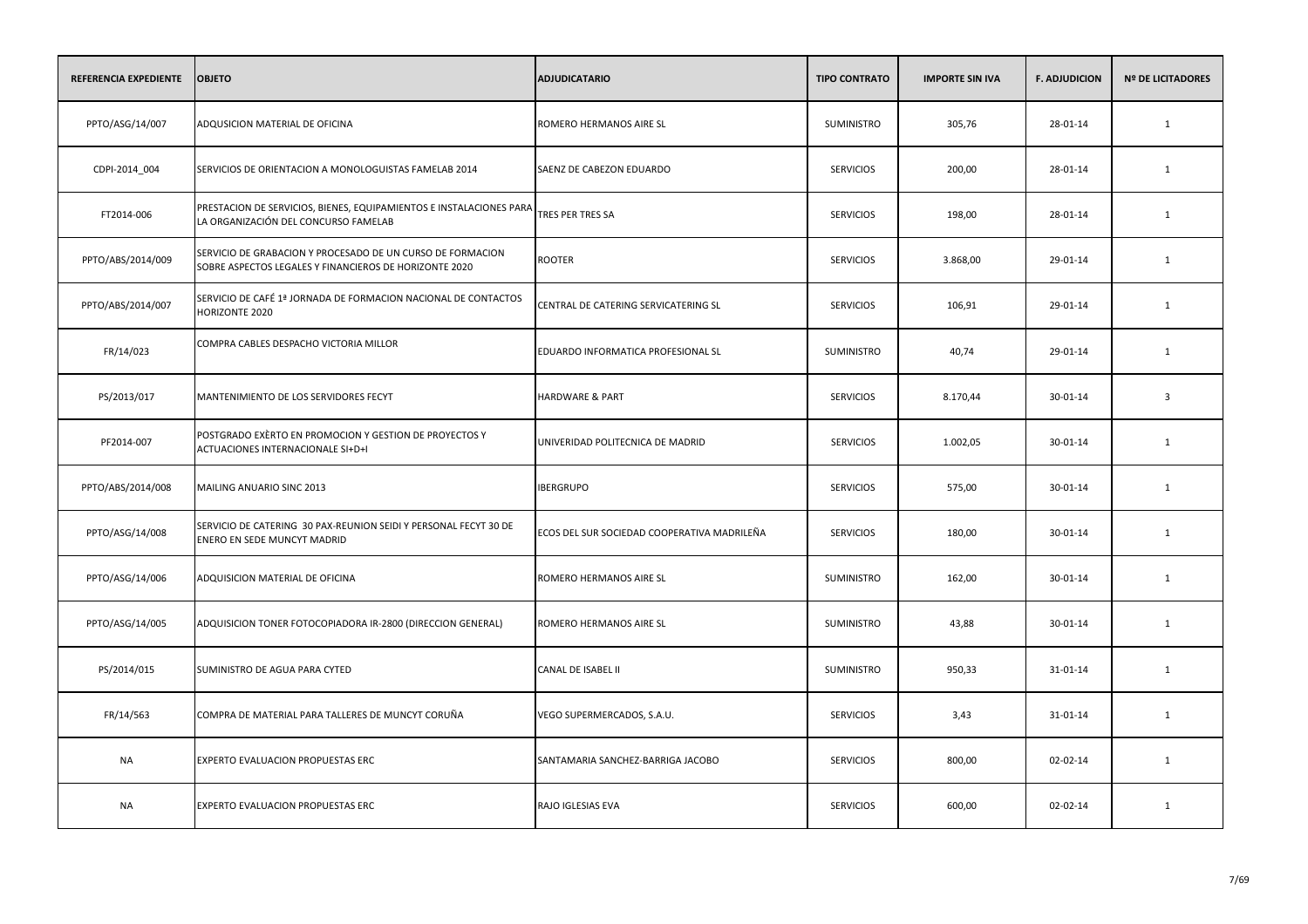| REFERENCIA EXPEDIENTE | <b>OBJETO</b>                                                                             | <b>ADJUDICATARIO</b>             | <b>TIPO CONTRATO</b> | <b>IMPORTE SIN IVA</b> | <b>F. ADJUDICION</b> | <b>Nº DE LICITADORES</b> |
|-----------------------|-------------------------------------------------------------------------------------------|----------------------------------|----------------------|------------------------|----------------------|--------------------------|
| <b>NA</b>             | EXPERTO EVALUACION PROPUESTAS ERC                                                         | MONTANS LEAL FRANCISCO           | <b>SERVICIOS</b>     | 400,00                 | 02-02-14             | $\mathbf{1}$             |
| SINC-2012-003         | <b>COLABORACION AGENCIA SINC</b>                                                          | <b>ESTUPINYA PERE</b>            | <b>SERVICIOS</b>     | 650,00                 | 02-02-14             | 1                        |
| <b>NA</b>             | EXPERTO EVALUACION PROPUESTAS ERC                                                         | ALCAMI PERTEJO ANTONIO           | <b>SERVICIOS</b>     | 400,00                 | 02-02-14             | $\mathbf{1}$             |
| NA                    | EXPERTO EVALUACION PROPUESTAS ERC                                                         | SANTISTEBAN SANZ PILAR           | <b>SERVICIOS</b>     | 350,00                 | 02-02-14             | 1                        |
| <b>NA</b>             | EXPERTO EVALUACION PROPUESTAS ERC                                                         | TABAREZ VAZQUEZ FRANCISCO        | <b>SERVICIOS</b>     | 300,00                 | 02-02-14             | 1                        |
| <b>NA</b>             | EXPERTO EVALUACION PROPUESTAS ERC                                                         | PUGA GONZALEZ MARIA DOLORES      | <b>SERVICIOS</b>     | 300,00                 | 02-02-14             | $\mathbf{1}$             |
| <b>NA</b>             | EXPERTO EVALUACION PROPUESTAS ERC                                                         | <b>VEGA ENCABO JESUS</b>         | <b>SERVICIOS</b>     | 300,00                 | 02-02-14             | $\mathbf{1}$             |
| <b>NA</b>             | EXPERTO EVALUACION PROPUESTAS ERC                                                         | RUIZ VERDU PABLO                 | <b>SERVICIOS</b>     | 300,00                 | 02-02-14             | $\mathbf{1}$             |
| <b>NA</b>             | EXPERTO EVALUACION PROPUESTAS ERC                                                         | ARTIÑANO RODRIGUEZ BEGOÑA        | <b>SERVICIOS</b>     | 250,00                 | 02-02-14             | $\mathbf{1}$             |
| <b>NA</b>             | EXPERTO EVALUACION PROPUESTAS ERC                                                         | LLORCA BLANCO OSCAR              | <b>SERVICIOS</b>     | 200,00                 | 02-02-14             | $\mathbf{1}$             |
| NA                    | EXPERTO EVALUACION PROPUESTAS ERC                                                         | VALPUESTA FERNANDEZ VICTORIANO   | <b>SERVICIOS</b>     | 200,00                 | 02-02-14             | $\mathbf{1}$             |
| <b>NA</b>             | EXPERTO EVALUACION PROPUESTAS ERC                                                         | MARTIN-PINTADO JESUS             | <b>SERVICIOS</b>     | 200,00                 | 02-02-14             | $\mathbf{1}$             |
| NA                    | EXPERTO EVALUACION PROPUESTAS ERC                                                         | SANTA MARIA GALDON LUIS ENRIQUE  | <b>SERVICIOS</b>     | 200,00                 | 02-02-14             | 1                        |
| <b>NA</b>             | EXPERTO EVALUACION PROPUESTAS ERC                                                         | QUIROS CASTILLO JUAN ANTONIO     | <b>SERVICIOS</b>     | 200,00                 | 02-02-14             | $\mathbf{1}$             |
| PPTO/ABS/2014/010     | CONTRATACION DE UNA EMPRESA DE TRADUCCION PARA EL DISCURSO DEL<br><b>DIRECTOR GENERAL</b> | MELTON LANGUAGE SERVICES SL      | <b>SERVICIOS</b>     | 49,20                  | 03-02-14             | 1                        |
| PPTO/ABS/2014/016     | PRODUCCCION TRASERA Y ALQUILER DE MOBILIARIO PARA LA FINAL DE<br><b>FAMELAB</b>           | RECICLATGE ELEMENTS DECORACIO SL | <b>SERVICIOS</b>     | 1.870,00               | 04-02-14             | $\mathbf{1}$             |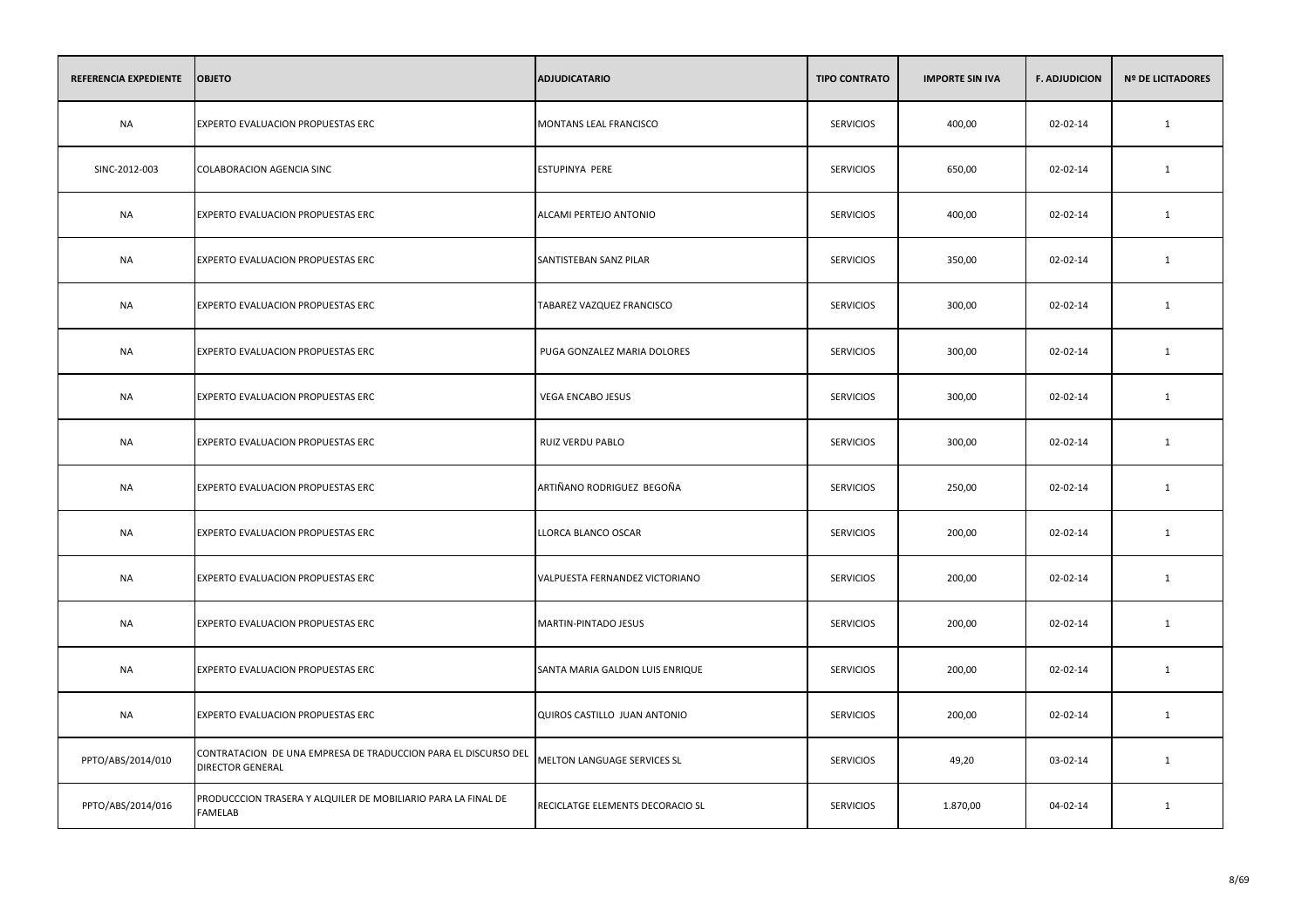| REFERENCIA EXPEDIENTE | <b>OBJETO</b>                                                                                                                       | <b>ADJUDICATARIO</b>                          | <b>TIPO CONTRATO</b> | <b>IMPORTE SIN IVA</b> | <b>F. ADJUDICION</b> | <b>Nº DE LICITADORES</b> |
|-----------------------|-------------------------------------------------------------------------------------------------------------------------------------|-----------------------------------------------|----------------------|------------------------|----------------------|--------------------------|
| FR/14/186             | COMPRA FOTOGRAFIAS POR CREDITOS                                                                                                     | <b>FOTOLIA LLC</b>                            | <b>SERVICIOS</b>     | 560,00                 | 04-02-14             | 1                        |
| BAC_2014_001          | BLOG AMIGOS DE LA CIENCIA                                                                                                           | RUIZ DE ELVIRA MALEN                          | <b>SERVICIOS</b>     | 4.400,00               | 05-02-14             | 1                        |
| PPTO/ASG/14/009       | SERVICIO DE MEJORA EN LA CONFIGURACION DE LA HERRAMIENTA SAGE<br>CONTROL Y ADAPTACION A NUEVA NORMATIVA LABORAL                     | SAGE LOGIC CONTROL SL                         | <b>SERVICIOS</b>     | 1.600,00               | 05-02-14             | 1                        |
| FR/14/103             | SERVICIO DE REPROGRAFIA E IMPRESIÓN                                                                                                 | TELEX 24 OFICINA DE SERVICIOS A LA EMPRESA SL | SUMINISTRO           | 72,25                  | 05-02-14             | 1                        |
| PPTO/ABS/2014/011     | CONTRATO SOPORTE TIC CADENA DE LA INNOVACION                                                                                        | IMAGINARTE COMUNICACIÓN CREATIVA              | <b>SERVICIOS</b>     | 2.500,00               | 06-02-14             | 1                        |
| PL/2014/023           | <b>FORMACION FUNDRAISING</b>                                                                                                        | LORENZO PEREZ JOSE                            | <b>SERVICIOS</b>     | 200,00                 | 06-02-14             | 1                        |
| PL/2014/023           | EVALUACION FORMACION FUNDRAISING                                                                                                    | LOPEZ MARTINEZ JAVIER                         | <b>SERVICIOS</b>     | 200,00                 | 06-02-14             | 1                        |
| NA                    | SERVICIO TAXI DIRECCION                                                                                                             | VIGO MARTINEZ JESUS                           | <b>SERVICIOS</b>     | 113,00                 | 06-02-14             | 1                        |
| <b>NA</b>             | SERVICIO TAXI DIRECCION                                                                                                             | RADIO TAXI DE MADRID SCM                      | <b>SERVICIOS</b>     | 50,11                  | 06-02-14             | 1                        |
| PPTO/ABS/2014/012     | GRABACION PONENCIAS, JORNADA NETWORKING NATIONS II                                                                                  | <b>MOROTE TRADUCCIONES SL</b>                 | <b>SERVICIOS</b>     | 45,00                  | 06-02-14             | 1                        |
| PPTO/ABS/2014/014     | ADQUISICION BOLSAS AIR KRAFT ACOLCHADOS                                                                                             | ROMERO HERMANOS AIRE SL                       | SUMINISTRO           | 36,00                  | 06-02-14             | $\mathbf{1}$             |
| <b>NA</b>             | <b>VIAJES COMCIRED</b>                                                                                                              | UNIV.ROVIRA I VIRGILI                         | <b>SERVICIOS</b>     | 456,41                 | 06-02-14             | 1                        |
| FT2014-007            | SERVICIO DE SOPORTE Y MANTENIMIENTO EVOLUTIVO DE LA PLATAFORMA<br>REPOSITORIO ESPAÑOL DE LA CIENCIA Y LA TECNOLOGIA OJS DE LA FECYT | XERCODE MEDIA SOFTWARE SL                     | <b>SERVICIOS</b>     | 16.000,00              | 07-02-14             | 1                        |
| PS/2009/006           | INSCRIPCION EN LA AECOC CON MOTIVO DEL PROYECTO CURRICULUM VITAE<br><b>NORMALIZADO</b>                                              | ASOCIACION ESPAÑOLA DE CODIFICACION COMERCIAL | <b>SERVICIOS</b>     | 192,06                 | 10-02-14             | 1                        |
| NA                    | <b>VIAJES COMCIRED</b>                                                                                                              | FUNDACÓ UNIVERSITARIA BALMES                  | <b>SERVICIOS</b>     | 247,93                 | 10-02-14             | 1                        |
| PPTO/ABS/2014/013     | DISEÑO, IMPRESIÓN Y MAQUETACION DE 200 EJEMPLARES DE LA MEMORIA<br>DE ACTIVIDADES FECYT 2013                                        | AVANT DISEÑO Y COMUNICACIÓN SL                | <b>SERVICIOS</b>     | 10.650,00              | 11-02-14             | 5                        |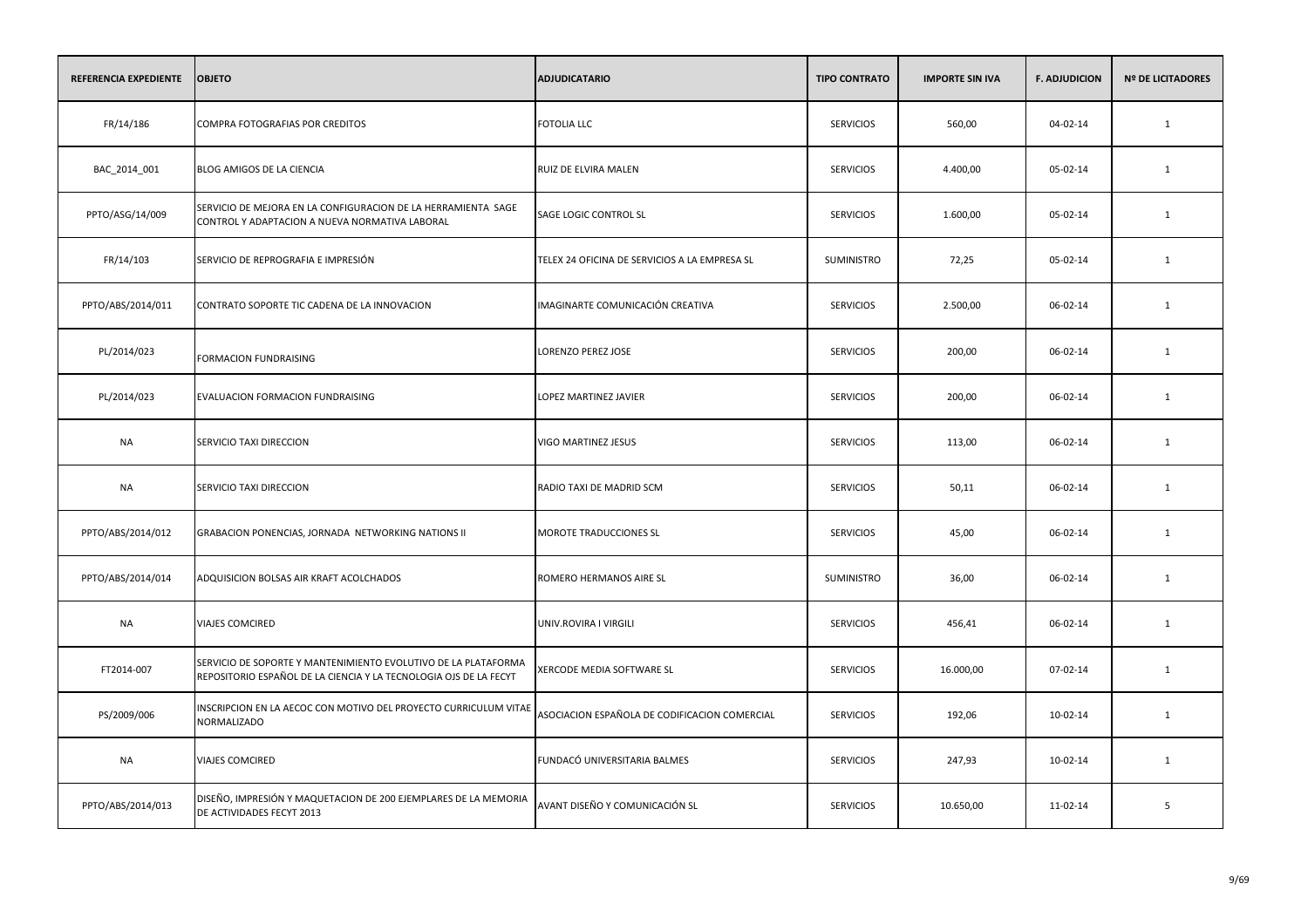| REFERENCIA EXPEDIENTE | <b>OBJETO</b>                                                                                                     | <b>ADJUDICATARIO</b>                            | <b>TIPO CONTRATO</b> | <b>IMPORTE SIN IVA</b> | <b>F. ADJUDICION</b> | <b>Nº DE LICITADORES</b> |
|-----------------------|-------------------------------------------------------------------------------------------------------------------|-------------------------------------------------|----------------------|------------------------|----------------------|--------------------------|
| SINC_14_008           | COLABORACION AGENCIA SINC                                                                                         | PALOMO DE UDAETA MARTA                          | <b>SERVICIOS</b>     | 1.250,00               | 11/02/2014           | 1                        |
| PS/2011/012           | SERVICIO MANTENIMIENTO ANUAL PUENTE GRUA VECA MUNCYT CORUÑA                                                       | GONFER ELECTROMECANICA SL                       | <b>SERVICIOS</b>     | 705,00                 | 11-02-14             | 1                        |
| PPTO/ASG/14/010       | REVISION Y REPARACION DEL EQUIPO DE TRANSMISION DE SEÑAL DE VIDEO<br>EN DESPACHO DG                               | <b>TECHNOTRENDS SL</b>                          | <b>SERVICIOS</b>     | 98,00                  | 11-02-14             | 1                        |
| CDPI-2014_003         | SERVICIOS DE ASESORAMIENTO SEMIFINAL Y FINAL FAMELAB 2014                                                         | <b>GARRIDO NAVAJO EMILIO</b>                    | <b>SERVICIOS</b>     | 6.300,00               | 12-02-14             | 1                        |
| PS/2013/038           | LICENCIA DE MSDN MICROSOFT                                                                                        | INSIGHT TECHNOLOGY SOLUTIONS SL                 | SUMINISTRO           | 851,48                 | 12-02-14             | 1                        |
| PL/2014/003           | EVALUACION DIFUSION PRECIPITA                                                                                     | AVANT DISEÑO Y COMUNICACIÓN SL                  | <b>SERVICIOS</b>     | 200,00                 | 12-02-14             | 1                        |
| PL/2014/003           | EVALUACION DIFUSION PRECIPITA                                                                                     | <b>JIMENEZ OLALLA</b>                           | <b>SERVICIOS</b>     | 200,00                 | 12-02-14             | 1                        |
| PPTO/ABS/2014/015     | SERVICIO DE ASISTENCIA TECNICA FUNCIONAL PARA EL APOYO A LA<br>CONVOCATORIA DE EVALUACION DE REVISTAS CIENTIFICAS | SERVICIOS PROFESIONALES Y PROYECTOS SL          | <b>SERVICIOS</b>     | 5.353,03               | 13-02-14             | $\overline{4}$           |
| PPTO/ASG/14/011       | ADQUISICION TABLET Y TECLADOS                                                                                     | GRANDES ALMACENES FNAC ESPAÑA SA                | SUMINISTRO           | 1.597,68               | 13-02-14             | 1                        |
| PPTO/ASG/14/012       | ADQUISICION TERMINAL MOVIL                                                                                        | <b>FRANCE TELECOM</b>                           | <b>SUMINISTRO</b>    | 320,00                 | 13-02-14             | 1                        |
| PPTO/ABS/2014/021     | IMPRESIÓN DE 50 CARTELES PARA LAS JORNADAS DE FORMACION WOS                                                       | MADRIDCOLOR                                     | <b>SERVICIOS</b>     | 190,00                 | 14-02-14             | $\mathbf{1}$             |
| NA                    | REPORTAJE PARA SINC                                                                                               | GOMEZ MARTIN, MARIA DE LA PAZ                   | <b>SERVICIOS</b>     | 600,00                 | 17-02-14             | 1                        |
| PPTO/ABS/2014/017     | CORRECCION ORTOTIPOGRAFICA DE DOS PUBLICACIONES DE FECYT: UNIDAD<br>DIDACTICA Y PSC                               | LUCIA ALVAREZ ROVIRA                            | <b>SERVICIOS</b>     | 1.427,00               | 18-02-14             | $\overline{2}$           |
| PPTO/ABS/2014/018     | GRABACION DE LA SESION INFORMATIVA DEL PROGRAMA "CIWENCIA CON Y<br>PARA LA SOCIEDAD" DE HORIZONTE 2020            | UNIVERSITAT DE BARCELONA                        | <b>SERVICIOS</b>     | 417,60                 | 18-02-14             | 1                        |
| PS/2013/003           | SOLICITUD DE INCORPORACION DE NURIA MOLINERO A LA ASOCIACION DE<br>DIRECTIVOS DE COMUNICACIÓN                     | ASOCIACION DE DIRECTIVOS DE COMUNICACIÓN DIRCOM | <b>SERVICIOS</b>     | 540,00                 | 20-02-14             | 1                        |
| FR/14/564             | COMPRA DE BOMBILLAS PARA MUNCYT MADRID                                                                            | ALMACENES ELECTRICOS MADRILEÑOS SA              | SUMINISTRO           | 9,00                   | 21-02-14             | 1                        |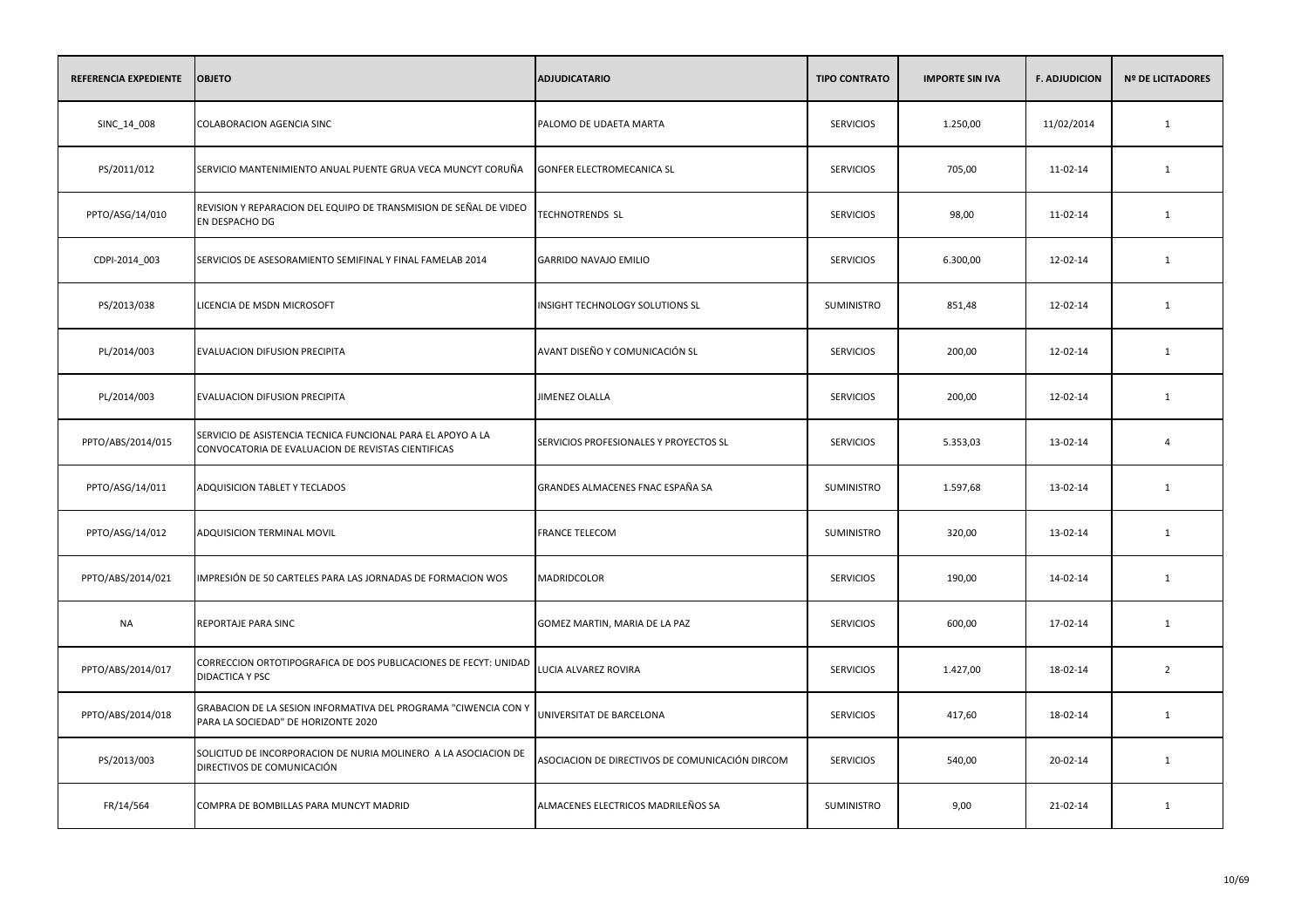| <b>REFERENCIA EXPEDIENTE</b> | <b>OBJETO</b>                                                                                                            | <b>ADJUDICATARIO</b>                           | <b>TIPO CONTRATO</b> | <b>IMPORTE SIN IVA</b> | <b>F. ADJUDICION</b> | <b>Nº DE LICITADORES</b> |
|------------------------------|--------------------------------------------------------------------------------------------------------------------------|------------------------------------------------|----------------------|------------------------|----------------------|--------------------------|
| SINC_2014-001                | COLABORACION AGENCIA SINC                                                                                                | FRANCESCUTTI PABLO                             | <b>SERVICIOS</b>     | 150,00                 | 22-02-14             | $\mathbf{1}$             |
| SO/2014/001                  | EVALUACION DISEÑO SALAS MUNCYT                                                                                           | ATIENZA FERNANDEZ MIRIAM                       | <b>SERVICIOS</b>     | 200,00                 | 24-02-14             | $\mathbf{1}$             |
| SO/2014/001                  | EVALUACION DISEÑO SALAS MUNCYT                                                                                           | <b>CAGEAO VICTOR MANUEL</b>                    | <b>SERVICIOS</b>     | 200,00                 | 24-02-14             | $\mathbf{1}$             |
| <b>NA</b>                    | PATENTES GENOMA                                                                                                          | <b>GARRIGUES IP SLP</b>                        | <b>SERVICIOS</b>     | 314,00                 | 24-02-14             | $\mathbf{1}$             |
| PPTO/ASG/14/013              | ADQUISICION MATERIAL DE OFICINA                                                                                          | ROMERO HERMANOS AIRE SL                        | SUMINISTRO           | 357,65                 | 25-02-14             | $\mathbf{1}$             |
| FR/14/390                    | COMPRA DE MATERIAL PARA TALLERES DE MUNCYT                                                                               | FERREIRO FIDALGO, DOLORES                      | <b>SERVICIOS</b>     | 1,94                   | 25-02-14             | $\mathbf{1}$             |
| FR/14/377                    | COMPRA DE AGENDA PARA MUNCYT                                                                                             | SUTEGA PAPELERIA                               | <b>SERVICIOS</b>     | 7,59                   | 25-02-14             | 1                        |
| PPTO/MUNCYT/14/005           | SUMINISTRO DE PROPANO PARA CALEFACCION Y AGUA TALLERES MUNCYT<br><b>MADRID</b>                                           | REPSOL YPF SA                                  | SUMINISTRO           | 4.048,68               | 27-02-14             | $\mathbf{1}$             |
| PPTO/ASG/14/015              | ADQUISICION MATERIAL DE OFICINA CYTED                                                                                    | ROMERO HERMANOS AIRE SL                        | SUMINISTRO           | 1.241,60               | 27-02-14             | 1                        |
| PPTO/ASG/14/014              | ADQUISICION D E LICENCIA PARA MONITORIZAR UN AÑO POR INTERNET LOS<br>MONITORES DE MARCA CURRENT HOST INSTALADOS EN FECYT | COMERCIAL DE PRODUCTOS EFICIENTES SL           | SUMINISTRO           | 12,36                  | 27-02-14             | $\mathbf{1}$             |
| PPTO/ABS/2014/019            | MAILING NI TONTAS NI LOCAS                                                                                               | I-VAMOS EMPRESA DE SERVICIOS ESPECIALIZADOS SL | <b>SERVICIOS</b>     | 104,50                 | 27-02-14             | $\overline{\mathbf{3}}$  |
| PPTO/MUNCYT/14/002           | ADQUSICION MATERIAL DE OFICINA MUNCYT SEDE MADRID                                                                        | ROMERO HERMANOS AIRE SL                        | SUMINISTRO           | 169,71                 | 28-02-14             | $\mathbf{1}$             |
| PS/2008/025                  | SUSCRIPCION A OBRAS DE LEYES ADMINISTRATIVAS                                                                             | CENTRO DE ESTUDIOS FINANCIEROS SL              | <b>SERVICIOS</b>     | 34,62                  | 28-02-14             | $\mathbf{1}$             |
| <b>NA</b>                    | GASTOS DE GESTION DEL CONVENIO DEL MASTER EN COMUNICACIÓN<br>CIENTIFICA Y AMBIENTAL                                      | IDEC UNIVERSITAT POMPEU FABRA                  | <b>SERVICIOS</b>     | 390,00                 | 28-02-14             | 1                        |
| PS/2014/003                  | SEGURO DE VIDA                                                                                                           | ALLIANZ, COMPAÑIA DE SEGUROS Y REASEGUROS SA   | <b>SERVICIOS</b>     | 10.686,03              | 01-03-14             | $\overline{\mathbf{3}}$  |
| PS/2014/004                  | SEGURO DE ACCIDENTES COLECTIVO                                                                                           | ALLIANZ, COMPAÑIA DE SEGUROS Y REASEGUROS SA   | <b>SERVICIOS</b>     | 3.212,05               | 01-03-14             | $\overline{\mathbf{3}}$  |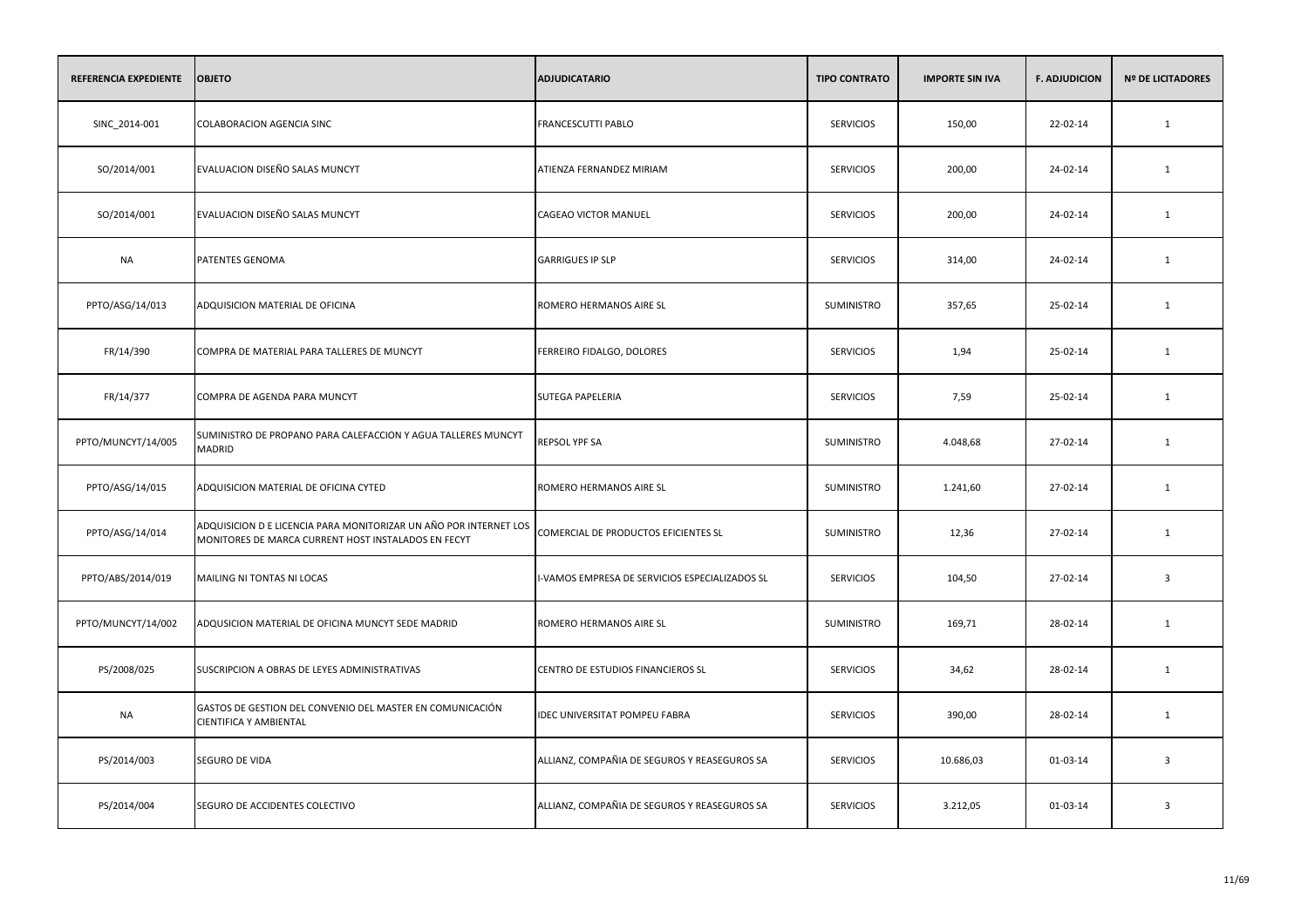| REFERENCIA EXPEDIENTE | <b>OBJETO</b>                                                                                                     | <b>ADJUDICATARIO</b>                               | <b>TIPO CONTRATO</b> | <b>IMPORTE SIN IVA</b> | <b>F. ADJUDICION</b> | <b>Nº DE LICITADORES</b> |
|-----------------------|-------------------------------------------------------------------------------------------------------------------|----------------------------------------------------|----------------------|------------------------|----------------------|--------------------------|
| <b>NA</b>             | RENOVACION DE DOMINIOS DE GENOMA                                                                                  | ARSYS INTERNET                                     | <b>SERVICIOS</b>     | 102,00                 | 01-03-14             | $\mathbf{1}$             |
| <b>NA</b>             | SERVICIO TAXI DIRECCION                                                                                           | <b>GRUPO TAXIS JFG</b>                             | <b>SERVICIOS</b>     | 904,00                 | 03-03-14             | $\mathbf{1}$             |
| SO/2014/002           | <b>EVALUACION SOPORTE CYTED</b>                                                                                   | <b>CITORES TOVAR ISRAEL</b>                        | <b>SERVICIOS</b>     | 200,00                 | 03-03-14             | $\mathbf{1}$             |
| SO/2014/002           | <b>EVALUACION SOPORTE CYTED</b>                                                                                   | VERA MELLADO MIGUEL ANGEL                          | <b>SERVICIOS</b>     | 200,00                 | 03-03-14             | $\mathbf{1}$             |
| PPTO/ABS/2014/022     | SERVICIO RESTAURACION PARA FAMELAB BARCELONA 08/03/2014                                                           | MAMACAFERESTAURANT SL                              | <b>SERVICIOS</b>     | 194,73                 | 04-03-14             | 1                        |
| SINC_2014_013         | <b>COLABORACION AGENCIA SINC</b>                                                                                  | <b>GARCIA PEDRERO GUILLERMO</b>                    | <b>SERVICIOS</b>     | 600,00                 | 05-03-14             | 1                        |
| NA                    | SERVICIO RESTAURACION                                                                                             | <b>MEL3 MUSIC SL</b>                               | <b>SERVICIOS</b>     | 66,82                  | 05-03-14             | $\mathbf{1}$             |
| <b>NA</b>             | ADQUISICION CONSUMIBLE INFORMATICO                                                                                | EL CORTE INGLES SA                                 | <b>SUMINISTRO</b>    | 23,97                  | 05-03-14             | $\mathbf{1}$             |
| FT2014-011            | SERVICIO DE DISEÑO, ASESORIA DE CONTRATACION Y DIRECCION DE OBRA<br>DE LAS AREAS EXPOSITIVAS DEL MUNCYT (LOTE 2)  | GESTION DE DISEÑO DESIGNO SL                       | <b>SERVICIOS</b>     | 15.960,00              | 06-03-14             | $\overline{3}$           |
| FT2014-010            | SERVICIO DE DISEÑO, ASESORIA DE CONTRATACION Y DIRECCION DE OBRA<br>DE LAS AREAS EXPOSITIVAS DEL MUNCYT (LOTE 1)  | <b>INTERVENTO2 SL</b>                              | <b>SERVICIOS</b>     | 15.750,00              | 06-03-14             | $\overline{\mathbf{3}}$  |
| PS/2010/028           | CUOTA ASOCIACION ESPAÑOLA DE COMUNICACIÓN CIENTIFICA                                                              | ASOCIACION ESPAÑOLA DE COMUNICACIÓN CIENTIFICA     | <b>SERVICIOS</b>     | 360,60                 | 06-03-14             | $\mathbf{1}$             |
| NA                    | SERVICIO TAXI DIRECCION                                                                                           | VIGO MARTINEZ JESUS                                | <b>SERVICIOS</b>     | 88,50                  | 06-03-14             | $\mathbf{1}$             |
| PS/2013/001           | ADQUISICION LICENCIA DE LA APLICACIÓN "GOTOWEBINAR"                                                               | CITRIX ONLINE UK LIMITED                           | <b>SUMINISTRO</b>    | 948,00                 | 07-03-14             | 1                        |
| PPTO/ABS/2014/023     | MAILING DE FOTCIENCIA11                                                                                           | <b>IBERGRUPO</b>                                   | <b>SERVICIOS</b>     | 493,03                 | 07-03-14             | $\mathbf{1}$             |
| PPTO/ABS/2014/024     | IMPRESIÓN CARTON PLUMA DE 70X100 PARA TEATRO POLIORAMA FAMELAB RECICLATGE ELEMENTS DECORACIO SL                   |                                                    | <b>SERVICIOS</b>     | 55,00                  | 07-03-14             | $\mathbf{1}$             |
| FR/14/325             | SERVICIOS ADMINISTRATICOS REALIZADOS EN LAS INSTALACIONES DE LA<br>RCAB DE BARCELONA PARA LA SEMIFINAL DE FAMELAB | REAL ACADEMIA DE LAS CIENCIAS Y ARTES DE BARCELONA | <b>SERVICIOS</b>     | 49,59                  | 07-03-14             | $\mathbf{1}$             |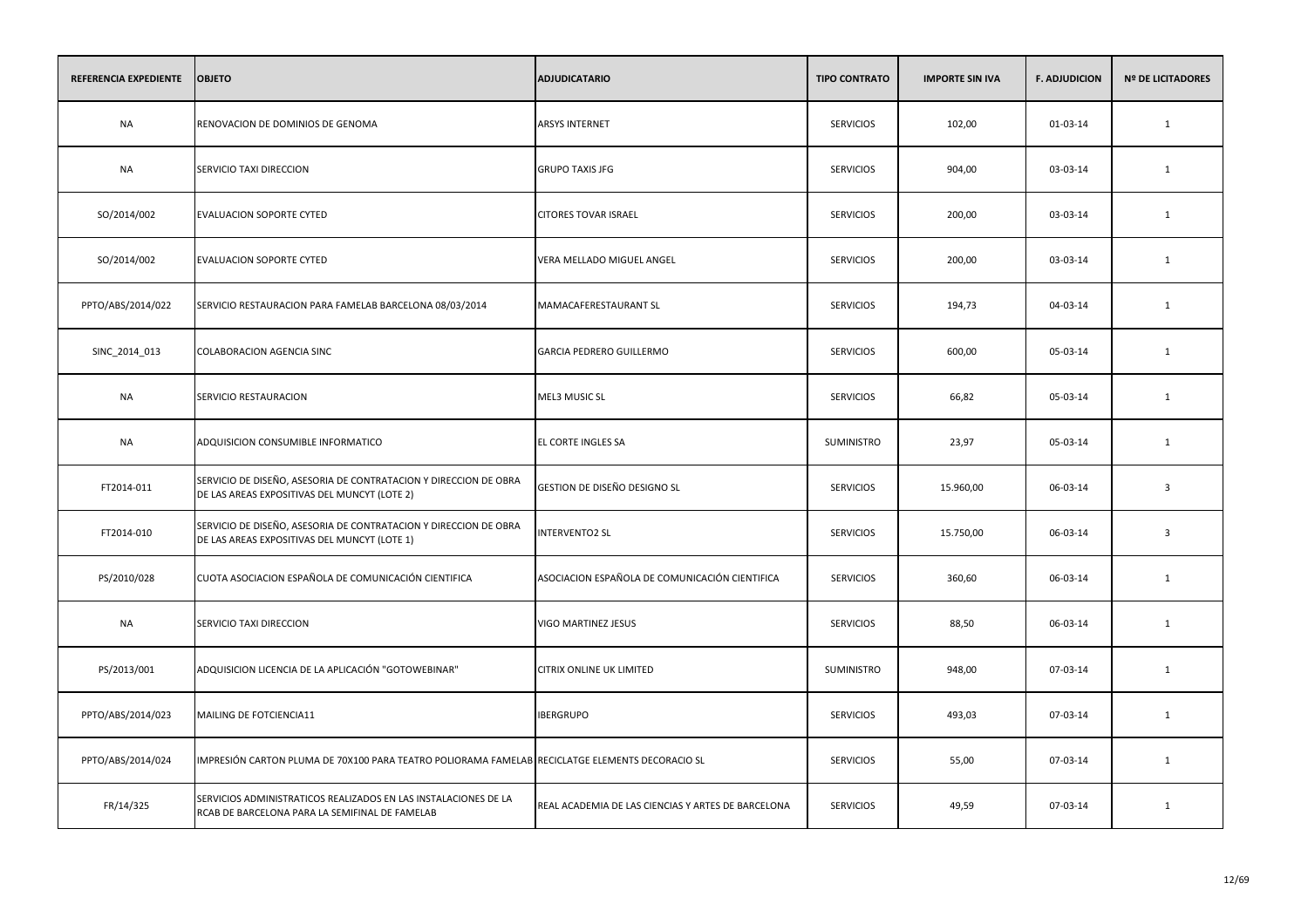| REFERENCIA EXPEDIENTE | <b>OBJETO</b>                                                                                                                                                                                                 | <b>ADJUDICATARIO</b>                         | <b>TIPO CONTRATO</b> | <b>IMPORTE SIN IVA</b> | <b>F. ADJUDICION</b> | <b>Nº DE LICITADORES</b> |
|-----------------------|---------------------------------------------------------------------------------------------------------------------------------------------------------------------------------------------------------------|----------------------------------------------|----------------------|------------------------|----------------------|--------------------------|
| PPTO/ABS/2014/026     | SERVICIO DE APOYO PARA EL PROGRAMA CAMPUS CIENTIFICOS DE VERANO                                                                                                                                               | SERVICIOS PROFESIONALES Y PROYECTOS SL       | <b>SERVICIOS</b>     | 8.050,74               | 10-03-14             | $\overline{\mathbf{3}}$  |
| FT2014-017            | AUDITORIA DE SEGURIDAD PARA LA PLATAFORMA CROWDFUNDING                                                                                                                                                        | SISTEMAS INFORMATICOS ABIERTOS SA            | <b>SERVICIOS</b>     | 4.982,00               | 10-03-14             | 1                        |
| PPTO/MUNCYT/14/001    | CURSO TEORICO PRACTICO Y DE PREVENCION                                                                                                                                                                        | SERVICIO DE FORMACION GALEGO E SALVAMENTO SL | <b>SERVICIOS</b>     | 165,00                 | 10-03-14             | 1                        |
| PPTO/ASG/14/016       | ADQUISICION RECAMBIO DE BATERIA PORTATIL MODELO A 1281                                                                                                                                                        | <b>INFOREIN SA</b>                           | <b>SUMINISTRO</b>    | 70,00                  | 10-03-14             | 1                        |
| PPTO/ABS/2014/025     | TRASPORTE ALICANTE-GETAFE EXPOSICION SINC                                                                                                                                                                     | <b>PUNTOBOX</b>                              | <b>SERVICIOS</b>     | 130,24                 | 10-03-14             | $\overline{\mathbf{3}}$  |
| NA                    | ADQUISICION TALONARIO RECIBO 100HOJAS                                                                                                                                                                         | <b>HIPEROFI SL</b>                           | <b>SUMINISTRO</b>    | 10,24                  | 10-03-14             | 1                        |
| FT2014-016            | SERVICIO DE ASISTENCIA TECNICA PARA LA EXPOSICION TEMPORAL<br>BIOTECNOLOGIA Y VIDA COTIDIANA"                                                                                                                 | <b>FERNANDO PELAEZ</b>                       | <b>SERVICIOS</b>     | 8.000,00               | 11-03-14             | $\mathbf{1}$             |
| PF2014-011            | CONFERENCIA INTERNACIONAL SOBRE CALIDAD DE REVISTAS DE CIENCIAS<br>SOCIALES Y HUMANIDADES                                                                                                                     | EL PROFESIONAL DE LA INFORMACION             | <b>SERVICIOS</b>     | 90,00                  | 11-03-14             | $\mathbf{1}$             |
| <b>NA</b>             | ALOJAMIENTOS CORRESPONDIENTES AL PROYECTO FAMELAB                                                                                                                                                             | RESIDENCIA D'INVESTIGADORS                   | <b>SERVICIOS</b>     | 2.100,91               | 12/03/2014           | 1                        |
| FT2014-015            | MONOLOGO DE LUIS PIEDRAHITA EN LA FINAL DE FAMELAB 2014                                                                                                                                                       | PRODUCCIONES EL ESPECTADOR (LUIS PIEDRAHITA) | <b>SERVICIOS</b>     | 5.000,00               | 13-03-14             | 1                        |
| CDPI-2014_005         | SERVICIOS DE REDACCION DEL GUION DE FAMELAB 2014                                                                                                                                                              | <b>FUENTES JOSE</b>                          | <b>SERVICIOS</b>     | 1.000,00               | 13-03-14             | $\mathbf{1}$             |
| PPTO/ABS/2014/027     | CAMBIOS SOLICITADOS EN LOCUCION Y GRAFISMO. NUEVO MONTAJE Y<br>POSTPRODUCCION FINAL DEL VIDEO DE PRECIPITA                                                                                                    | JOAN I GUARDIET SERRALOBOS                   | <b>SERVICIOS</b>     | 500,00                 | 13-03-14             | 1                        |
| PPTO/ABS/2014/032     | IMPRESIÓN CARTEL ROLL UP A COLOR PARA AVISO MUNCYT                                                                                                                                                            | MADRIDCOLOR                                  | <b>SERVICIOS</b>     | 120,00                 | 13-03-14             | 1                        |
| PPTO/ABS/2014/031     | SERVICIO DE RESTAURACION PARA LA REUNION DE LA GUIA A LOS<br>AGREGADOS CIENTIFICOS CULTURALES EL 7 DE ABRIL DE 2014                                                                                           | CENTRAL DE CATERING SERVICATERING SL         | <b>SERVICIOS</b>     | 65,30                  | 13-03-14             | 1                        |
| PPTO/ABS/2014/028     | INSERCION PUBLICITARIA DE LA SEMIFINAL DE FAMELAB DEL 17 AL 21 DE<br>MARZO EN LA SECCION DE CARTELERA DE LA VANGUARDIA, EL PERIODICO DE PRIMERA SEGONA. SERVEIS DE COMUNICACIO<br>CATALUÑA Y EL PAIS CATALUÑA |                                              | <b>SERVICIOS</b>     | 64,70                  | 13-03-14             | 1                        |
| PPTO/ABS/2014/045     | SERVICIOS JURIDICOS ESPECIALIZADOS EN DERECHO MERCANTIL EN<br>RELACION CON GLEB BIOTECH                                                                                                                       | KPMG ABOGADOS SL                             | <b>SERVICIOS</b>     | 4.000,00               | 14-03-14             | 1                        |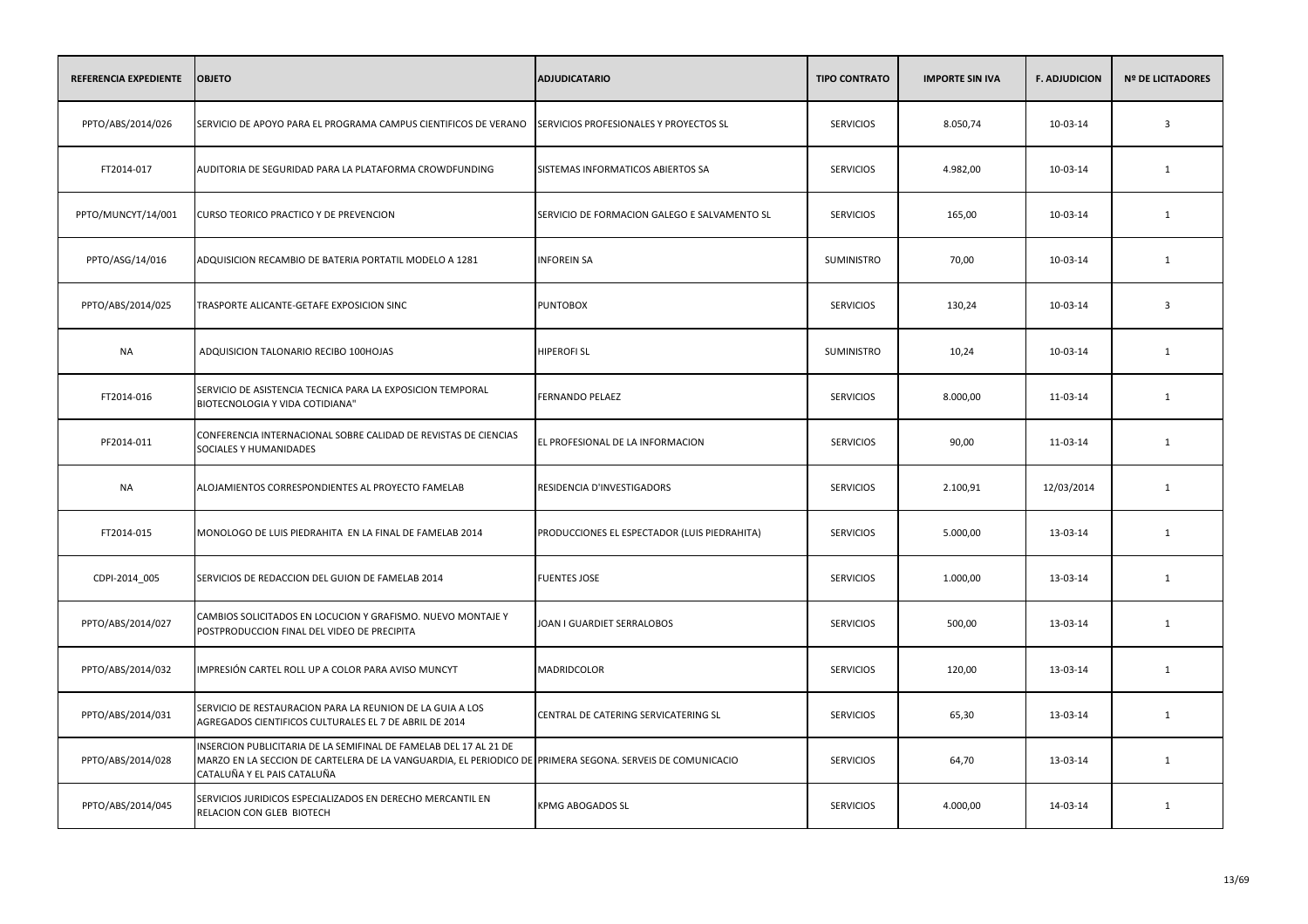| <b>REFERENCIA EXPEDIENTE</b> | <b>OBJETO</b>                                                                                                              | <b>ADJUDICATARIO</b>                   | <b>TIPO CONTRATO</b> | <b>IMPORTE SIN IVA</b> | <b>F. ADJUDICION</b> | <b>Nº DE LICITADORES</b> |
|------------------------------|----------------------------------------------------------------------------------------------------------------------------|----------------------------------------|----------------------|------------------------|----------------------|--------------------------|
| PPTO/ABS/2014/030            | ADQUISICION DE SOBRES PARA ENVIO DE PUBLICACIONES<br>FECYT:FOTCIENCIA11 Y GUIA DEL INVESTIGADOR                            | ROMERO HERMANOS AIRE SL                | SUMINISTRO           | 36,00                  | 17-03-14             | $\mathbf{1}$             |
| PL/2014/004                  | <b>EVALUACION AUDIOVISUALES</b>                                                                                            | PEREZ NIETO FELIPE                     | <b>SERVICIOS</b>     | 200,00                 | 18-03-14             | 1                        |
| PL/2014/004                  | EVALUACION AUDIOVISUALES                                                                                                   | DESANTES MARIA LUISA                   | <b>SERVICIOS</b>     | 200,00                 | 18-03-14             | 1                        |
| <b>NA</b>                    | SERVICIO FLORISTERIA                                                                                                       | JARDINERIA RUANO SL                    | <b>SERVICIOS</b>     | 28,93                  | 18-03-14             | 1                        |
| PPTO/ABS/2014/037            | DISEÑO, MAQUETACION E IMPRESIÓN DE TRES PUBLICACIONES DE FECYT                                                             | ARTE FINAL Y DISEÑO COMUNICACIÓN SL    | <b>SERVICIOS</b>     | 4.137,00               | 19-03-14             | $\overline{3}$           |
| PPTO/ABS/2014/035            | ACTO DE PRESENTACION GUIA DE LA GESTION DE MOVILIDAD DE PERSONAL<br>INVESTIGADOR EXTRANJERO EN ESPAÑA 2014                 | RAFAEL HOTELES ORENSE                  | <b>SERVICIOS</b>     | 1.787,00               | 19-03-14             | 1                        |
| PPTO/ABS/2014/034            | CATERING TEATRO POLIORAMA PARA LA SEMIFINAL DE FAMELAB                                                                     | RESTAURANT SORTIDOR                    | <b>SERVICIOS</b>     | 340,91                 | 19-03-14             | $\mathbf{1}$             |
| PPTO/ABS/2014/033            | SERVICIO RESTAURACION PARA FAMELAB BARCELONA 21/03/2014                                                                    | MAMACAFERESTAURANT SL                  | <b>SERVICIOS</b>     | 118,80                 | 19-03-14             | $\mathbf{1}$             |
| PPTO/ABS/2014/036            | TRANSPORTE EXPOSICION FOTCIENCIA                                                                                           | <b>FAST BOX SL</b>                     | <b>SERVICIOS</b>     | 274,36                 | 19-03-14             | $\overline{3}$           |
| FR/14/212                    | LECTURA COPIAS MUNCYT MADRID                                                                                               | TECNOLOGIA INTERNACIONAL Y CONSUMIBLES | <b>SERVICIOS</b>     | 65,05                  | 19-03-14             | 1                        |
| PPTO/ABS/2014/041            | IMPRESIÓN DE FOLLETO FORMATO DE LIBRITO CON INFORMACION SOBRE<br>ACTIVIDADES DEL MUNCYT DURANTE EL PRIMER SEMESTRE DE 2014 | MADRIDCOLOR                            | <b>SERVICIOS</b>     | 62,20                  | 19-03-14             | 1                        |
| <b>NA</b>                    | ADQUISICION MATERIAL DE MANTENIMIENTO MUNCYT CORUÑA                                                                        | EFECTOS NAVALE S POMBO SL              | SUMINISTRO           | 56,50                  | 19-03-14             | 1                        |
| PPTO/ASG/14/017              | IMPRESIÓN DE 200 TARJETAS VISITA                                                                                           | MADRIDCOLOR                            | SUMINISTRO           | 49,80                  | 19-03-14             | 1                        |
| <b>NA</b>                    | ADQUISICION MATERIAL PARA ACTIVIDADES MUNCYT CORUÑA                                                                        | MERCATABRIA SL UNIPERSONAL             | SUMINISTRO           | 8,70                   | 19-03-14             | 1                        |
| <b>NA</b>                    | ADQUISICION MATERIAL PARA ACTIVIDADES MUNCYT CORUÑA                                                                        | MERCATABRIA SL UNIPERSONAL             | SUMINISTRO           | 7,59                   | 19-03-14             | 1                        |
| <b>NA</b>                    | ADQUISICION MATERIAL PARA ACTIVIDADES MUNCYT CORUÑA                                                                        | MERCATABRIA SL UNIPERSONAL             | SUMINISTRO           | 5,76                   | 19-03-14             | 1                        |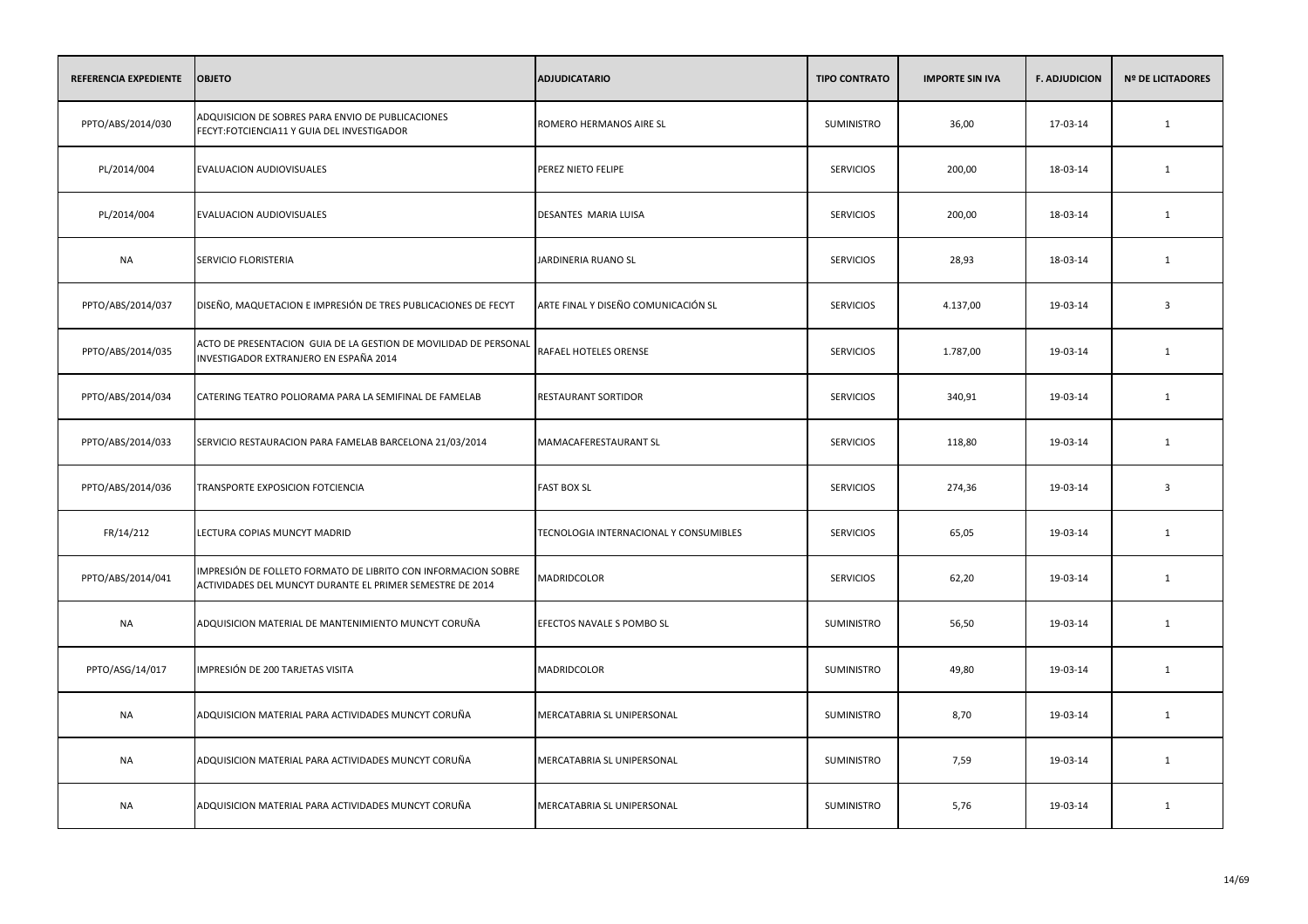| REFERENCIA EXPEDIENTE | <b>OBJETO</b>                                                                           | <b>ADJUDICATARIO</b>                 | <b>TIPO CONTRATO</b> | <b>IMPORTE SIN IVA</b> | <b>F. ADJUDICION</b> | <b>Nº DE LICITADORES</b> |
|-----------------------|-----------------------------------------------------------------------------------------|--------------------------------------|----------------------|------------------------|----------------------|--------------------------|
| PPTO/ABS/2014/029     | OBTENCION FOTOGRAFIA DE LA ANC                                                          | GENERALITAT DE CATALUNYA             | <b>SERVICIOS</b>     | 5,70                   | 19-03-14             | $\mathbf{1}$             |
| <b>NA</b>             | ADQUISICION MATERIAL PARA ACTIVIDADES MUNCYT CORUÑA                                     | <b>SUPER PAPEL SA</b>                | SUMINISTRO           | 3,88                   | 19-03-14             | 1                        |
| <b>NA</b>             | ADQUISICION MATERIAL PARA ACTIVIDADES MUNCYT CORUÑA                                     | MERCATABRIA SL UNIPERSONAL           | SUMINISTRO           | 3,50                   | 19-03-14             | $\mathbf{1}$             |
| <b>NA</b>             | ADQUISICION MATERIAL PARA ACTIVIDADES MUNCYT CORUÑA                                     | MERCATABRIA SL UNIPERSONAL           | SUMINISTRO           | 2,49                   | 19-03-14             | 1                        |
| <b>NA</b>             | ADQUISICION MATERIAL PARA ACTIVIDADES MUNCYT CORUÑA                                     | MERCATABRIA SL UNIPERSONAL           | SUMINISTRO           | 2,48                   | 19-03-14             | $\mathbf{1}$             |
| <b>NA</b>             | ADQUISICION MATERIAL PARA ACTIVIDADES MUNCYT CORUÑA                                     | <b>SUPER PAPEL SA</b>                | SUMINISTRO           | 93,98                  | 19-03-14             | $\mathbf{1}$             |
| PPTO/ABS/2014/039     | SERVICIO RESTAURACION PARA LA REUNIN DE NEURON II, LOS DIAS 24 Y 25<br>DE MARZO DE 2014 | MEL3 MUSIC SL                        | <b>SERVICIOS</b>     | 81,82                  | 20-03-14             | 1                        |
| PPTO/ASG/14/032       | ADQUISICION SOBRES PARA FOTCIENCIA11                                                    | ROMERO HERMANOS AIRE SL              | <b>SUMINISTRO</b>    | 137,68                 | 21-03-14             | 1                        |
| <b>NA</b>             | SERVICIO FLORISTERIA                                                                    | FLORES ZINNIA SERVICIOS BOTANICOS SL | <b>SERVICIOS</b>     | 47,00                  | 21-03-14             | $\mathbf{1}$             |
| FR/14/410             | SERVICIO FLORISTERIA                                                                    | FLORES ZINNIA SERVICIOS BOTANICOS SL | <b>SERVICIOS</b>     | 155,00                 | 21-03-14             | 1                        |
| FT2014-022            | SERVICIO DE DISEÑO Y PROGRAMACION DEL PROYECTO DE CIENCIA Y ARTE<br>"E.SPACE"           | GUILLERMO CASADO                     | <b>SERVICIOS</b>     | 12.000,00              | 24-03-14             | $\mathbf{1}$             |
| FT2014-023            | SERVICIO DE DISEÑO Y PROGRAMACION DEL PROYECTO DE CIENCIA Y ARTE<br>"MACHINE VISION"    | SERGIO GALAN                         | <b>SERVICIOS</b>     | 12.000,00              | 24-03-14             | $\mathbf{1}$             |
| <b>NA</b>             | SERVICIOS TECNICOS TEATRO POLIORAMA DE BARCELONA                                        | TRES PER TRES SA                     | <b>SERVICIOS</b>     | 240,00                 | 24-03-14             | $\mathbf{1}$             |
| <b>NA</b>             | ENTRADAS SEMIFINAL DE FAMELAB 2014 TEATRO POLIORAMA DE<br><b>BARCELONA</b>              | TRES PER TRES SA                     | <b>SERVICIOS</b>     | 165,29                 | 24-03-14             | 1                        |
| <b>NA</b>             | SERVICIOS RESTAURACION PROYECTO NEURON                                                  | RESTAURANTE LA MAQUINA               | <b>SERVICIOS</b>     | 144,30                 | 24-03-14             | 1                        |
| PPTO/MUNCYT/14/003    | CATERING DESAYUNO INFORMATIVO E INAUGURACION DE FOTCIENCIA11 EN<br>MUNCYT A CORUÑA      | PREGO RABUÑAL, MARIA TERESA          | <b>SERVICIOS</b>     | 82,50                  | 24-03-14             | 1                        |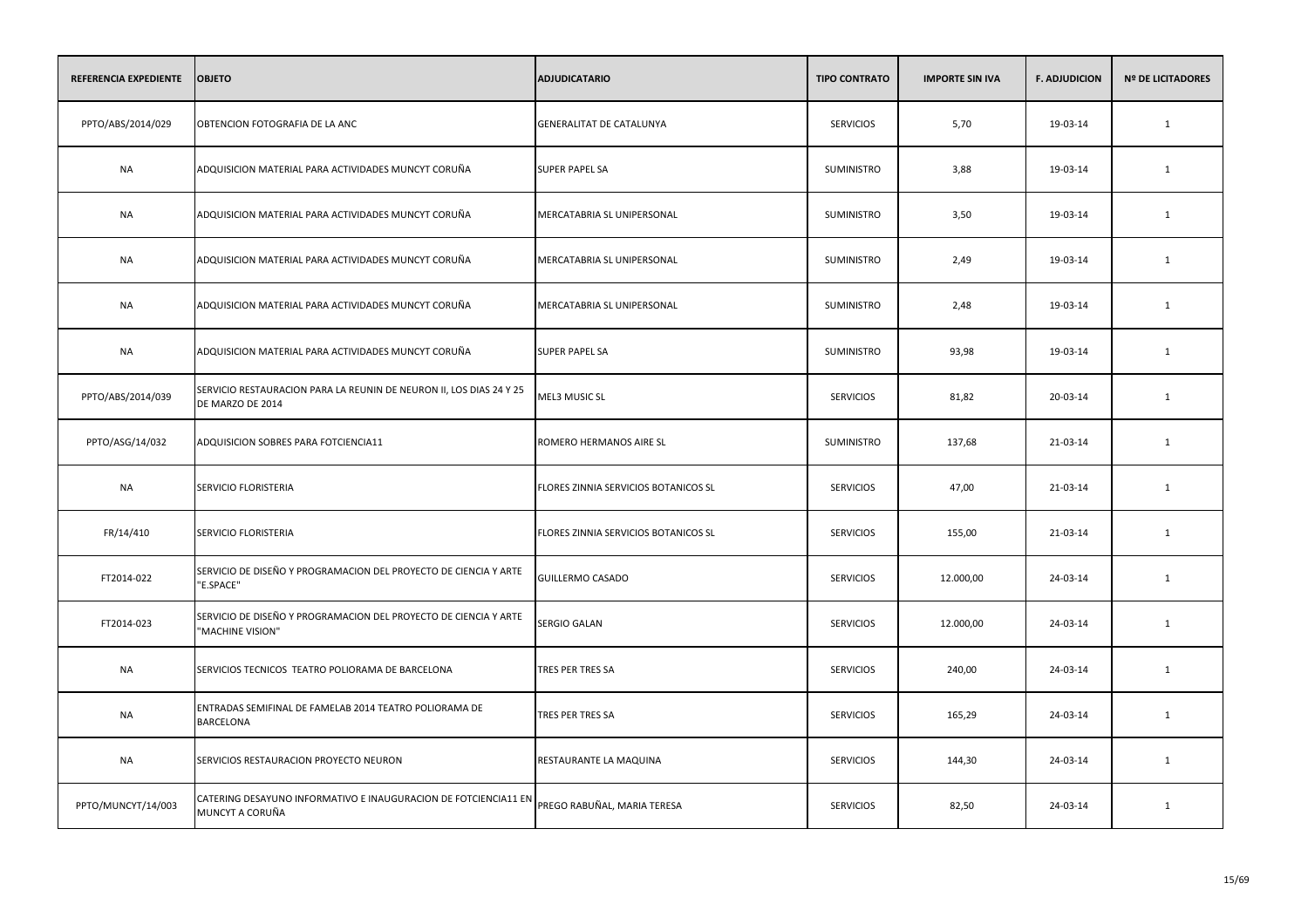| REFERENCIA EXPEDIENTE | <b>OBJETO</b>                                                                                     | <b>ADJUDICATARIO</b>         | <b>TIPO CONTRATO</b> | <b>IMPORTE SIN IVA</b> | <b>F. ADJUDICION</b> | <b>Nº DE LICITADORES</b> |
|-----------------------|---------------------------------------------------------------------------------------------------|------------------------------|----------------------|------------------------|----------------------|--------------------------|
| PPTO/ABS/2014/038     | ADQUISICION LIBRO BIOTECNOLOGIA PARA PRINCIPIANTES                                                | <b>CASA DEL LIBRO</b>        | <b>SUMINISTRO</b>    | 47,00                  | 25-03-14             | $\mathbf{1}$             |
| <b>NA</b>             | ALOJAMIENTO EXPERTO PROYECTO FLAGERA                                                              | NH FRANKFURT AIRPORT         | <b>SERVICIOS</b>     | 128,35                 | 25-03-14             | 1                        |
| PPTO/ABS/2014/040     | ELABORACION DE UN VIDEO DE PROMOCION DIRIGIDO A INVESTIGADORES<br>PARA LA PLATAFORMA CROWDFUNDING | MOLINARE SAU                 | <b>SERVICIOS</b>     | 2.090,00               | 26-03-14             | $\mathbf{1}$             |
| CDPI-2014_010         | PARTICIPACION EN VIDEO DE PROMOCION PLATAFORMA CROWDFUNDING<br><b>FECYT</b>                       | SAENZ DE CABEZON EDUARDO     | <b>SERVICIOS</b>     | 600,00                 | 26-03-14             | 1                        |
| SO/2014/008           | EVALUACION SISTEMA DE SEGURIDAD                                                                   | DE DIOS AGUADO LUIS JAVIER   | <b>SERVICIOS</b>     | 200,00                 | 26-03-14             | $\mathbf{1}$             |
| PL/2014/005           | EVALUACION SEGURIDAD Y VIGILANCIA                                                                 | SANTOS ORTEGA JAVIER         | <b>SERVICIOS</b>     | 3.000,00               | 26/03/2014           | $\mathbf{1}$             |
| FT2014-019            | SERVICIOS DE ASISTENCIA JURIDICA                                                                  | JUAN ANTONIO LOPEZ DE LUIS   | <b>SERVICIOS</b>     | 5.808,00               | 27-03-14             | 1                        |
| PPTO/MUNCYT/14/004    | IMPRESIÓN UNIDADES LIBRILLO Y JUEGO FOTCIENCIA                                                    | <b>INVERSIONES CARCOR SL</b> | <b>SERVICIOS</b>     | 550,00                 | 27-03-14             | 1                        |
| PL/2014/006           | EVALUACION SERVICIO DE LIMPIEZA                                                                   | <b>GIL GARCIA ALFONSO</b>    | <b>SERVICIOS</b>     | 500,00                 | 27-03-14             | 1                        |
| PL/2014/006           | EVALUACION SERVICIO DE LIMPIEZA                                                                   | LAVIN ANA CARMEN             | <b>SERVICIOS</b>     | 500,00                 | 27-03-14             | 1                        |
| PPTO/ASG/14/019       | ADQUISICION DE ORDENADORES DE SOBREMESA                                                           | COMPUSOF S.A                 | SUMINISTRO           | 1.250,44               | 28-03-14             | 1                        |
| PPTO/ASG/14/021       | <b>CONSULTORIA SAGE</b>                                                                           | SAGE LOGIC CONTROL SL        | <b>SERVICIOS</b>     | 843,00                 | 28-03-14             | 1                        |
| PL/2014/002           | EVALUACION DESARROLLO TIC CVN                                                                     | <b>CITORES TOVAR ISRAEL</b>  | <b>SERVICIOS</b>     | 400,00                 | 28-03-14             | 1                        |
| PL/2014/002           | EVALUACION DESARROLLO TIC CVN                                                                     | VERA MELLADO MIGUEL ANGEL    | <b>SERVICIOS</b>     | 400,00                 | 28-03-14             | 1                        |
| PL/2014/002           | EVALUACION DESARROLLO TIC CVN                                                                     | PEREZ MUÑOZ DANIEL           | <b>SERVICIOS</b>     | 400,00                 | 28-03-14             | 1                        |
| PPTO/ASG/14/020       | ADQUISICION MATERIAL DE OFICINA                                                                   | ROMERO HERMANOS AIRE SL      | SUMINISTRO           | 186,00                 | 28-03-14             | 1                        |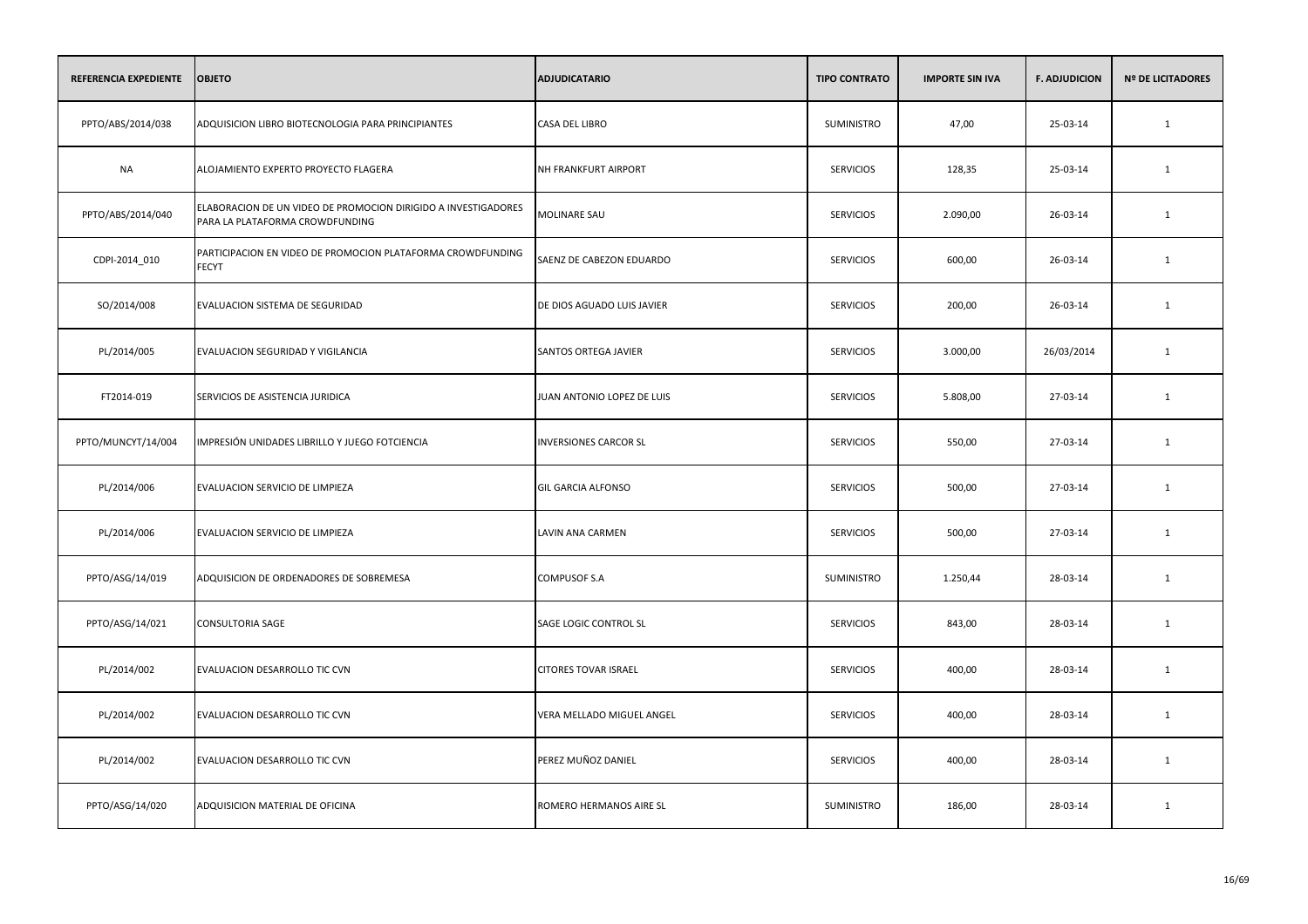| REFERENCIA EXPEDIENTE | <b>OBJETO</b>                                                                              | <b>ADJUDICATARIO</b>                             | <b>TIPO CONTRATO</b> | <b>IMPORTE SIN IVA</b> | <b>F. ADJUDICION</b> | <b>Nº DE LICITADORES</b> |
|-----------------------|--------------------------------------------------------------------------------------------|--------------------------------------------------|----------------------|------------------------|----------------------|--------------------------|
| PPTO/ASG/14/018       | ADQUISICION DE LICENCIA INTERMEDIA PREZI                                                   | <b>INFOREIN SA</b>                               | SUMINISTRO           | 73,00                  | 28-03-14             | 1                        |
| <b>NA</b>             | PARTICIPACION EMYA 2014                                                                    | ART MUSEUM OF ESTONIA                            | <b>SERVICIOS</b>     | 390,00                 | 28-03-14             | 1                        |
| NA                    | SERVICIO DE CAFÉ REUNION WATEUR JPI: ERANET COFUND                                         | CENTRAL DE CATERING SERVICATERING SL             | <b>SERVICIOS</b>     | 113,71                 | 31-03-14             | 1                        |
| FT2014-063            | REALIZACION DE LOS SERVICIOS DE MANTENIMIENTO Y ACTUALIZACION DEL<br><b>PANEL PITEC</b>    | ALBERTO LOPEZ SEBASTIAN                          | <b>SERVICIOS</b>     | 12.000,00              | 01-04-14             | 1                        |
| FT2014-059            | REALIZACION DE LOS SERVICIOS DE MANTENIMIENTO Y ACTUALIZACION DEL<br><b>PANEL PITEC</b>    | JOSE CARLOS FARIÑAS                              | <b>SERVICIOS</b>     | 8.950,00               | 01-04-14             | 1                        |
| FT2014-062            | REALIZACION DE LOS SERVICIOS DE MANTENIMIENTO Y ACTUALIZACION DEL<br><b>PANEL PITEC</b>    | <b>ELENA HUERGO</b>                              | <b>SERVICIOS</b>     | 8.950,00               | 01-04-14             | 1                        |
| <b>NA</b>             | SERVICIO TAXI DIRECION                                                                     | <b>GRUPO TAXIS JFG</b>                           | <b>SERVICIOS</b>     | 1.251,50               | 01-04-14             | 1                        |
| <b>NA</b>             | <b>GASTOS ARBITRAJE</b>                                                                    | CAMARA OFICIAL DE COMERCIO E INDUSTRIA DE MADRID | <b>SERVICIOS</b>     | 704,30                 | 02-04-14             | 1                        |
| PL/2014/007           | EVALUACION MANTENIMIENTO SEDES MADRID                                                      | <b>CESPON CONSTANTION</b>                        | <b>SERVICIOS</b>     | 200,00                 | 02-04-14             | 1                        |
| <b>NA</b>             | PONENCIA TALLER PROFESORADO PROYECTO SCIENTIX                                              | PEDRAZ DEL RIO GEMA                              | <b>SERVICIOS</b>     | 150,00                 | 02-04-14             | 1                        |
| <b>NA</b>             | AVERIA REPARACION ASCENSOR MUNCYT CORUÑA                                                   | KONE ELEVADORES SA                               | <b>SERVICIOS</b>     | 65,28                  | 03-04-14             | 1                        |
| PL/14/008             | EVALUACION ACOMPAÑAMIENTO CCV                                                              | GODOY FORTE SMARIA DOLORES                       | <b>SERVICIOS</b>     | 200,00                 | 04-04-14             | 1                        |
| PL/14/008             | EVALUACION ACOMPAÑAMIENTO CCV                                                              | PEREZ DEL VAL JAIME                              | <b>SERVICIOS</b>     | 200,00                 | 04-04-14             | $\mathbf{1}$             |
| PL/14/008             | EVALUACION ACOMPAÑAMIENTO CCV                                                              | RODRIGO SANZ ANA                                 | <b>SERVICIOS</b>     | 200,00                 | 04-04-14             | 1                        |
| <b>NA</b>             | PARTICIPACIÓN DANIEL JIMENEZ MIEMBRO JURADO SEMIFINAL FAMELAB<br>2014 21/03/2014 BARCELONA | <b>CREACIENCIA SL</b>                            | <b>SERVICIOS</b>     | 350,00                 | 04-04-14             | 1                        |
| BAC_2014_002          | BLOG AMIGOS DE LA CIENCIA                                                                  | RUIZ DE APODACA SAGRARIO                         | <b>SERVICIOS</b>     | 400,00                 | 07-04-14             | 1                        |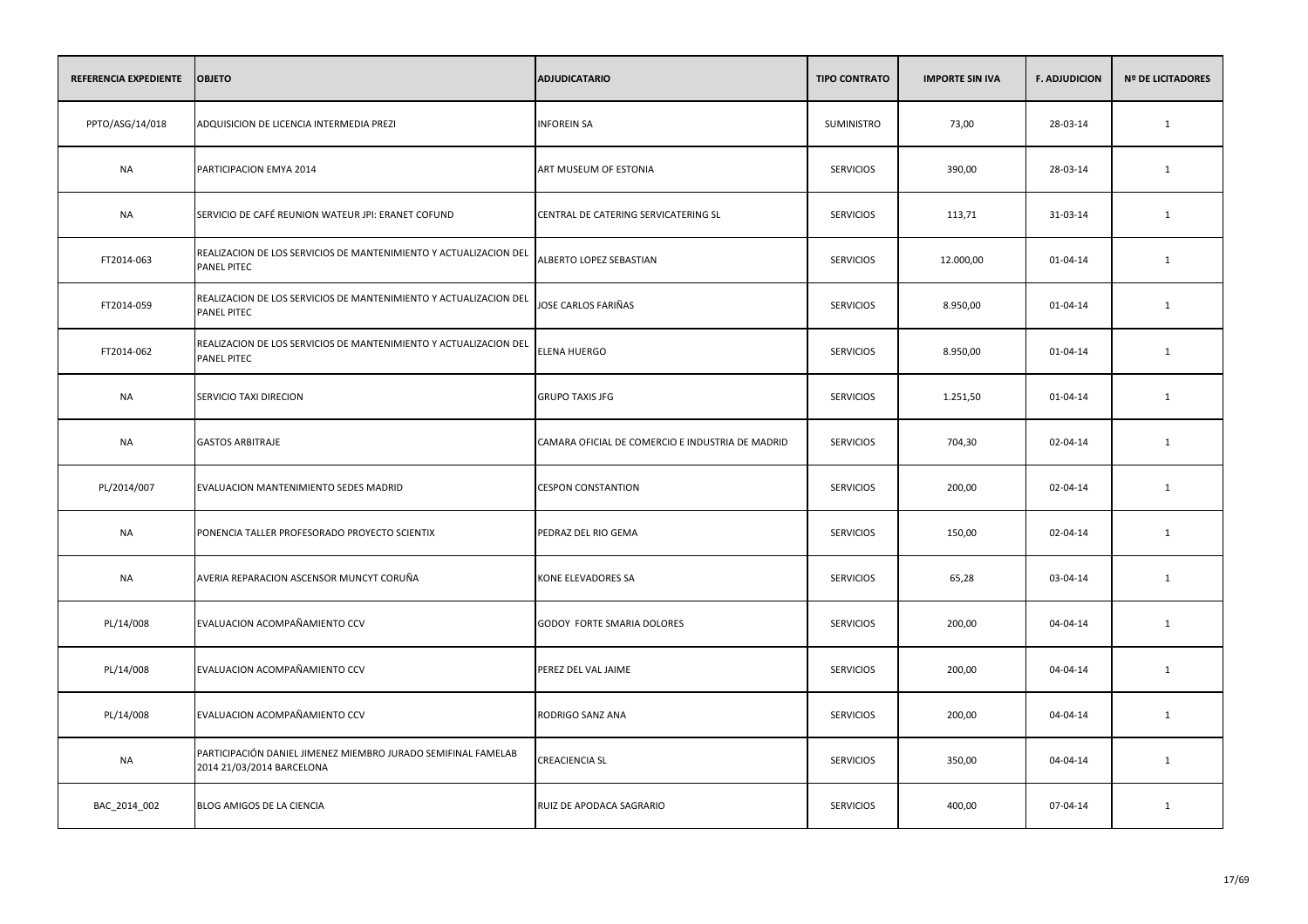| REFERENCIA EXPEDIENTE | <b>OBJETO</b>                                                                                                                       | <b>ADJUDICATARIO</b>                                   | <b>TIPO CONTRATO</b> | <b>IMPORTE SIN IVA</b> | <b>F. ADJUDICION</b> | <b>Nº DE LICITADORES</b> |
|-----------------------|-------------------------------------------------------------------------------------------------------------------------------------|--------------------------------------------------------|----------------------|------------------------|----------------------|--------------------------|
| PPTO/ABS/2014/062     | CATERING REUNION IV PLENO DE LA RED DE POLITICAS PUBLICAS DE I+D+i<br>COFINANCIADA CON FONDOS ESTRUCTURALES                         | GRUPO CANTOBLANCO RESTAURACION SL                      | <b>SERVICIOS</b>     | 1.635,82               | 08-04-14             | $\mathbf{1}$             |
| PPTO/ABS/2014/042     | MATERIAL PROMOCIONAL CAMPUS CIENTIFICO DE VERANO 2014                                                                               | SOLVENTIA CONSULTORIA DE MERCADOTECNIA Y<br>PUBLICIDAD | SUMINISTRO           | 8.147,00               | 09-04-14             | $\overline{\mathbf{3}}$  |
| PPTO/ABS/2014/044     | SERVICIO DE IMPRESIÓN DE MATERIAL PARA EL IV PLENO DE LA RED IDI                                                                    | EFICAX BUSINESS SL                                     | <b>SERVICIOS</b>     | 1.710,00               | 09-04-14             | $\mathbf{1}$             |
| PPTO/ABS/2014/043     | GESTIONES NECESARIAS PARA LA TRAMITACION DEL CAMBIO DE TITULAR<br>DEL CENTRO DE TRANSFORMACION DEL EDIFICIO DE C/PINTOR VELAZQUEZ 5 | <b>CREARA CONSULTORES SL</b>                           | <b>SERVICIOS</b>     | 1.175,00               | 09-04-14             | 1                        |
| PPTO/MUNCYT/14/007    | ADQUSICION MATERIAL DE OFICINA MUNCYT SEDE MADRID                                                                                   | ROMERO HERMANOS AIRE SL                                | <b>SUMINISTRO</b>    | 111,20                 | 09-04-14             | 1                        |
| PPTO/MUNCYT/14/006    | <b>TARJETAS DE VISITA</b>                                                                                                           | MADRIDCOLOR                                            | SUMINISTRO           | 101,85                 | 09-04-14             | $\mathbf{1}$             |
| FT2014-025            | SERVICIO DE DISEÑO, CONTEXTUALIZACION Y DIRECCION DE OBRA DE LA<br>EXPOSICION TEMPORAL "BIOTECNOLOGIA Y VIDA COTIDIANA"             | GESTION DE DISEÑO DESIGNO SL                           | <b>SERVICIOS</b>     | 17.500,00              | 10-04-14             | $\mathbf{1}$             |
| PF2014-015            | CURSO EN TECNOLOGIA DRUPAL                                                                                                          | AT SISTEMAS S.A                                        | <b>SERVICIOS</b>     | 5.850,00               | 10-04-14             | 1                        |
| PF2014-016            | SQL                                                                                                                                 | TECNOFOR IBERICA S.L                                   | <b>SERVICIOS</b>     | 2.500,00               | 10-04-14             | $\mathbf{1}$             |
| PPTO/MUNCYT/14/008    | ADQUISICION HUEVOS DE PASCUA ACTIVIDADES MUNCYT CORUÑA                                                                              | <b>DORIEL SL</b>                                       | <b>SUMINISTRO</b>    | 1.181,72               | 10-04-14             | 1                        |
| <b>NA</b>             | SERVICIO DE REPROGRAFIA E IMPRESIÓN                                                                                                 | TELEX 24 OFICINA DE SERVICIOS A LA EMPRESA SL          | SUMINISTRO           | 521,92                 | 10-04-14             | $\mathbf{1}$             |
| <b>NA</b>             | SERVICIO DE REPROGRAFIA E IMPRESIÓN                                                                                                 | TELEX 24 OFICINA DE SERVICIOS A LA EMPRESA SL          | SUMINISTRO           | 37,59                  | 10-04-14             | $\mathbf{1}$             |
| PS/2013/042AD I       | GESTION DE LOS SERVICIOS DE RECEPCION Y CONTROL DE ACCESOS DE LA<br><b>FECYT</b>                                                    | SERVICIOS PROFESIONALES Y PROYECTOS SL                 | <b>SERVICIOS</b>     | 8.720,12               | 11-04-14             | $\mathbf{1}$             |
| PPTO/ASG/14/022       | ADQUISICION MATERIAL DE OFICINA                                                                                                     | ROMERO HERMANOS AIRE SL                                | <b>SUMINISTRO</b>    | 139,33                 | 11-04-14             | 1                        |
| FR/14/605             | DESPLAZAMIENTO POR ASISTENCIA                                                                                                       | SAGE LOGIC CONTROL SL                                  | <b>SERVICIOS</b>     | 78,00                  | 11-04-14             | 1                        |
| PL/2014/009           | EVALUACION CAMPAMENTOS URBANOS                                                                                                      | ALONSO FLORES FRANCISCO JAVIER                         | <b>SERVICIOS</b>     | 200,00                 | 15-04-14             | 1                        |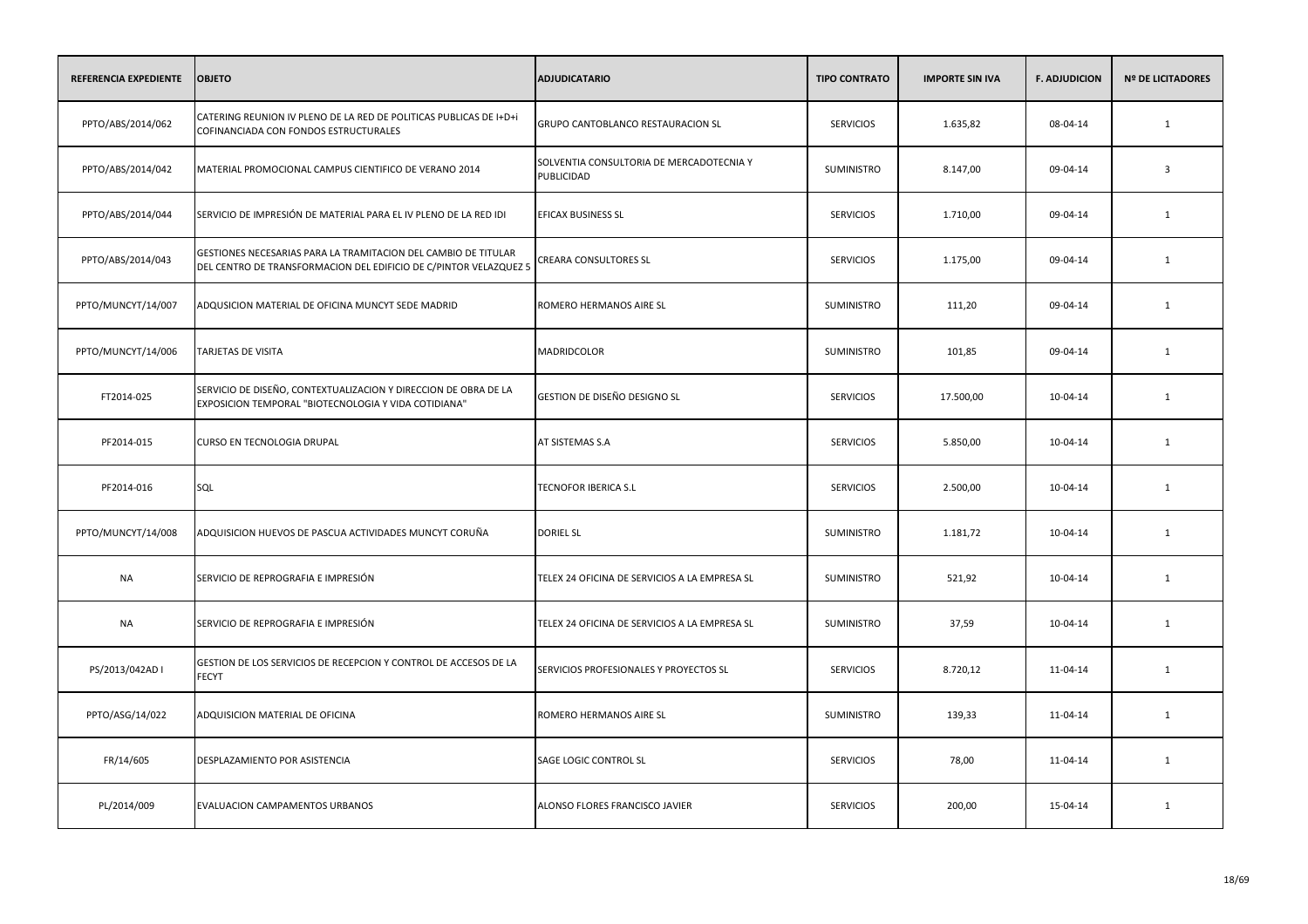| REFERENCIA EXPEDIENTE | <b>OBJETO</b>                                                                                                                 | <b>ADJUDICATARIO</b>                     | <b>TIPO CONTRATO</b> | <b>IMPORTE SIN IVA</b> | <b>F. ADJUDICION</b> | <b>Nº DE LICITADORES</b> |
|-----------------------|-------------------------------------------------------------------------------------------------------------------------------|------------------------------------------|----------------------|------------------------|----------------------|--------------------------|
| PL/2014/009           | EVALUACION CAMPAMENTOS URBANOS                                                                                                | HIDALGO GIL JAVIER                       | <b>SERVICIOS</b>     | 200,00                 | 15-04-14             | 1                        |
| FR/14/645             | REPRGRAFIA MUNCYT DELICIAS                                                                                                    | TECNOLOGIA INTERNACIONAL Y CONSUMIBLES   | <b>SERVICIOS</b>     | 109,71                 | 16-04-14             | 1                        |
| CDPI-2014_006         | PRESENTACION FINAL CERTAMEN FAMELAB 2014                                                                                      | LUCAS JUAN RAMON                         | <b>SERVICIOS</b>     | 3.500,00               | 21-04-14             | $\mathbf{1}$             |
| FT2014-028            | ALQUILER DE LA SALA GALILEO PARA CELEBRAR LA FINAL DE FAMELAB 2014                                                            | MONTON DE PAJA SL                        | <b>SERVICIOS</b>     | 1.200,00               | 21-04-14             | 1                        |
| CDPI-2014_007         | GUIONISTA FINAL FAMELAB 2014                                                                                                  | <b>CRONISTAR SL</b>                      | <b>SERVICIOS</b>     | 550,00                 | 21-04-14             | 1                        |
| <b>NA</b>             | FINAL FAMELAB 2014                                                                                                            | PEREZ VERGARA ENRIQUE                    | <b>SERVICIOS</b>     | 350,00                 | 21-04-14             | $\mathbf{1}$             |
| <b>NA</b>             | FINAL FAMELAB 2014                                                                                                            | VALENZUELA AMERICA                       | <b>SERVICIOS</b>     | 350,00                 | 21-04-14             | $\mathbf{1}$             |
| NA                    | FINAL FAMELAB 2014                                                                                                            | ARSUAGA JUAN LUIS                        | <b>SERVICIOS</b>     | 350,00                 | 21-04-14             | 1                        |
| PPTO/ABS/2014/073     | CURSO SOBRE PLAN DE NEGOCIO ADAPTADO A HORIZONTE 2020 E IMPACTO<br>DEL MISMO EN LOS DISTINTOS TIPOS DE PROYECTO               | <b>DKTI</b>                              | <b>SERVICIOS</b>     | 330,58                 | 22-04-14             | $\mathbf{1}$             |
| PPTO/MUNCYT/14/012    | ADQUISICION DE ARTICULOS PARA CELEBRACION DIA ADN                                                                             | RODRIGUEZ FEAL ANA MARIA                 | <b>SUMINISTRO</b>    | 713,32                 | 23-04-14             | 1                        |
| PPTO/MUNCYT/14/013    | SERVICIOS DE RESTAURACION                                                                                                     | <b>DORIEL SL</b>                         | SUMINISTRO           | 654,54                 | 23-04-14             | $\mathbf{1}$             |
| PPTO/MUNCYT/14/009    | <br> SUMINISTRO DE 20.000 ENTRADAS GRATUITAS NUMERADAS DE 110.001 A LA   BLOGA GRAFICA SL<br>130.000 SEDE CORUÑESA DEL MUNCYT |                                          | SUMINISTRO           | 375,00                 | 23-04-14             | 1                        |
| PPTO/ABS/2014/046     | SERVICIO DE DESAYUNO Y COMIDA PARA 40 PAX SEGUNDA JORNADA DE<br>FORMACION DE PUNTOS NACIONALES DE CONTACTO2020-24 DE ABRIL    | CENTRAL DE CATERING SERVICATERING SL     | <b>SERVICIOS</b>     | 362,46                 | 23-04-14             | $\mathbf{1}$             |
| PPTO/MUNCYT/14/010    | PREPARACION Y CONTROL DE EMBALAJE PIEZAS(RELOJES) COLECCIÓN<br>MUNCYT SEDE MADRID POR TRASLADA A SEDE ALCOBENDAS              | LOPEZ TERRADAS JESUS Y PEDRO J ORTIZ REY | <b>SERVICIOS</b>     | 150,00                 | 23-04-14             | 1                        |
| PPTO/MUNCYT/14/011    | DISEÑO DE CARTELES Y POSTERS ADN                                                                                              | <b>GARCIA REINO MARTA</b>                | <b>SERVICIOS</b>     | 110,00                 | 23-04-14             | $\mathbf{1}$             |
| PPTO/ASG/14/028       | ADQUISICION DE 3 TABLETS WINDOWS                                                                                              | GRANDES ALMACENES FNAC ESPAÑA SA         | <b>SUMINISTRO</b>    | 2.257,35               | 24-04-14             | $\overline{\mathbf{3}}$  |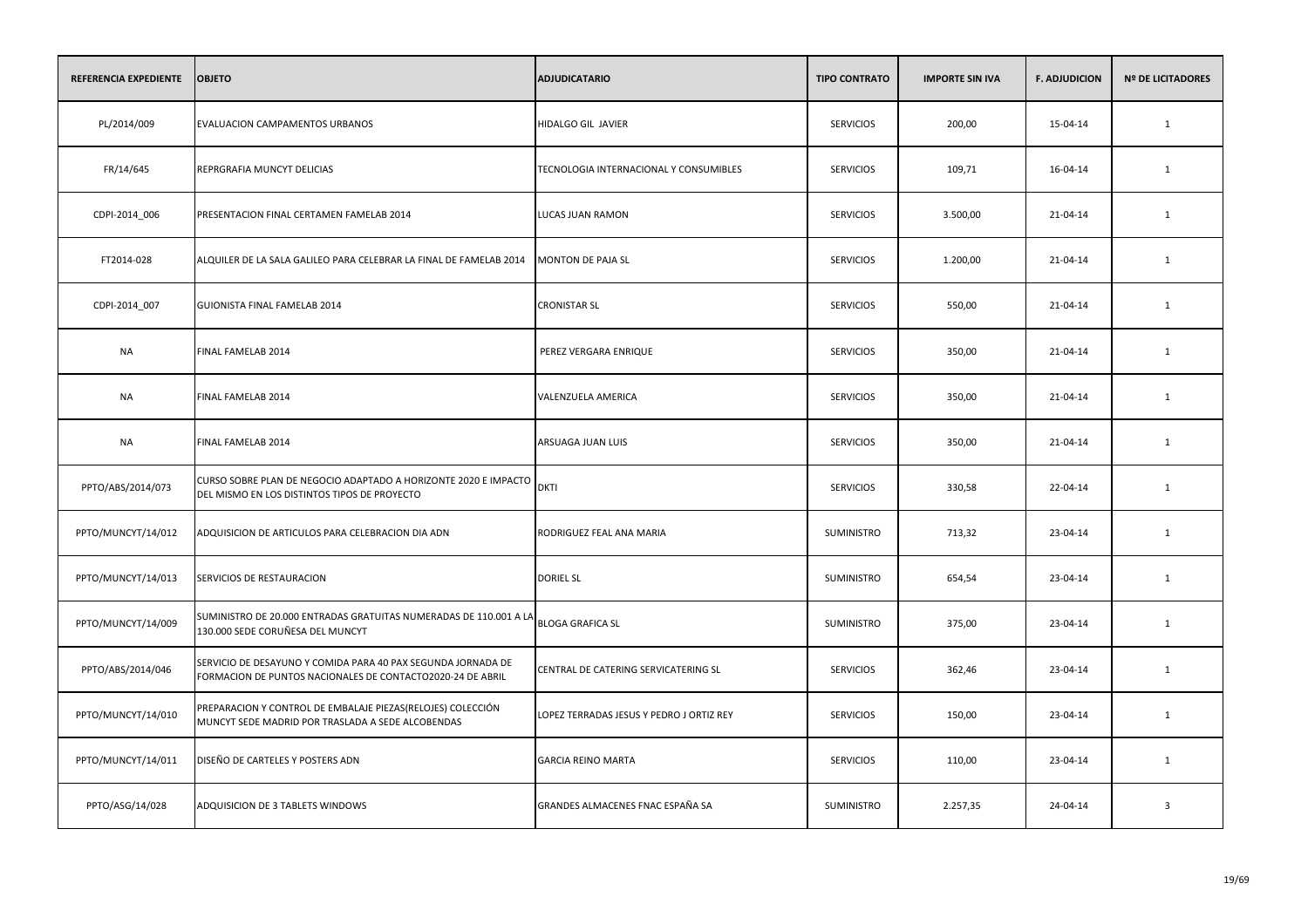| REFERENCIA EXPEDIENTE | <b>OBJETO</b>                                                                                      | <b>ADJUDICATARIO</b>                                | <b>TIPO CONTRATO</b> | <b>IMPORTE SIN IVA</b> | <b>F. ADJUDICION</b> | <b>Nº DE LICITADORES</b> |
|-----------------------|----------------------------------------------------------------------------------------------------|-----------------------------------------------------|----------------------|------------------------|----------------------|--------------------------|
| PPTO/ASG/14/027       | ADQUISICION FUENTE DE ALIMENTACION EXTERNA PARA LA ESTACION RDSI                                   | APLICACIONES ELECTRONICAS QUASAR SA                 | SUMINISTRO           | 210,00                 | 24-04-14             | 1                        |
| PPTO/ASG/14/023       | ADQUISICION DE CUATRO DISCOS DUROS                                                                 | GRANDES ALMACENES FNAC ESPAÑA SA                    | SUMINISTRO           | 368,89                 | 24-04-14             | $\overline{3}$           |
| FT2014-029            | SERVICIO DE GESTION DE REDES SOCIALES DE LA PLATAFORMA<br>CROWDFUNDING DE LA FECYT                 | IMAGINA COMUNICACIÓN ANDALUZA (XUL)                 | <b>SERVICIOS</b>     | 17.000,00              | 25-04-14             | $\overline{2}$           |
| PPTO/ABS/2014/072     | INFORME SOBRE APLICACIÓN DE RENTAS POR FUNDACIONES A INVERSIONES<br>EN EMPRESAS DE I+D.            | ADVISORING 3ER SECTOR SL (ALEJANDRO BLAZQUEZ LIDOY) | <b>SERVICIOS</b>     | 4.320,00               | 25-04-14             | 1                        |
| NA                    | GESTION DE CAPITAL INTELECTUAL Y DESPEMPEÑO INNOVADOR,<br>RESULTADOS PARA ESPAÑA A PARTIR DE PITEC | FUNDACION UNIVERSIDAD AUTONOMA                      | <b>SERVICIOS</b>     | 3.000,00               | 25-04-14             | 1                        |
| <b>NA</b>             | SERVICIO TAXI DIRECCION                                                                            | <b>GRUPO TAXIS JFG</b>                              | <b>SERVICIOS</b>     | 713,00                 | 25-04-14             | 1                        |
| PPTO/ABS/2014/056     | TRANSPORTE DE VALIJA DIPLOMATICA                                                                   | <b>GEODIS WILSON</b>                                | <b>SERVICIOS</b>     | 324,92                 | 25-04-14             | 1                        |
| NA                    | IMPRESIÓN Y ENCUADERNACION DEL ACUERDO DE ASOCIACION                                               | MADRIDCOLOR                                         | <b>SERVICIOS</b>     | 73,30                  | 25-04-14             | 1                        |
| <b>NA</b>             | ADQUISICION DVD                                                                                    | CENTROS COMERCIALES CARREFUR SA                     | SUMINISTRO           | 4,05                   | 28-04-14             | 1                        |
| PS/2014/013           | BOLSA DE HORAS PARA SOPORTE A LA PLATAFORMA DE FIRMAS DE<br>CONVOCATORIA DE AYUDA DE CCI           | <b>ALTEN</b>                                        | <b>SERVICIOS</b>     | 2.880,00               | 29-04-14             | 1                        |
| PPTO/ASG/14/024       | ADQUISICION DE DOS PORTATILES CON DOCKING                                                          | REPESSA SISTEMAS SA                                 | SUMINISTRO           | 2.398,00               | 30-04-14             | 1                        |
| PPTO/ASG/14/025       | ADQUISICION MATERIAL DE OFICINA                                                                    | ROMERO HERMANOS AIRE SL                             | SUMINISTRO           | 312,50                 | 30-04-14             | $\mathbf{1}$             |
| PPTO/MUNCYT/14/014    | DISEÑO Y MAQUETACIÓN DE 8 PIEZAS DE LABERINTO PARA MUNCYT                                          | <b>GARCIA REINO MARTA</b>                           | <b>SERVICIOS</b>     | 200,00                 | 30-04-14             | $\mathbf{1}$             |
| PL/2014/010           | EVALUACION OBRA ADECUACION MUSEO                                                                   | ALONSO CARRO MARIA                                  | <b>SERVICIOS</b>     | 200,00                 | 30-04-14             | 1                        |
| PL/2014/010           | EVALUACION OBRA ADECUACION MUSEO                                                                   | <b>INTERVENTO2 SL</b>                               | <b>SERVICIOS</b>     | 200,00                 | 30-04-14             | 1                        |
| PL/2014/010           | EVALUACION OBRA ADECUACION MUSEO                                                                   | DE DIOS AGUADO LUIS JAVIER                          | <b>SERVICIOS</b>     | 200,00                 | 30-04-14             | 1                        |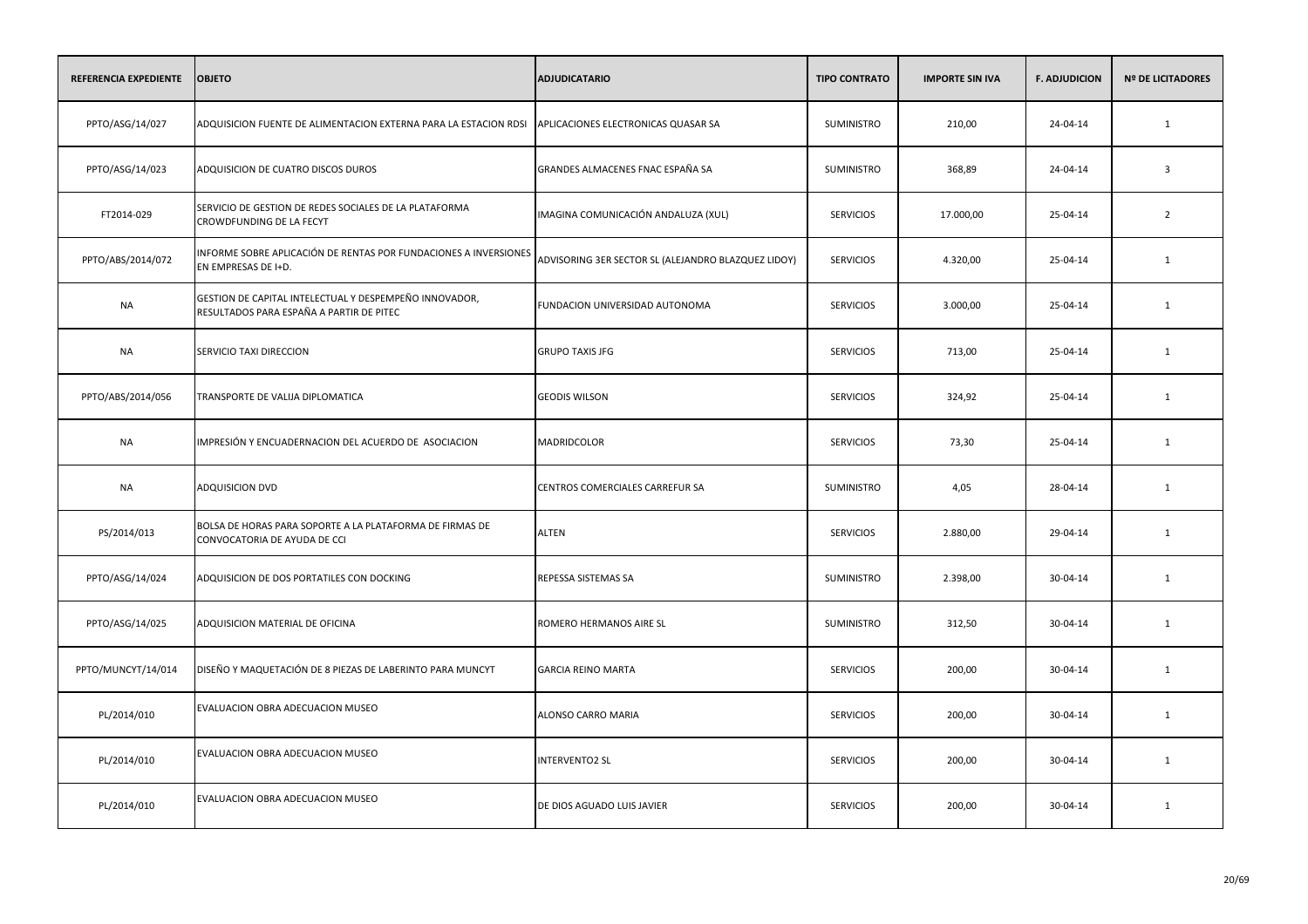| REFERENCIA EXPEDIENTE | <b>OBJETO</b>                                                                                                                    | <b>ADJUDICATARIO</b>                                | <b>TIPO CONTRATO</b> | <b>IMPORTE SIN IVA</b> | <b>F. ADJUDICION</b> | <b>Nº DE LICITADORES</b> |
|-----------------------|----------------------------------------------------------------------------------------------------------------------------------|-----------------------------------------------------|----------------------|------------------------|----------------------|--------------------------|
| PPTO/ASG/14/026       | ADQUISICION MATERIAL DE OFICINA                                                                                                  | ROMERO HERMANOS AIRE SL                             | SUMINISTRO           | 45,55                  | 30-04-14             | $\mathbf{1}$             |
| FR/14/2914            | ALOJAMIENTO ASISTENCIA FESTIVAL DE LA CIENCIA EN CHELTENHAM-<br><b>FAMELAB</b>                                                   | HOLIDAY INN EXPRESS CHELTENHAM TOWN                 | <b>SERVICIOS</b>     | 522,82                 | 30-04-14             | 1                        |
| PS/2008/025           | SUSCRIPCION PERIODICO EXPANSION                                                                                                  | LOGINTEGRAL 2000 SAU                                | SUMINISTRO           | 496,77                 | 01-05-14             | 1                        |
| PS/2011/006           | SERVICIO DE MANTENIMIENTO ESCANER FUNDANET                                                                                       | CANON ESPAÑA SA                                     | <b>SERVICIOS</b>     | 200,63                 | 01-05-14             | 1                        |
| <b>NA</b>             | <b>CAMPAMENTOS URBANOS</b>                                                                                                       | ALONSO FRANCISCO JAVIER                             | <b>SERVICIOS</b>     | 158,00                 | 01-05-14             | 1                        |
| PPTO/ABS/2014/074     | ELABORACION DE UNA GUIA DE BUENAS PRACTICAS O UN TOOL BOX EN<br>GESTION UNIVERSITARIA DE LOS PROYECTOS EUROPEOS DE INVESTIGACION | FRANCISCO DE BORJA DOMINGUEZ DOMINGUEZ              | <b>SERVICIOS</b>     | 7.800,00               | 04-05-14             | $\overline{3}$           |
| PPTO/ABS/2014/052     | IMPRESIÓN EN COLOR Y MONTAJE DE CARTELERIA Y ROLLUP PARA LA FINAL<br>DE FAMELAB                                                  | EFICAX BUSINESS SL                                  | <b>SERVICIOS</b>     | 1.296,00               | 05-05-14             | $\mathbf{1}$             |
| PPTO/ABS/2014/051     | IMPRESIÓN DE 550 EJEMPLARES DE LA PUBLICACION "RESUMEN EJECUTIVO<br>DE LA MEMORIA DE ACTIVIDADES IDI 2013                        | EFICAX BUSINESS SL                                  | <b>SERVICIOS</b>     | 857,00                 | 05-05-14             | 1                        |
| PPTO/MUNCYT/14/016    | PRODUCCION DE LONA DOBLE CARA PARA LABERINTOS TECNOLOGICOS                                                                       | <b>IVAN LEIRAS MARTINEZ</b>                         | <b>SERVICIOS</b>     | 928,80                 | 05-05-14             | $\mathbf{1}$             |
| PPTO/ABS/2014/053     | IMPRESIÓN A COLOR DE CARTELES PARA LAS JORNADAS DE FORMACION<br><b>SCOPUS</b>                                                    | MADRIDCOLOR                                         | <b>SERVICIOS</b>     | 270,00                 | 05-05-14             | 1                        |
| PPTO/ABS/2014/050     | REALIZACION DE FIGURA DE METACRILATO                                                                                             | MADRIDCOLOR                                         | <b>SERVICIOS</b>     | 168,00                 | 05-05-14             | 1                        |
| PPTO/ABS/2014/054     | SERVICIO DE RESTAURACION PARA LA FINAL DE FAMELAB                                                                                | MONTON DE PAJA SL                                   | <b>SERVICIOS</b>     | 90,00                  | 05-05-14             | 1                        |
| NA                    | SERVICIOS JURÍDICOS                                                                                                              | ADVISORING 3ER SECTOR SL (ALEJANDRO BLAZQUEZ LIDOY) | <b>SERVICIOS</b>     | 5.400,00               | 06-05-14             | 1                        |
| NA                    | <b>SERVICIOS PROCURADOR</b>                                                                                                      | ARMENDARIZ JOSE NUÑEZ                               | <b>SERVICIOS</b>     | 1.426,80               | 06-05-14             | 1                        |
| <b>NA</b>             | SERVICIO DE REPROGRAFIA E IMPRESIÓN                                                                                              | TELEX 24 OFICINA DE SERVICIOS A LA EMPRESA SL       | <b>SERVICIOS</b>     | 384,40                 | 06-05-14             | 1                        |
| PPTO/ABS/2014/049     | IMPRESIÓN DE CARTEL II ANIVERSARIO MUNCYT A CORUÑA                                                                               | <b>IVAN LEIRAS MARTINEZ</b>                         | <b>SERVICIOS</b>     | 204,00                 | 06-05-14             | 1                        |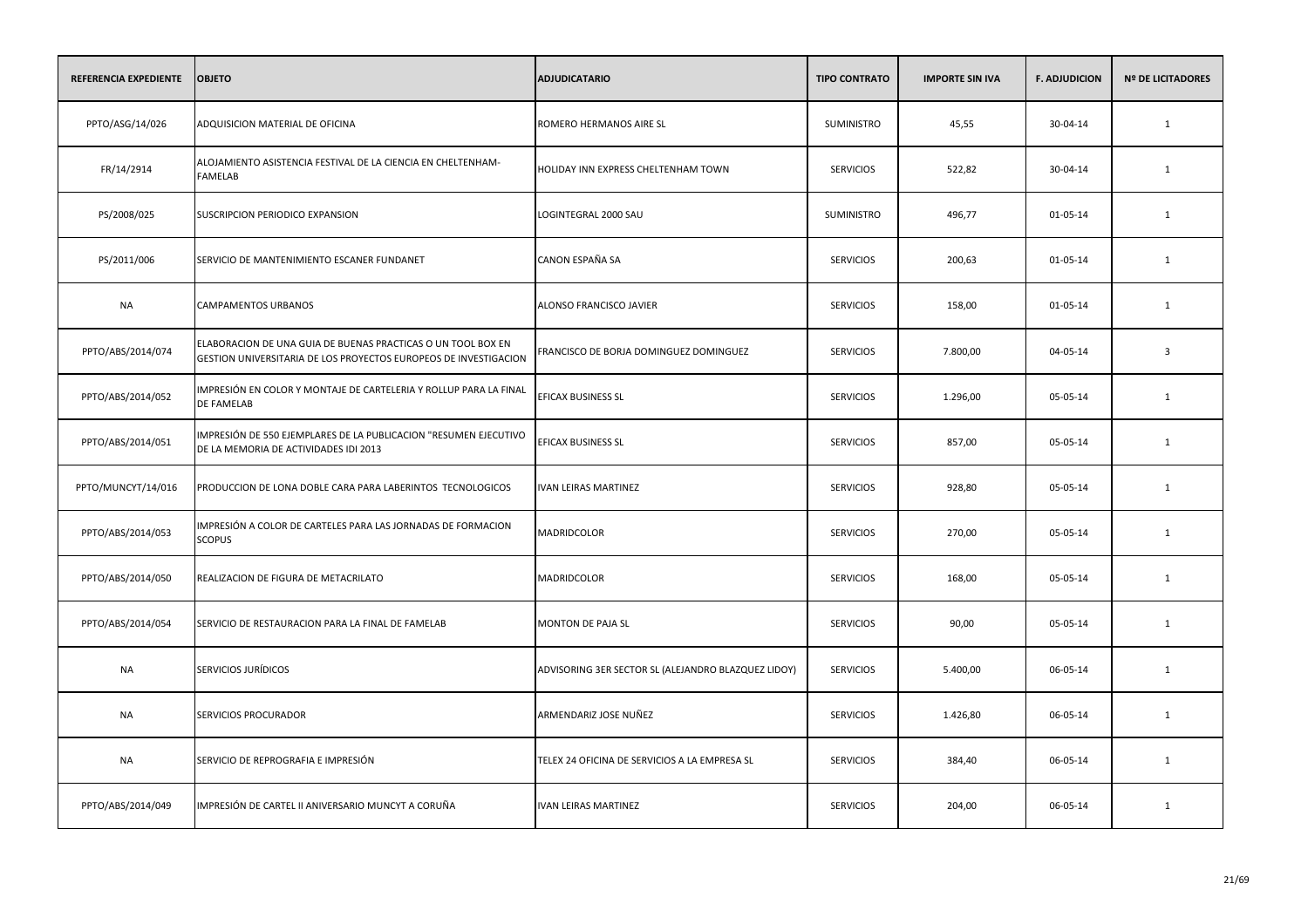| REFERENCIA EXPEDIENTE | <b>OBJETO</b>                                                                                                                                                                                                                     | <b>ADJUDICATARIO</b>                                   | <b>TIPO CONTRATO</b> | <b>IMPORTE SIN IVA</b> | <b>F. ADJUDICION</b> | <b>Nº DE LICITADORES</b> |
|-----------------------|-----------------------------------------------------------------------------------------------------------------------------------------------------------------------------------------------------------------------------------|--------------------------------------------------------|----------------------|------------------------|----------------------|--------------------------|
| PPTO/MUNCYT/14/017    | IMPRESIÓN Y DISTRIBUCION FOLLETO ACTIVIDADES MUNCYT                                                                                                                                                                               | <b>GRAFICAS MERA SL</b>                                | <b>SERVICIOS</b>     | 780,00                 | 07-05-14             | $\overline{\mathbf{3}}$  |
| PPTO/MUNCYT/14/018    | ADQUISICION FONDOS BIBLIOGRAFICOS MUNCYT                                                                                                                                                                                          | <b>EAE-EDP EDITORES SL</b>                             | SUMINISTRO           | 525,96                 | 07-05-14             | 1                        |
| PPTO/ASG/14/029       | ADQUISICION MEMORIA RAM PARA EQUIPOS DE SOBREMESA                                                                                                                                                                                 | <b>INFOREIN SA</b>                                     | SUMINISTRO           | 282,00                 | 07-05-14             | 1                        |
| <b>NA</b>             | COMPRA PELICULA ACTIVIDAD METINEE                                                                                                                                                                                                 | GRANDES ALMACENES FNAC ESPAÑA SA                       | <b>SERVICIOS</b>     | 15,69                  | 07-05-14             | 1                        |
| <b>NA</b>             | ADQUISICION ESPEJO HEMISFERICIO ACRILICO MUNCYT MADRID                                                                                                                                                                            | FERRETERIA DELICIAS SA                                 | SUMINISTRO           | 115,03                 | 07-05-14             | 1                        |
| FT2014-032            | SOPORTE DE PROGRAMACION PHP, PROGRAMACION CSS Y SOPORTE EN EL<br><b>PORCESO DE INSTALACIÓN Y ACTUALIZACIÓN DE ARCHIVOS FUNCIONALES EN PXSP</b><br>EL SERVIDOR DE PRE-PRODUCCION Y PRODUCCION DE LA PLATAFORMA<br><b>PRECIPITA</b> |                                                        | <b>SERVICIOS</b>     | 14.810,00              | 08-05-14             | $\mathbf{1}$             |
| PPTO/ASG/14/067       | COMPRA DE MATERIAL DE OFICINA PARA ALCOBENDAS                                                                                                                                                                                     | ROMERO HERMANOS AIRE SL                                | <b>SUMINISTRO</b>    | 352,07                 | 08-05-14             | 1                        |
| <b>NA</b>             | RENOVACION SUSCRIPCION LEYES TRIBUTARIAS                                                                                                                                                                                          | CENTRO DE ESTUDIOS FINANCIEROS SL                      | <b>SERVICIOS</b>     | 60,58                  | 08-05-14             | 1                        |
| <b>NA</b>             | RENOVACION SUSCRIPCION LEYES MERCANTILES                                                                                                                                                                                          | CENTRO DE ESTUDIOS FINANCIEROS SL                      | <b>SERVICIOS</b>     | 34,62                  | 08-05-14             | 1                        |
| NA                    | CIENCIA EN REDES 2014                                                                                                                                                                                                             | ASOCIACION ESPAÑOLA DE COMUNICACIÓN CIENTIFICA         | <b>SERVICIOS</b>     | 16,53                  | 08-05-14             | 1                        |
| <b>NA</b>             | ALQUILER SALA REUNION "SEMINARIO DE CIENCIA EXCELENTE"                                                                                                                                                                            | EUROFORUM ESCORIAL SA                                  | <b>SERVICIOS</b>     | 4.443,75               | 09-05-14             | 1                        |
| <b>NA</b>             | ALMUERZO RESIDENCIA ESTUDIANTES DG                                                                                                                                                                                                | RESIDENCIA DE ESTUDIANTES                              | <b>SERVICIOS</b>     | 46,13                  | 09-05-14             | 1                        |
| <b>NA</b>             | ALMUERZO ACTO DONACION COLECCIÓN CALVO HERNANDO                                                                                                                                                                                   | ANDEN DE RIAZOR SL                                     | <b>SERVICIOS</b>     | 581,82                 | 12-05-14             | $\mathbf{1}$             |
| PPTO/ABS/2014/057     | SERVICIO DE DOS AZAFATAS PARA LA JORNADA PARA EL FOMENTO DE LA<br>PARTICIPACION DE LAS PYMES Y DEL SECTOR EMPRESARIAL EN LAS ACCIONES SIGLO XXI AZAFATAS<br>MARIE CURIE EN ESPAÑA                                                 |                                                        | <b>SERVICIOS</b>     | 206,00                 | 12-05-14             | 1                        |
| PPTO/ABS/2014/047     | <b>USB PARA CYTED</b>                                                                                                                                                                                                             | SOLVENTIA CONSULTORIA DE MERCADOTECNIA Y<br>PUBLICIDAD | <b>SUMINISTRO</b>    | 668,00                 | 13-05-14             | 1                        |
| PPTO/ABS/2014/048     | RESERVA DE SALA REUNION ARCE, 29 DE MAYO                                                                                                                                                                                          | RAFAEL HOTELES ORENSE                                  | <b>SERVICIOS</b>     | 373,45                 | 13-05-14             | 1                        |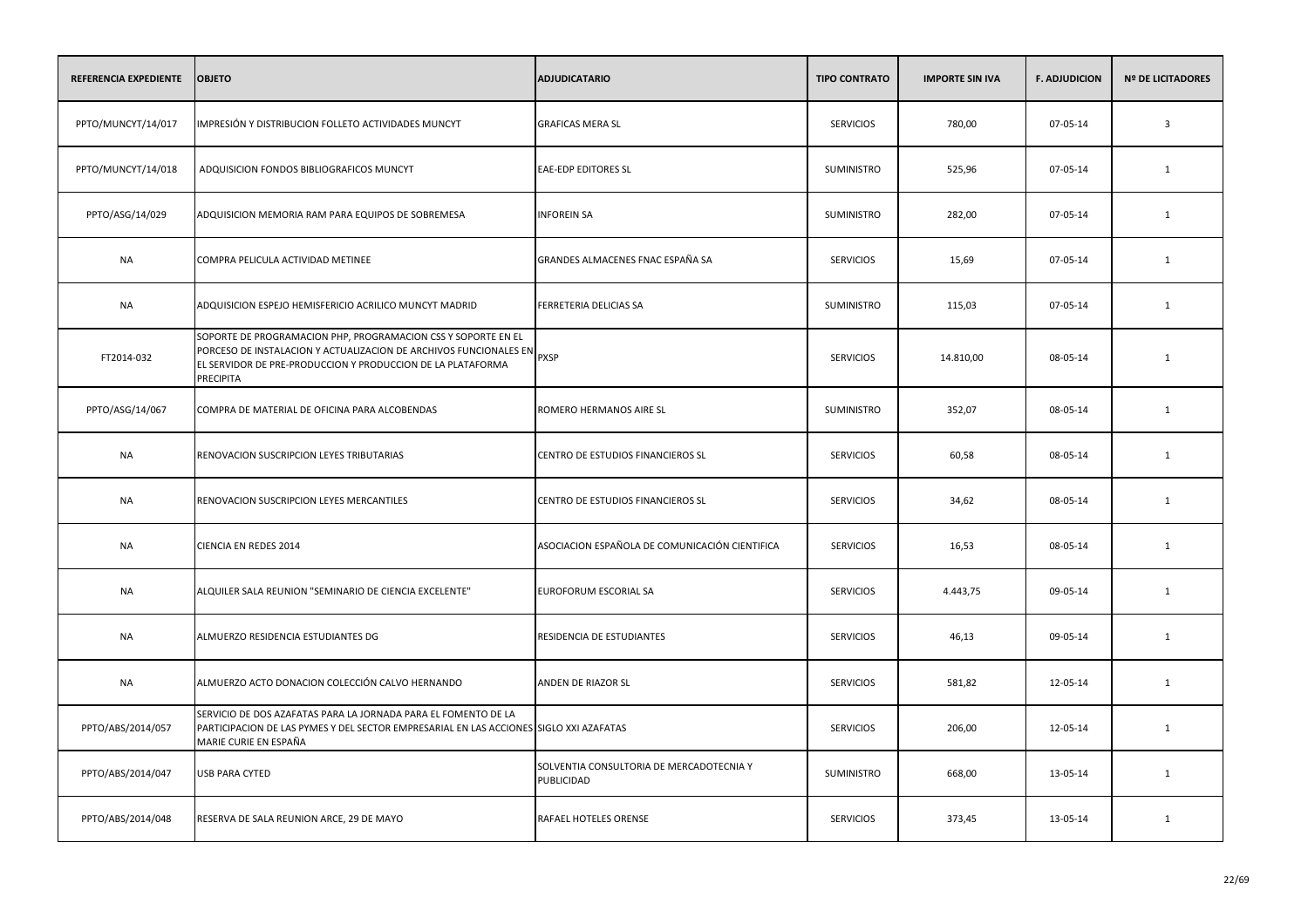| REFERENCIA EXPEDIENTE | <b>OBJETO</b>                                                                                                                      | <b>ADJUDICATARIO</b>               | <b>TIPO CONTRATO</b> | <b>IMPORTE SIN IVA</b> | <b>F. ADJUDICION</b> | <b>Nº DE LICITADORES</b> |
|-----------------------|------------------------------------------------------------------------------------------------------------------------------------|------------------------------------|----------------------|------------------------|----------------------|--------------------------|
| PPTO/ABS/2014/055     | SERVICIO DE RESTAURACION PARA LA FINAL DE FAMELAB (COMIDA)                                                                         | ASPAMA SA (MALLORCA)               | <b>SERVICIOS</b>     | 171,70                 | 13-05-14             | $\mathbf{1}$             |
| <b>NA</b>             | ADQUISICION PEN DRIVE                                                                                                              | EDUARDO INFORMATICA PROFESIONAL SL | SUMINISTRO           | 12,40                  | 13-05-14             | 1                        |
| FT2014-033            | DESARROLLO DE LA WEB CYTED                                                                                                         | AT SISTEMAS S.A                    | <b>SERVICIOS</b>     | 17.900,00              | 16-05-14             | $\mathbf{1}$             |
| <b>NA</b>             | IMPRESIÓN DE 5 POSTER PARA ACTIIVDAD DIA ADN SEDE CORUÑA                                                                           | TORCULO COMUNICACIÓN GRAFICA SA    | <b>SERVICIOS</b>     | 26,82                  | 16-05-14             | 1                        |
| <b>NA</b>             | ADQUISICION CESTA MUNCYT CORUÑA                                                                                                    | MALVA Y NARANJA SL                 | <b>SUMINISTRO</b>    | 8,26                   | 16-05-14             | $\mathbf{1}$             |
| <b>NA</b>             | ADQUISICION MATERIAL DE DECORACION ANIVERSARIO MUNCYT CORUÑA                                                                       | <b>SUPER PAPEL SA</b>              | SUMINISTRO           | 8,10                   | 16-05-14             | 1                        |
| <b>NA</b>             | ADQUSICION MATERIAL PARA ACTIVIDAD DIA DEL ADN SEDE CORUÑA                                                                         | MERCATABRIA SL UNIPERSONAL         | SUMINISTRO           | 3,94                   | 16-05-14             | 1                        |
| PS/2013/036           | SERVICIOS DE CONTABILIDAD DE CYTED                                                                                                 | <b>CONTAFES SL</b>                 | <b>SERVICIOS</b>     | 9.000,00               | 17/05/2014           | 1                        |
| PPTO/ASG/14/033       | ADQUISICION MATERIAL DE OFICINA                                                                                                    | ROMERO HERMANOS AIRE SL            | SUMINISTRO           | 187,17                 | 19-05-14             | 1                        |
| <b>NA</b>             | PROYECTO DE ADECUACION, SEÑALETICA Y NUEVA IMAGEN PARA MUNCYT<br><b>EN MADRID</b>                                                  | A-CERO                             | <b>SERVICIOS</b>     | 17.500,00              | 20-05-14             | 1                        |
| FT2014-019 AD I       | SERVICIOS DE ASISTENCIA JURIDICA PARA LA UNIDAD DE CONTRATACION DE<br>LA FECYT                                                     | JUAN ANTONIO LOPEZ DE LUIS         | <b>SERVICIOS</b>     | 5.808,00               | 20-05-14             | 1                        |
| FT2014-030            | REALIZACION DE LOS SERVICIOS DE COORDINACION, DISEÑO, EJECUCION Y<br>SEGUIMIENTO DE LOS CAMPAMENTOS CIENTIFICOS MUNCYT DE LA FECYT | ESCIENCIA EVENTOS CIENTIFICOS SL   | <b>SERVICIOS</b>     | 5.520,00               | 21-05-14             | $\overline{3}$           |
| PS/2014/009           | PÓLIZA DE RESPONSABILIDAD CIVIL PARA ORGANOS DE GOBIERNO DE FECYT<br>(POLIZA NºEA14DO1351)                                         | AIG SEGUROS                        | <b>SERVICIOS</b>     | 1.996,68               | 21-05-14             | 1                        |
| PS/2010/008           | SUSCRIPCION A LA ASOCIACION DE PRENSA DE MADRID                                                                                    | ASOCIACION DE LA PRENSA MADRID     | SUMINISTRO           | 264,00                 | 21-05-14             | 1                        |
| PF2014-012            | VIII CURSO DE LOCUCION PARA RADIO Y TV                                                                                             | ASOCIACION DE PRENSA DE MADRID     | <b>SERVICIOS</b>     | 1.000,00               | 21-05-14             | 1                        |
| PPTO/ABS/2014/066     | ASISTENCIA PONENCIA DE REUNION DE HORIZONTE 2020                                                                                   | INTERGLOBE LANGUAJE                | <b>SERVICIOS</b>     | 340,00                 | 21-05-14             | 1                        |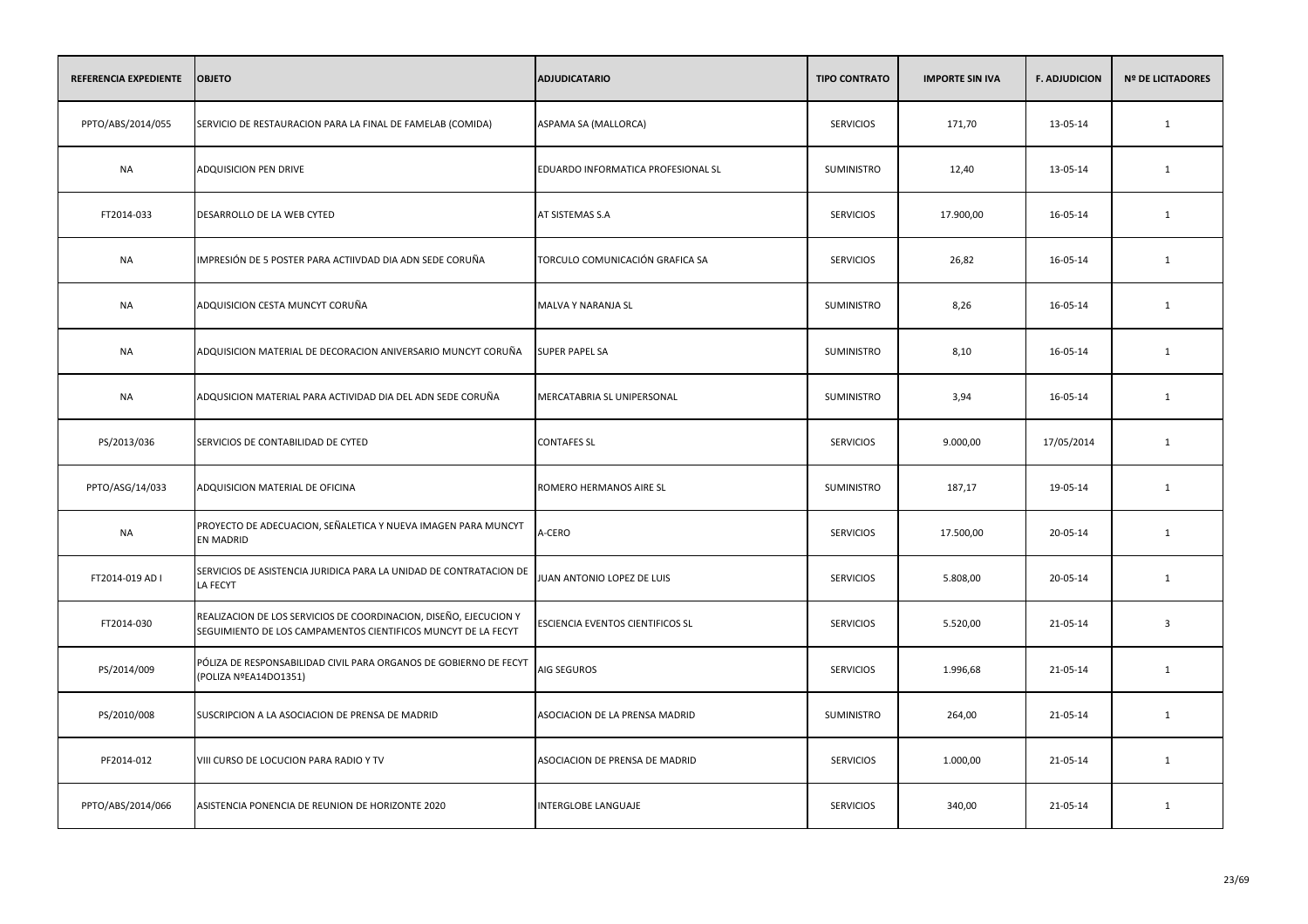| REFERENCIA EXPEDIENTE | <b>OBJETO</b>                                                                                                                                                                          | <b>ADJUDICATARIO</b>                   | <b>TIPO CONTRATO</b> | <b>IMPORTE SIN IVA</b> | <b>F. ADJUDICION</b> | <b>Nº DE LICITADORES</b> |
|-----------------------|----------------------------------------------------------------------------------------------------------------------------------------------------------------------------------------|----------------------------------------|----------------------|------------------------|----------------------|--------------------------|
| <b>NA</b>             | SUMERCADO VARIOS                                                                                                                                                                       | MERCADONA SA                           | SUMINISTRO           | 1.080,44               | 21-05-14             | $\mathbf{1}$             |
| <b>NA</b>             | SERVICIO RESTAURACION REUNION WATEUR                                                                                                                                                   | CENTRAL DE CATERING SERVICATERING SL   | <b>SERVICIOS</b>     | 17,34                  | 21-05-14             | $\mathbf{1}$             |
| PPTO/ABS/2014/076     | REUNION CONSEJO DE FUNDACIONES                                                                                                                                                         | RESIDENCIA DE ESTUDIANTES              | <b>SERVICIOS</b>     | 216,00                 | 22-05-14             | $\mathbf{1}$             |
| PL/2014/011           | EVALUACION EJECUCION SALAS 1 Y 2                                                                                                                                                       | CAGEAO VICTOR MANUEL                   | <b>SERVICIOS</b>     | 200,00                 | 22-05-14             | 1                        |
| PPTO/ASG/14/031       | ADQUISICION TARJETAS DE VISITA                                                                                                                                                         | <b>MADRIDCOLOR</b>                     | <b>SUMINISTRO</b>    | 71,60                  | 22-05-14             | 1                        |
| PPTO/ABS/2014/075     | REUNION CONSEJO DE FUNDACIONES EN LA FUNDACION BOTIN                                                                                                                                   | RESTAURANTE EL 18                      | <b>SERVICIOS</b>     | 59,09                  | 22-05-14             | 1                        |
| PPTO/ASG/14/030       | ADQUISICION SELLO FECHADOR Y ALMOHADILLAS RECAMBIO                                                                                                                                     | MADRIDCOLOR                            | SUMINISTRO           | 56,60                  | 22-05-14             | 1                        |
| NA                    | ADQUISICION ON LINE DE MATERIAL MENOR DE INFORMATICA PARA<br>DESARROLLO TECNOLOGICO DEL PROYECTO                                                                                       | BEIER, DANIEL                          | SUMINISTRO           | 17,26                  | 22-05-14             | 1                        |
| PPTO/ABS/2014/069     | DISTRIBUCION DE FOLLETOS SOBRE CAMPAMENTOS URBANOS                                                                                                                                     | IMPACTO SERVICIOS DE MARKETING DIRECTO | <b>SERVICIOS</b>     | 1.200,00               | 26-05-14             | 1                        |
| PPTO/ABS/2014/070     | IMPRESIÓN DE FLYERS PARA PROMOCIONAR CAMPAMENTOS URBANOS                                                                                                                               | <b>MADRIDCOLOR</b>                     | <b>SERVICIOS</b>     | 418,50                 | 26-05-14             | 1                        |
| PL/2014/012           | <b>EVALUACION PROGRAMA TV</b>                                                                                                                                                          | <b>GIL MARTIN URBANA</b>               | <b>SERVICIOS</b>     | 200,00                 | 26-05-14             | 1                        |
| PL/2014/012           | EVALUACION PROGRAMA TV                                                                                                                                                                 | GARRIDO NAVAJO EMILIO                  | <b>SERVICIOS</b>     | 200,00                 | 26-05-14             | 1                        |
| PL/2014/012           | <b>EVALUACION PROGRAMA TV</b>                                                                                                                                                          | ORDOÑEZ JIMENEZ LUIS JOAQUIN           | <b>SERVICIOS</b>     | 200,00                 | 26-05-14             | 1                        |
| <b>NA</b>             | PRESTACION DE BIENES, EQUIPAMIENTOS, INSTALACIONES Y SERVICIOS<br>CORRESPONDIENTES AL USO DE LA SALA DE ENSAYOS DEL TEATRO<br>POLIORAMA                                                | TRES PER TRES SA                       | <b>SERVICIOS</b>     | 198,00                 | 26-05-14             | 1                        |
| PF2014-014            | II ENCUENTRO SOBRE INNOVACION Y DESARROLLO COMPETITITVO-<br>TRANSFERENCIA DE CONOCIMIENTO:APOSTANDO PARA GANAR EN RIQUEZA "UNIVERSIDAD INTERNACIONAL MENENDEZ PELAYO<br>Y EN BIEMESTAR |                                        | <b>SERVICIOS</b>     | 130,00                 | 26-05-14             | 1                        |
| PPTO/ABS/2014/065     | SERVICIO AUTOBUSES                                                                                                                                                                     | F.J MARTINCAR SL                       | <b>SERVICIOS</b>     | 872,73                 | 27-05-14             | $\overline{2}$           |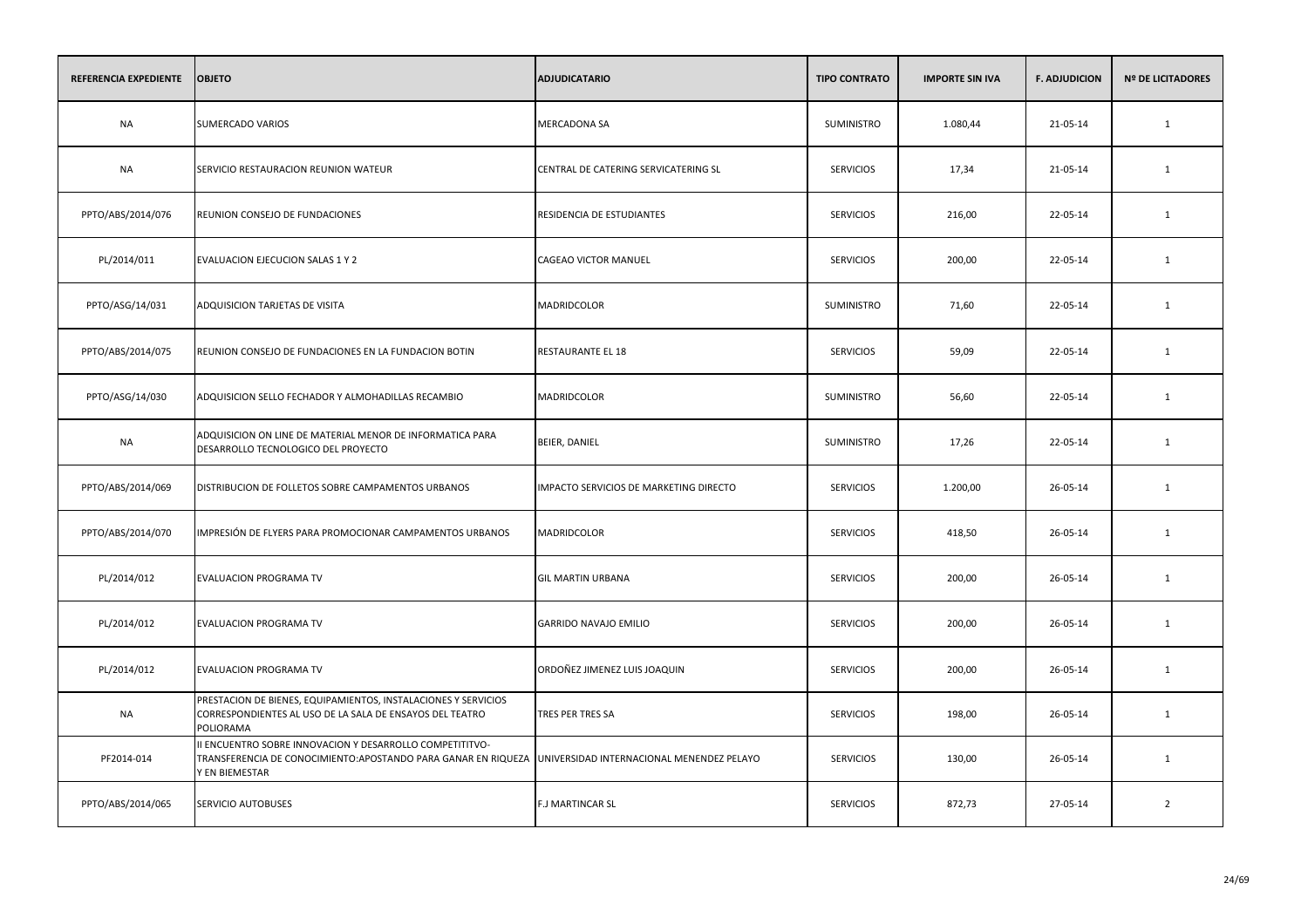| REFERENCIA EXPEDIENTE | <b>OBJETO</b>                                                                        | <b>ADJUDICATARIO</b>            | <b>TIPO CONTRATO</b> | <b>IMPORTE SIN IVA</b> | <b>F. ADJUDICION</b> | <b>Nº DE LICITADORES</b> |
|-----------------------|--------------------------------------------------------------------------------------|---------------------------------|----------------------|------------------------|----------------------|--------------------------|
| <b>NA</b>             | ADQUISICION MATERIAL PARA ARCHIVAR                                                   | <b>IKEA IBERICA SA</b>          | <b>SUMINISTRO</b>    | 34,05                  | 27-05-14             | $\mathbf{1}$             |
| <b>NA</b>             | ADQUSICION MATERIAL PARA ANIVERSARIO MUNCYT CORUÑA                                   | PARTY 13 SC                     | SUMINISTRO           | 32,02                  | 27-05-14             | 1                        |
| <b>NA</b>             | ADQUSICION MATERIAL PARA ACTIVIDADES MUNCYT CORUÑA                                   | AMARO ACEVEDO CARMEN            | SUMINISTRO           | 62,06                  | 27-05-14             | $\mathbf{1}$             |
| <b>NA</b>             | ADQUSICION DE URNA DE CRISTAL PARA ACTIVIDAD TECNO HUEVOS SEDE<br>CORUÑA             | MALVA Y NARANJA SL              | SUMINISTRO           | 7,02                   | 27-05-14             | 1                        |
| <b>NA</b>             | ADQUSICION MATERIAL PARA ACTIVIDADES MUNCYT CORUÑA                                   | CENTROS COMERCIALES CARREFUR SA | <b>SUMINISTRO</b>    | 4,05                   | 27-05-14             | $\mathbf{1}$             |
| <b>NA</b>             | ADQUSICION MATERIAL PARA ACTIVIDADES MUNCYT CORUÑA                                   | CENTROS COMERCIALES CARREFUR SA | SUMINISTRO           | 3,93                   | 27-05-14             | 1                        |
| <b>NA</b>             | ADQUSICION MATERIAL PARA ACTIVIDADES MUNCYT CORUÑA                                   | CENTROS COMERCIALES CARREFUR SA | SUMINISTRO           | 3,93                   | 27-05-14             | 1                        |
| NA                    | ADQUISICION MATERIAL PARA DECORACION                                                 | ARTABRIA DE PINTURAS SL         | <b>SUMINISTRO</b>    | 3,44                   | 27-05-14             | 1                        |
| <b>NA</b>             | ADQUSICION MATERIAL PARA ACTIVIDADES MUNCYT CORUÑA                                   | LA HORMIGA                      | SUMINISTRO           | 3,05                   | 27-05-14             | 1                        |
| NA                    | ADQUSICION MATERIAL PARA ACTIVIDADES MUNCYT CORUÑA                                   | MERCATABRIA SL UNIPERSONAL      | SUMINISTRO           | 2,12                   | 27-05-14             | 1                        |
| <b>NA</b>             | ADQUSICION MATERIAL PARA ACTIVIDADES MUNCYT CORUÑA                                   | LA HORMIGA                      | <b>SUMINISTRO</b>    | 82,60                  | 27-05-14             | 1                        |
| PPTO/ABS/2014/064     | PRESTACION DEL TRASLADO, CONECTIVIDAD Y PUESTA EN MARCHA DE LA<br>SEDE DE ALCOBENDAS | <b>FRANCE TELECOM</b>           | <b>SERVICIOS</b>     | 10.500,00              | 28-05-14             | 1                        |
| PPTO/ASG/14/034       | I SOFTWARE WOS -RED HAT                                                              | <b>INFOREIN SA</b>              | SUMINISTRO           | 1.534,00               | 28-05-14             | 1                        |
| PPTO/MUNCYT/14/019    | ADQUISICION MATERIAL DE MANTENIMIENTO SEDE MUNCYT CORUÑA                             | UTE GIROA ALTAIR                | <b>SUMINISTRO</b>    | 504,31                 | 28-05-14             | 1                        |
| <b>NA</b>             | EVALUACION WEB FECYT                                                                 | MOLINA CARRETERO JESUS          | <b>SERVICIOS</b>     | 400,00                 | 28-05-14             | 1                        |
| PPTO/ABS/2014/071     | ALQUILER DE SALA PARA REUNION ARCE -15 PAX                                           | RAFAEL HOTELES ORENSE           | <b>SERVICIOS</b>     | 397,25                 | 28-05-14             | 1                        |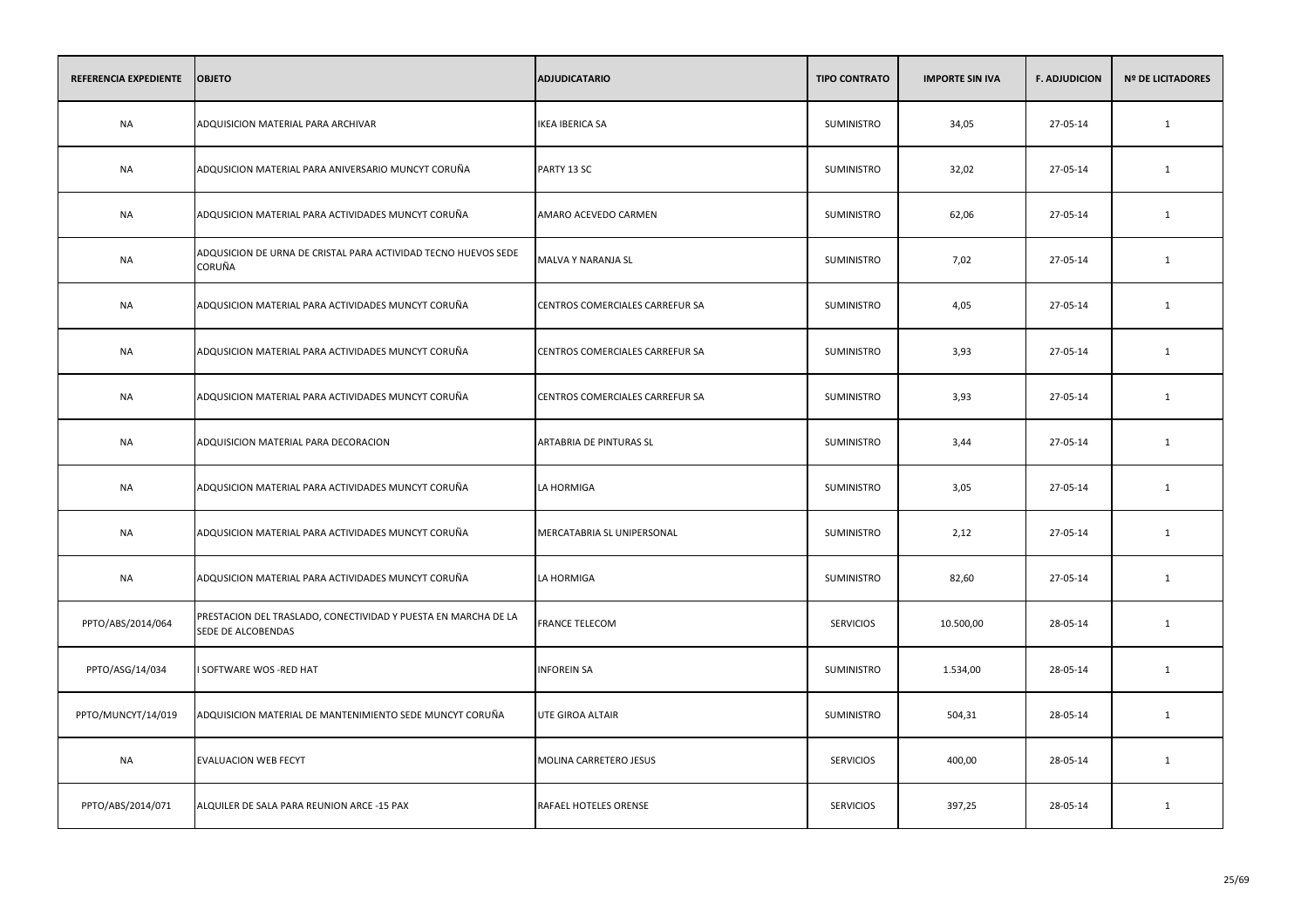| <b>REFERENCIA EXPEDIENTE</b> | <b>OBJETO</b>                                                                                                                                          | <b>ADJUDICATARIO</b>                            | <b>TIPO CONTRATO</b> | <b>IMPORTE SIN IVA</b> | <b>F. ADJUDICION</b> | <b>Nº DE LICITADORES</b> |
|------------------------------|--------------------------------------------------------------------------------------------------------------------------------------------------------|-------------------------------------------------|----------------------|------------------------|----------------------|--------------------------|
| PPTO/MUNCYT/14/020           | ADQUISICION MATERIAL DE OFICINA SEDE MUNCYT CORUÑA                                                                                                     | <b>BLOGA GRAFICA SL</b>                         | SUMINISTRO           | 132,20                 | 28-05-14             | $\mathbf{1}$             |
| PPTO/ASG/14/035              | ADQUISICION MATERIAL DE OFICINA                                                                                                                        | ROMERO HERMANOS AIRE SL                         | SUMINISTRO           | 78,34                  | 28-05-14             | 1                        |
| <b>NA</b>                    | EVALUACION WEB FECYT                                                                                                                                   | VERA MELLADO MIGUEL ANGEL                       | <b>SERVICIOS</b>     | 400,00                 | 28-05-14             | 1                        |
| PPTO/MUNCYT/14/021           | MONTAJE Y DESMONTAJE GONDOLA PARA CELEBRACION DE VOZ NATURA                                                                                            | ANDAMIOS CS SA                                  | SUMINISTRO           | 250,00                 | 29-05-14             | 1                        |
| PPTO/ ABS/2014/077           | IMPRESIÓN DE FOLLETOS SOBRE CAMPAMENTOS CIENTIFICOS EN CORUÑA Y<br>DISTRIBUCION DE ESTOS EN VOZ NATURA Y SEDE DEL MUSEO                                | RECLAM PUBLICIDAD MARKETING Y ARTES GRAFICAS SA | <b>SERVICIOS</b>     | 113,74                 | 29-05-14             | 1                        |
| PS/2014/014                  | POLIZA DE SEGURO TODO RIESGO INDUSTRIAL (SEDE ALCOBENDAS) Nº<br>0991470046234                                                                          | MAPFRE SEGURO DE EMPRESAS                       | <b>SERVICIOS</b>     | 1.704,21               | 30-05-14             | 1                        |
| AD PS/2013/019               | AMPLIACION DE POLIZA DE RESPONSABILIDAD CIVIL GENERAL (PÓLIZA Nº<br>EA13CP1097 ) CON MOTIVO DE LAS OBRAS DE LA SEDE DEL MUNCYT EN<br><b>ALCOBENDAS</b> | AIG SEGUROS                                     | <b>SERVICIOS</b>     | 955,35                 | 30-05-14             | $\mathbf{1}$             |
| PS/2009/008                  | ADQUISICION Y MANTENIMIENTO DE LICENCIA MONOUSUARIO DE PASW Nº<br>1293161                                                                              | SPSS IBERICA SLU                                | <b>SUMINISTRO</b>    | 426,00                 | 30-05-14             | $\mathbf{1}$             |
| PPTO/ASG/14/038              | ADQUISICION SELLO FECHADOR Y ALMOHADILLAS RECAMBIO                                                                                                     | MADRIDCOLOR                                     | SUMINISTRO           | 66,33                  | 30-05-14             | 1                        |
| NA                           | EVALUACION OBRA DE ADECUACION OFICINAS EDIFICIO MUSEO DE LA<br><b>CIENCIA</b>                                                                          | <b>INTERVENTO2 SL</b>                           | <b>SERVICIOS</b>     | 200,00                 | 01-06-14             | 1                        |
| NA                           | PONENCIA SEMANA DE LA CIENCIA ACTIVIDAD MUNCYT CORUÑA                                                                                                  | <b>LALUEZA FOX CARLES</b>                       | <b>SERVICIOS</b>     | 200,00                 | 01-06-14             | 1                        |
| <b>NA</b>                    | ADQUISICION MATERIAL DE INFORMATICA MENOR                                                                                                              | EDUARDO INFORMATICA PROFESIONAL SL              | SUMINISTRO           | 23,14                  | 02-06-14             | 1                        |
| NA                           | ADQUISICION MATERIAL DE INFORMATICA MENOR                                                                                                              | EDUARDO INFORMATICA PROFESIONAL SL              | SUMINISTRO           | 19,84                  | 02-06-14             | 1                        |
| <b>NA</b>                    | ADQUISICION MATERIAL DE INFORMATICA MENOR                                                                                                              | EDUARDO INFORMATICA PROFESIONAL SL              | SUMINISTRO           | 19,84                  | 02-06-14             | 1                        |
| <b>NA</b>                    | ADQUISICION ARTICULOS DE MERCERIA                                                                                                                      | MATA GONZALEZ RAFAEL                            | <b>SUMINISTRO</b>    | 11,20                  | 02-06-14             | 1                        |
| <b>NA</b>                    | SERVICIO TAXI DIRECCION                                                                                                                                | VIGO MARTINEZ JESUS                             | <b>SERVICIOS</b>     | 44,00                  | 04-06-14             | 1                        |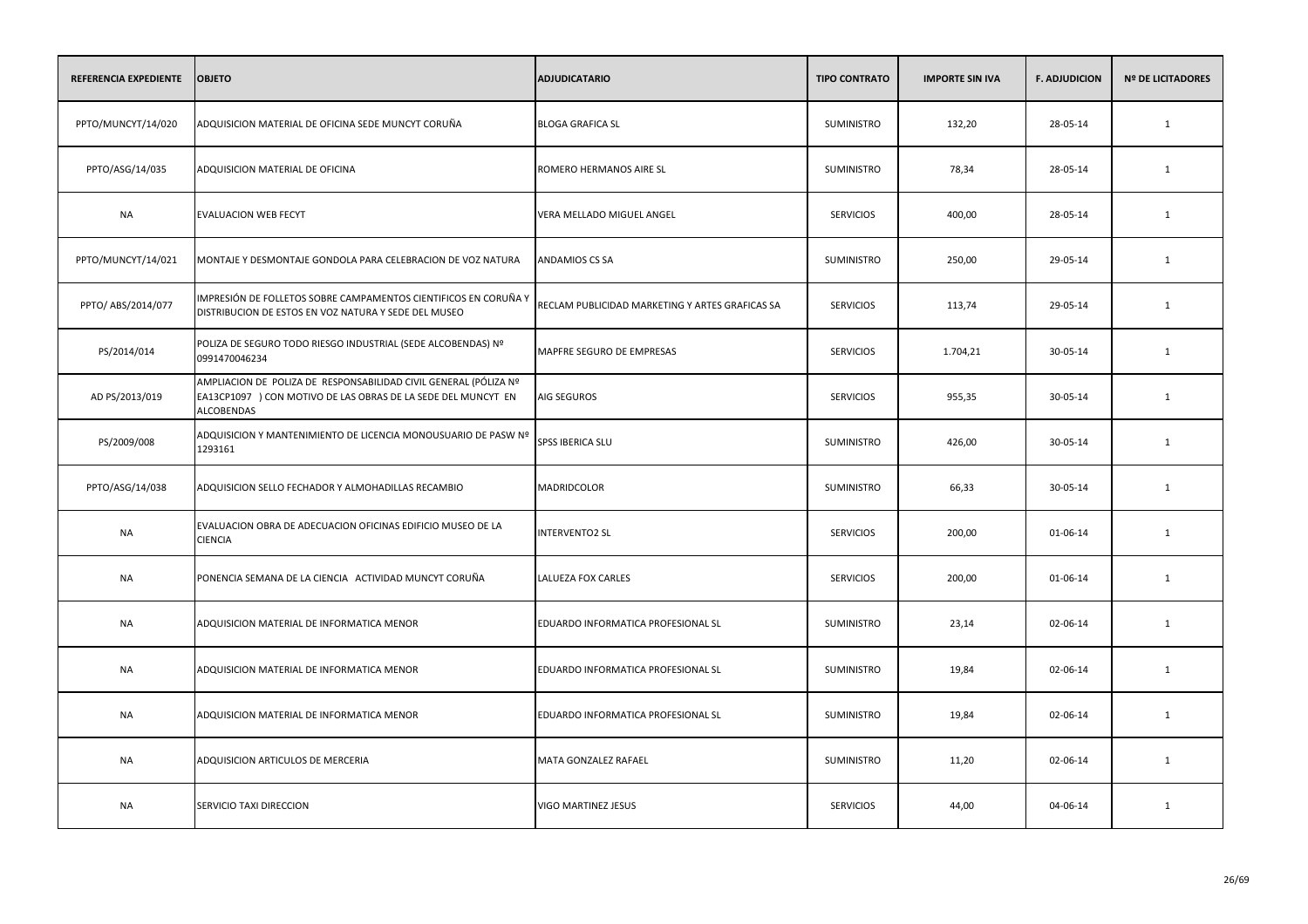| <b>REFERENCIA EXPEDIENTE</b> | <b>OBJETO</b>                                                                                                                                             | <b>ADJUDICATARIO</b>                                                             | <b>TIPO CONTRATO</b> | <b>IMPORTE SIN IVA</b> | <b>F. ADJUDICION</b> | <b>Nº DE LICITADORES</b> |
|------------------------------|-----------------------------------------------------------------------------------------------------------------------------------------------------------|----------------------------------------------------------------------------------|----------------------|------------------------|----------------------|--------------------------|
| <b>NA</b>                    | REVISION DE LA JUSTIFICACION PRESENTADA POR LOS CONTRATOS CON LOS<br>NODOS DE COOPERACION PARA LA INNOVACION DE LA RED DE POLITICAS<br>PUBLICAS DE I+D+i. | ZABALA CONSULTING                                                                | <b>SERVICIOS</b>     | 17.995,00              | 05-06-14             | $\mathbf{1}$             |
| FT2014-036                   | GESTION DE LA CONVOCATORIA ERANET-LAC                                                                                                                     | E-INTELLIGENT                                                                    | <b>SERVICIOS</b>     | 17.995,00              | 05-06-14             | $\mathbf{1}$             |
| PPTO/ABS/2014/077            | SERVICIOS SOBRE EL IMPACTO ECONOMICO ACTUAL DE LA APLICACIÓN DE<br>RENTAS A INVERSIONES EN EMPRESAS DE I+D+Y SU POTENCIALIDAD DE<br><b>CRECIMIENTO</b>    | <b>ZOHAR</b>                                                                     | <b>SERVICIOS</b>     | 2.250,41               | 05-06-14             | 1                        |
| <b>NA</b>                    | EXPERIMENTO FINAL DE FAMELAB 2014 EN MADRID                                                                                                               | 100 BALAS SL                                                                     | <b>SERVICIOS</b>     | 1.065,35               | 05-06-14             | 1                        |
| <b>NA</b>                    | ADQUISICION MATERIAL DE FERRETERIA                                                                                                                        | RODRIGUEZ VAQUERIZO ANTONIO                                                      | SUMINISTRO           | 24,68                  | 05-06-14             | 1                        |
| PPTO/ ABS/2014/083           | BANNER EN LA VOZ DE GALICIA ONLINE Y EN LA OPINION ONLINE PARA<br><b>CAMPAMENTOS CIENTIFICOS</b>                                                          | RECLAM PUBLICIDAD MARKETING Y ARTES GRAFICAS SA                                  | <b>SERVICIOS</b>     | 1.875,00               | 06-06-14             | 1                        |
| PPTO/ ABS/2014/084           | PUBLICIDAD EN LA REVISTA DESTINO GALICIA Y CUÑAS EN ONDACERO<br><b>GALICIA</b>                                                                            | RECLAM PUBLICIDAD MARKETING Y ARTES GRAFICAS SA                                  | <b>SERVICIOS</b>     | 1.200,00               | 06-06-14             | 1                        |
| NA                           | SERVICIO TAXI DIRECCION                                                                                                                                   | JIMENEZ ROMERA JOSE ANTONIO                                                      | <b>SERVICIOS</b>     | 45,45                  | 06-06-14             | 1                        |
| <b>NA</b>                    | <b>VIAJE DE CYTED</b>                                                                                                                                     | ALTALAY T, SA                                                                    | <b>SERVICIOS</b>     | 207,00                 | 06-06-14             | 1                        |
| FT2014-043                   | SUMINISTRO DE CONTENIDOS PERIOSDISTICOS PARA LA AGENCIA SINC DE LA<br><b>FECYT</b>                                                                        | AGENCIA IBEROAMERICANA PARA LA DIFUSION DE LA<br>CIENCIA Y LA TECNOLOGIA (DICYT) | <b>SUMINISTRO</b>    | 15.000,00              | 09-06-14             | 1                        |
| PPTO/ASG/14/039              | ADQUISICION MATERIAL DE OFICINA                                                                                                                           | ROMERO HERMANOS AIRE SL                                                          | SUMINISTRO           | 303,85                 | 09-06-14             | 1                        |
| PPTO/MUNCYT/14/022           | MAQUETACION E IMPRESIÓN DE DOS PANELES DE CARTON PLUMA PARA<br>MOSTRA DE MODELISMO NAVAL MUNCYT CORUÑA                                                    | RECLAM PUBLICIDAD MARKETING Y ARTES GRAFICAS SA                                  | <b>SERVICIOS</b>     | 280,00                 | 09-06-14             | 1                        |
| <b>NA</b>                    | SERVICIO DE TAXI REUNION CYTED                                                                                                                            | <b>TAXI MERCEDES</b>                                                             | <b>SERVICIOS</b>     | 277,73                 | 09-06-14             | 1                        |
| <b>NA</b>                    | PASAPORTES MUSEO DE CIENCIA RUTA NORTE                                                                                                                    | <b>GRAFICAS EUJOA SA</b>                                                         | <b>SERVICIOS</b>     | 227,00                 | 09-06-14             | 1                        |
| <b>NA</b>                    | ADQUSICION MATERIAL DE FERRETERIA                                                                                                                         | <b>DIBERETIF SAU</b>                                                             | SUMINISTRO           | 5,97                   | 09-06-14             | 1                        |
| <b>NA</b>                    | ACTUACION EN MUNCYT CORUÑA DENTRO DEL PROGRAMA VERMUNCYT                                                                                                  | FRANCISCO GARCIA PASTUR                                                          | <b>SERVICIOS</b>     | 300,00                 | 10-06-14             | 1                        |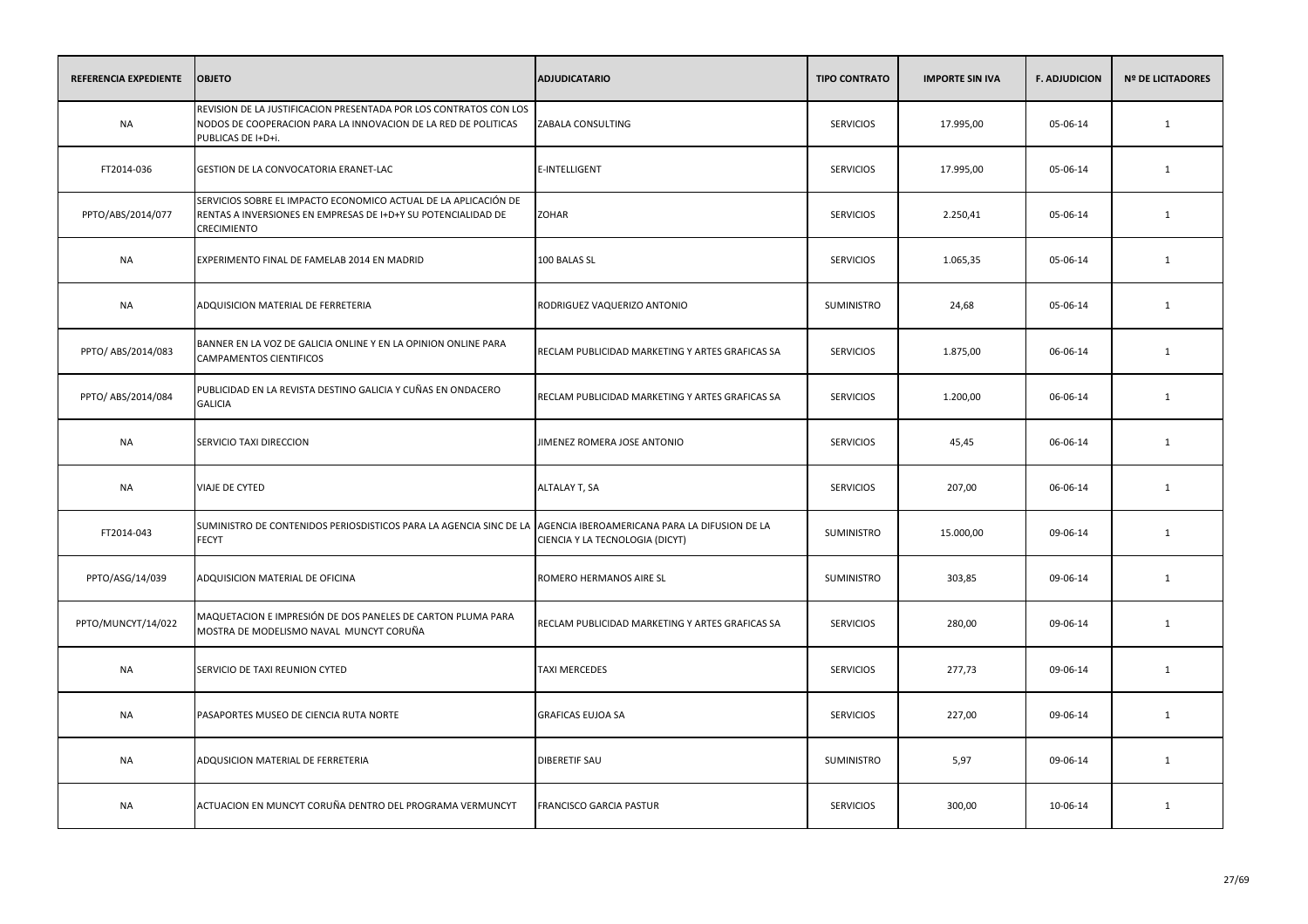| <b>REFERENCIA EXPEDIENTE</b> | <b>OBJETO</b>                                                                                             | <b>ADJUDICATARIO</b>                          | <b>TIPO CONTRATO</b> | <b>IMPORTE SIN IVA</b> | <b>F. ADJUDICION</b> | <b>Nº DE LICITADORES</b> |
|------------------------------|-----------------------------------------------------------------------------------------------------------|-----------------------------------------------|----------------------|------------------------|----------------------|--------------------------|
| PPTO/ASG/14/036              | ALQUILER SALA RAFAELHOTELES PARA REUNION COMITÉ DE EMPRESA DIA<br>16 DE JUNO DE 2014                      | RAFAEL HOTELES ORENSE                         | <b>SERVICIOS</b>     | 275,00                 | 10-06-14             | $\mathbf{1}$             |
| PPTO/ ABS/2014/080           | ADQUISICION MATERIAL PARA EURAXES TOP II TRAINING EN BARCELONA                                            | ROMERO HERMANOS AIRE SL                       | SUMINISTRO           | 267,83                 | 10-06-14             | $\mathbf{1}$             |
| PPTO/ ABS/2014/079           | IMPRESIÓN EN PAPEL VERJURADO A4 DE 55 DIPLOMAS RED UCC                                                    | MADRIDCOLOR                                   | <b>SERVICIOS</b>     | 143,00                 | 10-06-14             | $\mathbf{1}$             |
| <b>NA</b>                    | MATERIAL PROYECTO CIENCIA Y ARTE                                                                          | AMAZON                                        | SUMINISTRO           | 134,47                 | 10-06-14             | $\mathbf{1}$             |
| PPTO/ASG/14/037              | LICENCIA SYMANTEC Y COMPRA DE 30 LICENCIAS ADICIONALES                                                    | <b>INFOREIN SA</b>                            | SUMINISTRO           | 1.292,70               | 11-06-14             | $\mathbf{1}$             |
| PL/2014/014                  | EVALUACION EZ PUBLISH                                                                                     | VERA MELLADO MIGUEL ANGEL                     | <b>SERVICIOS</b>     | 200,00                 | 11-06-14             | $\mathbf{1}$             |
| PL/2014/014                  | EVALUACION EZ PUBLISH                                                                                     | <b>CITORES TOVAR ISRAEL</b>                   | <b>SERVICIOS</b>     | 200,00                 | 11-06-14             | $\mathbf{1}$             |
| PL/2014/015                  | EVALUACION WEB PRECIPITA                                                                                  | PEREZ MUÑOZ DANIEL                            | <b>SERVICIOS</b>     | 200,00                 | 11-06-14             | $\mathbf{1}$             |
| PL/2014/015                  | <b>EVALUACION WEB PRECIPITA</b>                                                                           | VERA MELLADO MIGUEL ANGEL                     | <b>SERVICIOS</b>     | 200,00                 | 11-06-14             | 1                        |
| PL/2014/015                  | EVALUACION WEB PRECIPITA                                                                                  | <b>CITORES TOVAR ISRAEL</b>                   | <b>SERVICIOS</b>     | 200,00                 | 11-06-14             | $\mathbf{1}$             |
| PL/2014/017                  | EVALUACION EJECUCION SALA TEMPORAL                                                                        | <b>BAEZA CHICO ELEUTERIO</b>                  | <b>SERVICIOS</b>     | 200,00                 | 11-06-14             | $\mathbf{1}$             |
| PL/2014/017                  | EVALUACION EJECUCION SALA TEMPORAL                                                                        | BARATAS DIAZ LUIS ALFREDO                     | <b>SERVICIOS</b>     | 200,00                 | 11-06-14             | $\mathbf{1}$             |
| PPTO/ ABS/2014/089           | MANIPULADO Y ENTREGA DE LA MEMORIA IDI 2012                                                               | <b>IBERGRUPO</b>                              | <b>SERVICIOS</b>     | 850,68                 | 12-06-14             | $\mathbf{1}$             |
| <b>NA</b>                    | SERVICIO DE REPROGRAFIA E IMPRESIÓN                                                                       | TELEX 24 OFICINA DE SERVICIOS A LA EMPRESA SL | <b>SERVICIOS</b>     | 510,12                 | 12-06-14             | $\mathbf{1}$             |
| PPTO/ ABS/2014/088           | SERVICIO DE MENSAJERIA ENCARGADO DE RECOGER LA MEMORIA IDI 2012                                           | DIMARAL EXPRESS SLU                           | <b>SERVICIOS</b>     | 28,00                  | 12-06-14             | $\mathbf{1}$             |
| PPTO/ABS/2014/107            | PLATAFORMA EN MODO DE HOSTING PARA LA PUBLICACION DEL<br>CONTENIDO DIGITAL GENERADO EN LOS CURSOS DE NCPS | RACCOON                                       | <b>SERVICIOS</b>     | 9.070,00               | 13-06-14             | $\overline{4}$           |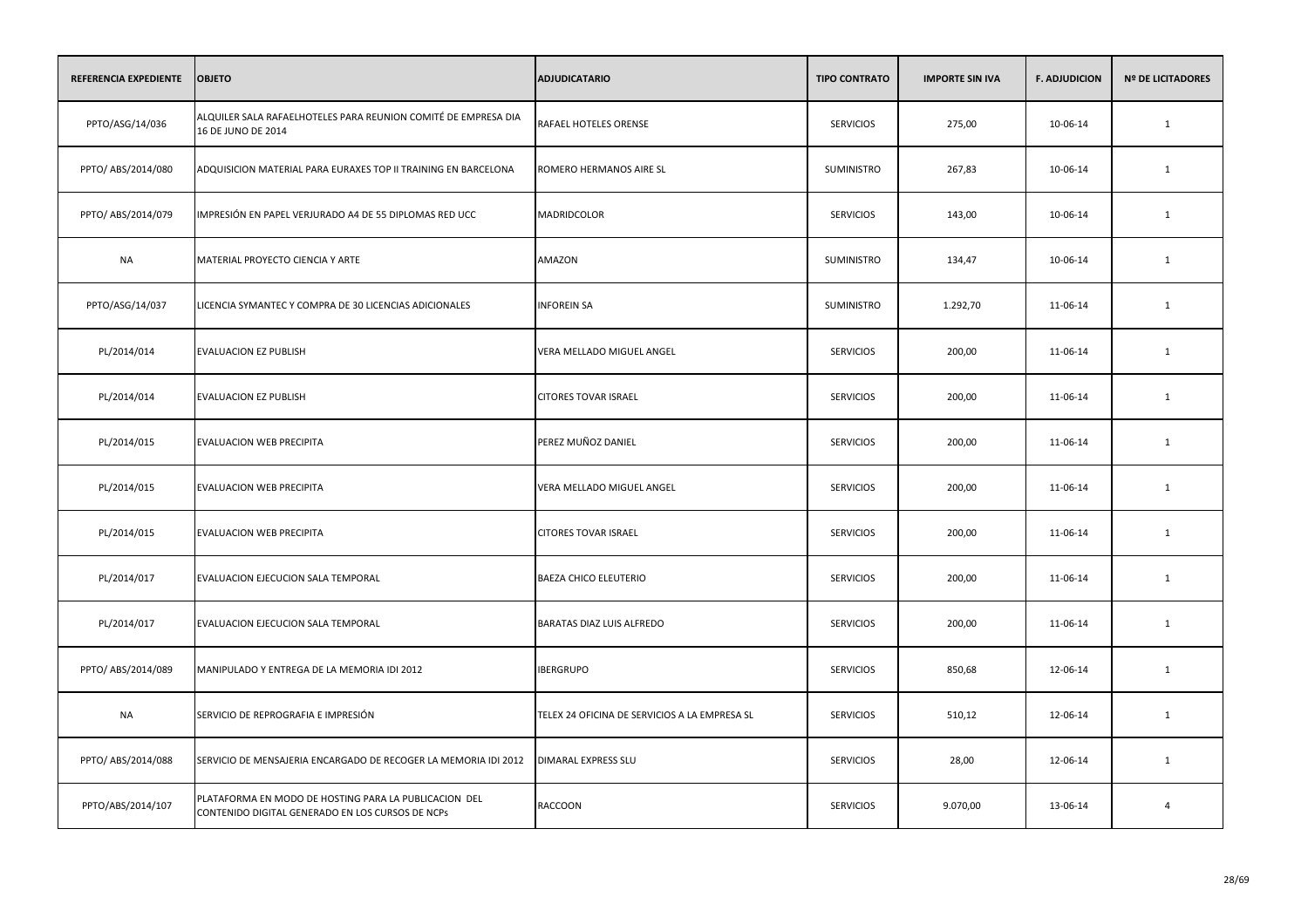| REFERENCIA EXPEDIENTE | <b>OBJETO</b>                                                                            | <b>ADJUDICATARIO</b>               | <b>TIPO CONTRATO</b> | <b>IMPORTE SIN IVA</b> | <b>F. ADJUDICION</b> | <b>Nº DE LICITADORES</b> |
|-----------------------|------------------------------------------------------------------------------------------|------------------------------------|----------------------|------------------------|----------------------|--------------------------|
| PPTO/ ABS/2014/085    | SERVICIOS RESTAURACION GRUPO EURAXESS REUNION BARCELONA                                  | <b>ALATOUR VIAJES</b>              | <b>SERVICIOS</b>     | 5.174,50               | 13-06-14             | $\mathbf{1}$             |
| PPTO/ ABS/2014/081    | RESERVA DE SALA PARA REUNION REVISTAS CIENTIFICAS 1 DE JULIO Y COFFE<br>BREAK-10PERSONAS | RAFAEL HOTELES ORENSE              | <b>SERVICIOS</b>     | 359,55                 | 13-06-14             | $\mathbf{1}$             |
| PPTO/ASG/14/051       | CERTIFICACION CRETA NUEVO SISTEMA DE LIQUIDACION DE SEGURIDAD<br><b>SOCIAL</b>           | SAGE LOGIC CONTROL SL              | <b>SERVICIOS</b>     | 930,00                 | 17-06-14             | $\mathbf{1}$             |
| PL/2014/013           | <b>EVALUACION CVN</b>                                                                    | MELENDI PALACIOS DAVID             | <b>SERVICIOS</b>     | 200,00                 | 17-06-14             | 1                        |
| PL/2014/013           | <b>EVALUACION CVN</b>                                                                    | LUCAS DEL POZO MIGUEL ANGEL        | <b>SERVICIOS</b>     | 200,00                 | 17-06-14             | $\mathbf{1}$             |
| PPTO/ASG/14/043       | ADQUISICION MATERIAL DE OFICINA                                                          | ROMERO HERMANOS AIRE SL            | SUMINISTRO           | 108,59                 | 17-06-14             | $\mathbf{1}$             |
| PPTO/ASG/14/040       | ADQUISICION DE DOS ADAPTADORES DE ALIMENTACION PARA PORTATILES                           | <b>INFOREIN SA</b>                 | SUMINISTRO           | 78,00                  | 17-06-14             | $\mathbf{1}$             |
| PPTO/ASG/14/046       | ADQUISICION DE MATERIAL DE OFICINA                                                       | ROMERO HERMANOS AIRE SL            | SUMINISTRO           | 66,04                  | 17-06-14             | 1                        |
| NA                    | ADQUISICION MATERIAL DE INFORMATICA MENOR                                                | EDUARDO INFORMATICA PROFESIONAL SL | SUMINISTRO           | 8,27                   | 17-06-14             | 1                        |
| PPTO/ ABS/2014/082    | SEGURO DE ACCIDENTES COLECTIVOS PARA LOS NIÑOS DE CAMPAMENTOS<br>CIENTIFICOS 2014        | SURNE SEGUROS & PENSIONES          | <b>SERVICIOS</b>     | 1.080,01               | 18-06-14             | $\overline{3}$           |
| <b>NA</b>             | SERVICIO TAXI DIRECION                                                                   | <b>GRUPO TAXIS JFG</b>             | <b>SERVICIOS</b>     | 360,00                 | 18-06-14             | $\mathbf{1}$             |
| PPTO/ASG/14/041       | ADQUISICION TONER IMPRESORAS DIRECTORES                                                  | ROMERO HERMANOS AIRE SL            | SUMINISTRO           | 282,65                 | 18-06-14             | 1                        |
| NA                    | I SEMINARIO CIENCIA EXCELENTE                                                            | ROJO GONZALEZ JESUS                | <b>SERVICIOS</b>     | 200,00                 | 18-06-14             | 1                        |
| NA                    | I SEMINARIO CIENCIA EXCELENTE                                                            | <b>DEL RIO LUCIA</b>               | <b>SERVICIOS</b>     | 200,00                 | 18-06-14             | 1                        |
| <b>NA</b>             | I SEMINARIO CIENCIA EXCELENTE                                                            | <b>BLAYA ALICIA</b>                | <b>SERVICIOS</b>     | 200,00                 | 18-06-14             | $\mathbf{1}$             |
| <b>NA</b>             | ACTO DE INUAUGURACION CAMPUS CIENTIFICO VERANO 2014                                      | GARCIA CREMADE JOSE SANTIAGO       | <b>SERVICIOS</b>     | 200,00                 | 19-06-14             | 1                        |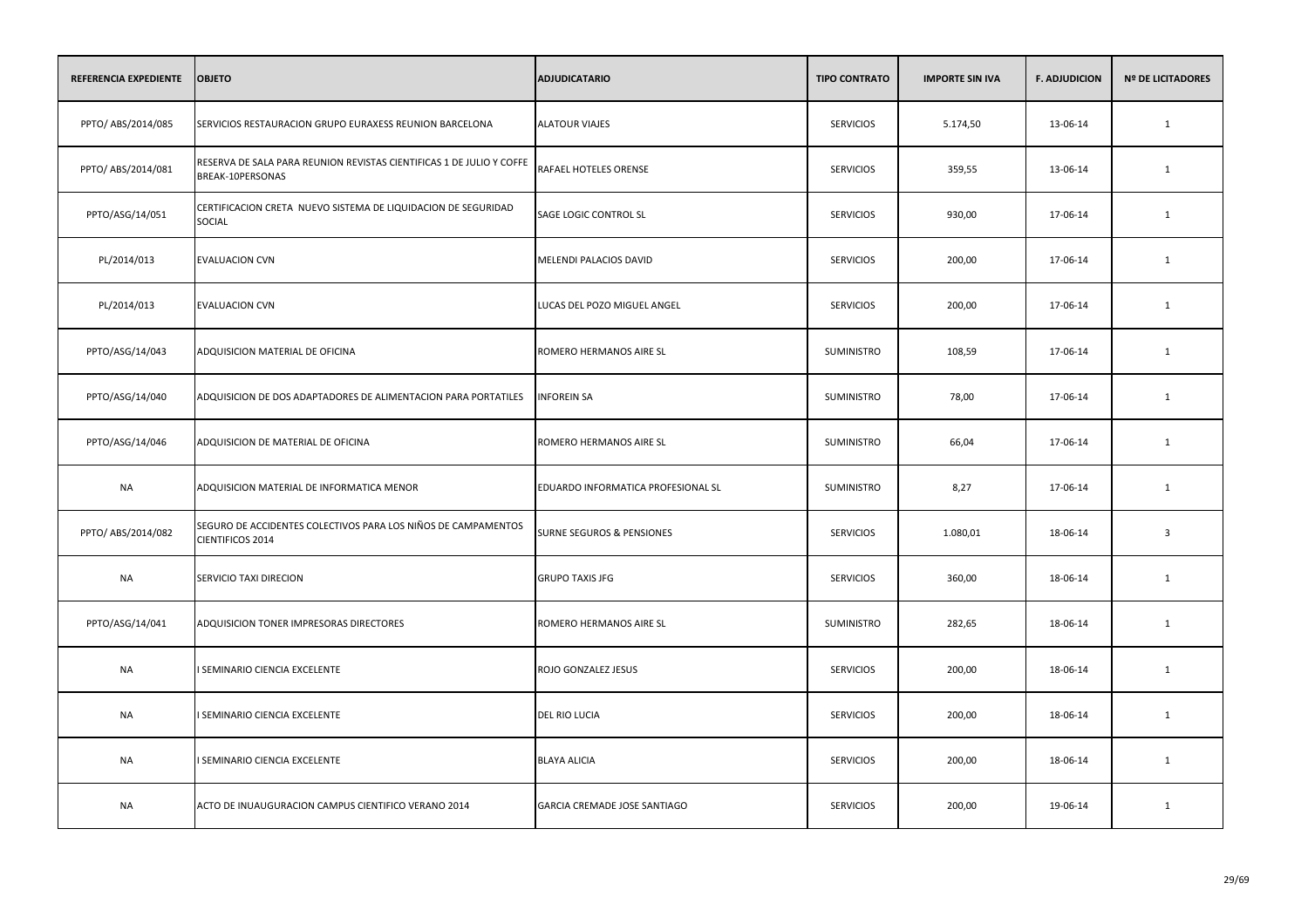| <b>REFERENCIA EXPEDIENTE</b> | <b>OBJETO</b>                                                                                                                    | <b>ADJUDICATARIO</b>                   | <b>TIPO CONTRATO</b> | <b>IMPORTE SIN IVA</b> | <b>F. ADJUDICION</b> | <b>Nº DE LICITADORES</b> |
|------------------------------|----------------------------------------------------------------------------------------------------------------------------------|----------------------------------------|----------------------|------------------------|----------------------|--------------------------|
| PPTO/ABS/2014/235            | REPARACION DE ENCIMERAS EN ASEOS DE LA ZONA PICNIC                                                                               | <b>INTERIORES GALICIA SL</b>           | <b>SERVICIOS</b>     | 1.084,00               | 20-06-14             | $\mathbf{1}$             |
| PPTO/ABS/2014/128            | CARPETA Y DOSSIER PARA FAMELAB                                                                                                   | <b>EFICAX BUSINESS SL</b>              | <b>SERVICIOS</b>     | 298,00                 | 20-06-14             | 1                        |
| PPTO/ ABS/2014/086           | PUBLICIDAD EN FACEBOOK DE CAMPAMENTOS CIENTIFICOS 2014                                                                           | <b>FACEBOOK</b>                        | <b>SERVICIOS</b>     | 200,00                 | 20-06-14             | 1                        |
| <b>NA</b>                    | ADQUISICION MATERIAL DE INFORMATICA MENOR                                                                                        | EDUARDO INFORMATICA PROFESIONAL SL     | SUMINISTRO           | 20,60                  | 20-06-14             | 1                        |
| PS/2012/012                  | LICENCIA EN ALQUILER DE LA HERRAMIENTA ENCUESTA FACIL                                                                            | <b>ENCUESTA FACIL</b>                  | <b>SERVICIOS</b>     | 3.000,00               | 24-06-14             | 1                        |
| PPTO/ ABS/2014/087           | DISEÑO, MAQUETACION Y REALIZACION DE ARTES FINALES DE LA GRAFICA<br>PARA LA EXPOSICION TEMPORAL "BIOTECNOLOGIA. CALIDAD DE VIDA" | M1SEUM SL                              | <b>SERVICIOS</b>     | 15.000,00              | 25-06-14             | $\overline{3}$           |
| PS/2011/019                  | SOPORTE ENTORNO CITRIX                                                                                                           | <b>ASTEIN TECNOLOGIAS SL</b>           | <b>SERVICIOS</b>     | 2.645,00               | 25-06-14             | $\mathbf{1}$             |
| <b>NA</b>                    | <b>COLABORACION SINC</b>                                                                                                         | CABALLERO DOMINGUEZ LUCIA              | <b>SERVICIOS</b>     | 300,00                 | 26-06-14             | $\mathbf{1}$             |
| <b>NA</b>                    | AGENCIA DE VIAJES                                                                                                                | WIZZ AIR HUNGARY KFT                   | <b>SERVICIOS</b>     | 339,98                 | 26-06-14             | $\mathbf{1}$             |
| PPTO/ ABS/2014/090           | SERVICIO DE APOYO A REVISTAS CIENTIFICAS                                                                                         | SERVICIOS PROFESIONALES Y PROYECTOS SL | <b>SERVICIOS</b>     | 3.862,31               | 27-06-14             | $\overline{2}$           |
| PL/2014/016                  | EVALUACION ATENCION AL PUBLICO                                                                                                   | DE FRUTOS GONZALEZ ESTHER              | <b>SERVICIOS</b>     | 200,00                 | 27-06-14             | 1                        |
| PL/2014/016                  | EVALUACION ATENCION AL PUBLICO                                                                                                   | LOPEZ GARCIA-GALLO PILAR               | <b>SERVICIOS</b>     | 200,00                 | 27-06-14             | 1                        |
| PL/2014/016                  | EVALUACION ATENCION AL PUBLICO                                                                                                   | CABRERA BRAVO MARIA JESUS              | <b>SERVICIOS</b>     | 200,00                 | 27-06-14             | 1                        |
| PS/2012/013                  | CONTRATACION DE ALQUILER CUENTAS DE CORREO ELECTRONICO                                                                           | <b>MICROSOFT</b>                       | SUMINISTRO           | 8.964,02               | 29-06-14             | 1                        |
| <b>NA</b>                    | SERVICIO TAXI DIRECCION                                                                                                          | <b>GRUPO TAXIS JFG</b>                 | <b>SERVICIOS</b>     | 1.174,00               | 30-06-14             | 1                        |
| PS/2014/018                  | POLIZA ACCIDENTES                                                                                                                | VIDA CAIXA SEGUROS Y REASEGUROS        | <b>SERVICIOS</b>     | 7.704,58               | 30-06-14             | $7\overline{ }$          |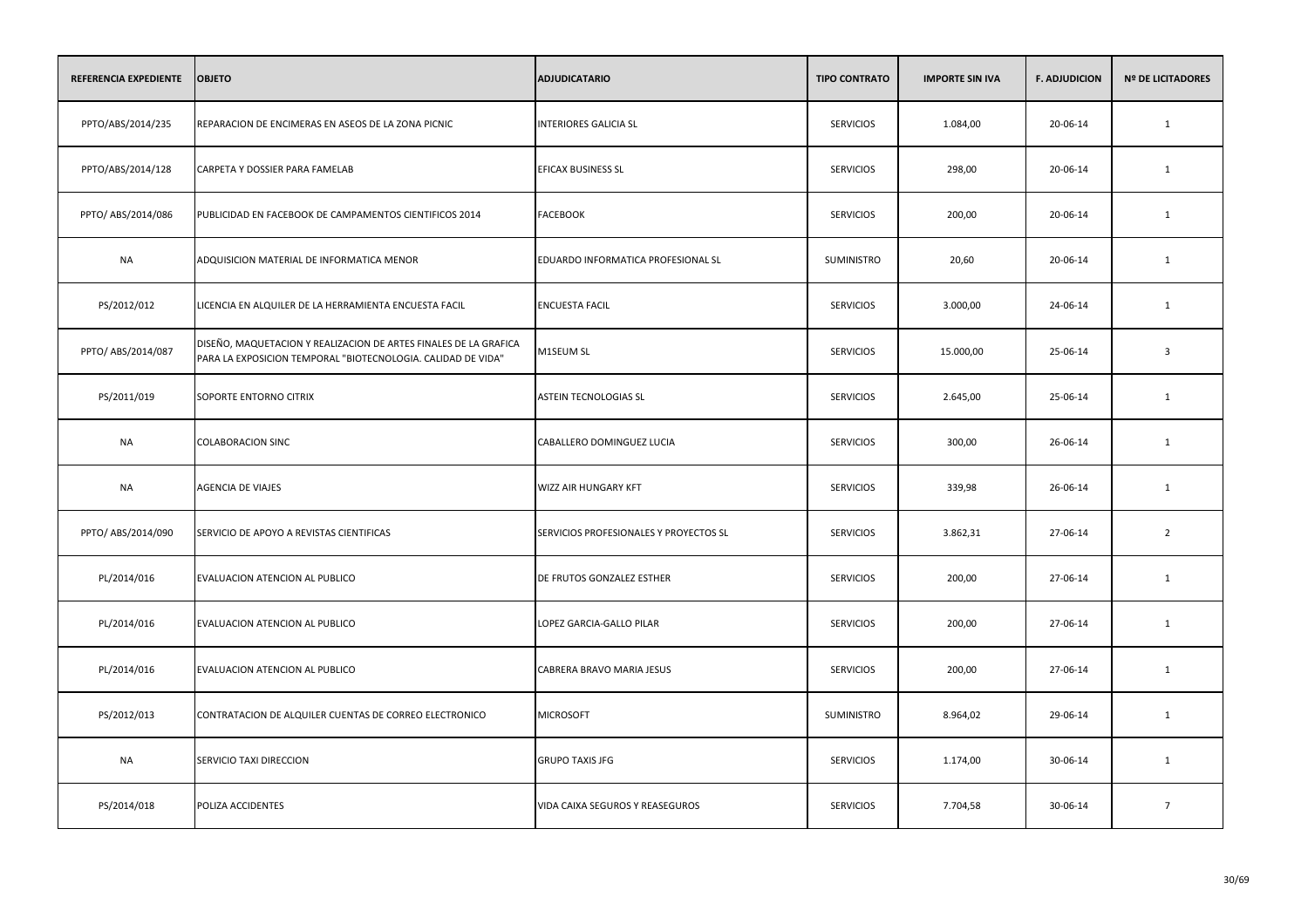| REFERENCIA EXPEDIENTE | <b>OBJETO</b>                                             | <b>ADJUDICATARIO</b>                                           | <b>TIPO CONTRATO</b> | <b>IMPORTE SIN IVA</b> | <b>F. ADJUDICION</b> | <b>Nº DE LICITADORES</b> |
|-----------------------|-----------------------------------------------------------|----------------------------------------------------------------|----------------------|------------------------|----------------------|--------------------------|
| PS/2014/017           | POLIZA VIDA                                               | VIDA CAIXA SEGUROS Y REASEGUROS                                | <b>SERVICIOS</b>     | 18.509,81              | 30-06-14             | $7\overline{ }$          |
| <b>NA</b>             | <b>ACTIVIDAD VERMUNCYT</b>                                | ESPINOSA RIO MARIA ESTIBALIZ                                   | <b>SERVICIOS</b>     | 600,00                 | 01-07-14             | 1                        |
| NA                    | EXPOSICION BIOTECNOLOGIA                                  | <b>LAGOS GIL ALVARO</b>                                        | <b>SERVICIOS</b>     | 200,00                 | 01-07-14             | 1                        |
| <b>NA</b>             | COMPILACION BBDD ENCUESTA PERCEPCION SOCIAL DE LA CIENCIA | LASPRA BELEN                                                   | <b>SERVICIOS</b>     | 1.500,00               | 02-07-14             | 1                        |
| SINC_2014_007         | COLABORACION AGENCIA SINC                                 | GOMEZ MARTIN MARIA DE LA PAZ                                   | <b>SERVICIOS</b>     | 513,50                 | 02-07-14             | $\mathbf{1}$             |
| PS/2013/029           | MANTENIMIENTO DE CLIMATIZACION PARA EL PROGRAMA CYTED     | PROIMA. PROYECTOS, INSTALACIONES Y MANTENIMIENTOS<br><b>SA</b> | <b>SERVICIOS</b>     | 421,19                 | 02-07-14             | $\overline{\mathbf{3}}$  |
| <b>NA</b>             | 7ª ENCUESTA DE PERCEPCION SOCIAL DE LA CIENCIA            | <b>MENDEZ MONICA</b>                                           | <b>SERVICIOS</b>     | 250,00                 | 02-07-14             | 1                        |
| NA                    | 7ª ENCUESTA DE PERCEPCION SOCIAL DE LA CIENCIA            | LOPEZ CEREZO JOSE ANTONIO                                      | <b>SERVICIOS</b>     | 250,00                 | 02-07-14             | 1                        |
| NA                    | 7ª ENCUESTA DE PERCEPCION SOCIAL DE LA CIENCIA            | <b>SANZ LUIS</b>                                               | <b>SERVICIOS</b>     | 250,00                 | 02-07-14             | 1                        |
| <b>NA</b>             | 7ª ENCUESTA DE PERCEPCION SOCIAL DE LA CIENCIA            | TORRES ALBERO CRISTOBAL                                        | <b>SERVICIOS</b>     | 250,00                 | 02-07-14             | 1                        |
| <b>NA</b>             | 7ª ENCUESTA DE PERCEPCION SOCIAL DE LA CIENCIA            | VAN DEN EYNDE MUÑOZ ANA                                        | <b>SERVICIOS</b>     | 250,00                 | 02-07-14             | $\mathbf{1}$             |
| <b>NA</b>             | 7ª ENCUESTA DE PERCEPCION SOCIAL DE LA CIENCIA            | QUINTANILLA MIGUEL ANGEL                                       | <b>SERVICIOS</b>     | 250,00                 | 02-07-14             | $\mathbf{1}$             |
| <b>NA</b>             | ADQUSICION DE GOMINOLAS ACTIVIDADES MUNCYT CORUÑA         | PEREZ LORENZO SUSANA                                           | SUMINISTRO           | 87,60                  | 02-07-14             | $\mathbf{1}$             |
| <b>NA</b>             | ADQUISICION MATERIAL PARA ACTIVIDADES MUNCYT CORUÑA       | EL CORTE INGLES SA                                             | SUMINISTRO           | 82,56                  | 02-07-14             | 1                        |
| NA                    | ADQUISICION MATERIAL PARA ACTIVIDADES MUNCYT CORUÑA       | DANIEL DECORACION SL                                           | SUMINISTRO           | 75,21                  | 02-07-14             | 1                        |
| PPTO/MUNCYT/14/026    | IMPRESIÓN DE VINILO PARA FIESTA VOZ NATURA A CORUÑA       | <b>IVAN LEIRAS MARTINEZ</b>                                    | <b>SERVICIOS</b>     | 40,00                  | 02-07-14             | 1                        |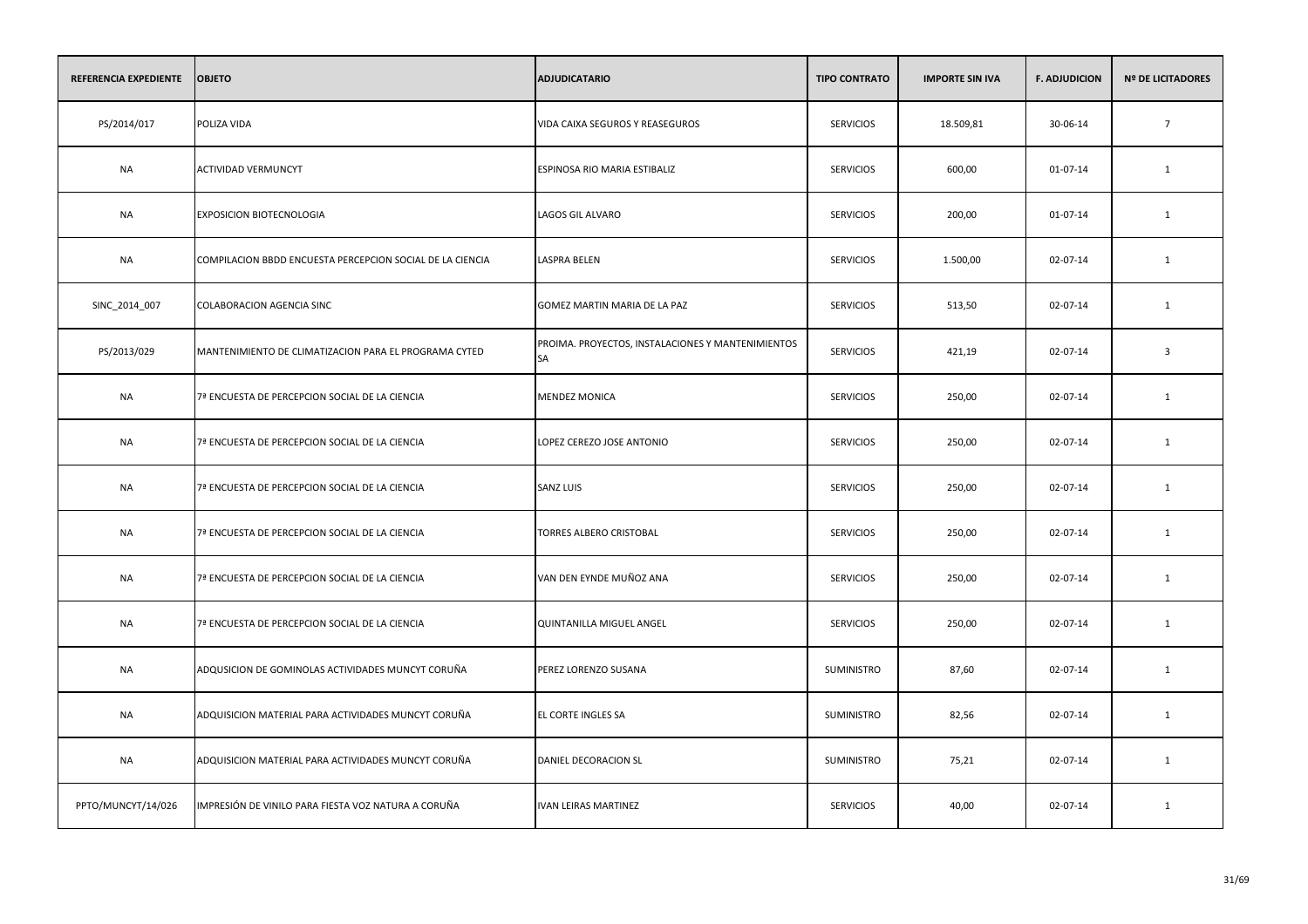| REFERENCIA EXPEDIENTE | <b>OBJETO</b>                                                                                                | <b>ADJUDICATARIO</b>                                             | <b>TIPO CONTRATO</b> | <b>IMPORTE SIN IVA</b> | <b>F. ADJUDICION</b> | <b>Nº DE LICITADORES</b> |
|-----------------------|--------------------------------------------------------------------------------------------------------------|------------------------------------------------------------------|----------------------|------------------------|----------------------|--------------------------|
| <b>NA</b>             | ADQUISICION LIBROS PARA ACTIVIDADES MUNCYT                                                                   | EL CORTE INGLES SA                                               | <b>SUMINISTRO</b>    | 22,88                  | 02-07-14             | $\mathbf{1}$             |
| <b>NA</b>             | <b>SERVICIO TAXI</b>                                                                                         | GONZALEZ VILLANUEVA JUAN CARLOS                                  | <b>SERVICIOS</b>     | 9,09                   | 02-07-14             | 1                        |
| <b>NA</b>             | ADQUISICION MATERIAL PARA ACTIVIDADES MUNCYT CORUÑA                                                          | ALCAMPO SA                                                       | SUMINISTRO           | 7,41                   | 02-07-14             | $\mathbf{1}$             |
| <b>NA</b>             | ADQUISICION MATERIAL PARA ACTIVIDADES MUNCYT CORUÑA                                                          | MERCATABRIA SL UNIPERSONAL                                       | SUMINISTRO           | 2,85                   | 02-07-14             | 1                        |
| <b>NA</b>             | ADQUISICION MATERIAL PARA ACTIVIDADES MUNCYT CORUÑA                                                          | MULTIPRECIOS GALICIA SL                                          | <b>SUMINISTRO</b>    | 1,61                   | 02-07-14             | $\mathbf{1}$             |
| PS/2013/027           | SERVICIO DE CLIMATIZACION FECYT                                                                              | PROIMA. PROYECTOS, INSTALACIONES Y MANTENIMIENTOS<br>SA          | <b>SERVICIOS</b>     | 870,00                 | 03-07-14             | 1                        |
| <b>NA</b>             | ADQUISICION MATERIAL DE INFORMATICA MENOR                                                                    | EDUARDO INFORMATICA PROFESIONAL SL                               | SUMINISTRO           | 19,84                  | 03-07-14             | 1                        |
| PPTO/ASG/14/049       | ADQUISICION DE EQUIPOS DE SOBREMESA Y PORTATILES PARA LOS<br>TRABAJADORES DE MUNCYT SEDE ALCOBENDAS          | <b>INFOREIN SA</b>                                               | <b>SUMINISTRO</b>    | 14.217,00              | 04-07-14             | 1                        |
| <b>NA</b>             | SERVICIOS DE NOTARIA                                                                                         | ANA MARIA CARRION ABEDUL                                         | <b>SERVICIOS</b>     | 662,62                 | 04-07-14             | 1                        |
| PPTO/ ABS/2014/091    | ADQUISICION DE UN SISTEMA DE VIDEOCONFERENCIA                                                                | <b>TECHNOTRENDS SL</b>                                           | SUMINISTRO           | 5.138,05               | 07-07-14             | $\overline{\mathbf{3}}$  |
| PPTO/ ABS/2014/092    | PLAN DE AUTOPROTECCION DEL EDIFICIO DE ALCOBENDAS                                                            | MEDICINA DE DIAGNOSTICO Y CONTROL SA (MEDYCSA)                   | <b>SERVICIOS</b>     | 4.870,00               | 07-07-14             | $\overline{\mathbf{3}}$  |
| PPTO/ ABS/2014/093    | DISEÑO Y PRODUCCION DE UN VIDEO DE ANIMACION PARA LA EXPOSICION<br>TEMPORAL "BIOTECNOLOGIA. CALIDAD DE VIDA" | SINGULAR FUTURE                                                  | <b>SERVICIOS</b>     | 4.500,00               | 07-07-14             | $\overline{2}$           |
| PPTO/ASG/14/045       | ADQUISICION DE TERMINALES DE CONTROL HORARIO Y ACCESO CPD<br><b>ALCOBENDAS</b>                               | SPEC SA                                                          | SUMINISTRO           | 2.515,00               | 07-07-14             | 1                        |
| PPTO/MUNCYT/14/025    | TRATAMIENTO CURATIVO Y PREVENTIVO CONTRA PLAGA DE CARCOMA                                                    | SANAL S.A                                                        | <b>SERVICIOS</b>     | 520,00                 | 07-07-14             | 1                        |
| PPTO/MUNCYT/14/024    | ADQUSICION MATERIAL DE OFICINA PARA SEDE MUNCYT CORUÑA                                                       | SUPER PAPEL SA                                                   | SUMINISTRO           | 464,82                 | 07-07-14             | 1                        |
| PPTO/ ABS/2014/094    | PEGATINAS PARA CUBRIR ANAGRAMAS EN ZONAS EXTERIORES CON<br>ACABADO EN PLASTICO Y RESISTENTES AL AGUA         | SERVICIO DE LIMPIEZA Y OPERACIONES DE MANTENIMIENTO<br><b>SL</b> | <b>SERVICIOS</b>     | 134,30                 | 07-07-14             | 1                        |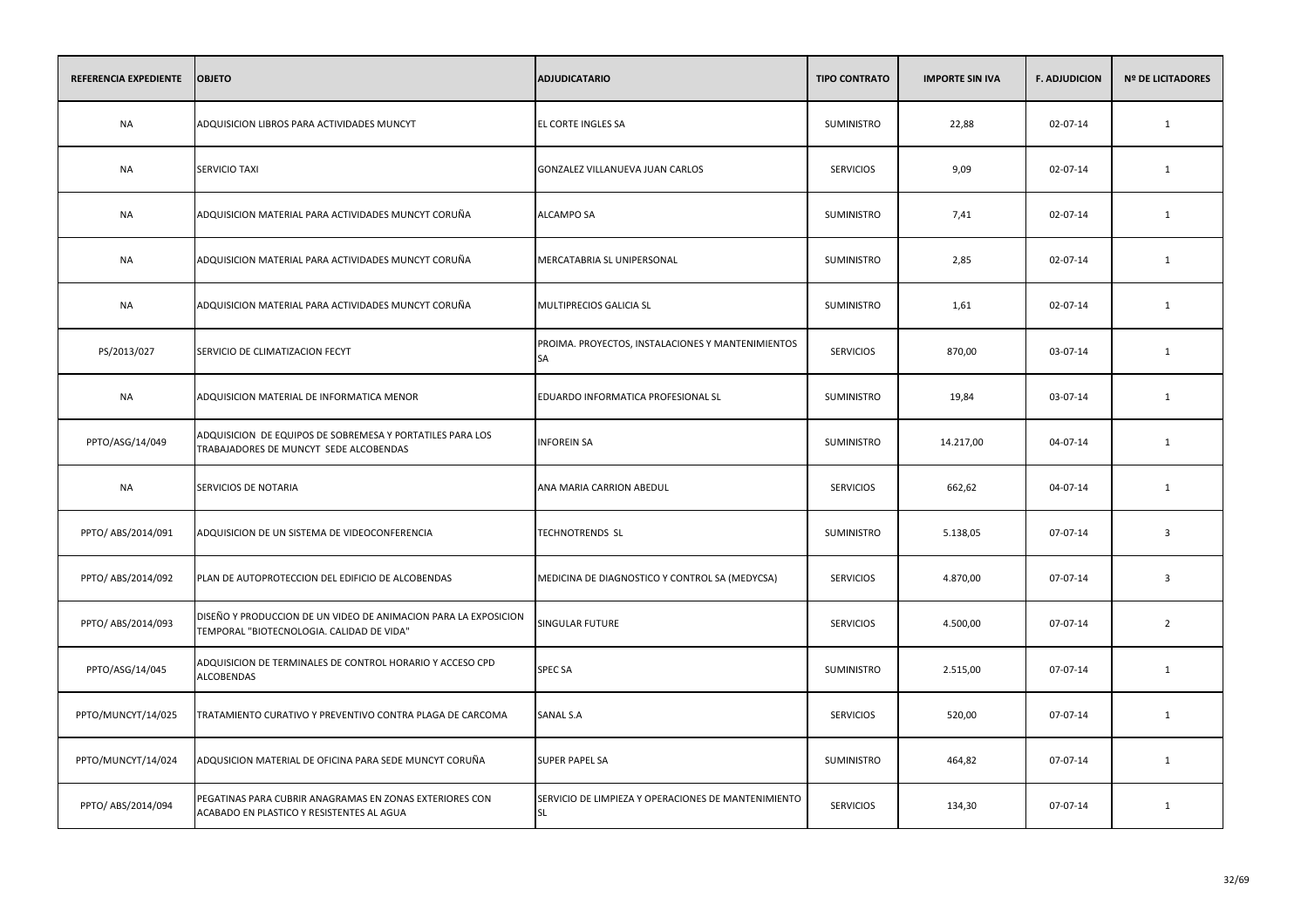| REFERENCIA EXPEDIENTE | <b>OBJETO</b>                                                                                                                                                                   | <b>ADJUDICATARIO</b>                                     | <b>TIPO CONTRATO</b> | <b>IMPORTE SIN IVA</b> | <b>F. ADJUDICION</b> | <b>Nº DE LICITADORES</b> |
|-----------------------|---------------------------------------------------------------------------------------------------------------------------------------------------------------------------------|----------------------------------------------------------|----------------------|------------------------|----------------------|--------------------------|
| PPTO/MUNCYT/14/023    | ADQUSICION REGLA PARA INGLETADORA                                                                                                                                               | <b>COMERCIAL PAZOS SL</b>                                | <b>SUMINISTRO</b>    | 85,00                  | 07-07-14             | 1                        |
| PPTO/ASG/14/044       | ADQUISICION 10 LICENCIAS MARCAJE REMOTO EN SOFTWARE netTIME 4.0.                                                                                                                | <b>SPEC SA</b>                                           | <b>SUMINISTRO</b>    | 60,00                  | 07-07-14             | 1                        |
| PPTO/MUNCYT/14/027    | IMPRESIÓN Y DISTRIBUCION DE FOLLETO FORMATO DE LIBRITO TAMAÑO A5<br>CON INFORMACION SOBRE ACTIVIDADES DEL MUNCYT VERANO 2014                                                    | <b>GRAFICAS MERA SL</b>                                  | <b>SERVICIOS</b>     | 725,00                 | 08-07-14             | 1                        |
| PPTO/ASG/14/050       | SERVICIO DE CONTENEDORES DE RECICLAJE Y DESTRUCCIÓN PUNTUALES DE<br>HACER CAMPAÑAS DE RECOGIDA DE PAPEL                                                                         | <b>DATAERASER SL</b>                                     | <b>SERVICIOS</b>     | 117,94                 | 09-07-14             | 1                        |
| <b>NA</b>             | REEMBOLSO DE GASTOS DERIVADOS DE LA PARTICIPACION EN LA JORNADA<br>PARA EL FOMENTO DE LA PARTICIPACION DE LASPYMES Y SECTOR<br>EMPRESARIAL EN LAS ACCIONES MARIE SKLOWSKA CURIE | AGUA ENERGIA Y MEDIO AMBIENTE SERVICIOS INTEGRALES<br>SL | <b>SERVICIOS</b>     | 103,95                 | 09-07-14             | 1                        |
| NA                    | ALMUERZO INAUGURACIÓN EXPOSICIÓN "CUANDO LA TIERRA TIEMBLA:<br>VOLCANES Y TERREMOTOS" CORUÑA 10/07/2014                                                                         | RICARDO RESTAURANTE                                      | <b>SERVICIOS</b>     | 175,00                 | 09-07-14             | 1                        |
| FT2014-042 AD I       | CONTRATO SUMINISTRO E INSTALACION DE MOBILIARIO Y COMPLEMENTOS<br>NECESARIOS PARA EL ACONDICIONAMIENTO DE LAS OFICINAS DE FECYT EN<br>EL "MUSEO DE LA CIENCIA"                  | MUMECA EQUIPAMIENTO INTEGRAL DE OFICINAS                 | SUMINISTRO           | 9.620,74               | 10-07-14             | $7\overline{ }$          |
| FT2014-068            | SERVICIO PARA LA CAPTACIÓN DE FONDOS PARA LA CIENCIA A TRAVES DEL<br>MICROMECENAZGO.                                                                                            | <b>NOVADAYS SL</b>                                       | <b>SERVICIOS</b>     | 17.900,00              | 11-07-14             | 1                        |
| PS/2009/013           | SERVICIOS PROFESIONALES DE ASESORAMIENTO LABORAL                                                                                                                                | ABDON PEDRAJAS, ABOGADOS Y ASESORES TRIBUTARIOS          | <b>SERVICIOS</b>     | 6.600,00               | 11-07-14             | 1                        |
| PS/2009/013           | SERVICIOS PROFESIONALES DE ASESORAMIENTO LABORAL                                                                                                                                | ABDON PEDRAJAS, ABOGADOS Y ASESORES TRIBUTARIOS          | <b>SERVICIOS</b>     | 4.200,00               | 11-07-14             | 1                        |
| PPTO/ASG/14/047       | ADQUISICION DE TELEFONOS CON LICENCIA Y SOPORTE                                                                                                                                 | <b>TECHNOTRENDS SL</b>                                   | <b>SUMINISTRO</b>    | 2.626,56               | 11-07-14             | 1                        |
| PPTO/ABS/2014/100     | SERVICIO DE APOYO DE DOCUMENTACION                                                                                                                                              | SERVICIOS PROFESIONALES Y PROYECTOS SL                   | <b>SERVICIOS</b>     | 1.719,41               | 11-07-14             | 1                        |
| PPTO/ABS/2014/097     | ASISTENCIA TECNICA FUNCIONAL PARA EL SERVICIO CVN                                                                                                                               | AVANZA EXTERNALIZACION DE SERVICIOS SA                   | <b>SERVICIOS</b>     | 3.079,38               | 11-07-14             | 1                        |
| PPTO/ABS/2014/106     | IMPRESIÓN ROLL UP PARA EL AÑO DE LA BIOTECNOLOGIA EN ESPAÑA                                                                                                                     | MADRIDCOLOR                                              | <b>SERVICIOS</b>     | 120,00                 | 11-07-14             | 1                        |
| PPTO/ASG/14/048       | ADQUISICION DE CUATRO LECTORES DE TARJETAS INTELIGENTES PARA EL<br>LIBRO DE VISITAS QUE GESTIONA RRHH                                                                           | GRANDES ALMACENES FNAC ESPAÑA SA                         | SUMINISTRO           | 39,96                  | 11-07-14             | 1                        |
| <b>NA</b>             | ADQUISICION MATERIAL DE OFICINA                                                                                                                                                 | EDUARDO INFORMATICA PROFESIONAL SL                       | <b>SUMINISTRO</b>    | 20,66                  | 11-07-14             | 1                        |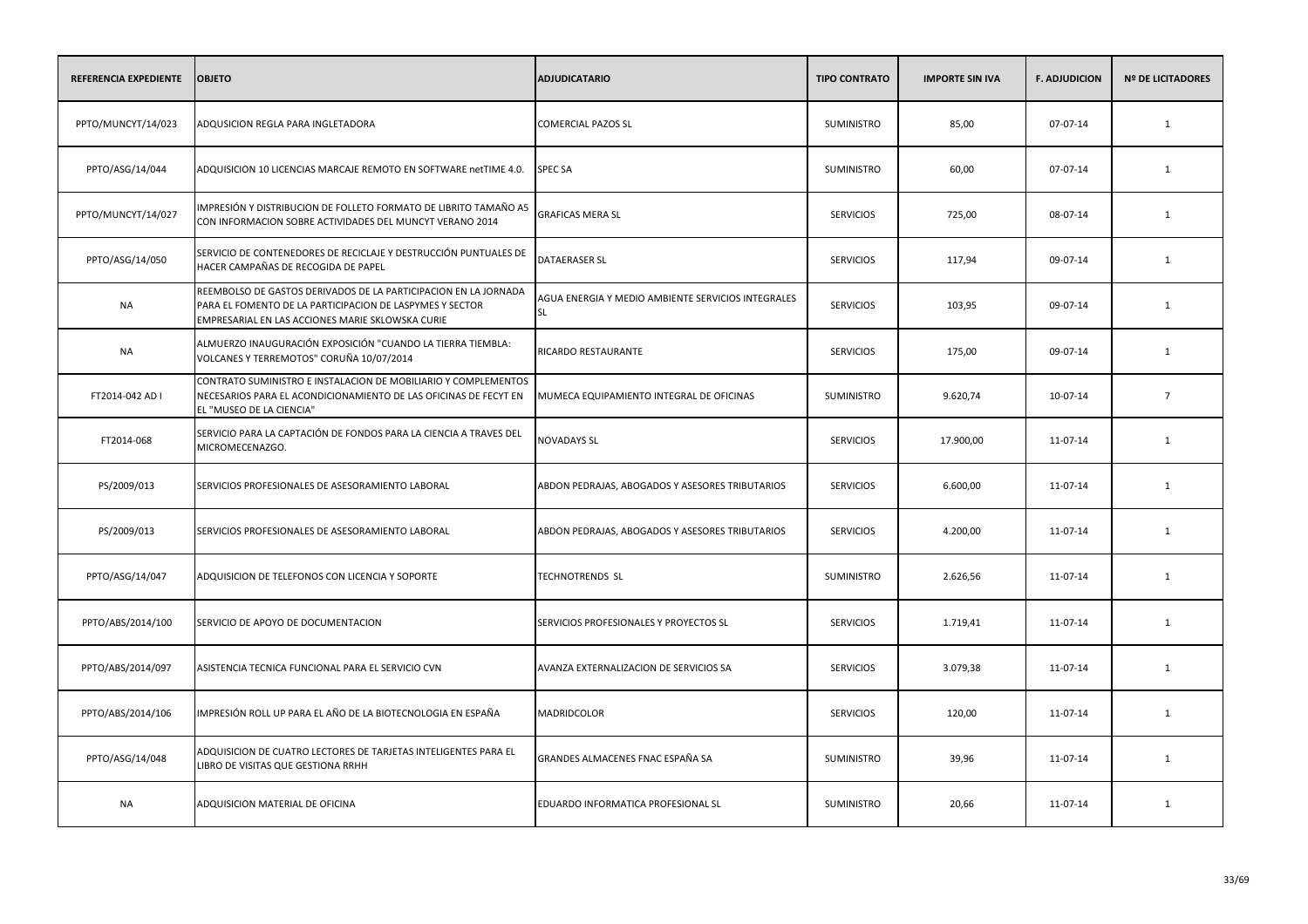| <b>REFERENCIA EXPEDIENTE</b> | <b>OBJETO</b>                                                                                                 | <b>ADJUDICATARIO</b>                            | <b>TIPO CONTRATO</b> | <b>IMPORTE SIN IVA</b> | <b>F. ADJUDICION</b> | <b>Nº DE LICITADORES</b> |
|------------------------------|---------------------------------------------------------------------------------------------------------------|-------------------------------------------------|----------------------|------------------------|----------------------|--------------------------|
| PPTO/ABS/2014/063            | GRABACION DEL EVENTO, DE ENTREVISTAS, CREACION DEL CURSO DE<br>CUESTIONARIOS Y PROCESADO DE VIDEOS PARA CURSO | <b>ROOTER</b>                                   | <b>SERVICIOS</b>     | 3.525,44               | 13-07-14             | $\mathbf{1}$             |
| PPTO/ABS/2014/059            | SERVICIO DE APOYO PARA SUBSANACION DE DOCUMENTACION DE<br>CONVOCATORIA                                        | SERVICIOS PROFESIONALES Y PROYECTOS SL          | <b>SERVICIOS</b>     | 2.516,91               | 13-07-14             | $\overline{2}$           |
| PPTO/ABS/2014/061            | SERVICIO DE MANIPULADO GUIA DE INVESTIGADORES                                                                 | <b>IBERGRUPO</b>                                | <b>SERVICIOS</b>     | 1.017,00               | 13-07-14             | 1                        |
| PPTO/ABS/2014/060            | SERVICIO DE MENSAJERIA DISTRIBUCION GUIA DE INVESTIGADORES                                                    | DIMARAL EXPRESS SLU                             | <b>SERVICIOS</b>     | 592,00                 | 13-07-14             | 1                        |
| PPTO/ABS/2014/058            | IMPRESIÓN CARTEL MUNCYT TALLIN                                                                                | MADRIDCOLOR                                     | <b>SERVICIOS</b>     | 45,00                  | 13-07-14             | 1                        |
| PPTO/ASG/14/052              | <b>MUDANZA FECYT</b>                                                                                          | MUDANZAS CRESPO SL                              | <b>SERVICIOS</b>     | 6.517,00               | 14-07-14             | 1                        |
| PPTO/ABS/2014/096            | RESERVA DE SALA REUNION CVN                                                                                   | RAFAEL HOTELES ORENSE                           | <b>SERVICIOS</b>     | 334,50                 | 14-07-14             | $\mathbf{1}$             |
| PPTO/MUNCYT/14/028           | VITRINAS PARA EXPOSICION QWERTY EN MUSEO ELDER DE GRAN CANARIA                                                | <b>BASE&amp;NETWORK</b>                         | <b>SERVICIOS</b>     | 2.618,00               | 15-07-14             | $\mathbf{1}$             |
| PPTO/MUNCYT/14/032           | IMPRESIÓN DE 1000 UNIDADES FOLLETO DOSSIER EXPOSICION CUANDO LA<br><b>TIERRA TIEMBLA</b>                      | RECLAM PUBLICIDAD MARKETING Y ARTES GRAFICAS SA | <b>SERVICIOS</b>     | 384,00                 | 16-07-14             | $\mathbf{1}$             |
| PS/2012/018                  | INSCRIPCION EN LA ORGANIZACIÓN EUROCRIS                                                                       | <b>EUROCRIS</b>                                 | <b>SERVICIOS</b>     | 300,00                 | 16-07-14             | 1                        |
| PPTO/ASG/14/053              | ADQUISICION DE DOS EQUIPOS PORTATILES LIGEROS PERSONAL OFICINA<br>EUROPEA PARA USO EN VIAJES                  | <b>INFOREIN SA</b>                              | SUMINISTRO           | 2.200,00               | 17-07-14             | 1                        |
| PS/2010/017                  | INSCRIPCION CONFERENCIA OPEN ACCESS                                                                           | COAR                                            | <b>SERVICIOS</b>     | 500,00                 | 17-07-14             | 1                        |
| <b>NA</b>                    | SERVICIO DE REPROGRAFIA E IMPRESIÓN                                                                           | TELEX 24 OFICINA DE SERVICIOS A LA EMPRESA SL   | <b>SERVICIOS</b>     | 290,10                 | 17-07-14             | 1                        |
| PPTO/ASG/14/056              | ADQUISICION DE 400 CAJAS DE ARCHIVO DEFINITVO PARA MUDANZA                                                    | ROMERO HERMANOS AIRE SL                         | SUMINISTRO           | 159,12                 | 17-07-14             | 1                        |
| <b>NA</b>                    | ADQUISICION MATERIAL DE FERRETERIA                                                                            | AKI BRICOLAJE ESPAÑA SLU                        | SUMINISTRO           | 74,71                  | 17-07-14             | 1                        |
| <b>NA</b>                    | ADQUISICION MATERIAL PARA ACTIVIDADES MUNCYT CORUÑA                                                           | EFECTOS NAVALE S POMBO SL                       | <b>SUMINISTRO</b>    | 37,25                  | 17-07-14             | 1                        |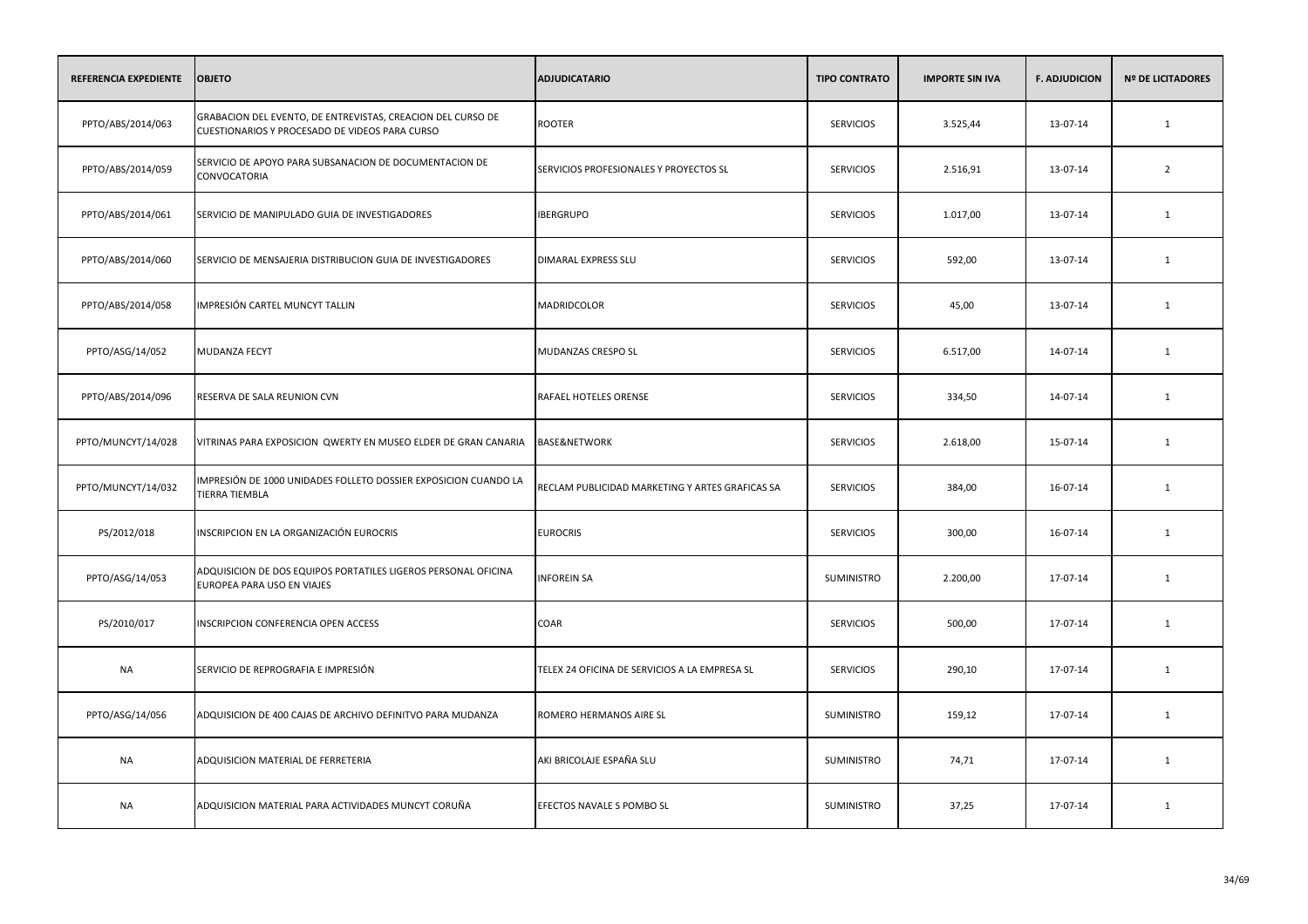| REFERENCIA EXPEDIENTE | <b>OBJETO</b>                                                                                                       | <b>ADJUDICATARIO</b>                            | <b>TIPO CONTRATO</b> | <b>IMPORTE SIN IVA</b> | <b>F. ADJUDICION</b> | <b>Nº DE LICITADORES</b> |
|-----------------------|---------------------------------------------------------------------------------------------------------------------|-------------------------------------------------|----------------------|------------------------|----------------------|--------------------------|
| <b>NA</b>             | ADQUISICION MATERIAL PARA ACTIVIDADES MUNCYT CORUÑA                                                                 | CENTROS COMERCIALES CARREFUR SA                 | <b>SUMINISTRO</b>    | 33,00                  | 17-07-14             | 1                        |
| <b>NA</b>             | ADQUISICION MATERIAL PARA ACTIVIDADES MUNCYT CORUÑA                                                                 | <b>BAZAR CHINO</b>                              | SUMINISTRO           | 20,66                  | 17-07-14             | 1                        |
| <b>NA</b>             | ADQUISICION MATERIAL DE OFICINA                                                                                     | <b>SUPER PAPEL SA</b>                           | SUMINISTRO           | 17,36                  | 17-07-14             | $\mathbf{1}$             |
| <b>NA</b>             | ADQUISICION MATERIAL DE FERRETERIA                                                                                  | <b>CETRONIC SL</b>                              | SUMINISTRO           | 18,02                  | 17-07-14             | 1                        |
| <b>NA</b>             | ADQUISICION MATERIAL PARA ACTIVIDADES MUNCYT CORUÑA                                                                 | LA HORMIGA                                      | SUMINISTRO           | 8,75                   | 17-07-14             | 1                        |
| <b>NA</b>             | ADQUISICION MATERIAL PARA ACTIVIDADES MUNCYT CORUÑA                                                                 | GRANDES ALMACENES FNAC ESPAÑA SA                | SUMINISTRO           | 19,13                  | 17-07-14             | $\mathbf{1}$             |
| <b>NA</b>             | ADQUISICION MATERIAL PARA ACTIVIDADES MUNCYT CORUÑA                                                                 | TIGER STORES NORTH WEST SPAIN SL                | SUMINISTRO           | 38,02                  | 17-07-14             | $\mathbf{1}$             |
| NA                    | ADQUISICION MATERIAL DE FERRETERIA                                                                                  | SAN LUIS ELECTRONICA SL                         | SUMINISTRO           | 4,12                   | 17-07-14             | 1                        |
| <b>NA</b>             | ALQUILER SALA REUNION "SEMINARIO DE CIENCIA EXCELENTE"                                                              | EUROFORUM ESCORIAL SA                           | <b>SERVICIOS</b>     | 14.357,99              | 18-07-14             | $\mathbf{1}$             |
| PPTO/ABS/2014/228     | ADAPTACION DE SISTEMAS DE SEGURIDAD EN ZONA DE OFICINAS DEL<br>MUSEO DE ALCOBENDAS                                  | SECURITAS SEGURIDAD ESPAÑA SA                   | <b>SERVICIOS</b>     | 731,37                 | 18-07-14             | 1                        |
| PPTO/MUNCYT/14/029    | PUBLICACION ANUNCIO TAMAÑO 1 PAGINA COLOR A PUBLICAR EN LA<br>REVISTA DE LAS FIESTAS DE MARIA PITA                  | RECLAM PUBLICIDAD MARKETING Y ARTES GRAFICAS SA | <b>SERVICIOS</b>     | 720,00                 | 18-07-14             | $\mathbf{1}$             |
| PPTO/MUNCYT/14/031    | DESARROLLO DE LA ACTIVIDAD VERMUNCYT 6 DE JULIO 3 DE AGOSTO Y 7 DE<br><b>SEPTIEMBRE</b>                             | ORIGEN AUDIOVISUAL SL                           | <b>SERVICIOS</b>     | 160,00                 | 18-07-14             | 1                        |
| PPTO/MUNCYT/14/030    | ADQUISICION EXPOSITOR DE PIE PARA COLOCACION DE FOLLETOS<br>INFORMATIVOS DE LOS MUSEOS INTEGRANTES DE LA RUTA NORTE | <b>SUPER PAPEL SA</b>                           | SUMINISTRO           | 149,00                 | 18-07-14             | $\mathbf{1}$             |
| PPTO/MUNCYT/14/035    | SEGURO PARA ACTIVIDAD DE NOCHES SIN HIJOS MUNCYT                                                                    | ALLIANZ, COMPAÑIA DE SEGUROS Y REASEGUROS SA    | <b>SERVICIOS</b>     | 95,87                  | 18-07-14             | 1                        |
| PL/2014/024           | EVALUACION DESARROLLO SHARE POINT                                                                                   | TRIBALDOS CAMPOS JOAQUIN                        | <b>SERVICIOS</b>     | 200,00                 | 21-07-14             | 1                        |
| PL/2014/024           | EVALUACION DESARROLLO SHARE POINT                                                                                   | VERA MELLADO MIGUEL ANGEL                       | <b>SERVICIOS</b>     | 200,00                 | 21-07-14             | 1                        |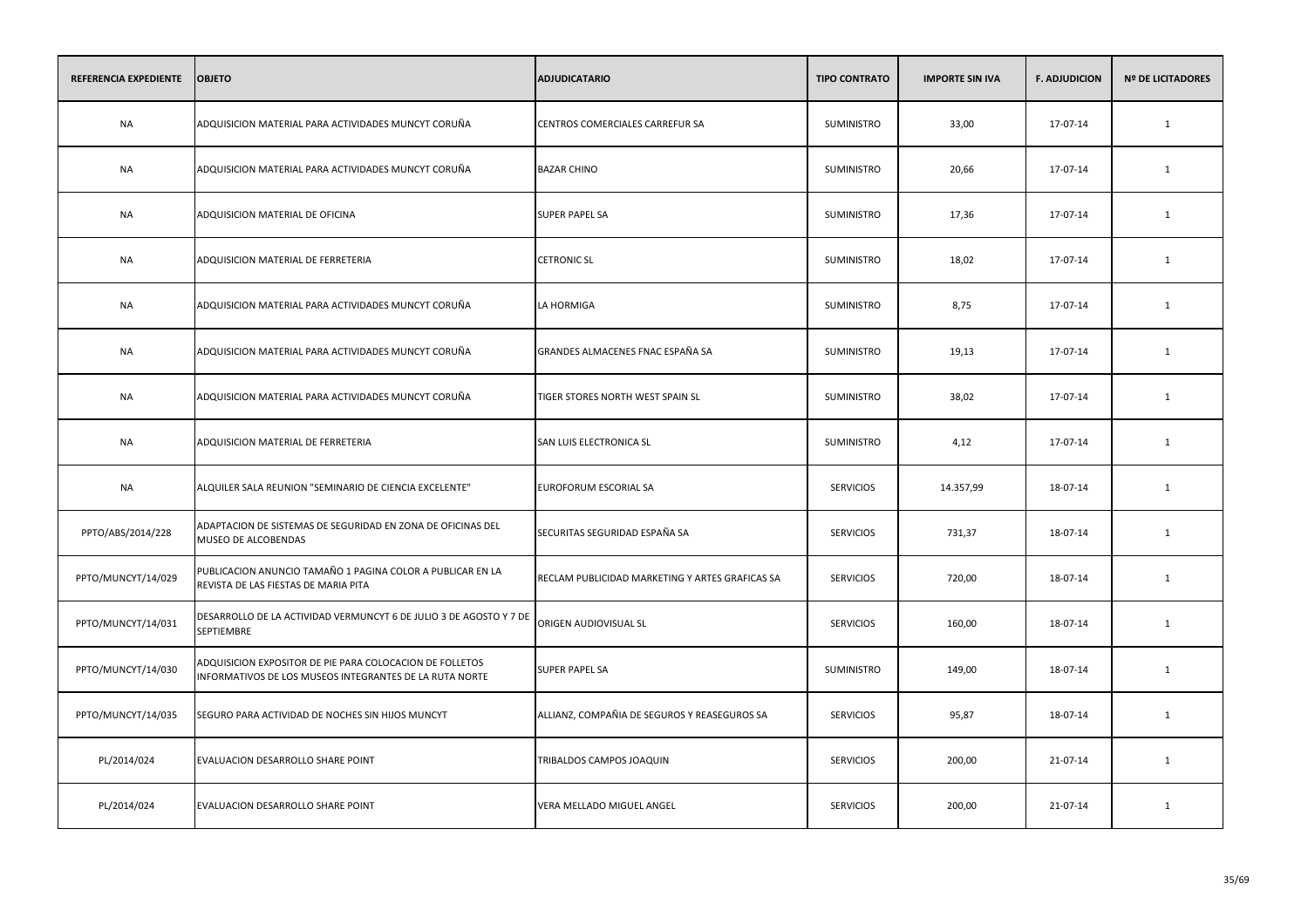| REFERENCIA EXPEDIENTE | <b>OBJETO</b>                                                                                                                                                | <b>ADJUDICATARIO</b>                                                      | <b>TIPO CONTRATO</b> | <b>IMPORTE SIN IVA</b> | <b>F. ADJUDICION</b> | <b>Nº DE LICITADORES</b> |
|-----------------------|--------------------------------------------------------------------------------------------------------------------------------------------------------------|---------------------------------------------------------------------------|----------------------|------------------------|----------------------|--------------------------|
| PL/2014/024           | EVALUACION DESARROLLO SHARE POINT                                                                                                                            | PEREZ MUÑOZ DANIEL                                                        | <b>SERVICIOS</b>     | 200,00                 | 21-07-14             | $\mathbf{1}$             |
| PPTO/ASG/14/055       | RETIRADA Y DESTRUCCION DE MATERIAL BIBLIOGRAFICO                                                                                                             | <b>DATAERASER SL</b>                                                      | <b>SERVICIOS</b>     | 86,19                  | 21-07-14             | $\mathbf{1}$             |
| PPTO/ASG/14/058       | ADQUISICION CAJAS DE TRANSFERENCIA PARA DIRECTORA GERENTE                                                                                                    | ROMERO HERMANOS AIRE SL                                                   | SUMINISTRO           | 52,50                  | 21-07-14             | $\mathbf{1}$             |
| PPTO/ASG/14/054       | ADQUISICION SELLO DIRECTOR GENERAL                                                                                                                           | MADRIDCOLOR                                                               | SUMINISTRO           | 42,72                  | 23-07-14             | 1                        |
| <b>NA</b>             | SERVICIO TAXI DIRECCION                                                                                                                                      | <b>GRUPO TAXIS JFG</b>                                                    | <b>SERVICIOS</b>     | 2.090,00               | 24-07-14             | $\mathbf{1}$             |
| PPTO/ASG/14/057       | ADQUISICION DE MATERIAL PARA LA SEDE DE ALCOBENDAS                                                                                                           | ROMERO HERMANOS AIRE SL                                                   | SUMINISTRO           | 1.242,91               | 24-07-14             | $\mathbf{1}$             |
| PPTO/ASG/14/059       | ADQUISCION MATERIAL DE OFICINA PARA PEDRO TEIXEIRA                                                                                                           | ROMERO HERMANOS AIRE SL                                                   | SUMINISTRO           | 572,44                 | 24-07-14             | $\mathbf{1}$             |
| PPTO/ASG/14/060       | ADQUISICION DE SELLOS DE REGISTRO DE ENTRADA Y OTROS                                                                                                         | MADRIDCOLOR                                                               | SUMINISTRO           | 95,20                  | 24-07-14             | 1                        |
| PPTO/MUNCYT/14/033    | ADQUISICION DE BUZON DE SUGERENCIAS SERIGRAFIADO                                                                                                             | DISEÑOS DIGUEZ SL                                                         | SUMINISTRO           | 65,00                  | 24-07-14             | 1                        |
| FT2014-061            | DISEÑO Y ADECUACION DE LOS ESPACIOS EXPOSITIVOS QUE ALBERGAN LAS<br>ZONAS DESTINADAS AL PROYECTO "CIENCIA Y ARTE" EN EL MUSEO DE LA<br>CIENCIA DE ALCOBENDAS | ARTERIA LOGISTICA DEL ARTE SL                                             | <b>SERVICIOS</b>     | 16.460,00              | 25-07-14             | $\overline{3}$           |
| PPTO/ASG/14/077       | REPARACION CAMARA DE FOTOS DE SINC                                                                                                                           | <b>NIKON</b>                                                              | <b>SERVICIOS</b>     | 111,13                 | 25-07-14             | 1                        |
| FT2014-065            | REALIZACION DE EXTRACCIONES DE DATOS Y ELABORACION DE TABLAS DE<br>PRODUCCION CIENTIFICA EN ESPAÑA                                                           | AGENCIA ESTATAL CONSEJO SUPERIOR DE INVESTIGACIONES<br><b>CIENTIFICAS</b> | <b>SERVICIOS</b>     | 6.000,00               | 28-07-14             | 1                        |
| NA                    | EVALUACION CONVOCATORIA DE AYUDAS                                                                                                                            | POLINO PADILLA CARMELO                                                    | <b>SERVICIOS</b>     | 1.550,00               | 29-07-14             | 1                        |
| NA                    | EVALUACION CONVOCATORIA DE AYUDAS                                                                                                                            | ABAD LIÑAN JOSE MANUEL                                                    | <b>SERVICIOS</b>     | 1.450,00               | 29-07-14             | 1                        |
| <b>NA</b>             | EVALUACION CONVOCATORIA DE AYUDAS                                                                                                                            | CARAVACA CARMEN                                                           | <b>SERVICIOS</b>     | 1.450,00               | 29-07-14             | 1                        |
| NA                    | EVALUACION CONVOCATORIA DE AYUDAS                                                                                                                            | GARCIA HERDUGO GREGORIO                                                   | <b>SERVICIOS</b>     | 1.350,00               | 29-07-14             | 1                        |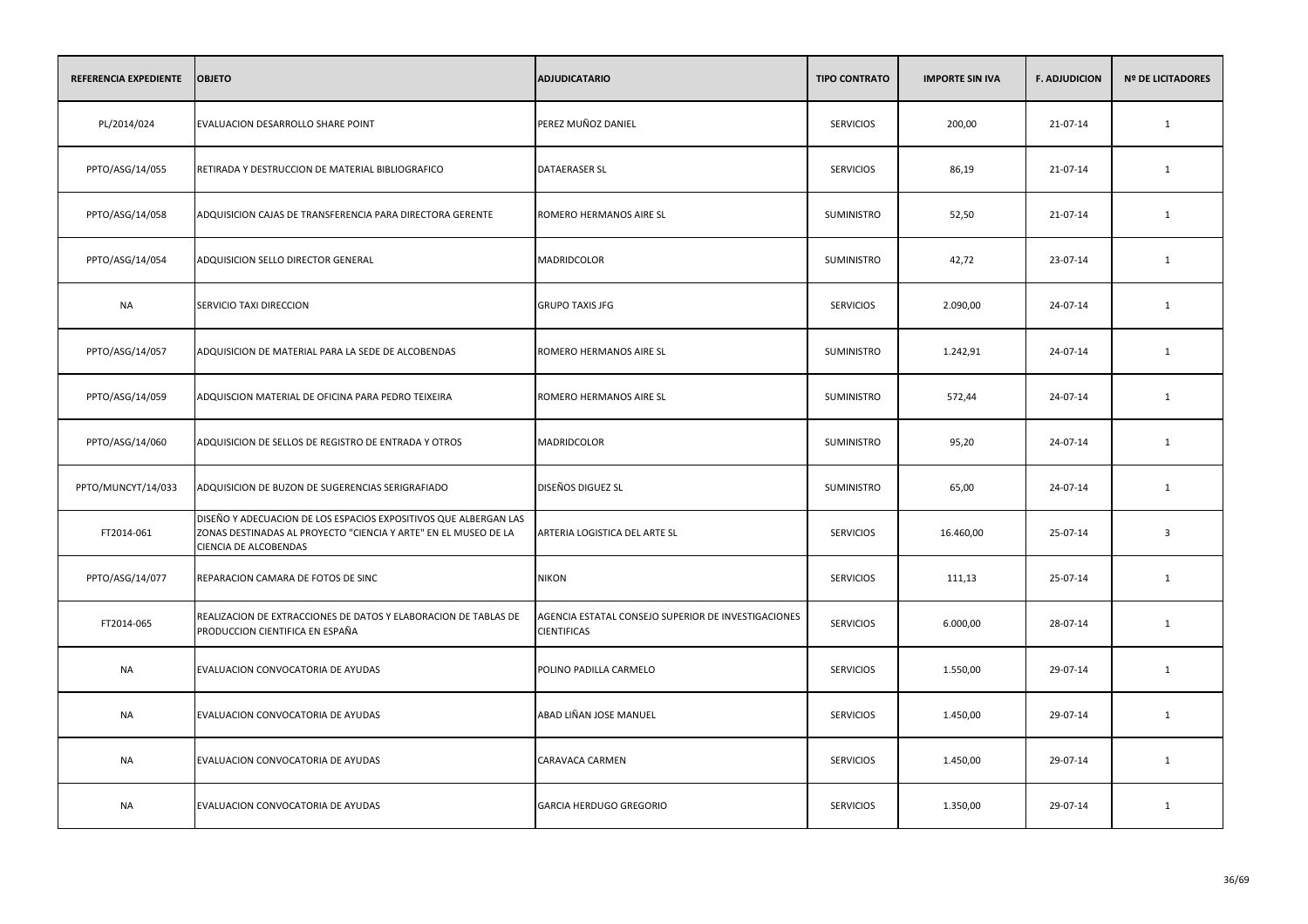| REFERENCIA EXPEDIENTE | <b>OBJETO</b>                     | <b>ADJUDICATARIO</b>          | <b>TIPO CONTRATO</b> | <b>IMPORTE SIN IVA</b> | <b>F. ADJUDICION</b> | <b>Nº DE LICITADORES</b> |
|-----------------------|-----------------------------------|-------------------------------|----------------------|------------------------|----------------------|--------------------------|
| <b>NA</b>             | EVALUACION CONVOCATORIA DE AYUDAS | LAVIN DE LAS HERAS EVA        | <b>SERVICIOS</b>     | 1.350,00               | 29-07-14             | $\mathbf{1}$             |
| <b>NA</b>             | EVALUACION CONVOCATORIA DE AYUDAS | PASCUAL CUEVAS ANA MARIA      | <b>SERVICIOS</b>     | 1.300,00               | 29-07-14             | 1                        |
| NA                    | EVALUACION CONVOCATORIA DE AYUDAS | JALON RACHAL MARIA DEL CARMEN | <b>SERVICIOS</b>     | 1.250,00               | 29-07-14             | 1                        |
| NA                    | EVALUACION CONVOCATORIA DE AYUDAS | <b>GRAVALOS GARCIA ESTHER</b> | <b>SERVICIOS</b>     | 1.150,00               | 29-07-14             | 1                        |
| <b>NA</b>             | EVALUACION CONVOCATORIA DE AYUDAS | FIGUEROA PEREA ANGEL          | <b>SERVICIOS</b>     | 1.100,00               | 29-07-14             | $\mathbf{1}$             |
| NA                    | EVALUACION CONVOCATORIA DE AYUDAS | JESUS GONZALEZ DE LA LASTRA   | <b>SERVICIOS</b>     | 1.100,00               | 29-07-14             | 1                        |
| <b>NA</b>             | EVALUACION CONVOCATORIA DE AYUDAS | <b>IRIBERRI AINOA</b>         | <b>SERVICIOS</b>     | 1.100,00               | 29-07-14             | $\mathbf{1}$             |
| NA                    | EVALUACION CONVOCATORIA DE AYUDAS | MADRIDEJOS MORA ANTIONIO      | <b>SERVICIOS</b>     | 1.050,00               | 29-07-14             | $\mathbf{1}$             |
| <b>NA</b>             | EVALUACION CONVOCATORIA DE AYUDAS | ALCAÑIZ MIÑANO VICENTE        | <b>SERVICIOS</b>     | 1.000,00               | 29-07-14             | $\mathbf{1}$             |
| <b>NA</b>             | EVALUACION CONVOCATORIA DE AYUDAS | ARRIOLA NIETO MARIA LUISA     | <b>SERVICIOS</b>     | 1.000,00               | 29-07-14             | 1                        |
| NA                    | EVALUACION CONVOCATORIA DE AYUDAS | BARRADAS SOLAS FRANCISCO      | <b>SERVICIOS</b>     | 1.000,00               | 29-07-14             | 1                        |
| NA                    | EVALUACION CONVOCATORIA DE AYUDAS | BOLIVAR BARBUDO YAGO          | <b>SERVICIOS</b>     | 1.000,00               | 29-07-14             | 1                        |
| NA                    | EVALUACION CONVOCATORIA DE AYUDAS | BRAÑA TOBIO ISABEL            | <b>SERVICIOS</b>     | 1.000,00               | 29-07-14             | 1                        |
| NA                    | EVALUACION CONVOCATORIA DE AYUDAS | <b>CUESTA GARRIDO CARMEN</b>  | <b>SERVICIOS</b>     | 1.000,00               | 29-07-14             | 1                        |
| <b>NA</b>             | EVALUACION CONVOCATORIA DE AYUDAS | DE LA CUEVA BATANERO PALOMA   | <b>SERVICIOS</b>     | 1.000,00               | 29-07-14             | $\mathbf{1}$             |
| <b>NA</b>             | EVALUACION CONVOCATORIA DE AYUDAS | DE LUCAS ARIAS SUSANA         | <b>SERVICIOS</b>     | 1.000,00               | 29-07-14             | 1                        |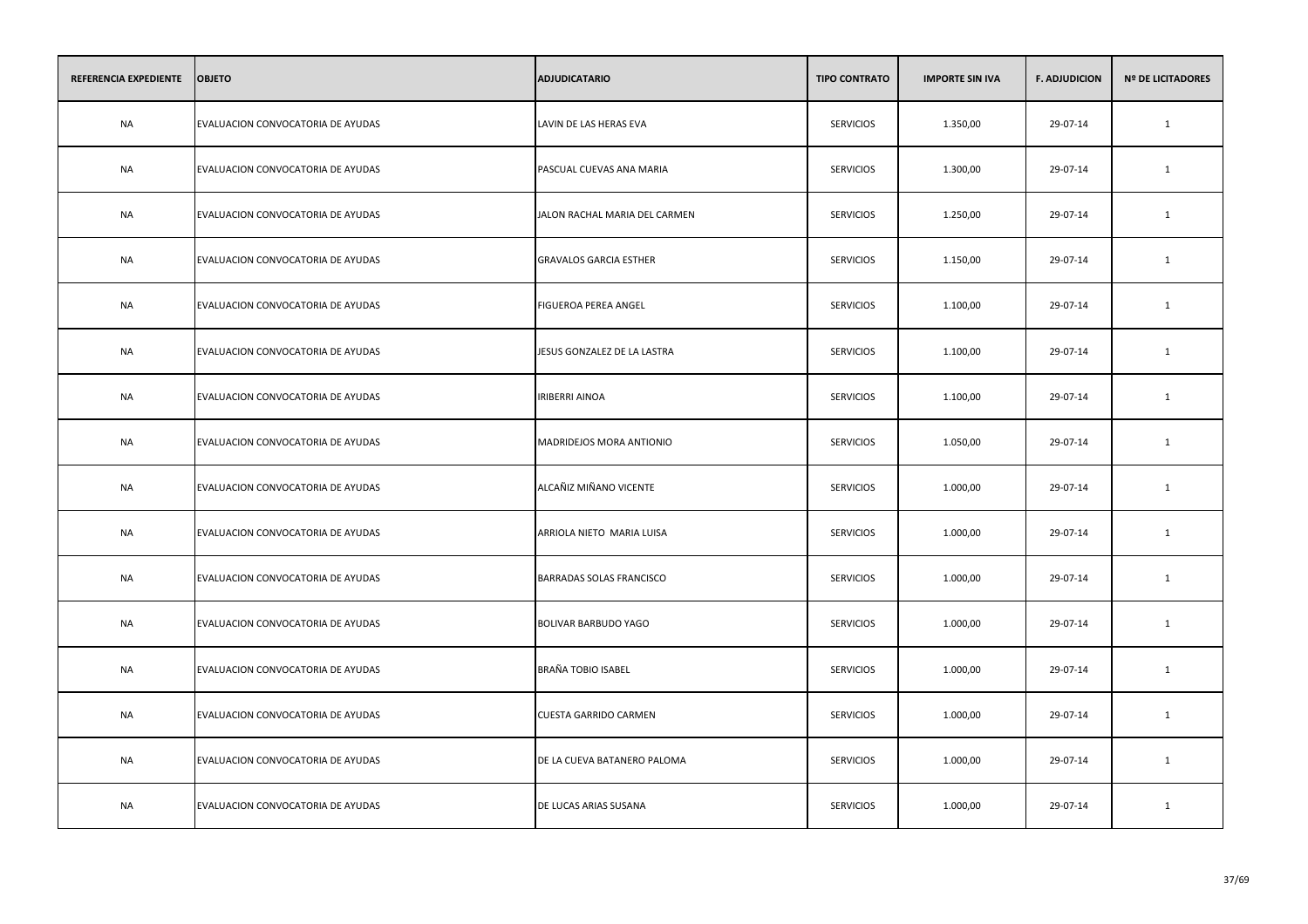| REFERENCIA EXPEDIENTE | <b>OBJETO</b>                     | <b>ADJUDICATARIO</b>         | <b>TIPO CONTRATO</b> | <b>IMPORTE SIN IVA</b> | <b>F. ADJUDICION</b> | <b>Nº DE LICITADORES</b> |
|-----------------------|-----------------------------------|------------------------------|----------------------|------------------------|----------------------|--------------------------|
| <b>NA</b>             | EVALUACION CONVOCATORIA DE AYUDAS | FERNANDEZ CASTRO TELMO       | <b>SERVICIOS</b>     | 1.000,00               | 29-07-14             | $\mathbf{1}$             |
| <b>NA</b>             | EVALUACION CONVOCATORIA DE AYUDAS | <b>GARRIDO NAVAJO EMILIO</b> | <b>SERVICIOS</b>     | 1.000,00               | 29-07-14             | 1                        |
| NA                    | EVALUACION CONVOCATORIA DE AYUDAS | JIMENEZ DE OCHOA SERGIO      | <b>SERVICIOS</b>     | 1.000,00               | 29-07-14             | 1                        |
| NA                    | EVALUACION CONVOCATORIA DE AYUDAS | KORTA MURUA KEPA             | <b>SERVICIOS</b>     | 1.000,00               | 29-07-14             | 1                        |
| <b>NA</b>             | EVALUACION CONVOCATORIA DE AYUDAS | LOPEZ ARAUJO BLANCA          | <b>SERVICIOS</b>     | 1.000,00               | 29-07-14             | 1                        |
| NA                    | EVALUACION CONVOCATORIA DE AYUDAS | LOPEZ COMAS PAULA            | <b>SERVICIOS</b>     | 1.000,00               | 29-07-14             | 1                        |
| <b>NA</b>             | EVALUACION CONVOCATORIA DE AYUDAS | ROJO LAURA                   | <b>SERVICIOS</b>     | 1.000,00               | 29-07-14             | $\mathbf{1}$             |
| NA                    | EVALUACION CONVOCATORIA DE AYUDAS | SANZ DIAZ CARMEN MERCEDES    | <b>SERVICIOS</b>     | 1.000,00               | 29-07-14             | $\mathbf{1}$             |
| <b>NA</b>             | EVALUACION CONVOCATORIA DE AYUDAS | VALENZUELA AMERICA           | <b>SERVICIOS</b>     | 1.000,00               | 29-07-14             | $\mathbf{1}$             |
| <b>NA</b>             | EVALUACION CONVOCATORIA DE AYUDAS | CALVO DOMINGUEZ JOSE LUIS    | <b>SERVICIOS</b>     | 950,00                 | 29-07-14             | 1                        |
| NA                    | EVALUACION CONVOCATORIA DE AYUDAS | CERVERA GARCIA JOSE          | <b>SERVICIOS</b>     | 950,00                 | 29-07-14             | 1                        |
| NA                    | EVALUACION CONVOCATORIA DE AYUDAS | FAZIO MARIA EUGENIA          | <b>SERVICIOS</b>     | 900,00                 | 29-07-14             | 1                        |
| NA                    | EVALUACION CONVOCATORIA DE AYUDAS | MADRIGAL MUGA JUAN           | <b>SERVICIOS</b>     | 900,00                 | 29-07-14             | 1                        |
| NA                    | EVALUACION CONVOCATORIA DE AYUDAS | GUILLERMO JARILLO LOBO       | <b>SERVICIOS</b>     | 850,00                 | 29-07-14             | 1                        |
| <b>NA</b>             | EVALUACION CONVOCATORIA DE AYUDAS | MARTIN FRANCES AGUSTIN       | <b>SERVICIOS</b>     | 750,00                 | 29-07-14             | $\mathbf{1}$             |
| <b>NA</b>             | EVALUACION CONVOCATORIA DE AYUDAS | MEDINA ALCAZAR JOAQUIN       | <b>SERVICIOS</b>     | 700,00                 | 29-07-14             | 1                        |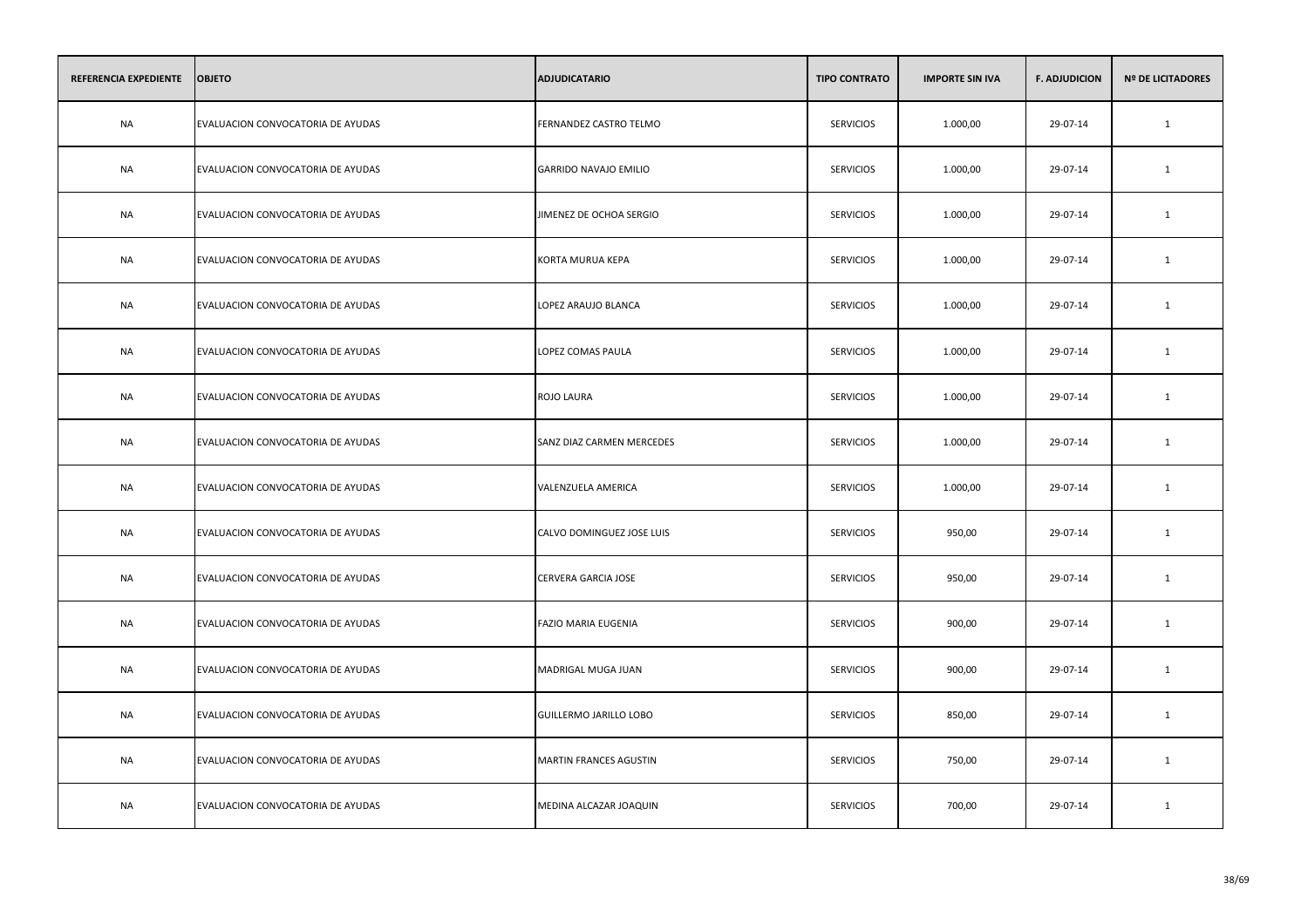| REFERENCIA EXPEDIENTE | <b>OBJETO</b>                     | <b>ADJUDICATARIO</b>             | <b>TIPO CONTRATO</b> | <b>IMPORTE SIN IVA</b> | <b>F. ADJUDICION</b> | <b>Nº DE LICITADORES</b> |
|-----------------------|-----------------------------------|----------------------------------|----------------------|------------------------|----------------------|--------------------------|
| <b>NA</b>             | EVALUACION CONVOCATORIA DE AYUDAS | CORTIJO GIMENO JULIO             | <b>SERVICIOS</b>     | 650,00                 | 29-07-14             | $\mathbf{1}$             |
| <b>NA</b>             | EVALUACION CONVOCATORIA DE AYUDAS | <b>GARCIA MARTINEZ ALBERTO</b>   | <b>SERVICIOS</b>     | 500,00                 | 29-07-14             | 1                        |
| <b>NA</b>             | EVALUACION CONVOCATORIA DE AYUDAS | COSTA LEJA CRISTINA              | <b>SERVICIOS</b>     | 400,00                 | 29-07-14             | $\mathbf{1}$             |
| <b>NA</b>             | EVALUACION CONVOCATORIA DE AYUDAS | <b>GRACIA VILLA LUIS</b>         | <b>SERVICIOS</b>     | 400,00                 | 29-07-14             | $\mathbf{1}$             |
| <b>NA</b>             | EVALUACION CONVOCATORIA DE AYUDAS | NAVARRO UGENA CARLOS             | <b>SERVICIOS</b>     | 350,00                 | 29-07-14             | 1                        |
| PL/2014/022           | PL/2014/022<br>7ª ENCUESTA PSC    | GONZALEZ VEIGA IGNACIO           | <b>SERVICIOS</b>     | 300,00                 | 29-07-14             | $\mathbf{1}$             |
| <b>NP</b>             | EVALUACION CONVOCATORIA DE AYUDAS | <b>IRIBERRI AINOA</b>            | <b>SERVICIOS</b>     | 300,00                 | 29-07-14             | 1                        |
| PL/2014/022           | PL/2014/022<br>7ª ENCUESTA PSC    | CORTINA GARCIA FERNANDO          | <b>SERVICIOS</b>     | 300,00                 | 29-07-14             | 1                        |
| <b>NP</b>             | EVALUACION CONVOCATORIA DE AYUDAS | ALONSO RUIZ BEGOÑA               | <b>SERVICIOS</b>     | 250,00                 | 29-07-14             | 1                        |
| <b>NP</b>             | EVALUACION CONVOCATORIA DE AYUDAS | BUENO GARCIA ANTONIO             | <b>SERVICIOS</b>     | 250,00                 | 29-07-14             | 1                        |
| <b>NP</b>             | EVALUACION CONVOCATORIA DE AYUDAS | ELORZA TENREIRO FRANCISCO JAVIER | <b>SERVICIOS</b>     | 250,00                 | 29-07-14             | 1                        |
| <b>NP</b>             | EVALUACION CONVOCATORIA DE AYUDAS | HERNANDEZ PINA FUENSANTA         | <b>SERVICIOS</b>     | 250,00                 | 29-07-14             | 1                        |
| <b>NP</b>             | EVALUACION CONVOCATORIA DE AYUDAS | TORRES ALBERO CRISTOBAL          | <b>SERVICIOS</b>     | 250,00                 | 29-07-14             | $\mathbf{1}$             |
| <b>NP</b>             | EVALUACION CONVOCATORIA DE AYUDAS | ESTALELLA FERNANDEZ ADOLFO       | <b>SERVICIOS</b>     | 200,00                 | 29-07-14             | 1                        |
| <b>NP</b>             | EVALUACION CONVOCATORIA DE AYUDAS | GALAN SERRANO MIGUEL ANGEL       | <b>SERVICIOS</b>     | 200,00                 | 29-07-14             | 1                        |
| <b>NP</b>             | EVALUACION CONVOCATORIA DE AYUDAS | CARRO RAMOS JUAN                 | <b>SERVICIOS</b>     | 50,00                  | 29-07-14             | 1                        |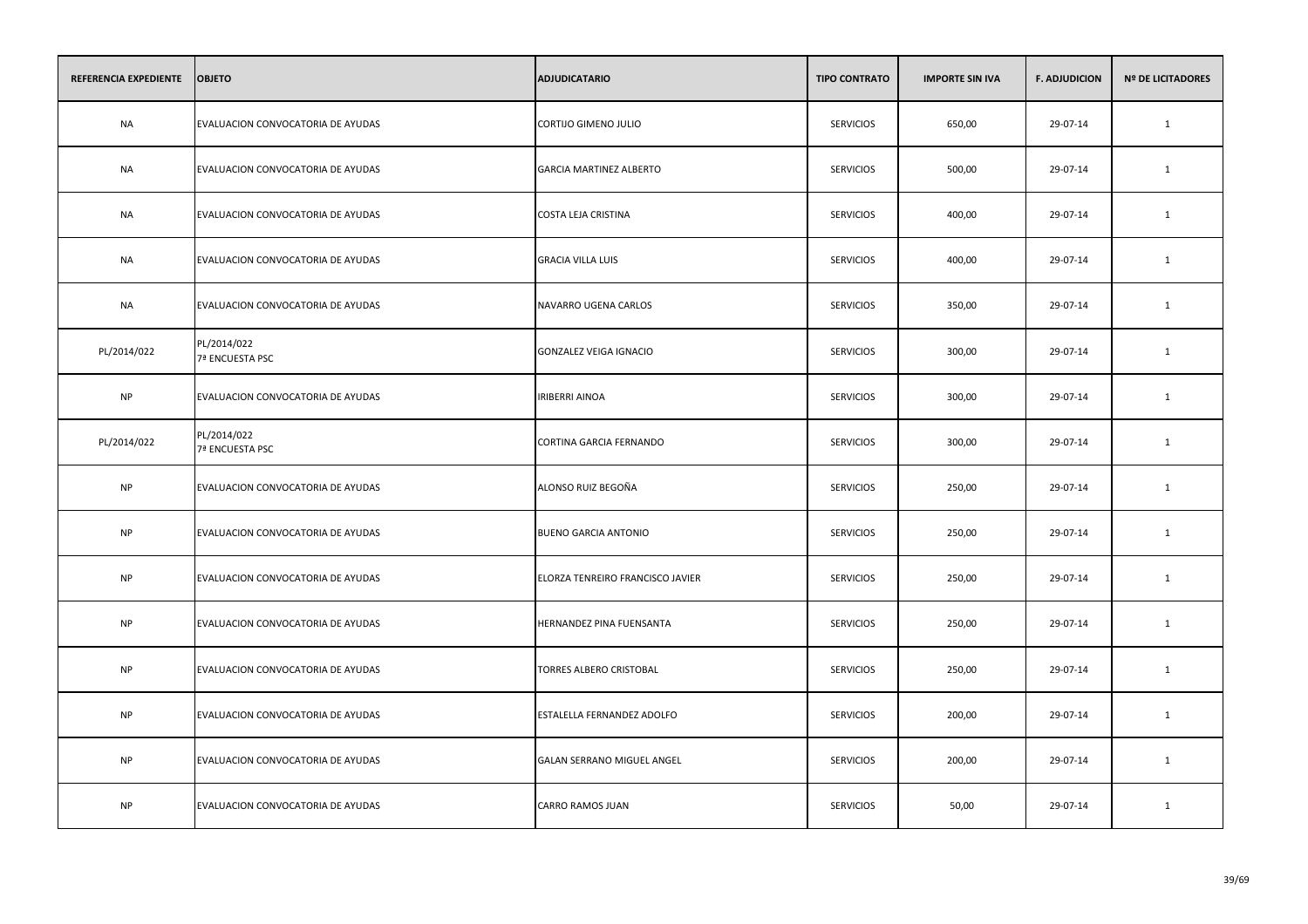| REFERENCIA EXPEDIENTE | <b>OBJETO</b>                                       | <b>ADJUDICATARIO</b>            | <b>TIPO CONTRATO</b> | <b>IMPORTE SIN IVA</b> | <b>F. ADJUDICION</b> | <b>Nº DE LICITADORES</b> |
|-----------------------|-----------------------------------------------------|---------------------------------|----------------------|------------------------|----------------------|--------------------------|
| <b>NA</b>             | ADQUISICION TARJETA DE SONIDO MUNCYT                | DIGITAL AUDIMAGEN BQ S.L        | SUMINISTRO           | 37,19                  | 29-07-14             | $\mathbf{1}$             |
| <b>NA</b>             | ADQUISICION MATERIAL PARA ACTIVIDADES MUNCYT CORUÑA | CEGA                            | SUMINISTRO           | 140,00                 | 29-07-14             | 1                        |
| <b>NA</b>             | ADQUISICION ALTAVOCES MUNCYT                        | DIGITAL AUDIMAGEN BQ S.L        | SUMINISTRO           | 139,67                 | 29-07-14             | $\mathbf{1}$             |
| <b>NA</b>             | ADQUISICION MATERIAL PARA ACTIVIDADES MUNCYT CORUÑA | BAZAR CHINA ZHONG JIE CHEN      | SUMINISTRO           | 12,95                  | 29-07-14             | 1                        |
| <b>NA</b>             | ADQUISICION MATERIAL PARA ACTIVIDADES MUNCYT CORUÑA | CENTROS COMERCIALES CARREFUR SA | SUMINISTRO           | 11,48                  | 29-07-14             | $\mathbf{1}$             |
| <b>NA</b>             | ADQUISICION MATERIAL PARA ACTIVIDADES MUNCYT CORUÑA | BAZAR CHINA ZHONG JIE CHEN      | SUMINISTRO           | 10,15                  | 29-07-14             | 1                        |
| NA                    | ADQUISICION MATERIAL PARA ACTIVIDADES MUNCYT CORUÑA | YINGMING Y PINYE SL             | SUMINISTRO           | 7,56                   | 29-07-14             | 1                        |
| NA                    | ADQUISICION MATERIAL PARA ACTIVIDADES MUNCYT CORUÑA | RICO FERNANDEZ SINDA            | SUMINISTRO           | 11,12                  | 29-07-14             | 1                        |
| NA                    | ADQUISICION MATERIAL PARA ACTIVIDADES MUNCYT CORUÑA | <b>MUNDICIEN SL</b>             | SUMINISTRO           | 3,10                   | 29-07-14             | 1                        |
| NA                    | ADQUISICION MATERIAL PARA ACTIVIDADES MUNCYT CORUÑA | <b>MUNDICIEN SL</b>             | SUMINISTRO           | 2,69                   | 29-07-14             | 1                        |
| NA                    | ADQUISICION MATERIAL PARA ACTIVIDADES MUNCYT CORUÑA | BAZAR CHINA ZHONG JIE CHEN      | SUMINISTRO           | 2,75                   | 29-07-14             | 1                        |
| NA                    | ADQUISICION MATERIAL PARA ACTIVIDADES MUNCYT CORUÑA | ARTABRIA DE PINTURAS SL         | SUMINISTRO           | 5,74                   | 29-07-14             | 1                        |
| NA                    | ADQUISICION MATERIAL PARA ACTIVIDADES MUNCYT CORUÑA | <b>MUNDICIEN SL</b>             | SUMINISTRO           | 2,25                   | 29-07-14             | 1                        |
| NA                    | ADQUISICION MATERIAL PARA ACTIVIDADES MUNCYT CORUÑA | BAZAR CHINA ZHONG JIE CHEN      | <b>SUMINISTRO</b>    | 2,00                   | 29-07-14             | 1                        |
| <b>NA</b>             | ADQUISICION MATERIAL PARA ACTIVIDADES MUNCYT CORUÑA | BAZAR CHINA ZHONG JIE CHEN      | SUMINISTRO           | 1,80                   | 29-07-14             | 1                        |
| NA                    | ADQUISICION MATERIAL PARA ACTIVIDADES MUNCYT CORUÑA | NANNY COUTURE                   | SUMINISTRO           | 1,61                   | 29-07-14             | 1                        |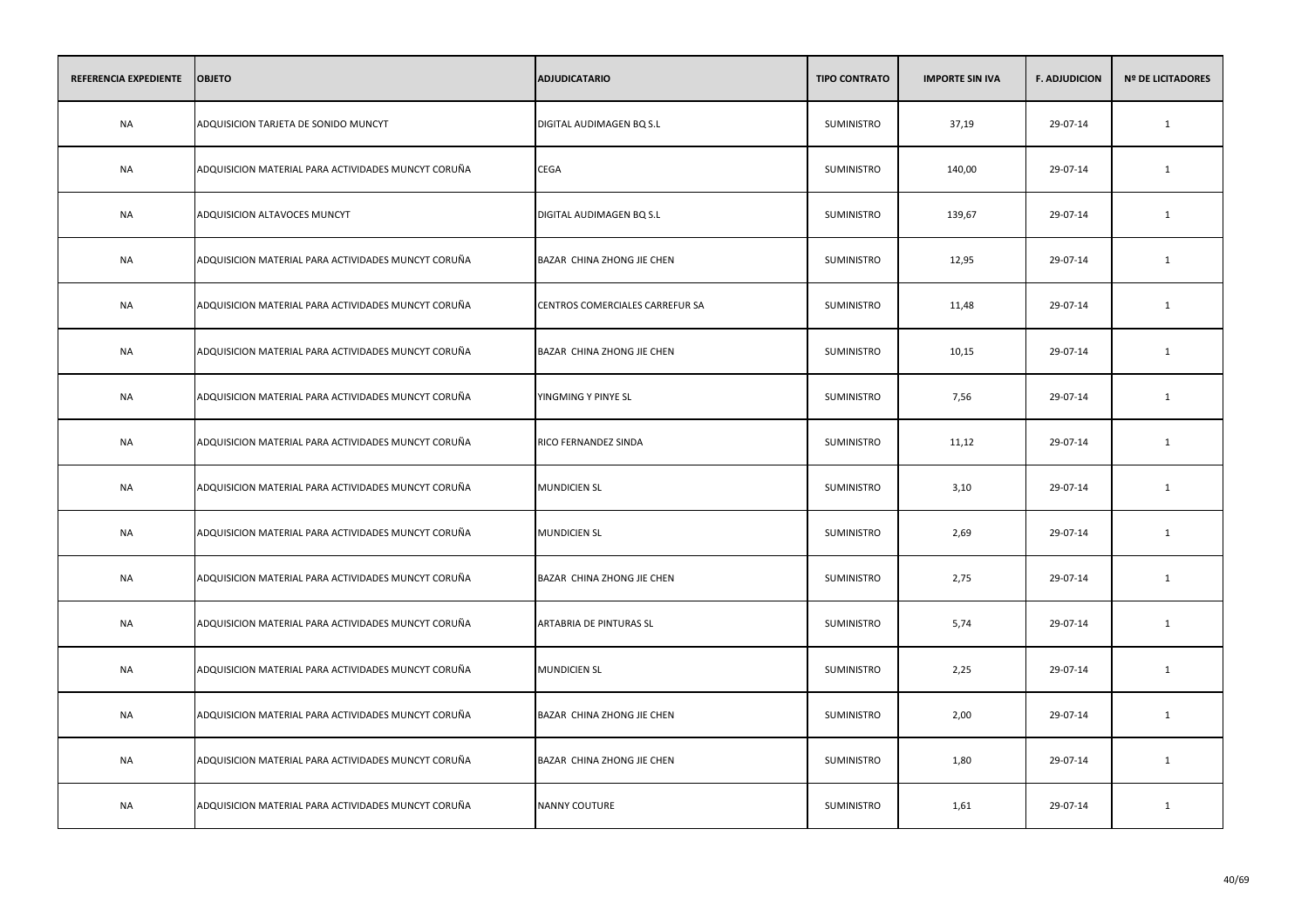| REFERENCIA EXPEDIENTE | <b>OBJETO</b>                                                                                                                        | <b>ADJUDICATARIO</b>                   | <b>TIPO CONTRATO</b> | <b>IMPORTE SIN IVA</b> | <b>F. ADJUDICION</b> | <b>Nº DE LICITADORES</b> |
|-----------------------|--------------------------------------------------------------------------------------------------------------------------------------|----------------------------------------|----------------------|------------------------|----------------------|--------------------------|
| <b>NA</b>             | ADQUISICION MATERIAL PARA ACTIVIDADES MUNCYT CORUÑA                                                                                  | <b>MUNDICIEN SL</b>                    | SUMINISTRO           | 1,18                   | 29-07-14             | $\mathbf{1}$             |
| <b>NA</b>             | ADQUISICION MATERIAL PARA ACTIVIDADES MUNCYT CORUÑA                                                                                  | MERCATABRIA SL UNIPERSONAL             | <b>SUMINISTRO</b>    | 1,14                   | 29-07-14             | 1                        |
| <b>NA</b>             | ADQUISICION MATERIAL PARA ACTIVIDADES MUNCYT CORUÑA                                                                                  | <b>CENTRO EUROPA</b>                   | SUMINISTRO           | 0,75                   | 29-07-14             | $\mathbf{1}$             |
| <b>NA</b>             | COMPRA DE MATERIAL PARA CIENCIA Y ARTE                                                                                               | <b>SERCURAME SL</b>                    | <b>SERVICIOS</b>     | 174,49                 | 29-07-14             | 1                        |
| <b>NA</b>             | COMPRA DE MATERIAL PARA TALLERES DE MUNCYT CORUÑA                                                                                    | EUGENIO PEREDA, SA                     | <b>SERVICIOS</b>     | 7,28                   | 29-07-14             | 1                        |
| PS/2014/026           | SERVICIO DE GESTION DE RESIDUOS PELIGROSOS                                                                                           | <b>TECNORESIDUOS</b>                   | <b>SERVICIOS</b>     | 7.430,00               | 31-07-14             | 1                        |
| PPTO/ASG/14/062       | TRASLADO DE CAJA FUERTE                                                                                                              | A. ATOCHA SEGURIDAD, S.A.              | <b>SUMINISTRO</b>    | 364,00                 | 31-07-14             | $\mathbf{1}$             |
| PPTO/ASG/14/061       | ADQUISICION DE 1500 SOBRES AMERICANOS                                                                                                | MADRIDCOLOR                            | SUMINISTRO           | 95,40                  | 31-07-14             | $\mathbf{1}$             |
| FT2014-050            | INSTALACION Y MIGRACION A DOMUS DE LAS BASES DE DATOS E IMÁGENES<br><b>DEL MUNCYT</b>                                                | SOGETI                                 | <b>SERVICIOS</b>     | 17.940,00              | 01-08-14             | $\mathbf{1}$             |
| PPTO/ABS/2014/098     | SERVICIOS PARA LA ACTUALIZACION DE LA LICENCIA DE ACTIVIDAD DEL<br>MUSEO DE LA CIENCIA DE ALCOBENDAS                                 | IDOM INGENIERIA Y CONSULTORIA SA       | <b>SERVICIOS</b>     | 17.900,00              | 01-08-14             | $\mathbf{1}$             |
| NA                    | <b>ACTIVIDAD VERMUNCYT</b>                                                                                                           | SILVA MAGALHANES JOANA CRISTINA        | <b>SERVICIOS</b>     | 400,00                 | 01-08-14             | $\mathbf{1}$             |
| <b>NA</b>             | SERVICIO DE RESTAURACION PARA REUNION PROGRAMA HORIZONTE 2020                                                                        | GRUPO CANTOBLANCO RESTAURACION SL      | <b>SERVICIOS</b>     | 242,50                 | 01-08-14             | $\mathbf{1}$             |
| PPTO/ABS/2014/164     | REDACCION DE PLIEGOS TECNICOS AMPLIACION DE CAFETERIA                                                                                | IDOM INGENIERIA Y CONSULTORIA SA       | <b>SERVICIOS</b>     | 12.500,00              | 04-08-14             | 1                        |
| PPTO/ABS/2014/147     | REALIZACION DE AUDITORIA INTERNA DE LA CALIDAD SEGÚN NORMA UNE<br>EN ISO 9001:2008                                                   | JOSE LUIS DELGADO PEIROTEN             | <b>SERVICIOS</b>     | 930,00                 | 04-08-14             | 1                        |
| PPTO/ABS/2014/120     | LABORES DE DERRIBO, MOVIMIENTO DE MODULO INTERACTIVO,<br>CONEXIONADO ELECTRICO Y RETIRADA DEL MATERIAL SOBRANTE A UN<br>PUNTO LIMPIO | FELTRERO DIVISION ARTE                 | <b>SERVICIOS</b>     | 1.208,26               | 05-08-14             | 1                        |
| PPTO/ABS/2014/099     | SERVICIO DE RECEPCION                                                                                                                | SERVICIOS PROFESIONALES Y PROYECTOS SL | <b>SERVICIOS</b>     | 1.666,00               | 06-08-14             | $\mathbf{1}$             |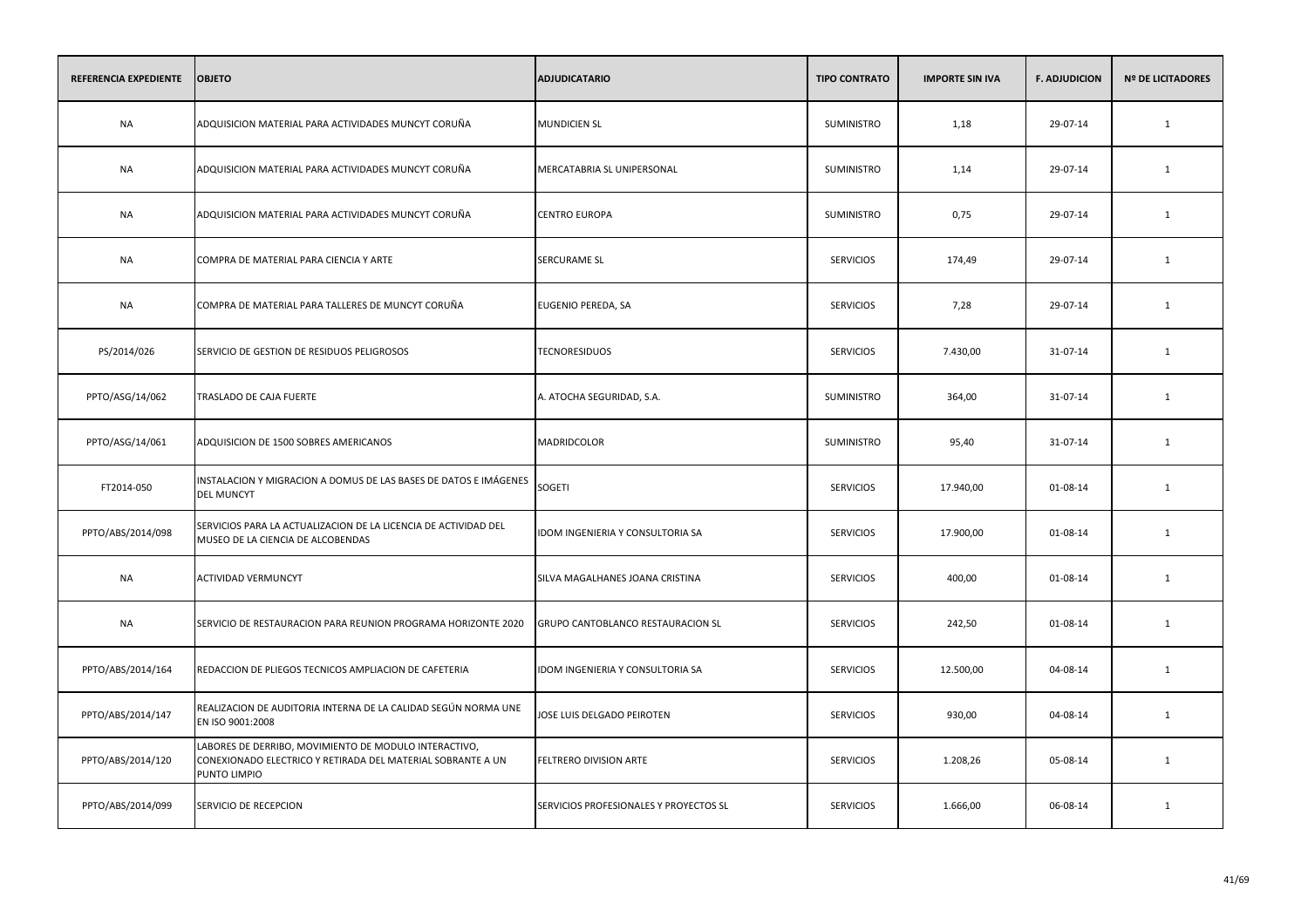| REFERENCIA EXPEDIENTE | <b>OBJETO</b>                                                                                                                                                                 | <b>ADJUDICATARIO</b>                                                     | <b>TIPO CONTRATO</b> | <b>IMPORTE SIN IVA</b> | <b>F. ADJUDICION</b> | <b>Nº DE LICITADORES</b> |
|-----------------------|-------------------------------------------------------------------------------------------------------------------------------------------------------------------------------|--------------------------------------------------------------------------|----------------------|------------------------|----------------------|--------------------------|
| PPTO/ASG/14/080       | MAQUINAS DE CAFÉ                                                                                                                                                              | EL CORTE INGLES SA                                                       | <b>SUMINISTRO</b>    | 570,00                 | 06-08-14             | $\mathbf{1}$             |
| PPTO/ASG/14/079       | ELECTRODOMESTICOS OFICINAS                                                                                                                                                    | EL CORTE INGLES SA                                                       | SUMINISTRO           | 308,00                 | 06-08-14             | 1                        |
| PS/2014/023           | ALQUILER DE FUENTE DE AGUA PARA LAS INSTALACIONES DE ALCOBENDAS                                                                                                               | ASOCIACION GALEGA DE COMUNICACIÓN DE CULTURA<br>CIENTIFICA Y TECNOLOGICA | <b>SERVICIOS</b>     | 10,00                  | 06-08-14             | $\mathbf{1}$             |
| PPTO/ABS/2014/119     | SERVICIOS DE DISEÑO, MAQUETACION, CORRECCION ORTOTIPOGRAFICA<br>PARA LA PUBLICACION "PITEC 2014: FINANCIACION Y CAPITAL HUMANO EN<br>LA INNOVACION DE EMPRESAS"               | ARTE FINAL Y DISEÑO COMUNICACIÓN SL                                      | <b>SERVICIOS</b>     | 700,00                 | 08-08-14             | $\overline{2}$           |
| PPTO/ABS/2014/108     | TRASLADO DE FOTOCOPIADORAS TOSHIBA A LA SEDE DE ALCOBENDAS                                                                                                                    | GESTION DE TRANSPORTES TRANSILVANIA SL                                   | <b>SERVICIOS</b>     | 110,00                 | 08-08-14             | $\mathbf{1}$             |
| <b>NA</b>             | ALOJAMIENTO DREUNION EN BULGARIA NCPS                                                                                                                                         | RADISSON BLUE RESORT & SPA AT DUBROVNIK SUN GARDEN                       | <b>SERVICIOS</b>     | 482,68                 | 11-08-14             | 1                        |
| NA                    | AQUISICION DE 4 IPAD MINI PARA EL PROYECTO CIENCIA Y ARTE                                                                                                                     | APPLE DISTRIBUTION INTERNATIONAL                                         | SUMINISTRO           | 2.046,00               | 12-08-14             | 1                        |
| NA                    | AQUISICION DE 2 MAC MINI PARA EL PROYECTO CIENCIA Y ARTE                                                                                                                      | APPLE DISTRIBUTION INTERNATIONAL                                         | <b>SUMINISTRO</b>    | 1.519,00               | 12-08-14             | 1                        |
| PS/2014/022           | ALQUILER DE FUENTE DE AGUA PARA LAS INSTALACIONES DE ALCOBENDAS                                                                                                               | <b>SERVIMATIC SA</b>                                                     | <b>SERVICIOS</b>     | 216,00                 | 13-08-14             | 1                        |
| PPTO/ABS/2014/103     | CAMPAÑA DE PUBLICIDAD DE PRECIPITA EN PRENSA Y MARQUESINAS                                                                                                                    | EL ANDEN NUEVE Y UN CUARTO                                               | <b>SERVICIOS</b>     | 16.739,00              | 14-08-14             | 1                        |
| PPTO/ABS/2014/102     | CAMPAÑA DE PUBLICIDAD DE PRECIPITA EN REDES SOCIALES                                                                                                                          | <b>ADSOLUT SL</b>                                                        | <b>SERVICIOS</b>     | 16.317,00              | 14-08-14             | 1                        |
| PS/2014/020           | SERVICIO ANUAL DE MANTENIMIENTO DE LA LICENCIA DE FICHAJE PARA EL<br>PERSONAL DE FECYT                                                                                        | SPEC SA                                                                  | <b>SERVICIOS</b>     | 3.120,00               | 14-08-14             | 1                        |
| FT2014-052            | DESARROLLO DE SERVICIOS DE CONSULTORIA RELATIVOS AL ESTUDIO DE<br>CAPACIDAD PORTANTE DE UN VANO DE FORJADO DEL INMUEBLE QUE<br>ALBERGARA EL MUSEO DE COSMOCAIXA EN ALCOBENDAS | <b>INTEMAC</b>                                                           | <b>SERVICIOS</b>     | 2.312,00               | 21-08-14             | 1                        |
| FR/14/1361            | EVALUACION DE PROYECTOS DE CONVOCATORIAD DE AYUDAS PARA EL<br>PROGRAMA DE CULTURA CIENTIFICA Y DE LA INNOVACION                                                               | <b>GONZALO CASINO RUBIO</b>                                              | <b>SERVICIOS</b>     | 1.000,00               | 26-08-14             | 1                        |
| NA                    | ALOJAMIENTO NEURON                                                                                                                                                            | PARADORES DE TURISMO DE ESPAÑA                                           | <b>SERVICIOS</b>     | 12.203,71              | 01-09-14             | 1                        |
| NA                    | ALOJAMIENTO PROYECTO INFECTERA                                                                                                                                                | PARADORES DE TURISMO DE ESPAÑA                                           | <b>SERVICIOS</b>     | 8.071,11               | 01-09-14             | 1                        |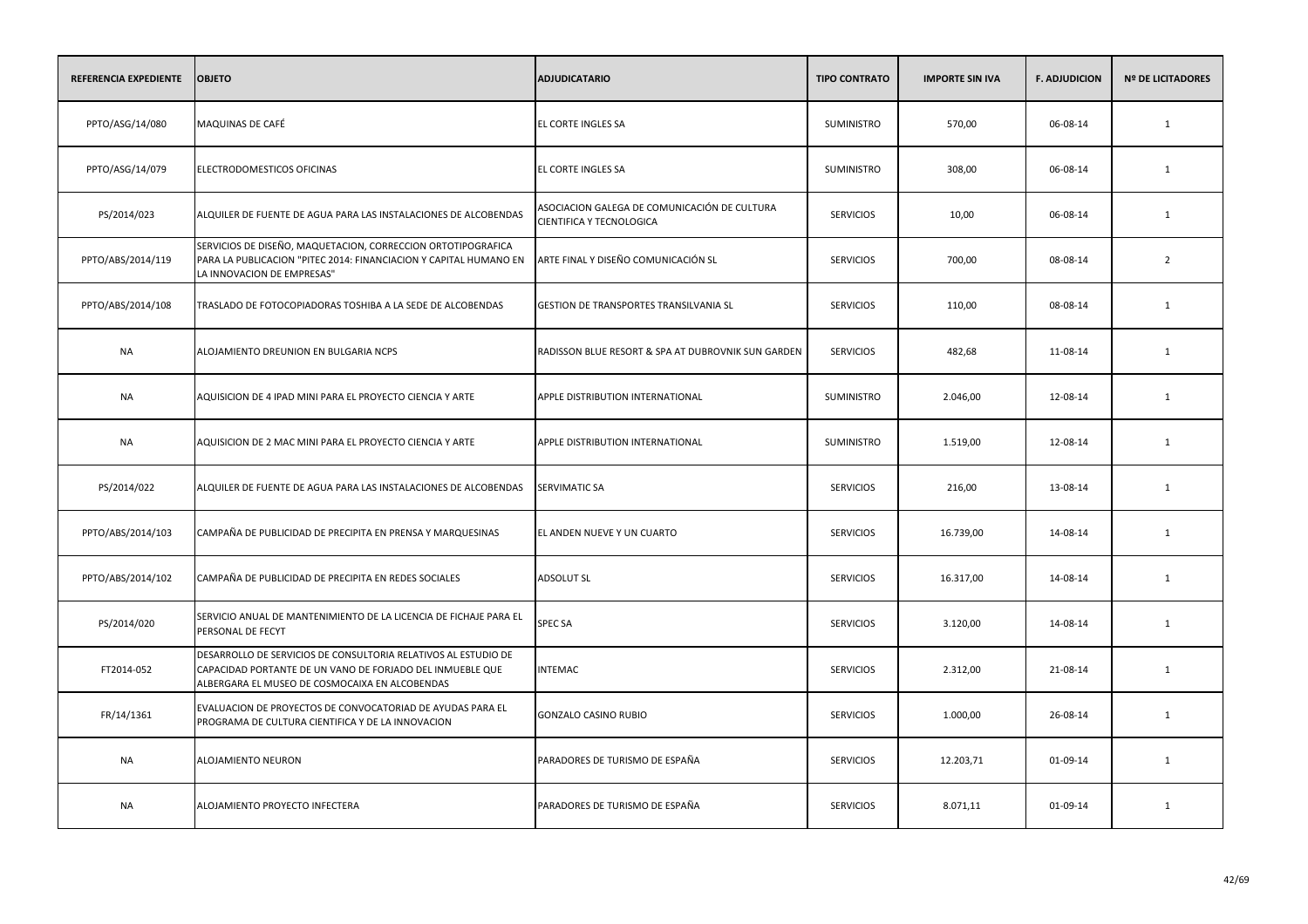| REFERENCIA EXPEDIENTE | <b>OBJETO</b>                         | <b>ADJUDICATARIO</b>            | <b>TIPO CONTRATO</b> | <b>IMPORTE SIN IVA</b> | <b>F. ADJUDICION</b> | <b>Nº DE LICITADORES</b> |
|-----------------------|---------------------------------------|---------------------------------|----------------------|------------------------|----------------------|--------------------------|
| PPTO/ABS/2014/114     | SERVICIO DE RESTAURACION 9 SEPTIEMBRE | RESIDENCIA DE ESTUDIANTES       | <b>SERVICIOS</b>     | 216,00                 | 01-09-14             | 1                        |
| <b>NA</b>             | SIMULACRO DE ENTREVISTAS ERC          | MIRANDA RODOLFO                 | <b>SERVICIOS</b>     | 200,00                 | 01-09-14             | 1                        |
| <b>NA</b>             | SIMULACRO DE ENTREVISTAS ERC          | TORTOSA MANZANARES MARIOLA      | <b>SERVICIOS</b>     | 200,00                 | 01-09-14             | $\mathbf{1}$             |
| <b>NA</b>             | SIMULACRO DE ENTREVISTAS ERC          | LOPEZ MONTERO IVAN              | <b>SERVICIOS</b>     | 200,00                 | 01-09-14             | $\mathbf{1}$             |
| <b>NA</b>             | SIMULACRO DE ENTREVISTAS ERC          | MARTIN GONZALEZ MARIA SOLEDAD   | <b>SERVICIOS</b>     | 200,00                 | 01-09-14             | 1                        |
| <b>NA</b>             | SIMULACRO DE ENTREVISTAS ERC          | <b>CORONADO EUGENIO</b>         | <b>SERVICIOS</b>     | 200,00                 | 01-09-14             | $\mathbf{1}$             |
| <b>NA</b>             | SIMULACRO DE ENTREVISTAS ERC          | ALVAREZ MARAÑON GONZALO         | <b>SERVICIOS</b>     | 200,00                 | 01-09-14             | 1                        |
| NA                    | SIMULACRO DE ENTREVISTAS ERC          | NAVARRO LUCAS LUIS              | <b>SERVICIOS</b>     | 200,00                 | 01-09-14             | 1                        |
| NA                    | SIMULACRO DE ENTREVISTAS ERC          | <b>GONZALEZ GUERRERO MANUEL</b> | <b>SERVICIOS</b>     | 200,00                 | 01-09-14             | 1                        |
| NA                    | SIMULACRO DE ENTREVISTAS ERC          | <b>BOVOLENTA PAOLA</b>          | <b>SERVICIOS</b>     | 200,00                 | 01-09-14             | 1                        |
| <b>NA</b>             | SIMULACRO DE ENTREVISTAS ERC          | <b>MERCADER NADIA</b>           | <b>SERVICIOS</b>     | 200,00                 | 01-09-14             | $\mathbf{1}$             |
| <b>NA</b>             | SIMULACRO DE ENTREVISTAS ERC          | <b>MARCOS SUSANA</b>            | <b>SERVICIOS</b>     | 200,00                 | 01-09-14             | 1                        |
| <b>NA</b>             | SIMULACRO DE ENTREVISTAS ERC          | SALVADOR SANCHEZ JESUS MARIA    | <b>SERVICIOS</b>     | 200,00                 | 01-09-14             | 1                        |
| NA                    | SIMULACRO DE ENTREVISTAS ERC          | <b>FIERRO MARIBEL</b>           | <b>SERVICIOS</b>     | 100,00                 | 01-09-14             | 1                        |
| <b>NA</b>             | SIMULACRO DE ENTREVISTAS ERC          | SANJUAN VERDEGUER RAFAEL        | <b>SERVICIOS</b>     | 200,00                 | 01-09-14             | $\mathbf{1}$             |
| <b>NA</b>             | SIMULACRO DE ENTREVISTAS ERC          | GONZALEZ HERRAEZ MIGUEL         | <b>SERVICIOS</b>     | 200,00                 | 01-09-14             | 1                        |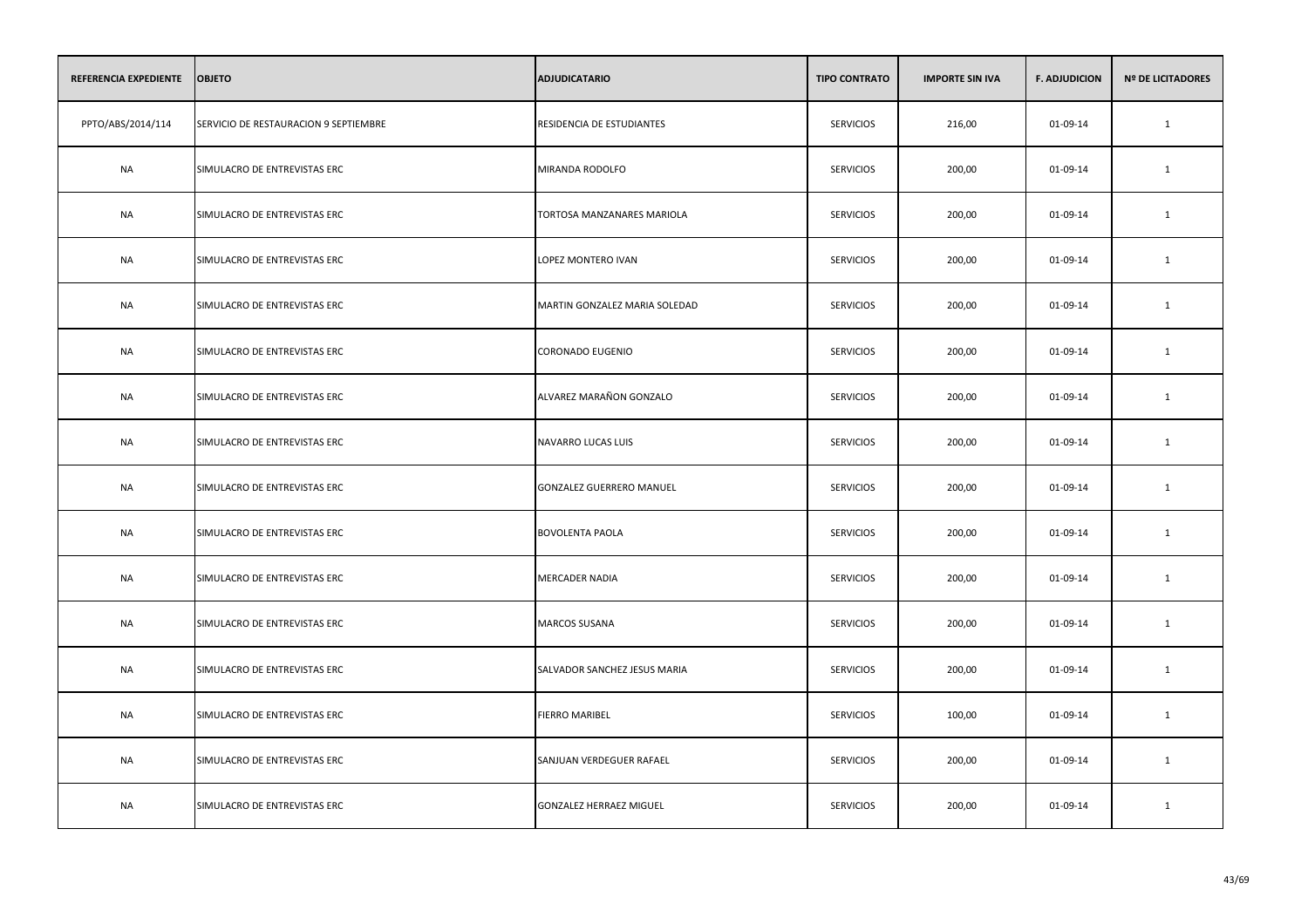| REFERENCIA EXPEDIENTE | <b>OBJETO</b>                              | <b>ADJUDICATARIO</b>                          | <b>TIPO CONTRATO</b> | <b>IMPORTE SIN IVA</b> | <b>F. ADJUDICION</b> | <b>Nº DE LICITADORES</b> |
|-----------------------|--------------------------------------------|-----------------------------------------------|----------------------|------------------------|----------------------|--------------------------|
| <b>NA</b>             | SIMULACRO DE ENTREVISTAS ERC               | <b>GARCIA PEREZ JOSE LUIS</b>                 | <b>SERVICIOS</b>     | 200,00                 | 01-09-14             | 1                        |
| <b>NA</b>             | SIMULACRO DE ENTREVISTAS ERC               | JIMENEZ SENDIN JAVIER                         | <b>SERVICIOS</b>     | 200,00                 | 01-09-14             | 1                        |
| <b>NA</b>             | SIMULACRO DE ENTREVISTAS ERC               | GUTIERREZ ARMENTA CRISANTO                    | <b>SERVICIOS</b>     | 200,00                 | 01-09-14             | $\mathbf{1}$             |
| <b>NA</b>             | SIMULACRO DE ENTREVISTAS ERC               | TOMAS BARBERAN FRANCISCO                      | <b>SERVICIOS</b>     | 200,00                 | 01-09-14             | 1                        |
| <b>NA</b>             | SIMULACRO DE ENTREVISTAS ERC               | <b>BORRELL FRANCO VICTOR</b>                  | <b>SERVICIOS</b>     | 200,00                 | 01-09-14             | $\mathbf{1}$             |
| NA                    | SIMULACRO DE ENTREVISTAS ERC               | CALLEJA GÓMEZ MONTSERRAT                      | SERVICIOS            | 200,00                 | 01-09-14             | 1                        |
| <b>NA</b>             | SIMULACRO DE ENTREVISTAS ERC               | <b>SHODEL RAINER</b>                          | <b>SERVICIOS</b>     | 200,00                 | 01-09-14             | $\mathbf{1}$             |
| NA                    | SIMULACRO DE ENTREVISTAS ERC               | MARTIN DEL VALLE EVA                          | <b>SERVICIOS</b>     | 200,00                 | 01-09-14             | $\mathbf{1}$             |
| <b>NA</b>             | SIMULACRO DE ENTREVISTAS ERC               | PALOMARES GIL EMILIO JOSE                     | <b>SERVICIOS</b>     | 200,00                 | 01-09-14             | $\mathbf{1}$             |
| <b>NA</b>             | <b>ACTIVIDAD VERMUNCYT</b>                 | BLASCO CONTRERA FERNANDO                      | <b>SERVICIOS</b>     | 158,00                 | 01-09-14             | $\mathbf{1}$             |
| <b>NA</b>             | <b>ACTIVIDAD VERMUNCYT</b>                 | CASTRO DE PAZ JOSE LUIS                       | <b>SERVICIOS</b>     | 200,00                 | 01-09-14             | $\mathbf{1}$             |
| <b>NA</b>             | <b>ACTIVIDAD VERMUNCYT</b>                 | GRIMA RUIZ CLARA ISABEL                       | <b>SERVICIOS</b>     | 200,00                 | 01-09-14             | $\mathbf{1}$             |
| <b>NA</b>             | SERVICIO PUNTUAL DE RECOGIDA PAPEL-MUDANZA | DATAERASER SL                                 | <b>SERVICIOS</b>     | 148,19                 | 01-09-14             | 1                        |
| NA                    | SIMULACRO DE ENTREVISTAS ERC               | <b>GALAN BRAVO MONICA</b>                     | <b>SERVICIOS</b>     | 100,00                 | 01-09-14             | 1                        |
| <b>NA</b>             | SIMULACRO DE ENTREVISTAS ERC               | <b>GALAN BRAVO MONICA</b>                     | <b>SERVICIOS</b>     | 100,00                 | 01-09-14             | $\mathbf{1}$             |
| NA                    | SERVICIO DE REPROGRAFIA E IMPRESIÓN        | TELEX 24 OFICINA DE SERVICIOS A LA EMPRESA SL | <b>SERVICIOS</b>     | 3,50                   | 01-09-14             | 1                        |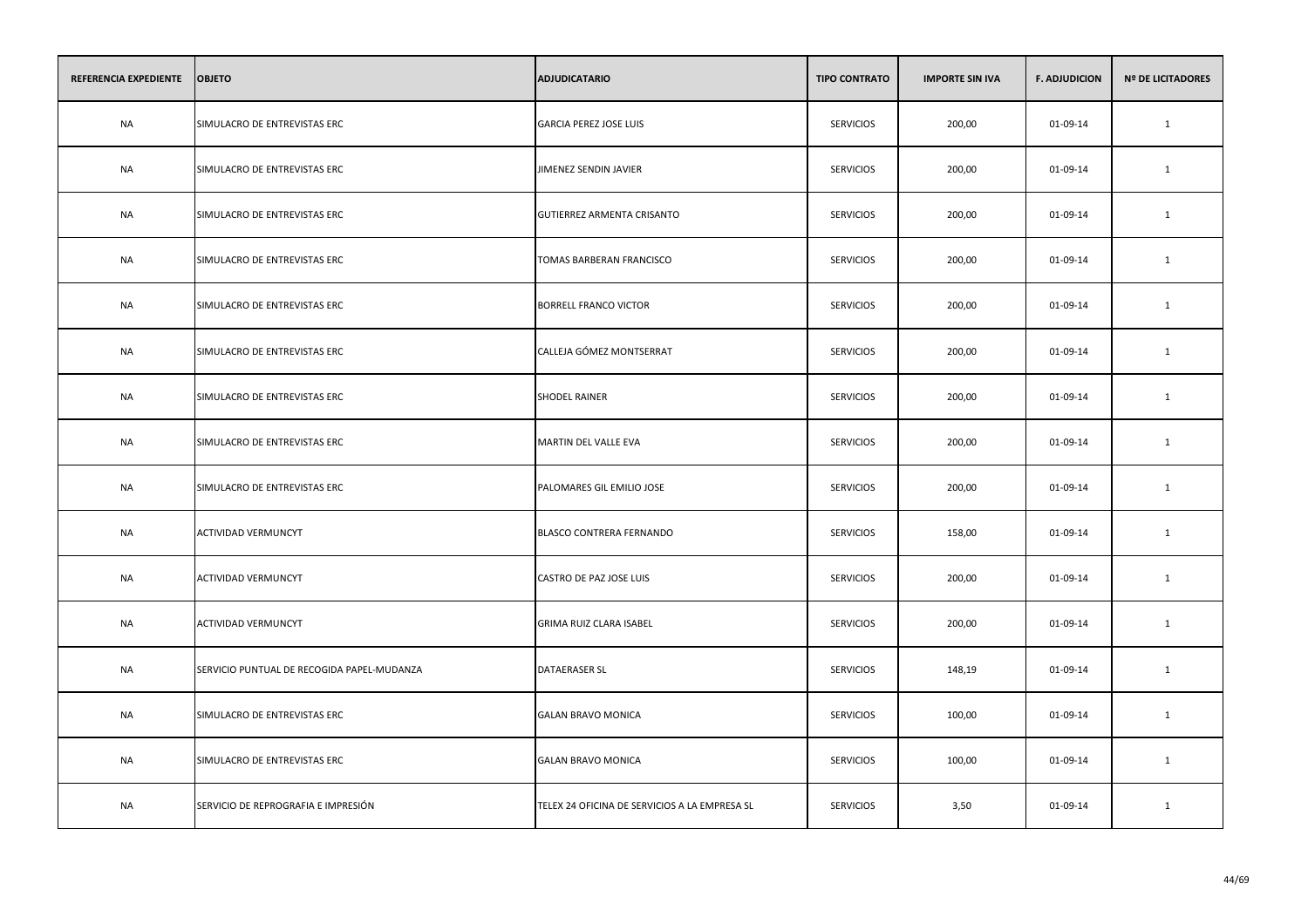| REFERENCIA EXPEDIENTE | <b>OBJETO</b>                                                                                            | <b>ADJUDICATARIO</b>                        | <b>TIPO CONTRATO</b> | <b>IMPORTE SIN IVA</b> | <b>F. ADJUDICION</b> | <b>Nº DE LICITADORES</b> |
|-----------------------|----------------------------------------------------------------------------------------------------------|---------------------------------------------|----------------------|------------------------|----------------------|--------------------------|
| <b>NA</b>             | COLOCACION VINILO SALA EXPOSICIONES TEMPORALES EXPOS. "CUANDO LA<br>TIERRA TIEMBLA"                      | DISEÑOS DIGUEZ SL                           | <b>SERVICIOS</b>     | 50,00                  | 01-09-14             | $\mathbf{1}$             |
| <b>NA</b>             | COMPRA MATERIAL COCINA                                                                                   | ARSMEDIA SERVEIS INTEGRALS PUNT DE VENDA SL | <b>SERVICIOS</b>     | 86,72                  | 01-09-14             | 1                        |
| <b>NA</b>             | COMPRA DISCO DURO EXTERNO Y CABLE USB MUNCYT CORUÑA                                                      | MEDIA MARKT A CORUÑA                        | <b>SERVICIOS</b>     | 53,71                  | 01-09-14             | $\mathbf{1}$             |
| <b>NA</b>             | REALIZACION DE IMPRESIONES PARA MUNCYT CORUÑA                                                            | HERRAJES REY SL                             | <b>SERVICIOS</b>     | 35,77                  | 01-09-14             | 1                        |
| <b>NA</b>             | ADQUISICION DE MATERIAL PARA ACTIVIDADES DE MUNCYT CORUÑA                                                | QIU WANPING 2009 SL                         | SUMINISTRO           | 30,91                  | 01-09-14             | 1                        |
| <b>NA</b>             | COMPRA ADAPTADOR PORTATIL MUNCYT A CORUÑA                                                                | INFORMATICA 222 SLU                         | <b>SERVICIOS</b>     | 27,00                  | 01-09-14             | $\mathbf{1}$             |
| <b>NA</b>             | COMPRA DE MATERIAL PARA CIENCIA Y ARTE                                                                   | ELECTRO DEMA SL                             | SUMINISTRO           | 25,00                  | 01-09-14             | $\mathbf{1}$             |
| NA                    | SERVICIO DE LIMPIEZA EN LA SEDE DEL MUNCYT DE CORUÑA                                                     | OLIVERA FALCON, SANDRA                      | <b>SERVICIOS</b>     | 19,84                  | 01-09-14             | 1                        |
| <b>NA</b>             | COMPRA DE MATERIAL PARA MUNCYT CORUÑA                                                                    | LIBRERÍA TERRA                              | SUMINISTRO           | 16,32                  | 01-09-14             | $\mathbf{1}$             |
| <b>NA</b>             | COMPRA DE MATERIAL PARA TALLERES DE MUNCYT                                                               | LA PATITA PRESUMIDA                         | <b>SERVICIOS</b>     | 1,08                   | 01-09-14             | 1                        |
| PPTO/ABS/2014/131     | ALQUILER DE SALA PARA ENTREGA DE CERTIFICADOS DE LA IV<br>CONVOCATORIA DE CALIDAD DE REVISTAS            | RAFAEL HOTELES ORENSE                       | <b>SERVICIOS</b>     | 732,00                 | 06-09-14             | $\mathbf{1}$             |
| PPTO/ABS/2014/109     | ALQUILER SALA PARA CONVOCATORIA DE AYUDAS 2014                                                           | RAFAEL HOTELES ORENSE                       | <b>SERVICIOS</b>     | 1.306,36               | 08-09-14             | $\mathbf{1}$             |
| PPTO/ABS/2014/104     | CERTIFICADO DE PERTENENCIA A ENTIDAD                                                                     | AC CAMERFIRMA SA                            | <b>SERVICIOS</b>     | 700,00                 | 08-09-14             | $\mathbf{1}$             |
| FT2014-057            | DISEÑO DEL EVENTO DE INAUGURACION DEL MUSEO NACIONAL DE CIENCIA<br>Y TECNOLOGIA EN SU SEDE DE ALCOBENDAS | SIN TITULO PROYECTOS SL                     | <b>SERVICIOS</b>     | 14.000,00              | 09-09-14             | 1                        |
| <b>NA</b>             | COLABORACION MATINE CIENTIFICA DEL MUNCYT                                                                | <b>GARCIA TRIGALES JAVIER</b>               | SUMINISTRO           | 434,00                 | 10-09-14             | $\mathbf{1}$             |
| NA                    | COLABORACION MATINE CIENTIFICA DEL MUNCYT                                                                | <b>GARCIA TRIGALES JAVIER</b>               | SUMINISTRO           | 433,00                 | 10-09-14             | 1                        |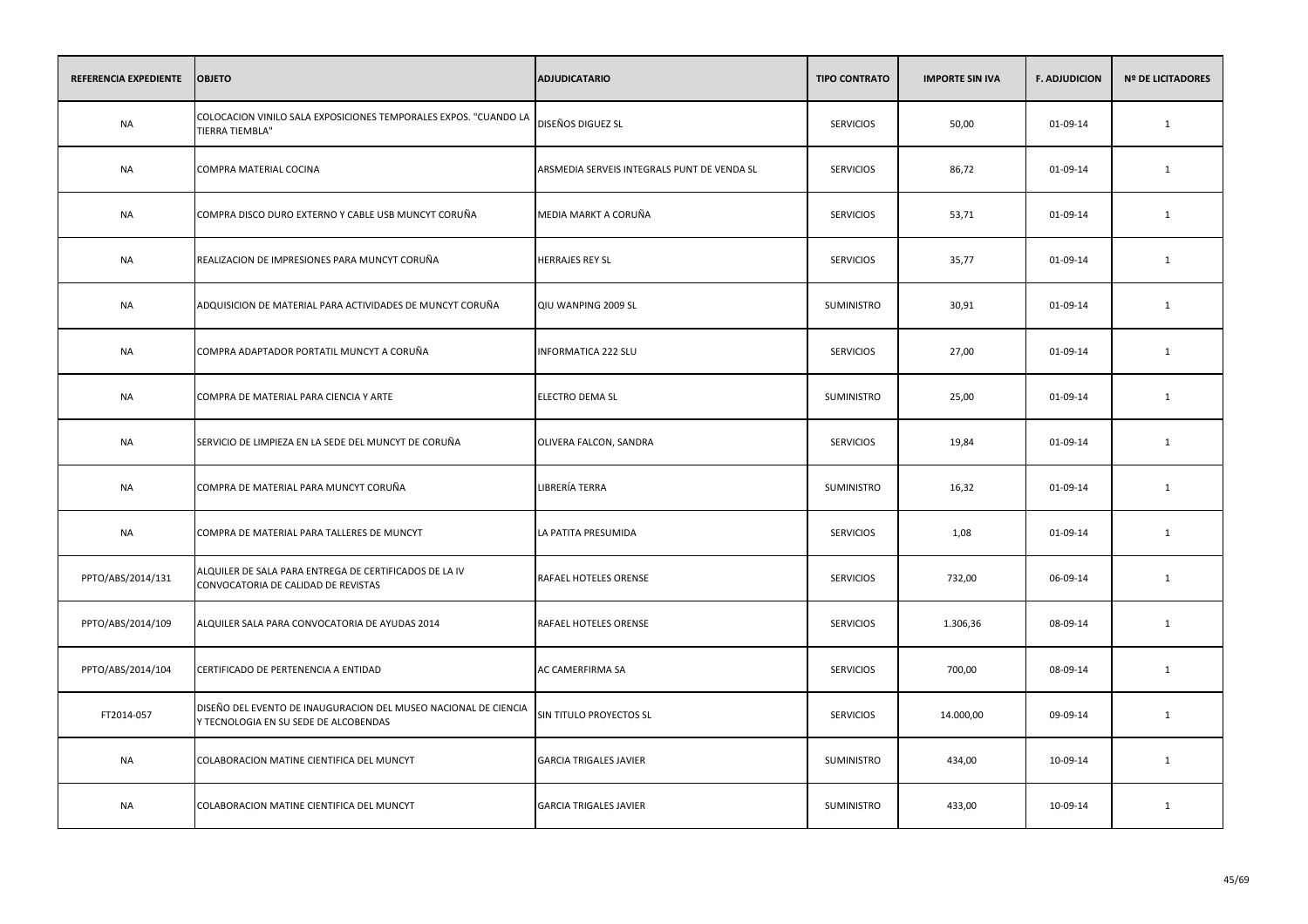| REFERENCIA EXPEDIENTE | <b>OBJETO</b>                                                                                                   | <b>ADJUDICATARIO</b>                                             | <b>TIPO CONTRATO</b> | <b>IMPORTE SIN IVA</b> | <b>F. ADJUDICION</b> | <b>Nº DE LICITADORES</b> |
|-----------------------|-----------------------------------------------------------------------------------------------------------------|------------------------------------------------------------------|----------------------|------------------------|----------------------|--------------------------|
| <b>NA</b>             | ADQUISICION DE MATERIAL PARA EL PROYECTO CIENCIA Y ARTE                                                         | ELECTRONICA EMBAJADORES                                          | SUMINISTRO           | 492,66                 | 10-09-14             | $\mathbf{1}$             |
| <b>NA</b>             | ADQUISICION DE MATERIAL PARA EL PROYECTO CIENCIA Y ARTE                                                         | AMAZON                                                           | SUMINISTRO           | 361,47                 | 10-09-14             | 1                        |
| <b>NA</b>             | ADQUISICION DE MATERIAL PARA EL PROYECTO CIENCIA Y ARTE                                                         | AMAZON                                                           | SUMINISTRO           | 294,25                 | 10-09-14             | $\mathbf{1}$             |
| PPTO/ABS/2014/116     | SERVICIO DE AUTOBUSES EURAXESS TOP II                                                                           | RUBIMAR AUTOCARES HERMANOS MARTIN SA                             | <b>SERVICIOS</b>     | 225,00                 | 10-09-14             | 1                        |
| PPTO/ABS/2014/156     | CESION DE DERECHOS DE REPRODUCCION DE LA PELICULA LA INVENCION DE<br><b>HUGO</b>                                | VIDEO PROFILMAR SL                                               | <b>SERVICIOS</b>     | 180,00                 | 10-09-14             | 1                        |
| PPTO/ABS/2014/117     | SERVICIO RESTAURACION REUNION EURAXESS TOP II                                                                   | VIENA REPOSTERIA CAPELLANES SA                                   | <b>SERVICIOS</b>     | 176,77                 | 10-09-14             | 1                        |
| <b>NA</b>             | ADQUISICION DE MONITOR PARA EL PROYECTO CIENCIA Y ARTE                                                          | AMAZON                                                           | SUMINISTRO           | 140,90                 | 10-09-14             | 1                        |
| <b>NA</b>             | ADQUISICION DE MONITOR PARA EL PROYECTO CIENCIA Y ARTE                                                          | AMAZON                                                           | <b>SUMINISTRO</b>    | 140,90                 | 10-09-14             | 1                        |
| <b>NA</b>             | ADQUISICION DE MONITOR PARA EL PROYECTO CIENCIA Y ARTE                                                          | AMAZON                                                           | SUMINISTRO           | 140,90                 | 10-09-14             | 1                        |
| <b>NA</b>             | ADQUISICION DE MONITOR PARA EL PROYECTO CIENCIA Y ARTE                                                          | AMAZON                                                           | <b>SUMINISTRO</b>    | 140,90                 | 10-09-14             | 1                        |
| <b>NA</b>             | ADQUISICION DE AMPLIFICADORES PARA EL PROYECTO CIENCIA Y ARTE                                                   | <b>CHAL-TEC GMBH</b>                                             | <b>SUMINISTRO</b>    | 73,46                  | 10-09-14             | 1                        |
| SINC-2012-009         | COLABORACION AGENCIA SINC                                                                                       | JAR BENABARRE NURIA                                              | <b>SERVICIOS</b>     | 1.600,00               | 11-09-14             | 1                        |
| PPTO/ABS/2014/224     | LIMPIEZA FIN DE OBRA MUNCYT ALCOBENDAS                                                                          | SERVICIO DE LIMPIEZA Y OPERACIONES DE MANTENIMIENTO<br><b>SL</b> | <b>SERVICIOS</b>     | 4.112,60               | 12-09-14             | 1                        |
| <b>NA</b>             | ADQUISICION MATERIAL DE FERRETERIA                                                                              | LORANCA SANZ A                                                   | <b>SERVICIOS</b>     | 7,50                   | 15-09-14             | 1                        |
| <b>NA</b>             | AQUISICION DE METACRILATO PARA EL PROYECTO CIENCIA Y ARTE                                                       | <b>EVONIK INDUSTRIES AG</b>                                      | SUMINISTRO           | 299,57                 | 15-09-14             | 1                        |
| <b>NA</b>             | EVALUACION DE PROYECTOS DE CONVOCATORIAD DE AYUDAS PARA EL<br>PROGRAMA DE CULTURA CIENTIFICA Y DE LA INNOVACION | DIVULGA SL (IGNACIO FERNANDEZ BAYO)                              | <b>SERVICIOS</b>     | 1.750,00               | 16-09-14             | 1                        |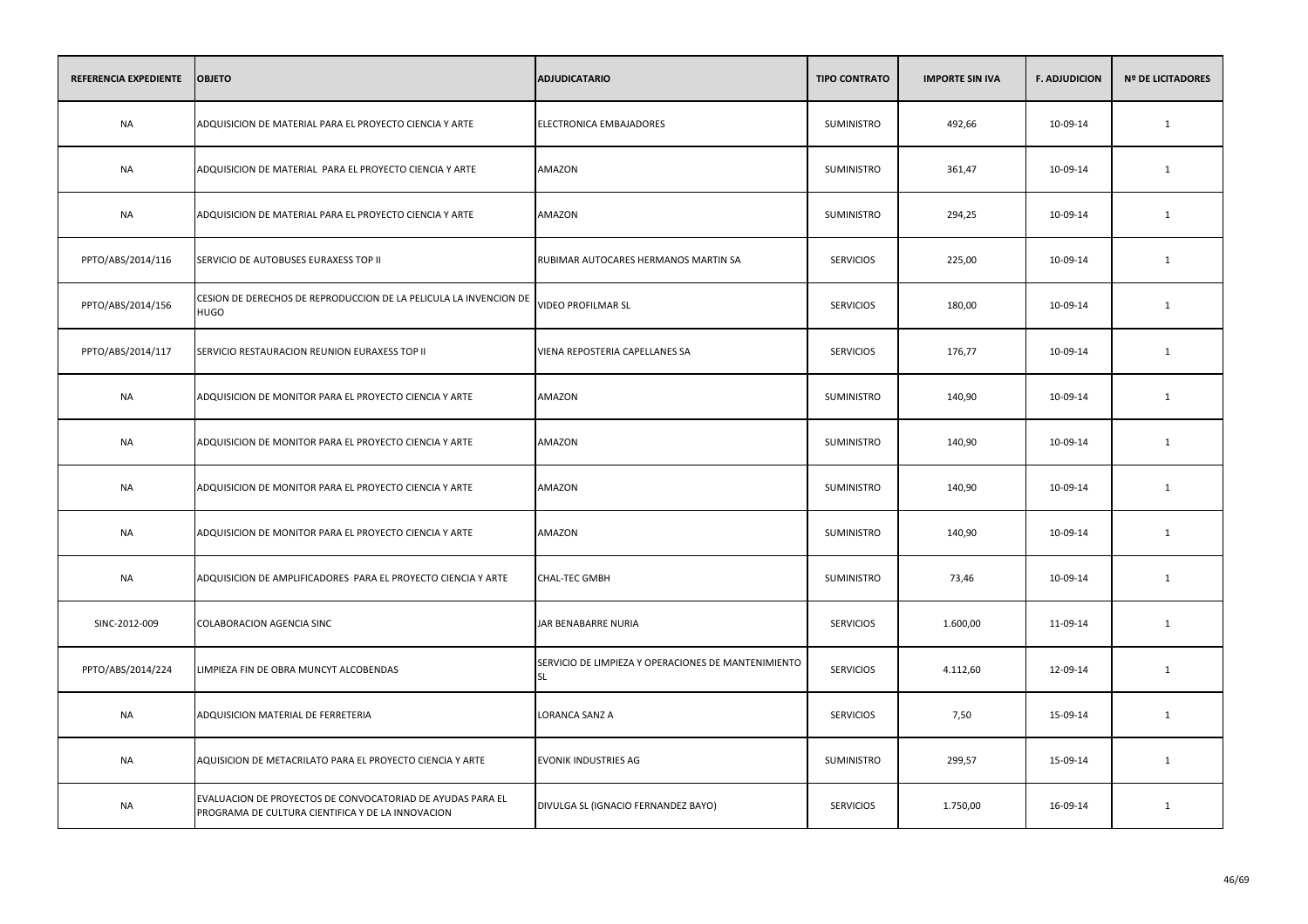| REFERENCIA EXPEDIENTE | <b>OBJETO</b>                                                                                                                         | <b>ADJUDICATARIO</b>                            | <b>TIPO CONTRATO</b> | <b>IMPORTE SIN IVA</b> | <b>F. ADJUDICION</b> | <b>Nº DE LICITADORES</b> |
|-----------------------|---------------------------------------------------------------------------------------------------------------------------------------|-------------------------------------------------|----------------------|------------------------|----------------------|--------------------------|
| <b>NA</b>             | SERVICIO DE RESTAURACION PARA REUNION ERC 26 DE JUNIO DE 2014                                                                         | CENTRAL DE CATERING SERVICATERING SL            | <b>SERVICIOS</b>     | 38,75                  | 16-09-14             | 1                        |
| <b>NA</b>             | <b>FORMACION EURAXESS TOP</b>                                                                                                         | AQUATT UETP Ltd                                 | <b>SERVICIOS</b>     | 12.314,45              | 17-09-14             | 1                        |
| PPTO/ABS/2014/132     | ADQQUISICION DE MATERIAL DE ILUMINACION PARA LA EXPOSICION<br>BIOTECNOLOGIA. CALIDAD DE VIDA                                          | SILU                                            | SUMINISTRO           | 2.455,82               | 17-09-14             | $\mathbf{1}$             |
| <b>NA</b>             | <b>FORMACION EURAXESS TOP</b>                                                                                                         | EUDAMONIA HUMAN SOLUTIONS                       | <b>SERVICIOS</b>     | 1.726,11               | 17-09-14             | 1                        |
| PPTO/ABS/2014/136     | IMPRESIÓN A COLOR DE DOS MODELOS DE DIPTICOS DIFERENTES Y DE DOS<br>MODELOS DIFERENTES DE POSTERS (WOS Y SCOPUS)                      | MADRIDCOLOR                                     | <b>SERVICIOS</b>     | 1.258,40               | 17-09-14             | 1                        |
| NA                    | <b>FORMACION EURAXESS TOP</b>                                                                                                         | AKASIAS                                         | <b>SERVICIOS</b>     | 1.000,00               | 17-09-14             | 1                        |
| PPTO/ABS/2014/123     | SERVICIOS DE RECEPCION Y CONTROL DE ACCESOS DEL 18 AL 30 DE<br><b>SEPTIEMBRE</b>                                                      | SERVICIOS PROFESIONALES Y PROYECTOS SL          | <b>SERVICIOS</b>     | 741,66                 | 17-09-14             | 1                        |
| NA                    | ADQUISICION MATERIAL DE FERRETERIA                                                                                                    | FERRETERIA DELICIAS SA                          | <b>SUMINISTRO</b>    | 12,96                  | 17-09-14             | 1                        |
| PPTO/ASG/14/065       | COMPRA DE 10 LICENCIAS DE OFFICE PRO 2013 PARA EL PERSONAL DEL<br><b>MUNCYT</b>                                                       | INSIGHT TECHNOLOGY SOLUTIONS SL                 | SUMINISTRO           | 3.285,00               | 18-09-14             | 1                        |
| PPTO/ABS/2014/111     | COMPRA DE DOS PANTALLAS PARA LA EXPOSICION TEMPORAL<br>"BIOTECNOLOGIA. CALIDAD DE VIDA DEL MUSEO NACIONAL DE CIENCIA Y<br>TECNOLOGIA" | ORGANIZACIÓN DE SERVICIOS EDUCATIVOS SA (OSESA) | <b>SUMINISTRO</b>    | 3.395,00               | 18-09-14             | $\overline{3}$           |
| PPTO/MUNCYT/14/036    | ACONDICIONAMIENTO Y ADECUACION SOLADO ALMACEN MUNCYT SEDE<br>CORUÑA                                                                   | INGESAN                                         | <b>SERVICIOS</b>     | 2.520,00               | 18-09-14             | $\overline{3}$           |
| PPTO/ASG/14/066       | COMPRA DE LICENCIA DE WINDOWS SERVER STD                                                                                              | INSIGHT TECHNOLOGY SOLUTIONS SL                 | SUMINISTRO           | 499,17                 | 18-09-14             | 1                        |
| PPTO/ABS/2014/110     | COMPRA LONA PARA ENTRADA DEL MUSEO ANUNCIANDO LA PROXIMA<br>APERTURA                                                                  | <b>GRAFICAS LIDER</b>                           | <b>SUMINISTRO</b>    | 340,00                 | 18-09-14             | 1                        |
| PPTO/ASG/14/063       | ADQUISICION DE 4 IMPRESORAS                                                                                                           | <b>INFOREIN SA</b>                              | SUMINISTRO           | 578,00                 | 18-09-14             | $\overline{2}$           |
| PPTO/ABS/2014/112     | REUNION DEL GRUPO DE PERCEPCION SOCIAL DE LA CIENCIA                                                                                  | <b>HOTEL AMURA</b>                              | <b>SERVICIOS</b>     | 255,40                 | 18-09-14             | 1                        |
| PPTO/ABS/2014/126     | IMAGEN A ALTA RESOLUCION DE LA OBRA DE SALVADOR DALI: CONJUNTO<br>MASOQUISTA/RELOJES BLANDOS                                          | FUNDACIO SALVADOR DALI                          | <b>SERVICIOS</b>     | 100,00                 | 18-09-14             | 1                        |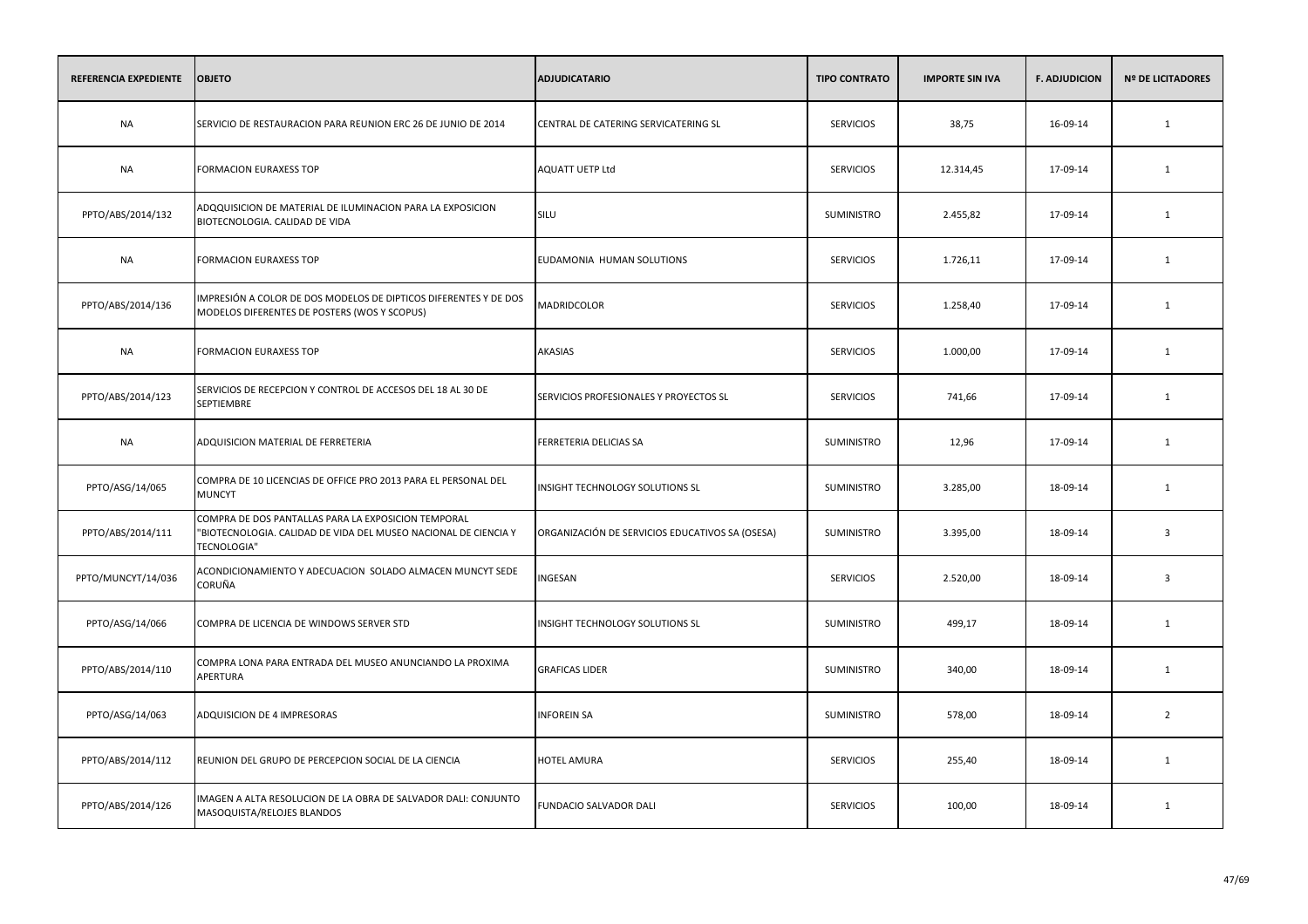| REFERENCIA EXPEDIENTE | <b>OBJETO</b>                                                                                                    | <b>ADJUDICATARIO</b>      | <b>TIPO CONTRATO</b> | <b>IMPORTE SIN IVA</b> | <b>F. ADJUDICION</b> | <b>Nº DE LICITADORES</b> |
|-----------------------|------------------------------------------------------------------------------------------------------------------|---------------------------|----------------------|------------------------|----------------------|--------------------------|
| PPTO/ABS/2014/113     | SERVICIO DE RESTAURACION PARA EL TERCER CURSO DE FORMACION DE<br>PUNTOS NACIONALES DE CONTACTO DE HORIZONTE 2020 | RAMIRO JAQUETE            | <b>SERVICIOS</b>     | 98,18                  | 18-09-14             | $\mathbf{1}$             |
| PPTO/ASG/14/068       | COMPRA DE MATERIAL DE OFICINA PARA CYTED                                                                         | ROMERO HERMANOS AIRE SL   | <b>SUMINISTRO</b>    | 603,56                 | 19-09-14             | $\mathbf{1}$             |
| PPTO/MUNCYT/14/038    | ADQUISICION MATERIAL PARA EL MANTENIMIENTO DE MUNCYT CORUÑA                                                      | <b>UTE GIROA ALTAIR</b>   | SUMINISTRO           | 375,19                 | 19-09-14             | $\mathbf{1}$             |
| PPTO/ASG/14/071       | COMPRA DE MATERIAL DE OFICINA                                                                                    | ROMERO HERMANOS AIRE SL   | SUMINISTRO           | 176,32                 | 19-09-14             | 1                        |
| PPTO/ABS/2014/118     | SERVICIO DE RESTAURACION                                                                                         | RESIDENCIA DE ESTUDIANTES | <b>SERVICIOS</b>     | 108,00                 | 19-09-14             | $\mathbf{1}$             |
| PPTO/ASG/14/070       | COMPRA DE MATERIAL DE OFICINA                                                                                    | ROMERO HERMANOS AIRE SL   | SUMINISTRO           | 86,24                  | 19-09-14             | 1                        |
| PPTO/ASG/14/081       | REPLANTACION Y TRASLADO DE PLANTAS                                                                               | LOS SAUCES                | SUMINISTRO           | 1.197,00               | 22-09-14             | $\mathbf{1}$             |
| <b>NA</b>             | ADQUISICION DE 500 SOBRES AMERICANOS                                                                             | MADRIDCOLOR               | SUMINISTRO           | 65,80                  | 22-09-14             | $\mathbf{1}$             |
| <b>NA</b>             | EVALUACION CONVOCATORIA DE AYUDAS                                                                                | ANDRES LLORENTE IGNACIO   | <b>SERVICIOS</b>     | 2.550,00               | 23-09-14             | $\mathbf{1}$             |
| <b>NA</b>             | EVALUACION CONVOCATORIA DE AYUDAS                                                                                | ELCACHO CLEMENTE JOAQUIN  | <b>SERVICIOS</b>     | 2.500,00               | 23-09-14             | $\mathbf{1}$             |
| <b>NA</b>             | EVALUACION CONVOCATORIA DE AYUDAS                                                                                | HIDALGO GIL JAVIER        | <b>SERVICIOS</b>     | 2.500,00               | 23-09-14             | $\mathbf 1$              |
| <b>NA</b>             | EVALUACION CONVOCATORIA DE AYUDAS                                                                                | MILLAN MARTINEZ JAIME     | <b>SERVICIOS</b>     | 2.500,00               | 23-09-14             | $\mathbf{1}$             |
| NA                    | EVALUACION CONVOCATORIA DE AYUDAS                                                                                | DEL ROSAL ALONSO ALMUDENA | <b>SERVICIOS</b>     | 2.450,00               | 23-09-14             | $\mathbf{1}$             |
| NA                    | EVALUACION CONVOCATORIA DE AYUDAS                                                                                | CALLABA DE ROA ANTONIO    | <b>SERVICIOS</b>     | 2.150,00               | 23-09-14             | 1                        |
| <b>NA</b>             | EVALUACION CONVOCATORIA DE AYUDAS                                                                                | JAIME ROSET ALVAREZ       | <b>SERVICIOS</b>     | 2.150,00               | 23-09-14             | $\mathbf{1}$             |
| <b>NA</b>             | EVALUACION CONVOCATORIA DE AYUDAS                                                                                | BEJARANO COCA MARIA LUZ   | <b>SERVICIOS</b>     | 2.100,00               | 23-09-14             | $\mathbf{1}$             |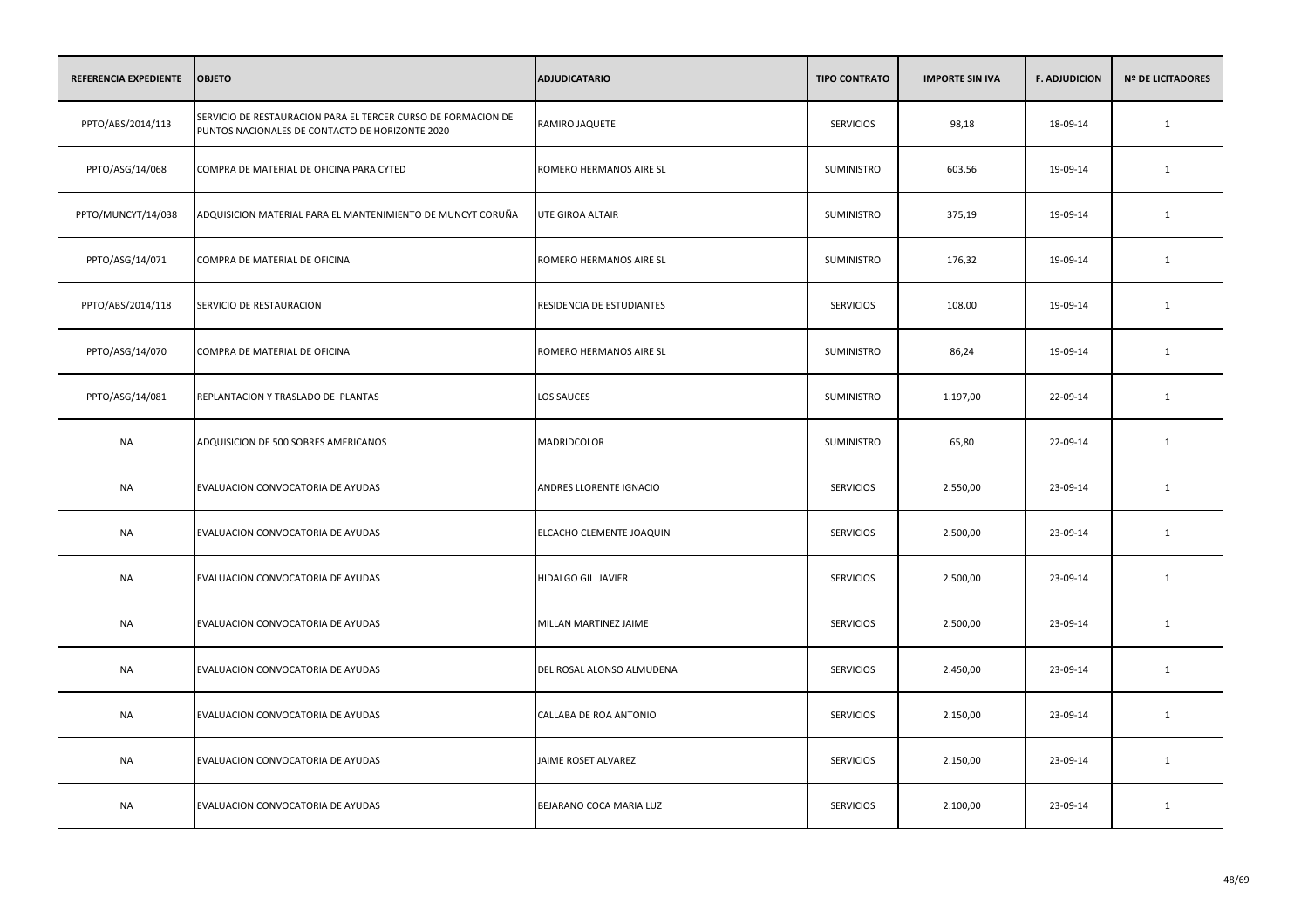| REFERENCIA EXPEDIENTE | <b>OBJETO</b>                                                                                                 | <b>ADJUDICATARIO</b>                | <b>TIPO CONTRATO</b> | <b>IMPORTE SIN IVA</b> | <b>F. ADJUDICION</b> | <b>Nº DE LICITADORES</b> |
|-----------------------|---------------------------------------------------------------------------------------------------------------|-------------------------------------|----------------------|------------------------|----------------------|--------------------------|
| <b>NA</b>             | EVALUACION CONVOCATORIA DE AYUDAS                                                                             | <b>ESTABAN PARDO VICTOR</b>         | <b>SERVICIOS</b>     | 2.100,00               | 23-09-14             | $\mathbf{1}$             |
| <b>NA</b>             | EVALUACION CONVOCATORIA DE AYUDAS                                                                             | GARCIA FERNANDEZ ANTONIO            | <b>SERVICIOS</b>     | 2.100,00               | 23-09-14             | 1                        |
| <b>NA</b>             | EVALUACION CONVOCATORIA DE AYUDAS                                                                             | PALAZUELOS ANGEL                    | <b>SERVICIOS</b>     | 2.100,00               | 23-09-14             | $\mathbf{1}$             |
| <b>NA</b>             | EVALUACION CONVOCATORIA DE AYUDAS                                                                             | ROMERO MARTIN FELIPE                | <b>SERVICIOS</b>     | 2.100,00               | 23-09-14             | 1                        |
| <b>NA</b>             | EVALUACION CONVOCATORIA DE AYUDAS                                                                             | SERANTES DAVID                      | <b>SERVICIOS</b>     | 2.100,00               | 23-09-14             | 1                        |
| <b>NA</b>             | EVALUACION CONVOCATORIA DE AYUDAS                                                                             | PERLA MATEO MARIA PILAR             | <b>SERVICIOS</b>     | 2.050,00               | 23-09-14             | $\mathbf{1}$             |
| <b>NA</b>             | EVALUACION CONVOCATORIA DE AYUDAS                                                                             | VERDU SHUMANN DANIEL ANDRES         | <b>SERVICIOS</b>     | 2.050,00               | 23-09-14             | 1                        |
| NA                    | EVALUACION CONVOCATORIA DE AYUDAS                                                                             | GOMEZ-GUILLAMON ARRABAL MARIA LUISA | <b>SERVICIOS</b>     | 1.350,00               | 23-09-14             | 1                        |
| NA                    | EVALUACION CONVOCATORIA DE AYUDAS                                                                             | CASTRO MARTINEZ ELENA               | <b>SERVICIOS</b>     | 1.300,00               | 23-09-14             | 1                        |
| NA                    | EVALUACION CONVOCATORIA DE AYUDAS                                                                             | DE OÑA LOPEZ JUAN                   | <b>SERVICIOS</b>     | 1.250,00               | 23-09-14             | 1                        |
| NA                    | EVALUACION CONVOCATORIA DE AYUDAS                                                                             | PESET REIG JOSE LUIS                | <b>SERVICIOS</b>     | 800,00                 | 23-09-14             | 1                        |
| PS/2013/002           | CONTRATACION PLATAFORMA DE GESTION, ENVIO Y SEGUIMIENTO DE<br>BOLETINES ELECTRONICOS INSTITUCIONALES DE FECYT | PIXELNEWS                           | SUMINISTRO           | 706,80                 | 23-09-14             | 1                        |
| <b>NA</b>             | EVALUACION CONVOCATORIA DE AYUDAS                                                                             | CALLABA DE ROA ANTONIO              | <b>SERVICIOS</b>     | 650,00                 | 23-09-14             | 1                        |
| NA                    | EVALUACION CONVOCATORIA DE AYUDAS                                                                             | ANDRES LLORENTE IGNACIO             | <b>SERVICIOS</b>     | 500,00                 | 23-09-14             | 1                        |
| <b>NA</b>             | EVALUACION CONVOCATORIA DE AYUDAS                                                                             | CALLABA DE ROA ANTONIO              | <b>SERVICIOS</b>     | 200,00                 | 23-09-14             | 1                        |
| NA                    | EVALUACION CONVOCATORIA DE AYUDAS                                                                             | ESTEBAN PARDO VICTOR                | <b>SERVICIOS</b>     | 200,00                 | 23-09-14             | 1                        |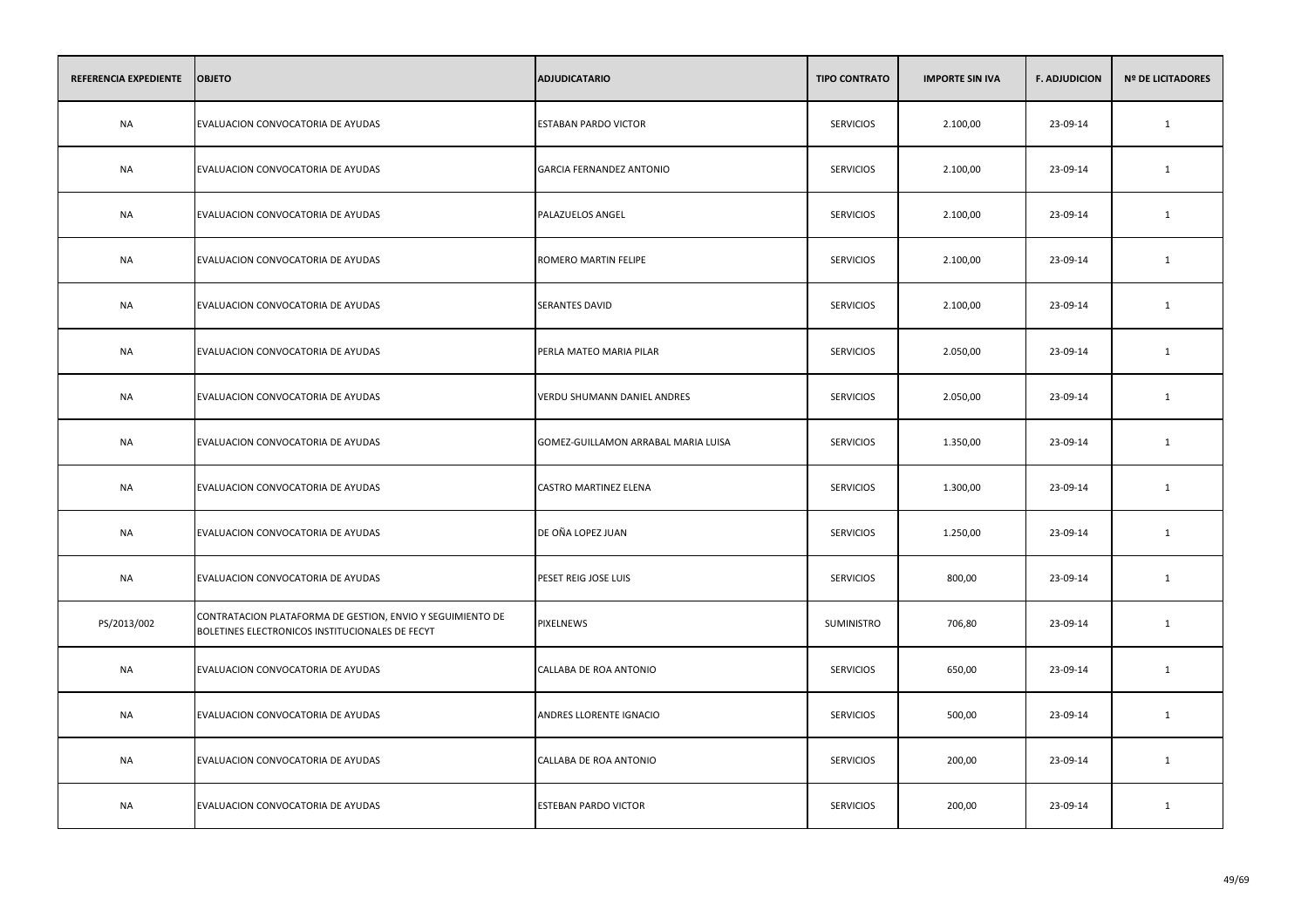| REFERENCIA EXPEDIENTE | <b>OBJETO</b>                     | <b>ADJUDICATARIO</b>            | <b>TIPO CONTRATO</b> | <b>IMPORTE SIN IVA</b> | <b>F. ADJUDICION</b> | <b>Nº DE LICITADORES</b> |
|-----------------------|-----------------------------------|---------------------------------|----------------------|------------------------|----------------------|--------------------------|
| <b>NA</b>             | EVALUACION CONVOCATORIA DE AYUDAS | <b>GARCIA FERNANDEZ ANTONIO</b> | <b>SERVICIOS</b>     | 200,00                 | 23-09-14             | $\mathbf{1}$             |
| NA                    | EVALUACION CONVOCATORIA DE AYUDAS | PALAZUELOS ANGEL                | <b>SERVICIOS</b>     | 200,00                 | 23-09-14             | 1                        |
| NA                    | EVALUACION CONVOCATORIA DE AYUDAS | JAIME ROSET ALVAREZ             | <b>SERVICIOS</b>     | 200,00                 | 23-09-14             | 1                        |
| NA                    | EVALUACION CONVOCATORIA DE AYUDAS | ROMERO MARTIN FELIPE            | <b>SERVICIOS</b>     | 200,00                 | 23-09-14             | 1                        |
| <b>NA</b>             | EVALUACION CONVOCATORIA DE AYUDAS | BEJARANO COCA MARIA LUZ         | <b>SERVICIOS</b>     | 200,00                 | 23-09-14             | $\mathbf{1}$             |
| NA                    | EVALUACION CONVOCATORIA DE AYUDAS | VERDU SHUMANN DANIEL ANDRES     | <b>SERVICIOS</b>     | 200,00                 | 23-09-14             | 1                        |
| <b>NA</b>             | EVALUACION CONVOCATORIA DE AYUDAS | <b>SERANTES DAVID</b>           | <b>SERVICIOS</b>     | 200,00                 | 23-09-14             | $\mathbf{1}$             |
| NA                    | EVALUACION CONVOCATORIA DE AYUDAS | PERLA MATEO MARIA PILAR         | <b>SERVICIOS</b>     | 200,00                 | 23-09-14             | $\mathbf{1}$             |
| <b>NA</b>             | EVALUACION CONVOCATORIA DE AYUDAS | ANDRES LLORENTE IGNACIO         | <b>SERVICIOS</b>     | 200,00                 | 23-09-14             | $\mathbf{1}$             |
| <b>NA</b>             | EVALUACION CONVOCATORIA DE AYUDAS | DEL ROSAL ALONSO ALMUDENA       | <b>SERVICIOS</b>     | 200,00                 | 23-09-14             | 1                        |
| NA                    | EVALUACION CONVOCATORIA DE AYUDAS | HIDALGO GIL JAVIER              | <b>SERVICIOS</b>     | 200,00                 | 23-09-14             | 1                        |
| NA                    | EVALUACION CONVOCATORIA DE AYUDAS | ORO GIRAL LUIS                  | <b>SERVICIOS</b>     | 200,00                 | 23-09-14             | 1                        |
| NA                    | EVALUACION CONVOCATORIA DE AYUDAS | ELCACHO CLEMENTE JOAQUIN        | <b>SERVICIOS</b>     | 200,00                 | 23-09-14             | 1                        |
| NA                    | EVALUACION CONVOCATORIA DE AYUDAS | MILLAN MARTINEZ JAIME           | <b>SERVICIOS</b>     | 200,00                 | 23-09-14             | 1                        |
| <b>NA</b>             | EVALUACION CONVOCATORIA DE AYUDAS | <b>GONZALO CASINO RUBIO</b>     | <b>SERVICIOS</b>     | 200,00                 | 23-09-14             | $\mathbf{1}$             |
| NA                    | EVALUACION CONVOCATORIA DE AYUDAS | <b>IGNACIO COLL TELLECHEA</b>   | <b>SERVICIOS</b>     | 200,00                 | 23-09-14             | 1                        |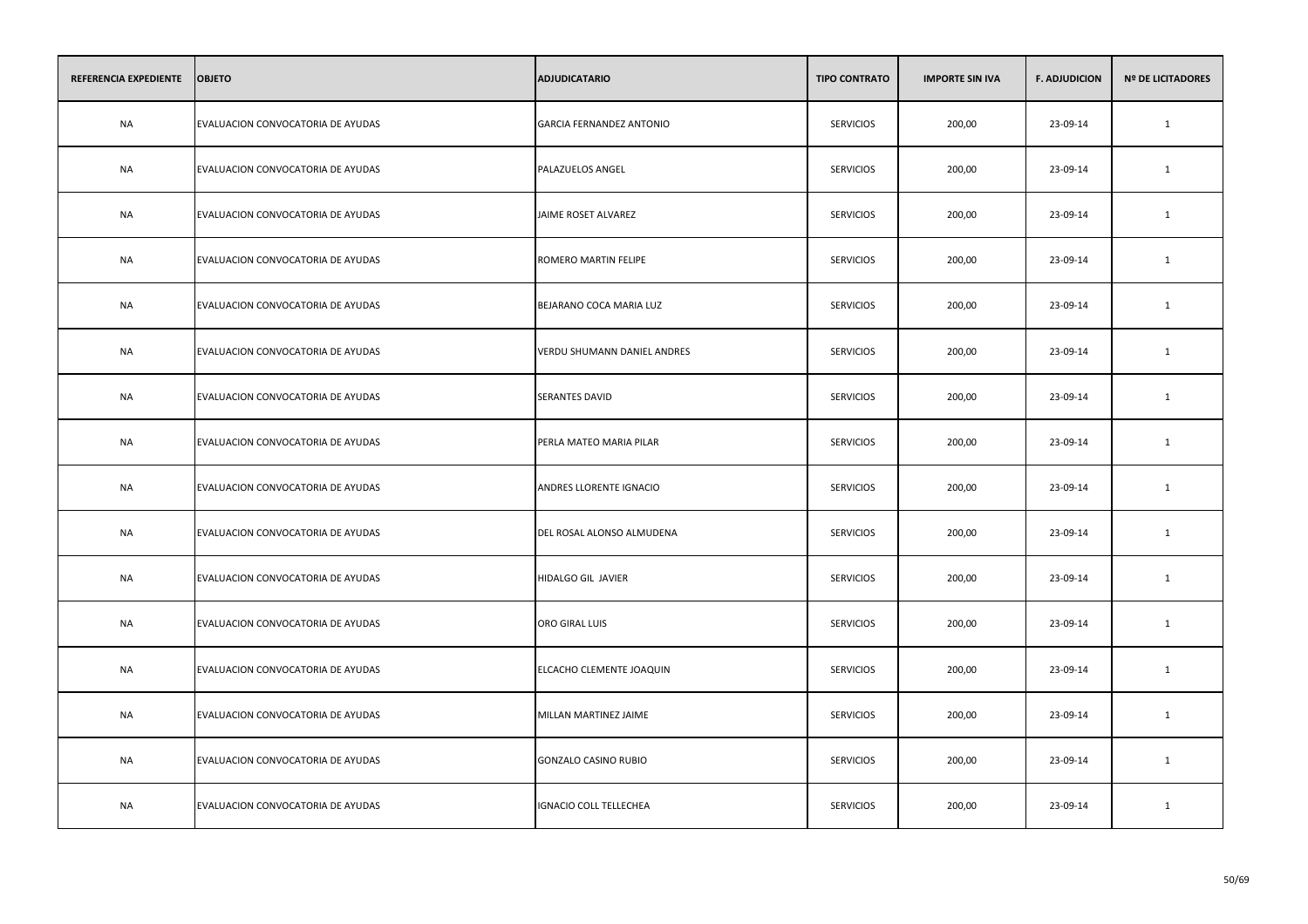| REFERENCIA EXPEDIENTE | <b>OBJETO</b>                                                                          | <b>ADJUDICATARIO</b>                | <b>TIPO CONTRATO</b> | <b>IMPORTE SIN IVA</b> | <b>F. ADJUDICION</b> | <b>Nº DE LICITADORES</b> |
|-----------------------|----------------------------------------------------------------------------------------|-------------------------------------|----------------------|------------------------|----------------------|--------------------------|
| <b>NA</b>             | EVALUACION CONVOCATORIA DE AYUDAS                                                      | FERNANDEZ BAYO IGNACIO              | <b>SERVICIOS</b>     | 200,00                 | 23-09-14             | $\mathbf{1}$             |
| NA                    | EVALUACION CONVOCATORIA DE AYUDAS                                                      | CASTRO MARTINEZ ELENA               | <b>SERVICIOS</b>     | 200,00                 | 23-09-14             | 1                        |
| <b>NA</b>             | EVALUACION CONVOCATORIA DE AYUDAS                                                      | PESET REIG JOSE LUIS                | <b>SERVICIOS</b>     | 200,00                 | 23-09-14             | 1                        |
| NA                    | EVALUACION CONVOCATORIA DE AYUDAS                                                      | DE OÑA LOPEZ JUAN                   | <b>SERVICIOS</b>     | 200,00                 | 23-09-14             | 1                        |
| <b>NA</b>             | EVALUACION CONVOCATORIA DE AYUDAS                                                      | GOMEZ-GUILLAMON ARRABAL MARIA LUISA | <b>SERVICIOS</b>     | 200,00                 | 23-09-14             | 1                        |
| <b>NA</b>             | EVALUACION CONVOCATORIA DE AYUDAS                                                      | CASTRO MARTINEZ ELENA               | <b>SERVICIOS</b>     | 200,00                 | 23-09-14             | 1                        |
| <b>NA</b>             | EVALUACION CONVOCATORIA DE AYUDAS                                                      | <b>IGNACIO COLL TELLECHEA</b>       | <b>SERVICIOS</b>     | 200,00                 | 23-09-14             | 1                        |
| <b>NA</b>             | IMPRESIÓN CARTELES APERTURA MUSEO                                                      | <b>BUENAIMPRESION CB</b>            | <b>SERVICIOS</b>     | 7,19                   | 23-09-14             | 1                        |
| PPTO/ABS/2014/115     | SERVICIO DE RESTAURACION REUNION EURAXESS TOP II                                       | EL GOLOSO                           | <b>SERVICIOS</b>     | 340,91                 | 24-09-14             | $\mathbf{1}$             |
| <b>NA</b>             | ADQUISICION PANTALLAS CIENCIA Y ARTE DB/14/88 ANX 6_7                                  | <b>BINARY SYSTEMS SL</b>            | <b>SERVICIOS</b>     | 1.798,00               | 25/09/2014           | $\mathbf{1}$             |
| NA                    | ADQUISICION DE AURICULARES Y WEB CAM PARA FACILITAR LAS<br>VIDEOCONFERENCIAS DESDE PCs | GRANDES ALMACENES FNAC ESPAÑA SA    | SUMINISTRO           | 85,12                  | 25-09-14             | $\mathbf{1}$             |
| PPTO/ASG/14/069       | COMPRA DE MATERIAL DE OFICINA                                                          | ROMERO HERMANOS AIRE SL             | SUMINISTRO           | 35,88                  | 25-09-14             | 1                        |
| CDPI-2014_008         | PRESENTACION ACTO LANZAMIENTO WEB PRECIPITA                                            | ABRIL MIGUEL/THE BIG VAN THEORY     | <b>SERVICIOS</b>     | 1.000,00               | 26-09-14             | 1                        |
| CDPI-2014_009         | ELABORACION GUIA DIDACTICA EXPOSICION BIOTECNOLOGIA                                    | ROSIQUE SOLA MELANIA                | <b>SERVICIOS</b>     | 1.000,00               | 26-09-14             | 1                        |
| PPTO/ABS/2014/139     | IMPRESIÓN DE CARTELERIA PARA EL ACTO DE PRESENTACION DE PRECIPITA                      | MADRIDCOLOR                         | <b>SERVICIOS</b>     | 192,60                 | 26-09-14             | 1                        |
| PPTO/ABS/2014/141     | SERVICIO DE RESTAURACION PARA LA REUNION DEL FORO TRANSVERSAL DE<br>LA RED IDI         | RAMIRO JAQUETE                      | <b>SERVICIOS</b>     | 80,00                  | 26-09-14             | 1                        |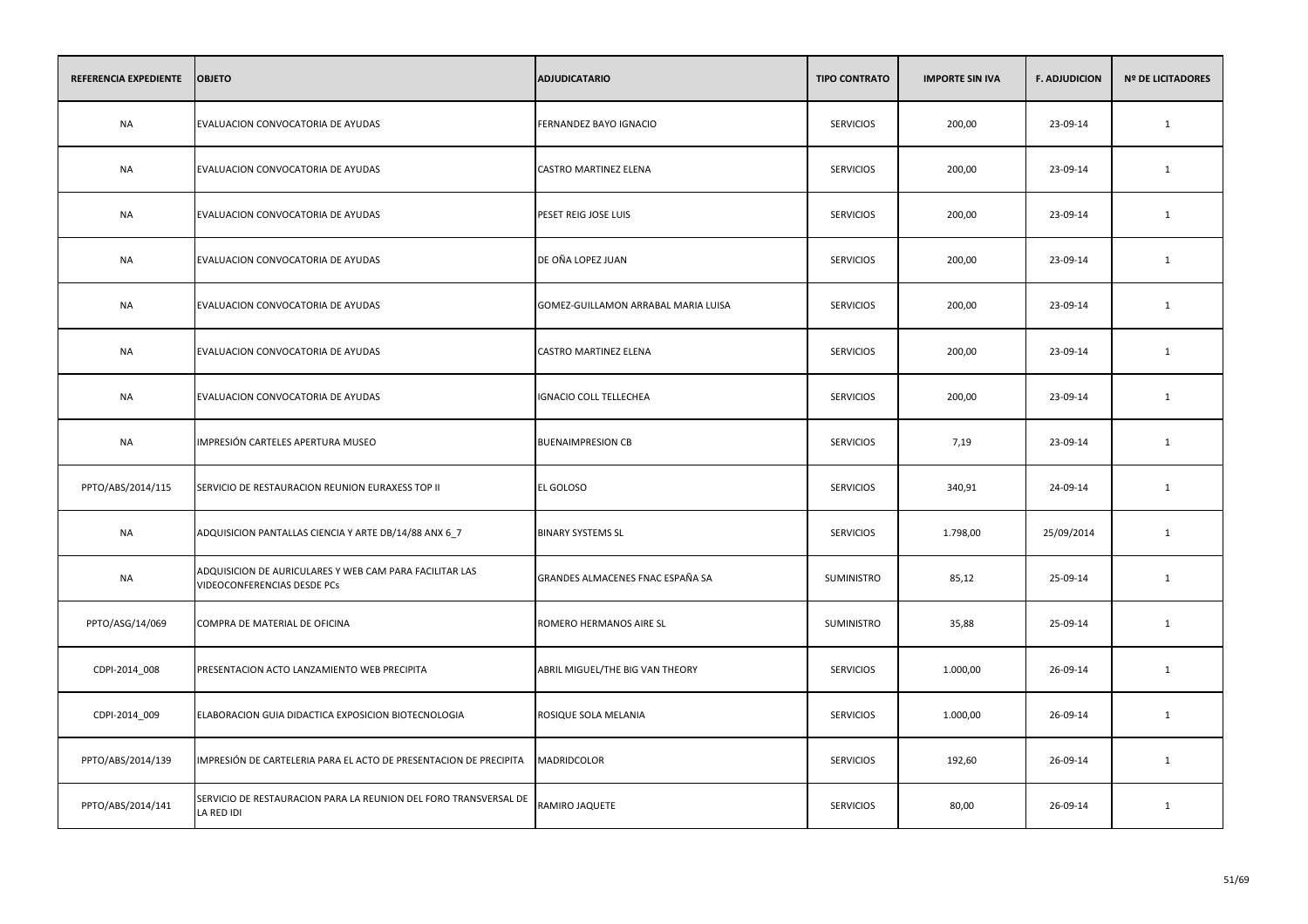| <b>REFERENCIA EXPEDIENTE</b> | <b>OBJETO</b>                                                                                                                                             | <b>ADJUDICATARIO</b>                      | <b>TIPO CONTRATO</b> | <b>IMPORTE SIN IVA</b> | <b>F. ADJUDICION</b> | <b>Nº DE LICITADORES</b> |
|------------------------------|-----------------------------------------------------------------------------------------------------------------------------------------------------------|-------------------------------------------|----------------------|------------------------|----------------------|--------------------------|
| CDPI-2014_001                | SERVICIOS DE PRESENTACION SEMIFINAL FAMELAB 2014                                                                                                          | ARANA ACTORS ACTION SL                    | <b>SERVICIOS</b>     | 2.000,00               | 27-09-14             | $\mathbf{1}$             |
| CDPI-2014_002                | SERVICIOS DE MONOLOGO SEMIFINAL FAMELAB 2014                                                                                                              | MANAGEMENT I PRODUCCIONS CULTURALS        | <b>SERVICIOS</b>     | 1.500,00               | 27-09-14             | 1                        |
| FT2014-060                   | ESTUDIO PARA DETERMINAR LA VIABILIDAD DE LA APLICACIÓN DE<br>REMUNERACION ADICIONAL "BONUS 8000" EN ORGANISMOS PUBLICOS DE<br><b>INVESTIGACION (OPIS)</b> | SCIENCE - INNOVATION LINK OFFICE SL       | <b>SERVICIOS</b>     | 14.000,00              | 29-09-14             | $\overline{3}$           |
| PS/2011/019 AD II            | SOPORTE ENTORNO CITRIX                                                                                                                                    | ASTEIN TECNOLOGIAS SL                     | <b>SERVICIOS</b>     | 2.645,00               | 29-09-14             | 1                        |
| PPTO/ABS/2014/124            | CAMISETAS SERIGRAFIADAS PARA PROMOCIONAR LA PLATAFORMA<br>CROWDFUNDIG DE PRECIPITA                                                                        | <b>ROCKWEAR SL</b>                        | <b>SUMINISTRO</b>    | 1.642,56               | 29-09-14             | 1                        |
| PPTO/ABS/2014/133            | REALIZACION DE UNA VIÑETA PARA EL PHOTOCALL CON MOTIVO DE LA<br>EXPOSICION BIOTECNOLOGIA. CALIDAD DE VIDA, DEL MUNCYT                                     | <b>FORGES</b>                             | SUMINISTRO           | 1.455,76               | 29-09-14             | 1                        |
| PPTO/ABS/2014/125            | 50 PEN DRIVES PARA PROMOCION DE PLATAFORMA CROWDFUNDIG DE<br><b>PRECIPITA</b>                                                                             | <b>FLASHBAY LTD</b>                       | SUMINISTRO           | 285,50                 | 29-09-14             | 1                        |
| PPTO/ABS/2014/127            | IMAGEN A ALTA RESOLUCION DE LA OBRA DE SALVADOR DALI: CONJUNTO<br>MASOQUISTA/RELOJES BLANDOS                                                              | MUSEO NACIONAL DEL PRADO DIFUSION SA      | <b>SERVICIOS</b>     | 65,00                  | 29-09-14             | $\mathbf{1}$             |
| PS/2013/046                  | SERVICIO DE MANTENIMIENTO DEL PROGRAMA DE CONTABILIDAD PLUS RED WOLTERS KULWER                                                                            |                                           | <b>SERVICIOS</b>     | 505,00                 | 30-09-14             | 1                        |
| PPTO/MUNCYT/14/039           | ADQUISICION DE MATERIAL DE FERRETERIA PARA EMBALAJE DE<br>COLECCIONES                                                                                     | FERRETERIA DELICIAS SA                    | <b>SERVICIOS</b>     | 445,35                 | 30-09-14             | 1                        |
| <b>NA</b>                    | COLABORACION MATINE CIENTIFICA DEL MUNCYT                                                                                                                 | <b>GARCIA TRIGALES JAVIER</b>             | <b>SERVICIOS</b>     | 433,00                 | 30-09-14             | 1                        |
| PPTO/MUNCYT/14/034           | ACTIVIDAD MUNCYT CORUÑA-REALIZACION DE PELICULA WARNER                                                                                                    | WARNER BROS PICTURES INTERNATIONAL ESPAÑA | <b>SERVICIOS</b>     | 150,00                 | 30-09-14             | 1                        |
| <b>NA</b>                    | SERVICIO FLORISTERIA                                                                                                                                      | FLORES ZINNIA SERVICIOS BOTANICOS SL      | SUMINISTRO           | 35,00                  | 30-09-14             | 1                        |
| <b>NA</b>                    | SERVICIO DE CATERING EVENTO PRESENTACI'ON DE LA AGENDA<br>ESTRATEGICA Y EL PLAN D EIMPLEMENTACI'O DE LA WATER JPI 21/10/2014                              | <b>COMPASS GROUP</b>                      | <b>SERVICIOS</b>     | 2.435,68               | $01 - 10 - 14$       | 1                        |
| <b>NA</b>                    | SERVICIO TAXI DIRECCION                                                                                                                                   | <b>GRUPO TAXIS JFG</b>                    | <b>SERVICIOS</b>     | 2.370,50               | 01-10-14             | 1                        |
| <b>NA</b>                    | COMPRA DE PROYECTORES PARA CIENCIA Y ARTE                                                                                                                 | PROYECTOR24                               | <b>SUMINISTRO</b>    | 763,94                 | 01-10-14             | 1                        |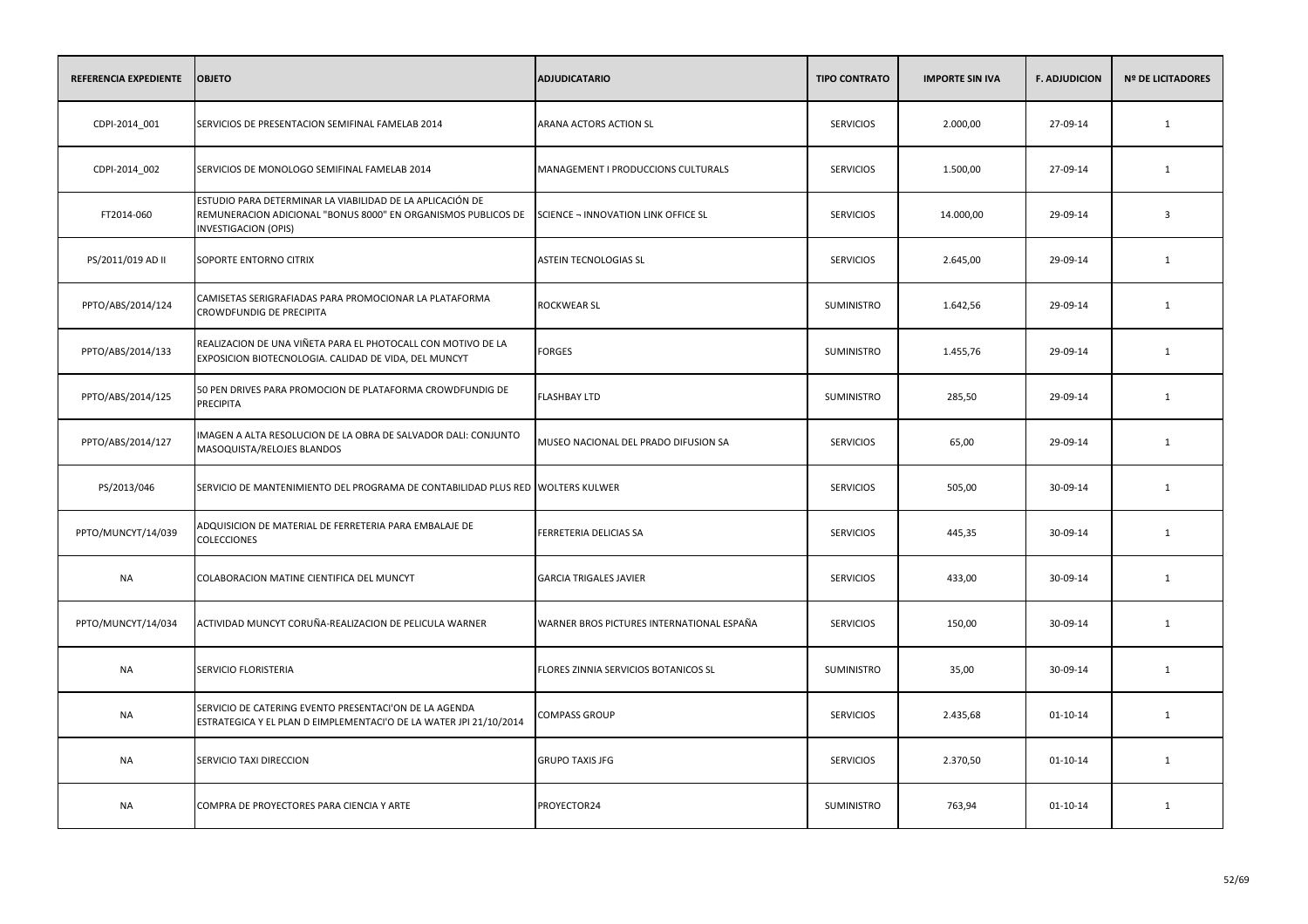| REFERENCIA EXPEDIENTE | <b>OBJETO</b>                                                                                                       | <b>ADJUDICATARIO</b>                                   | <b>TIPO CONTRATO</b> | <b>IMPORTE SIN IVA</b> | <b>F. ADJUDICION</b> | <b>Nº DE LICITADORES</b> |
|-----------------------|---------------------------------------------------------------------------------------------------------------------|--------------------------------------------------------|----------------------|------------------------|----------------------|--------------------------|
| SINC_14_014           | <b>COLABORACION AGENCIA SINC</b>                                                                                    | <b>FERRER PEREZ SERGIO</b>                             | <b>SERVICIOS</b>     | 300,00                 | $01 - 10 - 14$       | 1                        |
| SINC_14_015           | <b>COLABORACION AGENCIA SINC</b>                                                                                    | <b>GARCIA LOPEZ JULIA</b>                              | <b>SERVICIOS</b>     | 600,00                 | 01-10-14             | 1                        |
| PPTO/ASG/14/076       | SERVICIO DE PINTURA PARA EL MUSEO DE ALCOBENDAS                                                                     | IN-PLANIA ESPACIOS EFICIENTES                          | <b>SERVICIOS</b>     | 3.060,00               | $02 - 10 - 14$       | $\mathbf{1}$             |
| <b>NA</b>             | EVALUACION DE PROYECTOS DE CONVOCATORIA DE AYUDAS PARA EL<br>PROGRAMA DE CULTURA CIENTIFICA Y DE LA INNOVACION      | KAN KOEN MEDIA (KOEN SUIDGEEST)                        | <b>SERVICIOS</b>     | 1.000,00               | $02 - 10 - 14$       | 1                        |
| PPTO/ABS/2014/129     | ALQUILER DE ESPACIOS EN EL INSTITUTO DE SALUD CARLOS III PARA EL ACTO<br>DE PRESENTACION DE LA PLATAFORAM PRECIPITA | INSTITUTO DE SALUD CARLOS III                          | <b>SERVICIOS</b>     | 800,00                 | $02 - 10 - 14$       | 1                        |
| PPTO/MUNCYT/14/037    | ADQUISICION DE LAMPARAS PARA EL MUSEO                                                                               | ANPASA                                                 | <b>SERVICIOS</b>     | 639,78                 | 02-10-14             | 1                        |
| PPTO/ABS/2014/138     | IMAGEN DIGITAL DE LA OBRA DE PABLO PALAZUELO "OTOÑOS"                                                               | MUSEO NACIONAL CENTRO DE ARTE REINA SOFIA              | <b>SERVICIOS</b>     | 48,08                  | $02 - 10 - 14$       | 1                        |
| NA                    | COMPRA DE MATERIAL PARA CIENCIA Y ARTE                                                                              | HIFI 25 SL                                             | <b>SERVICIOS</b>     | 130,58                 | 02-10-14             | 1                        |
| PPTO/ABS/2014/134     | PINTADO DE PAREDES Y PUERTAS DE LA SEDE DEL MUSEO NACIONAL DE<br>CIENCIA Y TECNOLOGIA                               | PINTURAS ALDECO                                        | <b>SERVICIOS</b>     | 13.753,30              | 06-10-14             | $\overline{2}$           |
| PPTO/ABS/2014/135     | 700 SUDADERAS PARA FINDE CIENTIFICO                                                                                 | SOLVENTIA CONSULTORIA DE MERCADOTECNIA Y<br>PUBLICIDAD | <b>SUMINISTRO</b>    | 6.328,00               | 06-10-14             | $\overline{3}$           |
| PPTO/MUNCYT/14/040    | TRASNPORTE DE PIEZAS DE ASTROLABIO DEL MUNCYT CORUÑA AL MUNCYT<br><b>ALCOBENDAS</b>                                 | <b>EDICT</b>                                           | <b>SERVICIOS</b>     | 2.439,03               | 06-10-14             | $\mathbf{1}$             |
| PS/2012/022           | <b>GESTION DOMINIOS FECYT</b>                                                                                       | ASAC COMUNICACIONES SL                                 | <b>SERVICIOS</b>     | 2.387,00               | 06-10-14             | $\mathbf{1}$             |
| NA                    | ASITENCIA A REUNIONES DE LA SUBCOMISION DE REDES DE LA<br>CONVOCATORIA ANUAL DE AYUDAS DE FECYT                     | IGNACIO COLL TELLECHEA                                 | <b>SERVICIOS</b>     | 1.800,00               | 06-10-14             | $\mathbf{1}$             |
| PPTO/ASG/14/074       | COMPRA DE TERMINALES TELEFONICOS                                                                                    | <b>TECHNOTRENDS SL</b>                                 | SUMINISTRO           | 1.084,54               | 06-10-14             | 1                        |
| PPTO/ABS/2014/233     | ADQUISICION MATERIAL DE ILUMINACION PARA EXPOSICION TEMPORAL<br>"BIOTECNOLOGIA. CALIDAD DE VIDA"                    | VALORIZA FACILITIES SAU                                | SUMINISTRO           | 453,04                 | 06-10-14             | 1                        |
| PPTO/ABS/2014/234     | RECONFIGURACION A FABRICA DEL VIDEOGRABADOR                                                                         | SECURITAS SEGURIDAD ESPAÑA SA                          | <b>SUMINISTRO</b>    | 150,00                 | 06-10-14             | 1                        |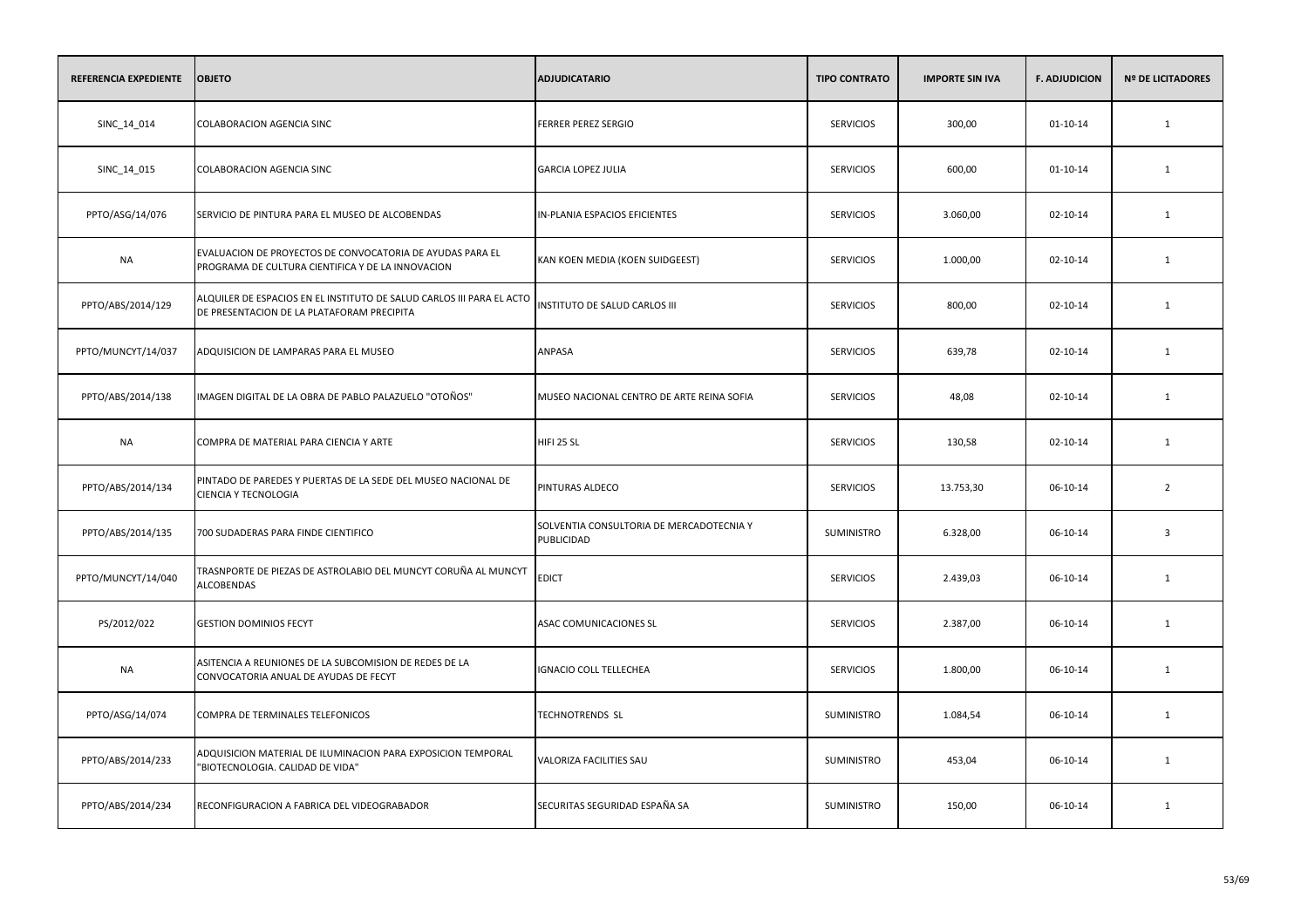| REFERENCIA EXPEDIENTE | <b>OBJETO</b>                                                                                                                                                             | <b>ADJUDICATARIO</b>                           | <b>TIPO CONTRATO</b> | <b>IMPORTE SIN IVA</b> | <b>F. ADJUDICION</b> | <b>Nº DE LICITADORES</b> |
|-----------------------|---------------------------------------------------------------------------------------------------------------------------------------------------------------------------|------------------------------------------------|----------------------|------------------------|----------------------|--------------------------|
| PPTO/ASG/14/072       | ADQUISICION DE TARJETAS DE VISITA PERSONAL OE                                                                                                                             | MADRIDCOLOR                                    | <b>SUMINISTRO</b>    | 112,00                 | 06-10-14             | $\mathbf{1}$             |
| FT2014-058            | SERVICIO DE ASISTENCIA TECNICA PARA LA REALIZACION DE UN ESTUDIO DE<br>PERFILES BIBLIOMETRICOS DE ERC                                                                     | MONICA VILLEGAS                                | <b>SERVICIOS</b>     | 13.000,00              | 07-10-14             | $\overline{\mathbf{3}}$  |
| PPTO/ASG/14/083       | COMPRA DE ARTICULOS DE BAÑO PARA MUNCYT ALCOBENDAS                                                                                                                        | <b>DAHI</b>                                    | SUMINISTRO           | 2.920,20               | $07-10-14$           | $\mathbf{1}$             |
| PPTO/ASG/14/082       | COMPRA DE ARTICULOS DE BAÑO PARA LAS OFICINAS DE ALCOBENDAS                                                                                                               | <b>CIME TRES SL</b>                            | SUMINISTRO           | 2.811,86               | 07-10-14             | 1                        |
| PPTO/ABS/2014/137     | LIJADO Y BARNIZADO DE ESCALERAS DE MADERAS DESDE LA PLANTA BAJA A<br>LA PRIMERA                                                                                           | JAVIER VELEZ                                   | <b>SERVICIOS</b>     | 1.800,00               | 07-10-14             | 1                        |
| PPTO/ASG/14/073       | ADQUISICION IMPRESORA PARA CYTED                                                                                                                                          | ROMERO HERMANOS AIRE SL                        | <b>SUMINISTRO</b>    | 752,28                 | 07-10-14             | $\overline{3}$           |
| PPTO/ABS/2014/163     | SERVCIOS DE COORDINACION DE SEGURIDAD Y SALUD PARA LA INSTALCION<br>DEL TOTEM DEL MUNCYT                                                                                  | MEDICINA DE DIAGNOSTICO Y CONTROL SA (MEDYCSA) | <b>SERVICIOS</b>     | 180,00                 | 07-10-14             | $\mathbf{1}$             |
| PPTO/ASG/14/084       | COMPRA DE ARTICULOS DE BAÑO PARA MUNCYT ALCOBENDAS                                                                                                                        | <b>IKEA IBERICA SA</b>                         | <b>SUMINISTRO</b>    | 35,98                  | 07-10-14             | 1                        |
| <b>NA</b>             | II SEMINARIO CIENCIA EXCELENTE                                                                                                                                            | ROJO GONZALEZ JESUS                            | <b>SERVICIOS</b>     | 200,00                 | 08-10-14             | $\mathbf{1}$             |
| <b>NA</b>             | II SEMINARIO CIENCIA EXCELENTE                                                                                                                                            | <b>DEL RIO LUCIA</b>                           | <b>SERVICIOS</b>     | 200,00                 | 08-10-14             | 1                        |
| <b>NA</b>             | II SEMINARIO CIENCIA EXCELENTE                                                                                                                                            | <b>BLAYA ALICIA</b>                            | <b>SERVICIOS</b>     | 200,00                 | 08-10-14             | $\mathbf{1}$             |
| PPTO/ABS/2014/140     | PROYECTO DE LEGALIZACION DE LA ACTIVIDAD, INCLUIDO VISADO DEL<br>COLEGIO DE INGENIEROS, CON MOTIVO DEL EVENTO FINDE CIENTIFICO 2014 EDUARDO MARTIN ROBBA<br>EN ALCOBENDAS |                                                | <b>SERVICIOS</b>     | 2.900,00               | 09-10-14             | $\mathbf{1}$             |
| <b>NA</b>             | SERVICIO TAXI DIRECCION                                                                                                                                                   | <b>GRUPO TAXIS JFG</b>                         | <b>SERVICIOS</b>     | 680,00                 | 09-10-14             | $\mathbf{1}$             |
| PS/2014/025           | CONTENEDORES DE PAÑALES PARA LA SALA DE LACTANCIA                                                                                                                         | SERKONTEN                                      | <b>SERVICIOS</b>     | 270,00                 | 09-10-14             | 1                        |
| PPTO/ABS/2014/145     | SERVICIO DE APOYO PARA ARCHIVO                                                                                                                                            | SERVICIOS PROFESIONALES Y PROYECTOS SL         | <b>SERVICIOS</b>     | 5.358,93               | 10-10-14             | 1                        |
| PPTO/ASG/14/075       | INSTALACION DEL SISTEMA DE AIRE ACONDICIONADO EN CPD ALCOBENDAS                                                                                                           | VALORIZA FACILITIES SAU                        | <b>SERVICIOS</b>     | 1.155,23               | 10-10-14             | 1                        |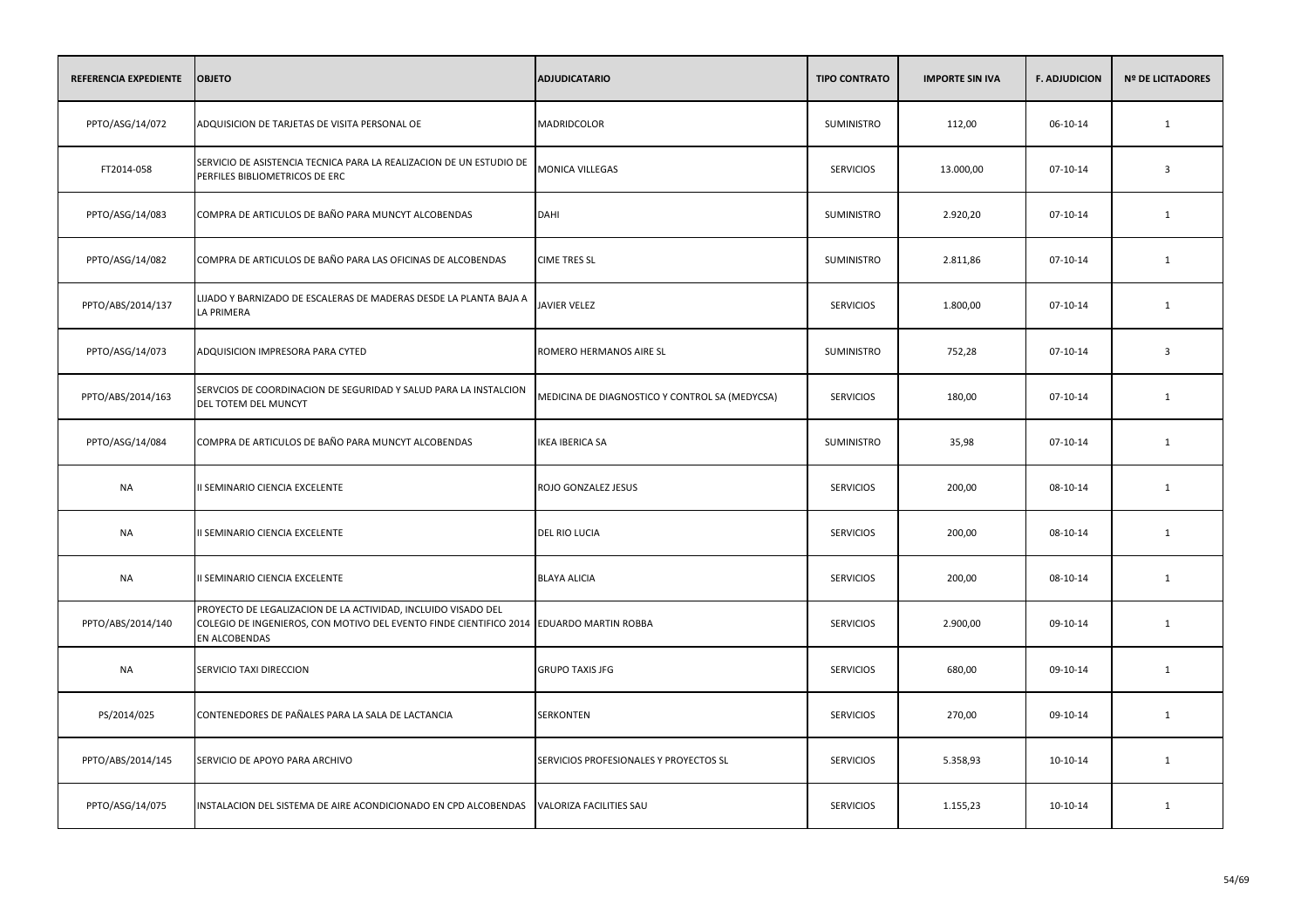| <b>REFERENCIA EXPEDIENTE</b> | <b>OBJETO</b>                                                                      | <b>ADJUDICATARIO</b>                          | <b>TIPO CONTRATO</b> | <b>IMPORTE SIN IVA</b> | <b>F. ADJUDICION</b> | <b>Nº DE LICITADORES</b> |
|------------------------------|------------------------------------------------------------------------------------|-----------------------------------------------|----------------------|------------------------|----------------------|--------------------------|
| PPTO/ABS/2014/143            | SEMINARIO FRANCO ESPAÑOL SOBRE I+D EN EL DOMINIO DEL AGUA, 24 DE<br><b>OCTUBRE</b> | GRUPO CANTOBLANCO RESTAURACION SL             | <b>SERVICIOS</b>     | 1.150,00               | 10-10-14             | $\mathbf{1}$             |
| PPTO/ABS/2014/142            | DISTRIBUCION DE EJEMPLARES Y FOLLETO DE LANZAMIENTO DE<br>FOTCIENCIA12             | <b>IBERGRUPO</b>                              | <b>SERVICIOS</b>     | 779,57                 | 10-10-14             | $\mathbf{1}$             |
| PPTO/ABS/2014/144            | IMPRESIÓN DE CARPETAS PARA LA OFICINA EUROPEA                                      | <b>GRAFICAS LIDER</b>                         | <b>SERVICIOS</b>     | 725,00                 | 10-10-14             | 1                        |
| PPTO/MUNCYT/14/041           | MATERIAL DE OFICINA PARA MUNCYT CORUÑA                                             | <b>SUPER PAPEL SA</b>                         | <b>SERVICIOS</b>     | 434,32                 | 10-10-14             | 1                        |
| FR/14/1807-1423              | SERVICIO DE RESTAURACION PARA REUNIONES PROYECTOS EUROPEOS                         | CENTRAL DE CATERING SERVICATERING SL          | <b>SERVICIOS</b>     | 350,95                 | 10-10-14             | 1                        |
| NA                           | SUMINISTRO DE FLUORESCENTES                                                        | SUMINISTROS ALCOSAN                           | <b>SUMINISTRO</b>    | 28,76                  | 10-10-14             | 1                        |
| <b>NA</b>                    | PEDIDO DE GELATINA PARA CELEBRACION DEL FINDE CIENTIFICO                           | TOPHOUSE CHOCOLATE                            | SUMINISTRO           | 86,41                  | 13-10-14             | 1                        |
| NA                           | PEDIDO DE MICROTUBOS PARA FINDE CIENTIFICO 2014                                    | LETSLAB DELIVERING SOLUTIONS SLU              | <b>SUMINISTRO</b>    | 83,51                  | 13-10-14             | 1                        |
| <b>NA</b>                    | SERVICIO DE REPROGRAFIA E IMPRESIÓN                                                | TELEX 24 OFICINA DE SERVICIOS A LA EMPRESA SL | <b>SERVICIOS</b>     | 51,00                  | 13-10-14             | 1                        |
| <b>NA</b>                    | SERVICIO DE REPROGRAFIA E IMPRESIÓN                                                | TELEX 24 OFICINA DE SERVICIOS A LA EMPRESA SL | <b>SERVICIOS</b>     | 22,84                  | 13-10-14             | 1                        |
| PPTO/ASG/14/078              | ADQUISICION SELLO                                                                  | MADRIDCOLOR                                   | <b>SERVICIOS</b>     | 137,92                 | 14-10-14             | 1                        |
| PPTO/ABS/2014/151            | IMPRESIÓN DE FLYERS Y DIPTICOS Y OTRO MATERIAL DE IMPRENTA                         | <b>GRAFICAS LIDER</b>                         | <b>SERVICIOS</b>     | 1.200,00               | 15-10-14             | 1                        |
| PPTO/ABS/2014/154            | BUZONEO FLYERS FINDE CIENTIFICO 2014 EN ALCOBENDAS, SAN SEBASTIAN<br>DE LOS REYES  | IMPACTO SERVICIOS DE MARKETING DIRECTO        | <b>SERVICIOS</b>     | 979,88                 | 15-10-14             | 1                        |
| <b>NA</b>                    | IMPRESIÓN COPIAS MUNCYT MADRID                                                     | TECNOLOGIA INTERNACIONAL Y CONSUMIBLES        | <b>SERVICIOS</b>     | 28,14                  | 15-10-14             | 1                        |
| PPTO/ABS/2014/150            | SERVICIO ALQUILER SALAS PARA EL SEMINARIO DE CIENCIA EXCELENTE                     | RESIDENCIA DE ESTUDIANTES                     | <b>SERVICIOS</b>     | 11.106,47              | 16-10-14             | $\overline{4}$           |
| PPTO/ABS/2014/230            | INSTALACION MOQUETA PERIMETRAL EXPOSICION BIOTECNOLOGIA                            | <b>GRUO 3 MOQUETAS</b>                        | <b>SERVICIOS</b>     | 2.760,00               | 16-10-14             | 1                        |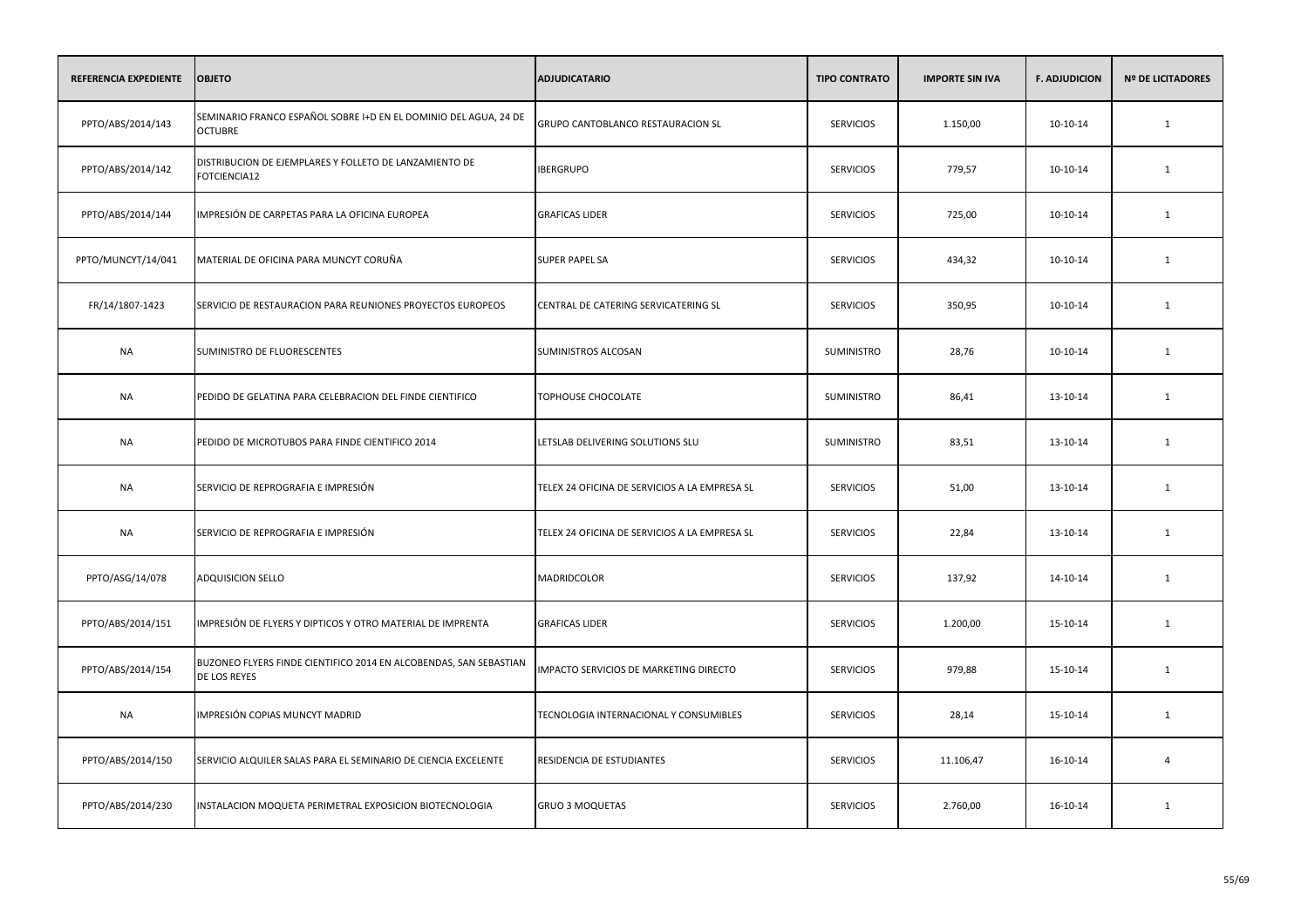| REFERENCIA EXPEDIENTE | <b>OBJETO</b>                                                                                                   | <b>ADJUDICATARIO</b>                                                  | <b>TIPO CONTRATO</b> | <b>IMPORTE SIN IVA</b> | <b>F. ADJUDICION</b> | <b>Nº DE LICITADORES</b> |
|-----------------------|-----------------------------------------------------------------------------------------------------------------|-----------------------------------------------------------------------|----------------------|------------------------|----------------------|--------------------------|
| PPTO/ABS/2014/153     | SERVICIO DE RESTAURACION, JORNADA INFORAMATIVA NACIONAL SOBRE<br><b>ACCIONES MSCA</b>                           | RESTAURACION FADICORSA                                                | <b>SERVICIOS</b>     | 742,50                 | 16-10-14             | $\mathbf{1}$             |
| <b>NA</b>             | SERVICIO TAXI CYTED                                                                                             | <b>TAXI MERCEDES</b>                                                  | <b>SERVICIOS</b>     | 55,00                  | 16-10-14             | 1                        |
| PPTO/ABS/2014/227     | IMPLANTACION PLAN MEJORAS ASEGURAMIENTO DE CALIDAD SOFTWARE<br><b>FECYT</b>                                     | SQS SOFTWARE QUALITY SISTEM                                           | <b>SERVICIOS</b>     | 17.600,00              | 17-10-14             | 1                        |
| PPTO/ABS/2014/226     | PUBLICIDAD FINDE CIENTIFICO                                                                                     | WESTERN DYNAMICS MEDIA                                                | <b>SERVICIOS</b>     | 6.944,51               | 17-10-14             | 1                        |
| PPTO/ABS/2014/149     | SERVICIO DE CATERING PARA FINDE CIENTIFICO 2014                                                                 | ALACENA                                                               | <b>SERVICIOS</b>     | 5.225,00               | 17-10-14             | $\overline{\mathbf{3}}$  |
| PPTO/ABS/2014/155     | DISTRIBUCION DE LA PUBLICACION DE PERCEPCION SOCIAL DE LA CIENCIA                                               | <b>IBERGRUPO</b>                                                      | <b>SERVICIOS</b>     | 200,00                 | 17-10-14             | 1                        |
| <b>NA</b>             | COMPRA DE MATERIAL PARA CIENCIA Y ARTE                                                                          | TODO EN COMUNICACION MADRID SLL                                       | SUMINISTRO           | 58,09                  | 17-10-14             | 1                        |
| NA                    | PRIMER PEDIDO REALIZADO PARA EL PROYECTO CIENCIA Y ARTE                                                         | AMAZON                                                                | <b>SUMINISTRO</b>    | 32,96                  | 18-10-14             | 1                        |
| NA                    | EVALUACION DE PROYECTOS DE CONVOCATORIAS DE AYUDAS PARA EL<br>PROGRAMA DE CULTURA CIENTIFICA Y DE LA INNOVACION | <b>GONZALO CASINO RUBIO</b>                                           | <b>SERVICIOS</b>     | 2.300,00               | 20-10-14             | 1                        |
| PPTO/ABS/2014/169     | ADQUISICION ALFOMBRAS VINILO PARA ENTRADA DEL MUSEO Y OFICINAS<br><b>ALCOBENDAS</b>                             | SERVICIO DE LIMPIEZA Y OPERACIONES DE MANTENIMIENTO<br><b>SL</b>      | SUMINISTRO           | 1.479,00               | 20-10-14             | 1                        |
| PPTO/ABS/2014/190     | COMPRA DE SILLON DE LACTANCIA CON REPOSAPIES                                                                    | PALACIO DEL BEBE                                                      | <b>SERVICIOS</b>     | 329,75                 | 20-10-14             | 1                        |
| FT2014-066            | ASISTENCIA TECNICA PARA EL SEGUIMIENTO Y CIERRE DEL PROYECTO<br><b>EURAXESS TOP II</b>                          | EXIS INVERSIONES EN CONSULTORIA INFORMATICA Y<br><b>TECNOLOGIA SA</b> | <b>SERVICIOS</b>     | 17.500,00              | 21-10-14             | 1                        |
| <b>NA</b>             | SERVICIO DE FLORISTERIA                                                                                         | FLORES ZINNIA SERVICIOS BOTANICOS SL                                  | <b>SERVICIOS</b>     | 50,00                  | 21-10-14             | 1                        |
| PPTO/ABS/2014/157     | SERVICIO DE ALQUILER DE SALA PARA JORNADA CVN-ORCID 19 DE<br>NOVIEMBRE 2014                                     | RAFAEL HOTELES ORENSE                                                 | <b>SERVICIOS</b>     | 563,64                 | 22-10-14             | 1                        |
| <b>NA</b>             | SERVICIO DE FLORISTERIA                                                                                         | FLORES ZINNIA SERVICIOS BOTANICOS SL                                  | <b>SERVICIOS</b>     | 50,00                  | 22-10-14             | 1                        |
| <b>NA</b>             | SERVICIO DE RESTAURACION PARA REUNION WATEUR                                                                    | RAMIRO JAQUETE                                                        | <b>SERVICIOS</b>     | 37,95                  | 22-10-14             | 1                        |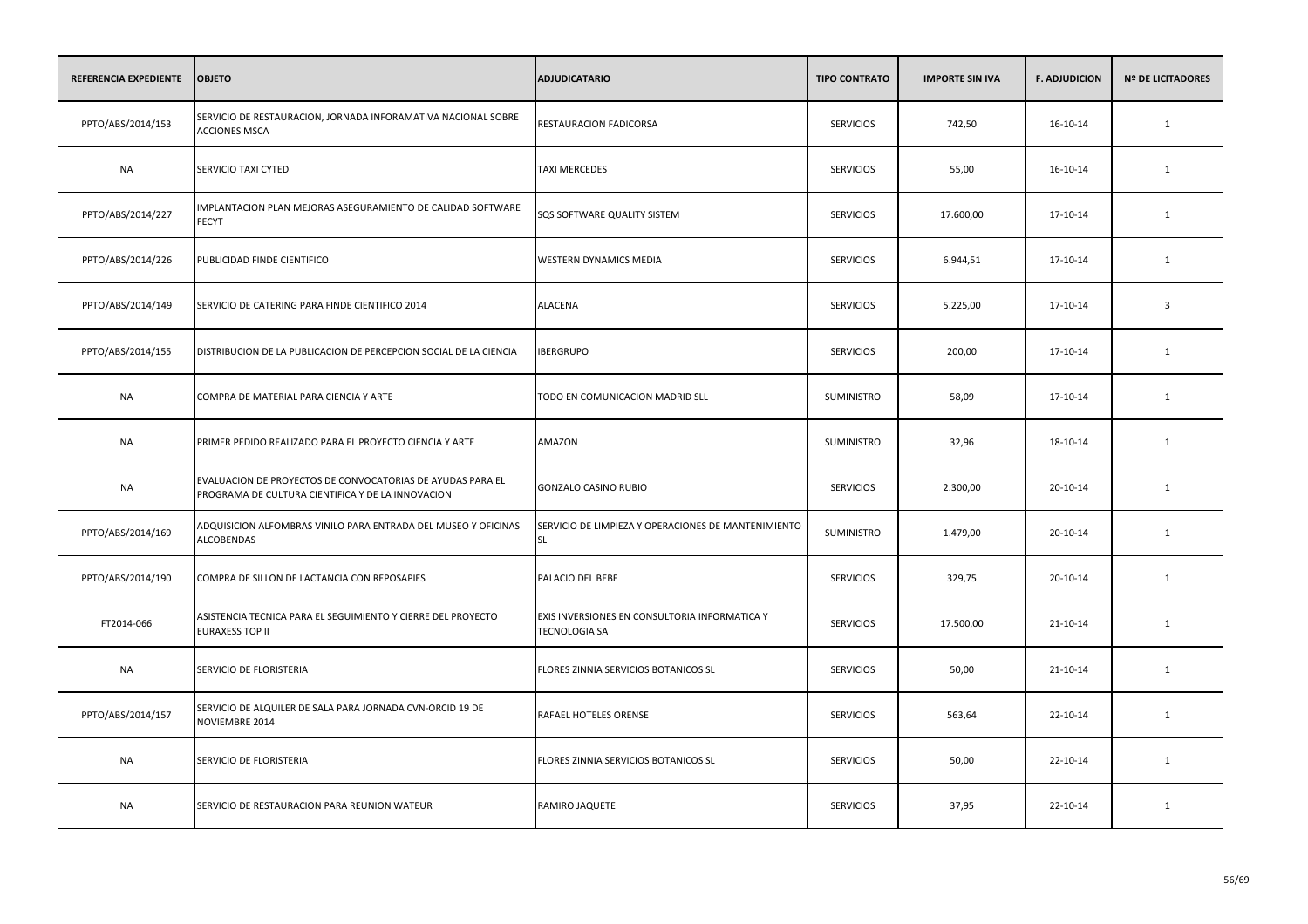| REFERENCIA EXPEDIENTE | <b>OBJETO</b>                                                                                                          | <b>ADJUDICATARIO</b>                 | <b>TIPO CONTRATO</b> | <b>IMPORTE SIN IVA</b> | <b>F. ADJUDICION</b> | <b>Nº DE LICITADORES</b> |
|-----------------------|------------------------------------------------------------------------------------------------------------------------|--------------------------------------|----------------------|------------------------|----------------------|--------------------------|
| <b>NA</b>             | SERVICIO DE FLORISTERIA                                                                                                | FLORES ZINNIA SERVICIOS BOTANICOS SL | <b>SERVICIOS</b>     | 35,00                  | 22-10-14             | $\mathbf{1}$             |
| <b>NA</b>             | SERVICIO DE FLORISTERIA                                                                                                | FLORES ZINNIA SERVICIOS BOTANICOS SL | <b>SERVICIOS</b>     | 35,00                  | 22-10-14             | 1                        |
| <b>NA</b>             | SERVICIO DE FOTODOCUMENTACION                                                                                          | UNIVERSIDAD AUTONOMA DE MADRID       | <b>SERVICIOS</b>     | 5,00                   | 22-10-14             | $\mathbf{1}$             |
| PPTO/ASG/14/095       | ADQUSICION SISTEMA DE CARTELERIA DIGITAL PARA MUNCYT                                                                   | REPESSA SISTEMAS SA                  | SUMINISTRO           | 7.619,71               | 23-10-14             | 1                        |
| PPTO/MUNCYT/14/042    | DISEÑO DE TALLERES Y COORDINACION DE LA FIESTA BIOTEC EN EL MUNCYT                                                     | NOVA XESTION CULTURAL                | <b>SERVICIOS</b>     | 2.850,00               | 23-10-14             | $\mathbf{1}$             |
| PPTO/MUNCYT/14/043    | ACTIVIDADES DIDACTICAS PARA ESCOLARES. ENCUENTRO CON LA<br><b>BIOTECNOLOGIA</b>                                        | ALTEGA                               | <b>SERVICIOS</b>     | 2.500,00               | 23-10-14             | 1                        |
| PPTO/MUNCYT/14/044    | RESTAURACION DE DIVERSOS ELEMENTOS DE MANIPULACION DEL AULA<br><b>TALLER MICROESPACIO</b>                              | SERVIMAN SISTEMAS INTEGRALES SL      | <b>SERVICIOS</b>     | 1.644,00               | 23-10-14             | 1                        |
| PPTO/ASG/14/085       | ADQUISICION DE MATERIAL DE OFICINA                                                                                     | ROMERO HERMANOS AIRE SL              | SUMINISTRO           | 237,64                 | 23-10-14             | $\mathbf{1}$             |
| PPTO/MUNCYT/14/045    | SUMINISTRO DE VINILOS DE RECORTE                                                                                       | ARTERIA LOGISTICA DEL ARTE SL        | <b>SERVICIOS</b>     | 190,00                 | 23-10-14             | 1                        |
| <b>NA</b>             | IMPRESION POSTERS PROMOCIONALES EVENTO PRESENTACION AGENDA<br>ESTRATEGICA E IMPLEMENTACION WATER JPI 21/10/14 BRUSELAS | RUPRABLAS, S.L.                      | <b>SERVICIOS</b>     | 87,82                  | 23-10-14             | $\mathbf{1}$             |
| <b>NA</b>             | COMPRA DE MATERIAL PARA CIENCIA Y ARTE                                                                                 | ELECTRONICA MERCHAN                  | SUMINISTRO           | 70,22                  | 23-10-14             | $\mathbf{1}$             |
| PPTO/ABS/2014/146     | RETIRADA DE CARTELES, ADAPTACION DE MOBILIARIO Y CONSTRUCCION DE<br>UN MONOLITO IDENTIFICATIVO DEL MUSEO DE LA CIENCIA | SERANCO                              | <b>SERVICIOS</b>     | 15.510,00              | 26-10-14             | 1                        |
| <b>NA</b>             | PATENTE DE GENOMA. PROYECTO PSORIASIS                                                                                  | <b>ZBM PATENS SL</b>                 | <b>SERVICIOS</b>     | 4.477,00               | 27-10-14             | $\mathbf{1}$             |
| PF2014-021            | <b>CURSO DOMUS</b>                                                                                                     | SOGETI                               | <b>SERVICIOS</b>     | 2.450,00               | 27-10-14             | 1                        |
| PPTO/ABS/2014/134ANX1 | AMPLIACION DEL SERVICIO DE PINTADO DE PAREDES Y PUERTAS DE LA SEDE<br>DEL MUSEO NACIONAL DE CIENCIA Y TECNOLOGIA       | PINTURAS ALDECO                      | <b>SERVICIOS</b>     | 2.782,65               | 27-10-14             | 1                        |
| <b>NA</b>             | PATENTE DE GENOMA. PROYECTO PSORIASIS                                                                                  | <b>ZBM PATENS SL</b>                 | <b>SERVICIOS</b>     | 1.449,00               | 27-10-14             | 1                        |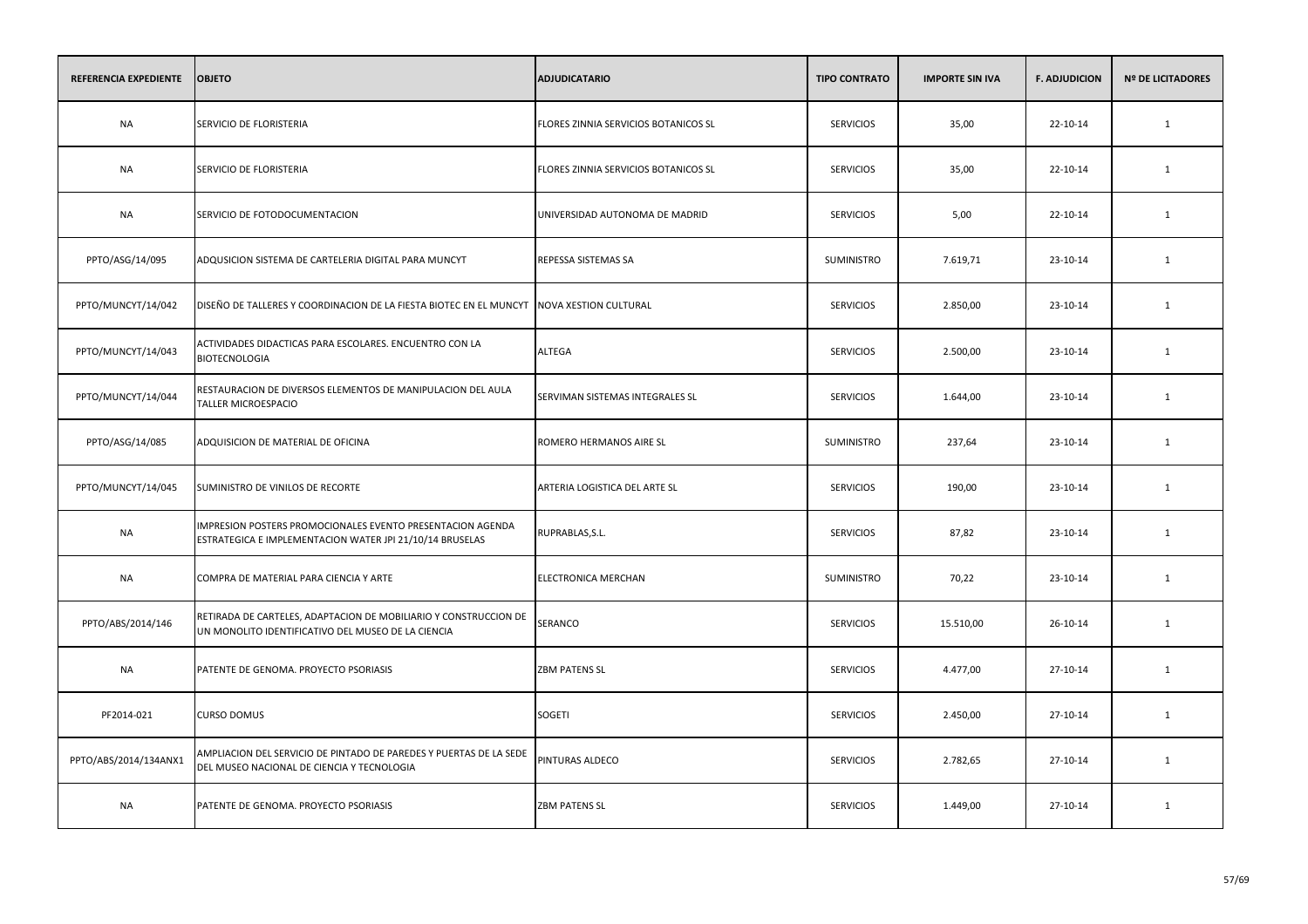| REFERENCIA EXPEDIENTE | <b>OBJETO</b>                                                                                    | <b>ADJUDICATARIO</b>                            | <b>TIPO CONTRATO</b> | <b>IMPORTE SIN IVA</b> | <b>F. ADJUDICION</b> | <b>Nº DE LICITADORES</b> |
|-----------------------|--------------------------------------------------------------------------------------------------|-------------------------------------------------|----------------------|------------------------|----------------------|--------------------------|
| <b>NA</b>             | PATENTE DE GENOMA. PROYECTO PSORIASIS                                                            | <b>ZBM PATENS SL</b>                            | <b>SERVICIOS</b>     | 403,00                 | 27-10-14             | $\mathbf{1}$             |
| PL/2014/026           | EVALUACION COMPRA CENTRALIZADA DE RECURSOS CIENTIFICOS                                           | OLTRA VIDAL JOAN                                | <b>SERVICIOS</b>     | 200,00                 | 27-10-14             | 1                        |
| PPTO/ASG/14/086       | ADQUISICION DE MATERIAL DE OFICINA                                                               | ROMERO HERMANOS AIRE SL                         | SUMINISTRO           | 149,36                 | 27-10-14             | $\mathbf{1}$             |
| <b>FORMACION</b>      | <b>CURSO HORIZONTE 2020</b>                                                                      | <b>FUNDACION MADRID+D</b>                       | <b>SERVICIOS</b>     | 100,00                 | 27-10-14             | $\mathbf{1}$             |
| PPTO/ASG/14/088       | ADQUISICION DE FLUORESCENTES Y CEBADORES PARA LA SEDE DE PEDRO<br>TEIXEIRA                       | SUMINISTROS ALCOSAN                             | SUMINISTRO           | 84,93                  | 28-10-14             | $\mathbf{1}$             |
| PPTO/MUNCYT/14/047    | ELABORACION INFORME ESTADO DE SALAS DE MUNCYT                                                    | SERVIMAN SISTEMAS INTEGRALES SL                 | <b>SERVICIOS</b>     | 2.400,00               | 29-10-14             | $\mathbf{1}$             |
| PPTO/ABS/2014/158     | ACTUACION DE PETIT POP EN EL MUSEO DE .LA CIENCIA                                                | MUSICOS UNIDOS SIGLO XXI COOP MAD               | <b>SERVICIOS</b>     | 2.000,00               | 29-10-14             | $\mathbf{1}$             |
| SINC_2013-016         | COLABORACION AGENCIA SINC                                                                        | MENDEZ GONZALEZ JESUS                           | <b>SERVICIOS</b>     | 1.200,00               | 29-10-14             | $\mathbf{1}$             |
| PS/2008/004           | LICENCIAS SOFTWARE SYMANTEC                                                                      | <b>INFOREIN SA</b>                              | SUMINISTRO           | 822,00                 | 29-10-14             | $\mathbf{1}$             |
| PPTO/MUNCYT/14/046    | AGENDA DE ACTIVIDADES DE VERANO MUNCYT                                                           | RECLAM PUBLICIDAD MARKETING Y ARTES GRAFICAS SA | <b>SERVICIOS</b>     | 775,00                 | 29-10-14             | 1                        |
| PS/2011/020           | MANTENIMIENTO CARRETILLAS ELEVADORAS MUNCYT                                                      | BERGE MANUTENCION IBERICA DELEGACION            | <b>SERVICIOS</b>     | 636,10                 | 29-10-14             | $\mathbf{1}$             |
| PS/2006/002           | MULTISEGURO EMPRESARIAL                                                                          | ALLIANZ, COMPAÑIA DE SEGUROS Y REASEGUROS SA    | <b>SERVICIOS</b>     | 741,71                 | 29-10-14             | $\overline{\mathbf{3}}$  |
| PPTO/ABS/2014/160     | REALIZACION DE GRABACION Y EDICION DE LA JORNADA INFODDAY<br>NACIONAL SOBRE ACCIONES MARIE CURIE | ANA LOZANO VALEVERDE (THINKVISUAL)              | <b>SERVICIOS</b>     | 525,00                 | 29-10-14             | $\mathbf{1}$             |
| PS/2008/025           | SUSCRIPCION PERIODICO ABC                                                                        | <b>DIARIO ABC SL</b>                            | SUMINISTRO           | 499,98                 | 29-10-14             | $\mathbf{1}$             |
| <b>NA</b>             | ADQUISICION DE MATERIAL PARA TALLER                                                              | TORREZ Y SAEZ DISTRIBUCION SA                   | SUMINISTRO           | 54,34                  | 29-10-14             | $\mathbf{1}$             |
| <b>NA</b>             | ADQUISICION DE MATERIAL PARA TALLER                                                              | <b>BISUTERIA Y COMPLEMENTOS</b>                 | <b>SUMINISTRO</b>    | 9,80                   | 29-10-14             | 1                        |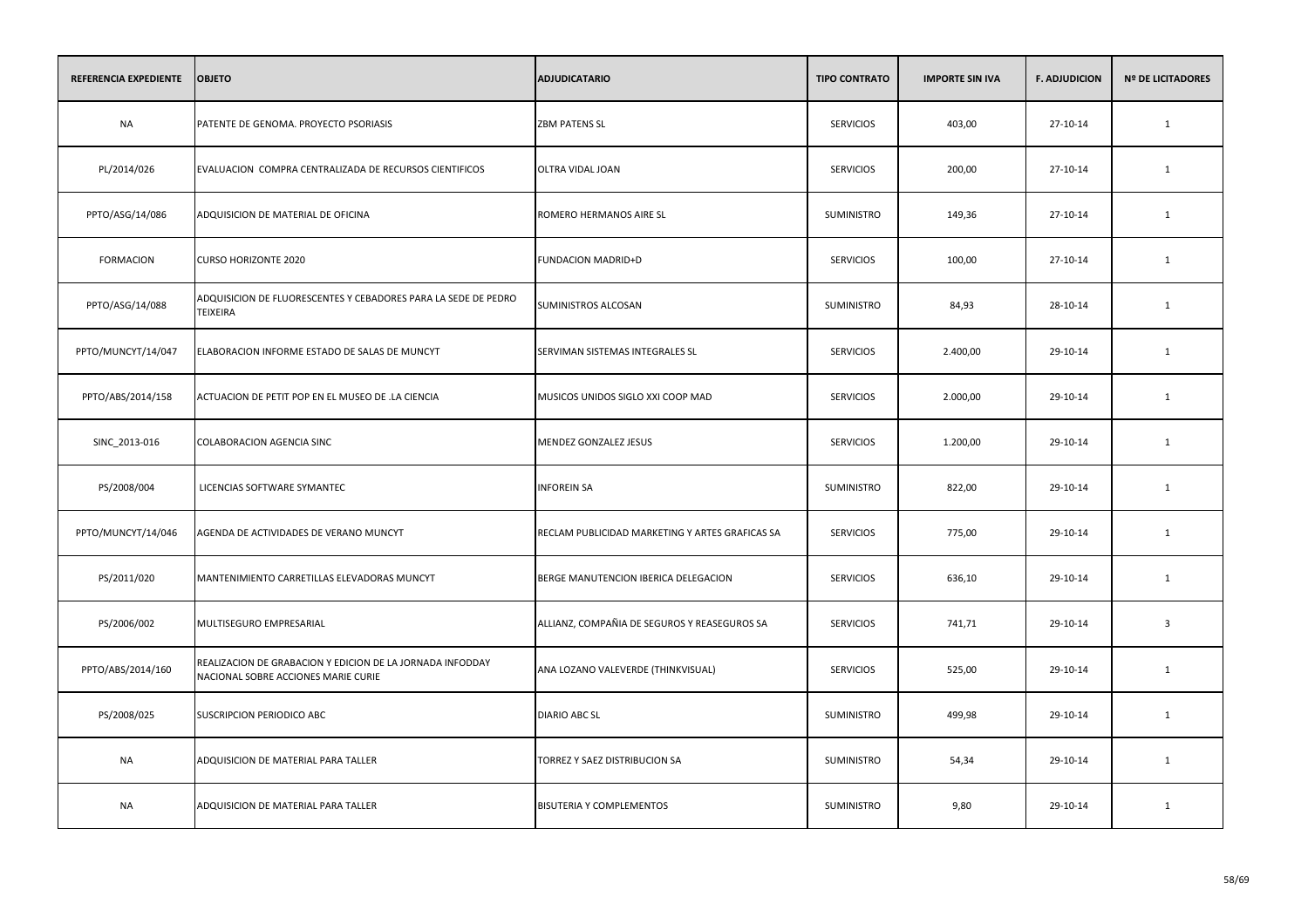| REFERENCIA EXPEDIENTE | <b>OBJETO</b>                                                                                                                                                      | <b>ADJUDICATARIO</b>                           | <b>TIPO CONTRATO</b> | <b>IMPORTE SIN IVA</b> | <b>F. ADJUDICION</b> | <b>Nº DE LICITADORES</b> |
|-----------------------|--------------------------------------------------------------------------------------------------------------------------------------------------------------------|------------------------------------------------|----------------------|------------------------|----------------------|--------------------------|
| <b>NA</b>             | ADQUISICION DE MATERIAL PARA TALLER                                                                                                                                | LA HORMIGA                                     | <b>SUMINISTRO</b>    | 5,50                   | 29-10-14             | $\mathbf{1}$             |
| <b>NA</b>             | ADQUISICION DE MATERIAL PARA TALLER                                                                                                                                | LA HORMIGA                                     | SUMINISTRO           | 5,15                   | 29-10-14             | 1                        |
| <b>NA</b>             | ADQUISICION DE MATERIAL PARA TALLER                                                                                                                                | LIBRERÍA CALO                                  | SUMINISTRO           | 4,63                   | 29-10-14             | 1                        |
| <b>NA</b>             | ADQUISICION DE MATERIAL PARA TALLER                                                                                                                                | LA HORMIGA                                     | SUMINISTRO           | 3,30                   | 29-10-14             | 1                        |
| <b>NA</b>             | RETRANSMISION DE LOS SEMINARIOS ORGANIZADOS CON MOTIVO DE LA<br>SEMANA INTERNACIONAL DE ACCESO ABIERTO                                                             | MARI GARCIA PUENTE SANZ                        | <b>SERVICIOS</b>     | 1.660,00               | 30-10-14             | 1                        |
| PPTO/MUNCYT/14/048    | SUMINISTRO Y COLOCACION DE PARARRAYOS MAS PIEZA DE ADAPTACION A<br><b>MASTIL</b>                                                                                   | CELSO NUÑEZ SL                                 | SUMINISTRO           | 1.104,00               | 30-10-14             | 1                        |
| PPTO/MUNCYT/14/049    | REPARACION POLIPASTO MUNCYT CORUÑA                                                                                                                                 | GONFER ELECTROMECANICA SL                      | <b>SERVICIOS</b>     | 992,65                 | 30-10-14             | 1                        |
| PPTO/MUNCYT/14/050    | REPARACION DE PUERTA DE CRISTAL DEL MUNCYT CORUÑA                                                                                                                  | CRISTALERIA GESTAL SL                          | <b>SERVICIOS</b>     | 968,90                 | 30-10-14             | 1                        |
| PPTO/MUNCYT/14/051    | SUMINISTRO E INSTALACION DE UN NUEVO CUADRO ELECTRICO EN LA<br>GONDOLA DE MUNCYT CORUÑA                                                                            | <b>GONDOLAS Y MANTENIMIENTO SL</b>             | <b>SERVICIOS</b>     | 512,00                 | 30-10-14             | $\mathbf{1}$             |
| PPTO/ASG/14/087       | ADQUISICION DE DOSIFICADORES AMBIENTALES PARA BAÑOS MUNCYT                                                                                                         | DAHI                                           | SUMINISTRO           | 53,66                  | 30-10-14             | 1                        |
| PPTO/MUNCYT/14/052    | SUMINISTRO DE MATERIAL PARA MUNCYT CORUÑA                                                                                                                          | UTE GIROA ALTAIR                               | SUMINISTRO           | 34,38                  | 30-10-14             | $\mathbf{1}$             |
| PPTO/MUNCYT/14/077    | EJECUCION DE LA OBRA DEL PROYECTO CONSTRUCTIVO DEL AREA<br>EXPOSITIVA PERMANENTE DE LA SEDE MUNCYT ALCOBENDAS DENOMINADA FELTRERO DIVISION ARTE<br><b>GABINETE</b> |                                                | SUMINISTRO           | 7.079,67               | 31-10-14             | 1                        |
| PPTO/ABS/2014/161     | SERVICIO RESTAURACION PARA LA JORNADA INFORMATIVA NACIONAL<br>SOBRE ACCIONES MSCA                                                                                  | <b>NAIA BISTRO</b>                             | <b>SERVICIOS</b>     | 270,00                 | 03-11-14             | $\mathbf{1}$             |
| PPTO/ABS/2014/162     | SERVICIOS DE COORDINACION DE SEGURIDAD Y SALUD PARA FINDE<br>CIENTIFICO 2014                                                                                       | MEDICINA DE DIAGNOSTICO Y CONTROL SA (MEDYCSA) | <b>SERVICIOS</b>     | 250,00                 | 03-11-14             | 1                        |
| PPTO/ASG/14/089       | ADQUISICION SELLO FECYT                                                                                                                                            | MADRIDCOLOR                                    | SUMINISTRO           | 32,45                  | 03-11-14             | 1                        |
| PPTO/MUNCYT/14/062    | ADQUISICION DE ELEMENTOS PARA FOTOCALL PARA EXPOSICION DE<br><b>BIOTECNOLOGIA</b>                                                                                  | MONTAJES HORCHE SL                             | <b>SUMINISTRO</b>    | 1.545,00               | 04-11-14             | 1                        |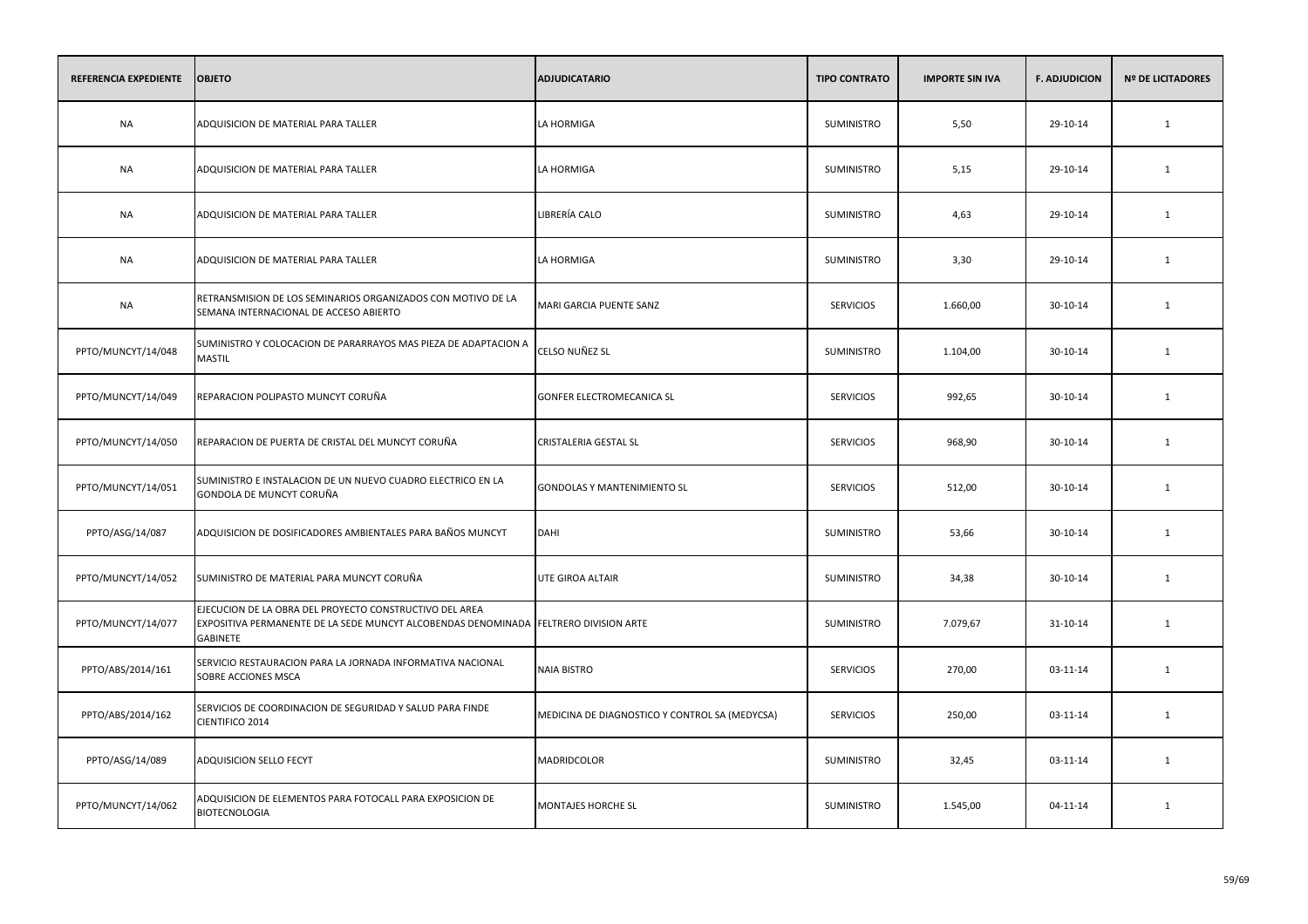| REFERENCIA EXPEDIENTE | <b>OBJETO</b>                                                                                                                              | <b>ADJUDICATARIO</b>                | <b>TIPO CONTRATO</b> | <b>IMPORTE SIN IVA</b> | <b>F. ADJUDICION</b> | <b>Nº DE LICITADORES</b> |
|-----------------------|--------------------------------------------------------------------------------------------------------------------------------------------|-------------------------------------|----------------------|------------------------|----------------------|--------------------------|
| PPTO/ASG/14/090       | ADQUISICION DE MESA CAMBIABEBES HORIZONTAL                                                                                                 | <b>DAHI</b>                         | <b>SUMINISTRO</b>    | 346,80                 | $04 - 11 - 14$       | 1                        |
| <b>NA</b>             | COMPRA PROYECTOR PARA PROYECTO CIENCIA Y ARTE                                                                                              | MAXVISUAL EQUIPOS AUDIOVISUALES     | SUMINISTRO           | 433,88                 | 05-11-14             | 1                        |
| <b>NA</b>             | SERVICIOS DE IMPRESIÓN                                                                                                                     | <b>BUENA IMPRESIÓN</b>              | <b>SERVICIOS</b>     | 1.493,49               | 05-11-14             | 1                        |
| PPTO/ASG/14/092       | ADQUISICION MATERIAL DE OFICINA PARA SEDE MUSEO ALCOBENDAS                                                                                 | ROMERO HERMANOS AIRE SL             | <b>SUMINISTRO</b>    | 91,24                  | 05-11-14             | 1                        |
| <b>NA</b>             | SERVICIO TAXI DIRECCION                                                                                                                    | JIMENEZ ROMERA JOSE ANTONIO         | <b>SERVICIOS</b>     | 45,45                  | 05-11-14             | 1                        |
| PPTO/ABS/2014/176     | ADQUISICION PORTATILES PARA OFICINA FECYT                                                                                                  | REPESSA SISTEMAS SA                 | <b>SUMINISTRO</b>    | 3.270,00               | 06-11-14             | $\mathbf{1}$             |
| PPTO/ABS/2014/172     | CONTRATACION DE PUBLICIDAD EN LA REVISTA Y WEB SAPOS Y PRINCESAS<br>PARA DIFUSION DE LAS ACTIVIDADES DE LAS SEDES DEL MUNCYT Y A<br>CORUÑA | SAPOS Y PRINCESAS SL                | <b>SERVICIOS</b>     | 1.500,00               | 06-11-14             | $\mathbf{1}$             |
| PPTO/ABS/2014/171     | MANIPULADO Y ENTREGA DE LA UNIDAD DIDACTICA DE MATEMATICAS Y<br><b>CUARDERNO DE ACTIVIDADES</b>                                            | <b>IBERGRUPO</b>                    | <b>SERVICIOS</b>     | 1.023,13               | 06-11-14             | 1                        |
| PPTO/MUNCYT/14/055    | REPARACION DE BOMBA DE CALOR CLIMAVENTA SEDE MUNCYT CORUÑA                                                                                 | UTE GIROA ALTAIR                    | <b>SERVICIOS</b>     | 859,82                 | 06-11-14             | 1                        |
| PPTO/MUNCYT/14/054    | SERVICIO DE RETIRADA DE RESIDUOS DE ALMACEN SEDE MUNCYT CORUÑA                                                                             | CESPA GESTION DE RESIDUOS SA        | <b>SERVICIOS</b>     | 750,00                 | 06-11-14             | 1                        |
| PPTO/ABS/2014/175     | ESTUDIO PREVIO AL MANTENIMIENTO DEL PLANETARIO MUNCYT<br><b>ALCOBENDAS</b>                                                                 | BARCO NV_SITE KUURNE                | <b>SERVICIOS</b>     | 420,00                 | 06-11-14             | $\mathbf{1}$             |
| PPTO/ABS/2014/166     | CONTRATACION DE OBRAS PARA ADECUACION ESPACIOS MUSEO PARA<br><b>INAUGURACION</b>                                                           | REFORMAS DE EDIFICIOS ESPECIALES SL | <b>SERVICIOS</b>     | 7.179,81               | $07 - 11 - 14$       | 1                        |
| PPTO/MUNCYT/14/060    | ADQUISICION ALIMENTACION PARA MEDUSAS PARA EL PERIODO EXPOSITIVO MONTAJES HORCHE SL                                                        |                                     | <b>SUMINISTRO</b>    | 3.900,00               | 07-11-14             | 1                        |
| PPTO/MUNCYT/14/061    | ADQUISICION MATERIAL PARA TALLERES FINDE PLANETARIO ENCUENTRO<br>CON LA BIOTECNOLOGIA                                                      | DOSIL MARTINEZ JUAN JOSE            | SUMINISTRO           | 2.780,48               | 07-11-14             | 1                        |
| PPTO/MUNCYT/14/056    | CURSO DE IMPRESIÓN 3D MES DE NOVIEMBRE SEDE MUNCYT CORUÑA                                                                                  | <b>WARNING CORP SL</b>              | <b>SERVICIOS</b>     | 680,13                 | 07-11-14             | 1                        |
| PPTO/MUNCYT/14/063    | ACTUACION DE MECANICOS EN ACTIVIDADES ULTIMO TRIMESTRE MUNCYT<br>CORUÑA                                                                    | WONDERLAND SC                       | <b>SERVICIOS</b>     | 495,96                 | $07 - 11 - 14$       | 1                        |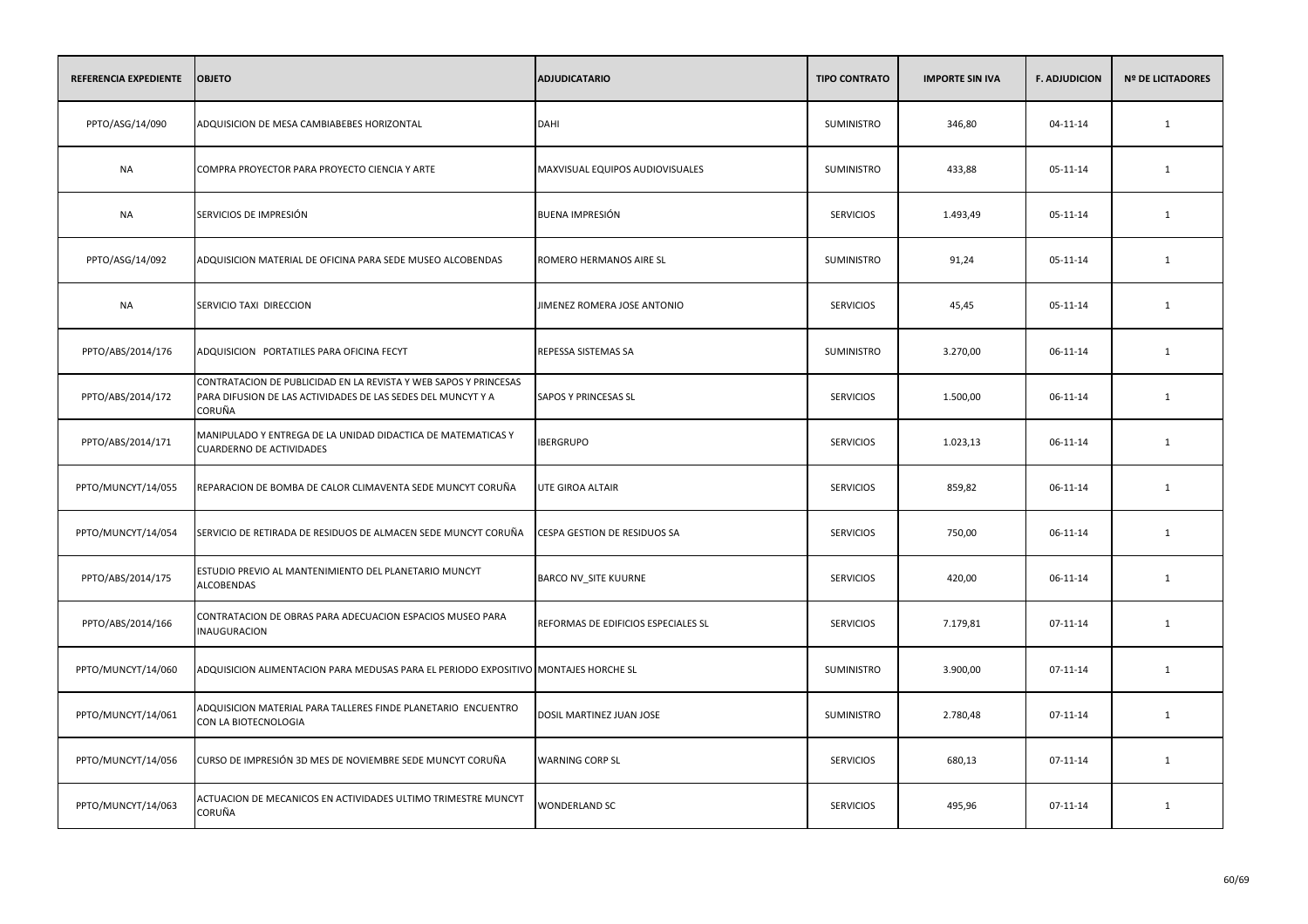| REFERENCIA EXPEDIENTE | <b>OBJETO</b>                                                                                                                                                                  | <b>ADJUDICATARIO</b>                                             | <b>TIPO CONTRATO</b> | <b>IMPORTE SIN IVA</b> | <b>F. ADJUDICION</b> | <b>Nº DE LICITADORES</b> |
|-----------------------|--------------------------------------------------------------------------------------------------------------------------------------------------------------------------------|------------------------------------------------------------------|----------------------|------------------------|----------------------|--------------------------|
| PPTO/MUNCYT/14/057    | ADQUISICION DE RECIPIENTES APILABLES PARA ALMACEN DE PIEZAS<br>MUNCYT CORUÑA                                                                                                   | KAISER+KRAFT                                                     | SUMINISTRO           | 283,14                 | $07 - 11 - 14$       | $\mathbf{1}$             |
| PPTO/MUNCYT/14/053    | ADQUISICION MATERIAL DE OFICINA MUNCYT ALCOBENDAS                                                                                                                              | ROMERO HERMANOS AIRE SL                                          | <b>SUMINISTRO</b>    | 102,53                 | 07-11-14             | 1                        |
| <b>NA</b>             | SERVICIO TAXI CYTED                                                                                                                                                            | <b>TAXI MERCEDES</b>                                             | <b>SERVICIOS</b>     | 39,09                  | $07 - 11 - 14$       | $\mathbf{1}$             |
| PPTO/MUNCYT/14/059    | ADQUISICION PEGAMENTO ESPECIAL PARA REPARACION DE MASTILES<br>BANDERAS SEDE MUNCY CORUÑA                                                                                       | IBERICA DE ESTRATIFICADOS SL                                     | SUMINISTRO           | 24,00                  | 07-11-14             | 1                        |
| PPTO/ABS/2014/165     | ALQUILER DE SALA Y COFFE BREAK 30 PERSONAS 12 DICIEMBRE PARA<br>REUNION TECNICA SOBRE REGIMEN JURIDICO DE INVESTIGADORES<br>EXTRANJEROS EN ESPAÑA.RED DE DIPLOMACIA CIENTIFICA | RAFAEL HOTELES ORENSE                                            | <b>SERVICIOS</b>     | 563,50                 | 11-11-14             | 1                        |
| PPTO/ABS/2014/174     | DISEÑO MAQUETACION E IMPRESIÓN DE PUBLICACIONES FECYT                                                                                                                          | <b>MADRIDCOLOR</b>                                               | <b>SERVICIOS</b>     | 5.243,70               | 12-11-14             | $\overline{3}$           |
| NA                    | SERVICIO TAXI DIRECCION                                                                                                                                                        | <b>GRUPO TAXIS JFG</b>                                           | <b>SERVICIOS</b>     | 2.352,00               | 12-11-14             | 1                        |
| PPTO/ABS/2014/168     | ADQUISICION BANDERA DE ESPAÑA PARA ENTRADA DEL EDIFICIO MUSEO DE<br><b>ALCOBENDAS</b>                                                                                          | <b>GRAFICAS LIDER</b>                                            | <b>SUMINISTRO</b>    | 1.480,00               | 12-11-14             | 1                        |
| PPTO/ABS/2014/167     | SERVICIOS DE ENCERADO DEL PAVIMENTO ZONA MUSEO Y OFICINA<br><b>ALCOBENDAS</b>                                                                                                  | SERVICIO DE LIMPIEZA Y OPERACIONES DE MANTENIMIENTO<br><b>SL</b> | <b>SERVICIOS</b>     | 1.272,00               | 12-11-14             | 1                        |
| PPTO/ASG/14/093       | ADQUISICION DE 40 CINTAS MAGNETICAS                                                                                                                                            | <b>INFOREIN SA</b>                                               | SUMINISTRO           | 958,00                 | 12-11-14             | 1                        |
| PPTO/ASG/14/094       | ADQUSICION ANTENAS WIFI SEDE ALCOBENDAS                                                                                                                                        | CYBERTRADING                                                     | <b>SUMINISTRO</b>    | 709,00                 | 12-11-14             | 1                        |
| PPTO/ABS/2014/170     | IMPRESIÓN DE ROLL UP, DIPTICO, ACREDITACIONES NOMINATIVAS CON<br>LANDYER Y PUBLICACION                                                                                         | EFICAX BUSINESS SL                                               | <b>SERVICIOS</b>     | 623,00                 | 12-11-14             | 1                        |
| PPTO/MUNCYT/14/058    | MAQUETACION DE 8 LABERINTOS TECNOLOGICOS SEDE MUNCYT CORUÑA                                                                                                                    | <b>GARCIA REINO MARTA</b>                                        | <b>SERVICIOS</b>     | 400,00                 | 12-11-14             | 1                        |
| <b>NA</b>             | COMPRA DE MATERIAL CONMEMORATIVA DE COORDINACION ESPAÑOLA JPI FERNANDO MALO ALCRUDO                                                                                            |                                                                  | <b>SERVICIOS</b>     | 125,00                 | 12-11-14             | 1                        |
| PPTO/ABS/2014/177     | SERVICIO DE MANTENIMIENTO Y FORMACION PLANETARIO MUNCYT<br><b>ALCOBENDAS</b>                                                                                                   | RSA COSMOS                                                       | <b>SERVICIOS</b>     | 13.000,00              | 13-11-14             | 1                        |
| FT2014-070            | SERVICIO DE APOYO A LA DIRECCION DE OPERACIONES Y A LA OFICINA<br><b>EUROPEA</b>                                                                                               | ADECCO OUTSOURCING SA                                            | <b>SERVICIOS</b>     | 11.404,80              | 13-11-14             | $\overline{\mathbf{3}}$  |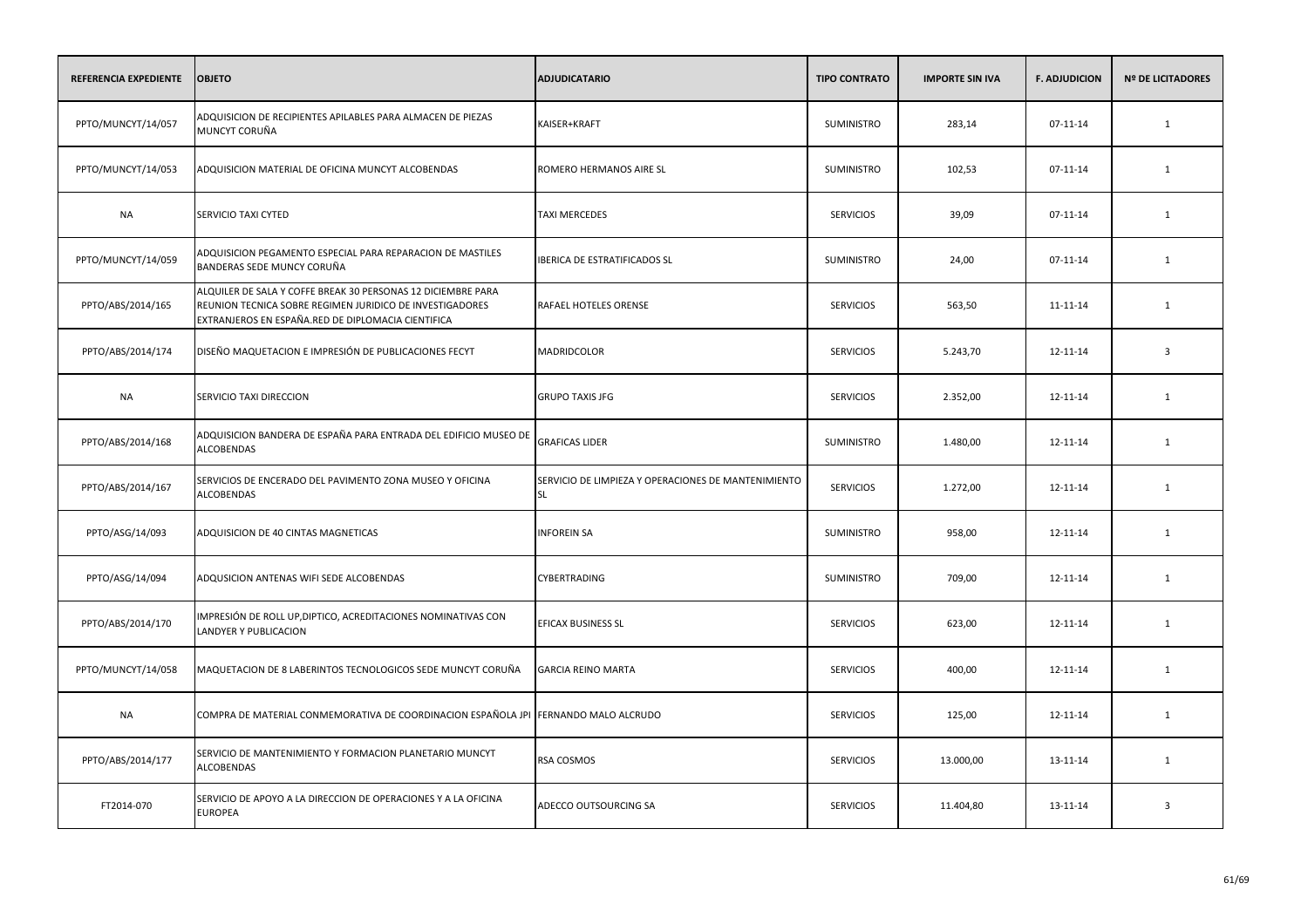| REFERENCIA EXPEDIENTE | <b>OBJETO</b>                                                                                         | <b>ADJUDICATARIO</b>                 | <b>TIPO CONTRATO</b> | <b>IMPORTE SIN IVA</b> | <b>F. ADJUDICION</b> | <b>Nº DE LICITADORES</b> |
|-----------------------|-------------------------------------------------------------------------------------------------------|--------------------------------------|----------------------|------------------------|----------------------|--------------------------|
| PPTO/ABS/2014/173     | DISEÑO Y MAQUETACIÓN ANUARIO SINC 2014                                                                | UNDERBAU                             | <b>SERVICIOS</b>     | 1.691,20               | 13-11-14             | $\mathbf{1}$             |
| PPTO/ABS/2014/178     | INFORME DE REVISION DE CUENTA JUSTIFICATIVA SUBVENCIONES MUNCYT<br>2012-2013                          | MAZARS AUDITORES SLP                 | <b>SERVICIOS</b>     | 3.888,00               | 18-11-14             | 1                        |
| <b>NA</b>             | SERVICIO FLORISTERIA                                                                                  | FLORES ZINNIA SERVICIOS BOTANICOS SL | SUMINISTRO           | 43,00                  | 19-11-14             | $\mathbf{1}$             |
| <b>NA</b>             | ADQUISICION MATERIAL DE PAPELERIA MUNCYT CORUÑA                                                       | <b>SUPER PAPEL SA</b>                | SUMINISTRO           | 31,24                  | 19-11-14             | 1                        |
| <b>NA</b>             | ADQUISICION DE MATERIAL PARA MUNCYT CORUÑA                                                            | <b>IKEA IBERICA SA</b>               | <b>SUMINISTRO</b>    | 19,82                  | 19-11-14             | $\mathbf{1}$             |
| <b>NA</b>             | ADQUISICION MATERIAL DE PAPELERIA MUNCYT CORUÑA                                                       | EL CORTE INGLES SA                   | SUMINISTRO           | 12,36                  | 19-11-14             | 1                        |
| <b>NA</b>             | <b>EXPOSITOR PARA MUNCYT</b>                                                                          | <b>DIBERETIF SAU</b>                 | SUMINISTRO           | 11,96                  | 19-11-14             | 1                        |
| NA                    | ADUISICION MATERIAL DE FERRETERIA                                                                     | MERCATABRIA SL UNIPERSONAL           | <b>SUMINISTRO</b>    | 11,01                  | 19-11-14             | 1                        |
| PPTO/ABS/2014/188     | SERVICIO DE LIJADO Y BARNIZADO DE ESCALERAS DESDE PLANTA BAJA A<br>PRIMERA                            | LONGINOS VELEZ GALAN                 | <b>SERVICIOS</b>     | 7.950,00               | 21-11-14             | 1                        |
| PPTO/ABS/2014/186     | SERVICIO DE LIJADO Y BARNIZADO DE LA TARIMA DEL ANFITEATRO: PATIO DE<br>BUTACAS, PASILLOS Y VESTIBULO | LONGINOS VELEZ GALAN                 | <b>SERVICIOS</b>     | 3.550,00               | 21-11-14             | 1                        |
| PPTO/ABS/2014/189     | SERVICIO DE LIJADO Y BARNIZADO DE ESCALERAS DESDE PLANTA BAJA A<br>PRIMERA (SEGUNDO TRAMO)            | LONGINOS VELEZ GALAN                 | <b>SERVICIOS</b>     | 1.800,00               | 21-11-14             | 1                        |
| PPTO/ABS/2014/181     | REPARACION BOLA DE GRANITO DE LA ENTRADA DEL MUNC YT                                                  | HYDROFLOMEN                          | <b>SERVICIOS</b>     | 1.639,50               | 21-11-14             | 1                        |
| PPTO/ABS/2014/179     | SERVICIO DE RESTAURACION PARA COMCIRED                                                                | JMH SL (JUMAR)                       | <b>SERVICIOS</b>     | 1.298,72               | 21-11-14             | 1                        |
| PPTO/ABS/2014/182     | TRANSCRIPCION Y REDACCION DE TEXTOS MESA REDONDA "RETOS DE LA<br>POLITICA CIENTIFICA EN ESPAÑA        | LUCIA ALVAREZ ROVIRA                 | <b>SERVICIOS</b>     | 950,00                 | 21-11-14             | 1                        |
| PPTO/ABS/2014/187     | SERVICIO DE LIJADO Y BARNIZADO DE RODAPIES EN PLANTA                                                  | LONGINOS VELEZ GALAN                 | <b>SERVICIOS</b>     | 750,00                 | 21-11-14             | 1                        |
| PPTO/ABS/2014/180     | IMPRESIÓN DE UNA PUBLICACION GIC EN INGLES Y EN ESPAÑOL                                               | <b>GRAFICAS LIDER</b>                | <b>SERVICIOS</b>     | 728,00                 | 21-11-14             | 1                        |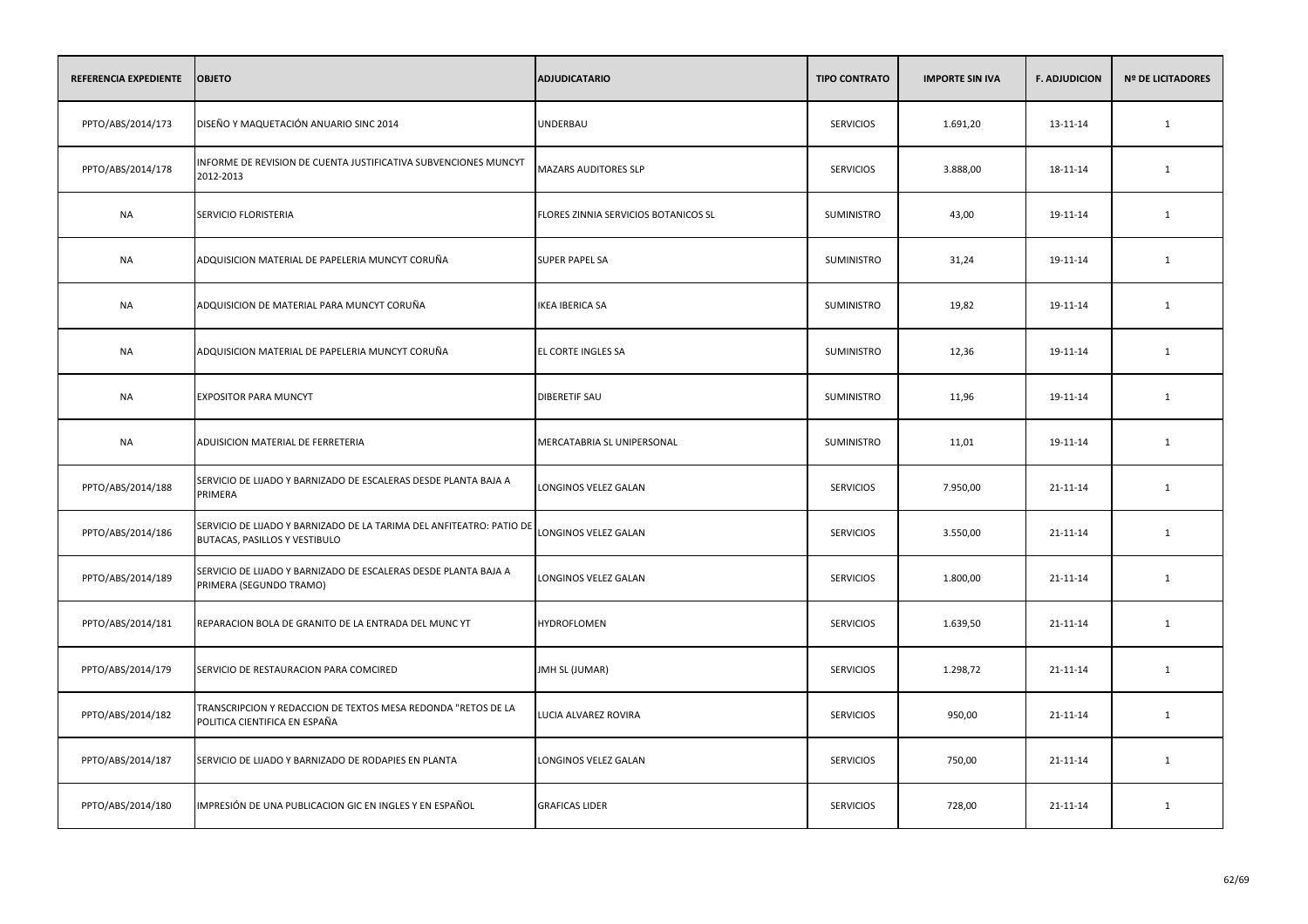| REFERENCIA EXPEDIENTE | <b>OBJETO</b>                                                                                             | <b>ADJUDICATARIO</b>                 | <b>TIPO CONTRATO</b> | <b>IMPORTE SIN IVA</b> | <b>F. ADJUDICION</b> | <b>Nº DE LICITADORES</b> |
|-----------------------|-----------------------------------------------------------------------------------------------------------|--------------------------------------|----------------------|------------------------|----------------------|--------------------------|
| <b>NA</b>             | ADQUISICION LIBRO REGISTRO BIBLIOTECA                                                                     | <b>BLOGA GRAFICA SL</b>              | <b>SUMINISTRO</b>    | 110,00                 | $21 - 11 - 14$       | $\mathbf{1}$             |
| <b>NA</b>             | INSPECCION DEL CIRCUITO DE TUBERIA DESDE EL GRUPO DE PRESION HASTA<br>LA BOLA DE GRANITO                  | HYDROFLOMEN                          | <b>SERVICIOS</b>     | 275,00                 | 21-11-14             | 1                        |
| PPTO/ABS/2014/185     | MATERIAL IDENTIFICATIVO PARA COMCIRED                                                                     | ROMERO HERMANOS AIRE SL              | <b>SERVICIOS</b>     | 67,00                  | 21-11-14             | $\mathbf{1}$             |
| <b>NA</b>             | SERVICIO FLORISTERIA                                                                                      | FLORES ZINNIA SERVICIOS BOTANICOS SL | SUMINISTRO           | 50,00                  | 25-11-14             | 1                        |
| <b>NA</b>             | SERVICIO FLORISTERIA                                                                                      | FLORES ZINNIA SERVICIOS BOTANICOS SL | <b>SUMINISTRO</b>    | 35,00                  | 25-11-14             | $\mathbf{1}$             |
| PS/2011/007 ADIV      | MANTENIMIENTO LICENCIA ADONIS. PERIODO 2014                                                               | ALBATIAN CONSULTING SL               | SUMINISTRO           | 2.450,00               | 26-11-14             | $\mathbf{1}$             |
| PPTO/ABS/2014/193     | OBRAS DE REPARACION DEL MOBILIARIO DE OFICINAS DE LA SEDE DE FECYT<br><b>ALCOBENDAS</b>                   | MCP EBANISTERIA DE DISEÑO            | <b>SERVICIOS</b>     | 17.600,53              | 27-11-14             | 1                        |
| PPTO/ABS/2014/194     | SERVICIO DE RESTAURACION Y ALQUILER DE SALA PARA REUNION DE<br>EURAXESS LOS DIAS 9 Y 10 DE DICIEMBRE 2014 | RAFAEL HOTELES ORENSE                | <b>SERVICIOS</b>     | 2.818,00               | 27-11-14             | 1                        |
| PPTO/ABS/2014/192     | CUATRO TALLERES DE INICIACION AL MONOLOGO PARA FAMELAB                                                    | <b>BELEN RUBIO REY</b>               | <b>SERVICIOS</b>     | 1.600,00               | 27-11-14             | $\mathbf{1}$             |
| PPTO/ABS/2014/191     | SERVICIOS DE UN TECNICO DE SONIDO PARA COMCIRED 2014                                                      | Mª PALOMA PUEBLA GIL                 | <b>SERVICIOS</b>     | 600,00                 | 27-11-14             | 1                        |
| PPTO/ABS/2014/195     | LONA CUBREMESAS PARA MUNCYT                                                                               | MADRIDCOLOR                          | <b>SERVICIOS</b>     | 433,70                 | 27-11-14             | $\mathbf{1}$             |
| <b>NA</b>             | BOLSAS DE PAPEL PARA COMCIRED                                                                             | PLASTICOS SESMERO                    | SUMINISTRO           | 52,20                  | 27-11-14             | $\mathbf{1}$             |
| <b>NA</b>             | COMPRA DE MATERIAL MUNCYT CORUÑA                                                                          | <b>DROGUERIA VILLAR SL</b>           | SUMINISTRO           | 19,75                  | 27-11-14             | $\mathbf{1}$             |
| PPTO/ABS/2014/204     | REMATES DE CARPINTERIA EN EL HALL DE LA ENTRADA                                                           | CARPINTERIA LUPIANA SL               | <b>SERVICIOS</b>     | 17.450,75              | 28-11-14             | 1                        |
| PPTO/ABS/2014/199     | SERVICIO DE TAPIZADO DE BANCOS DEL HALL DE LA ENTRADA DEL MUNCYT                                          | RUBALCABA SA                         | <b>SERVICIOS</b>     | 522,98                 | 28-11-14             | 1                        |
| PPTO/MUNCYT/14/075    | PLANIFICACION TALLERES SEMANA DE LA ROBOTICA EN EL MUNCYT PARA<br>LOS DIAS 29 Y 30 DE NOVIEMBRE           | <b>WARNING CORP SL</b>               | <b>SERVICIOS</b>     | 400,00                 | 28-11-14             | 1                        |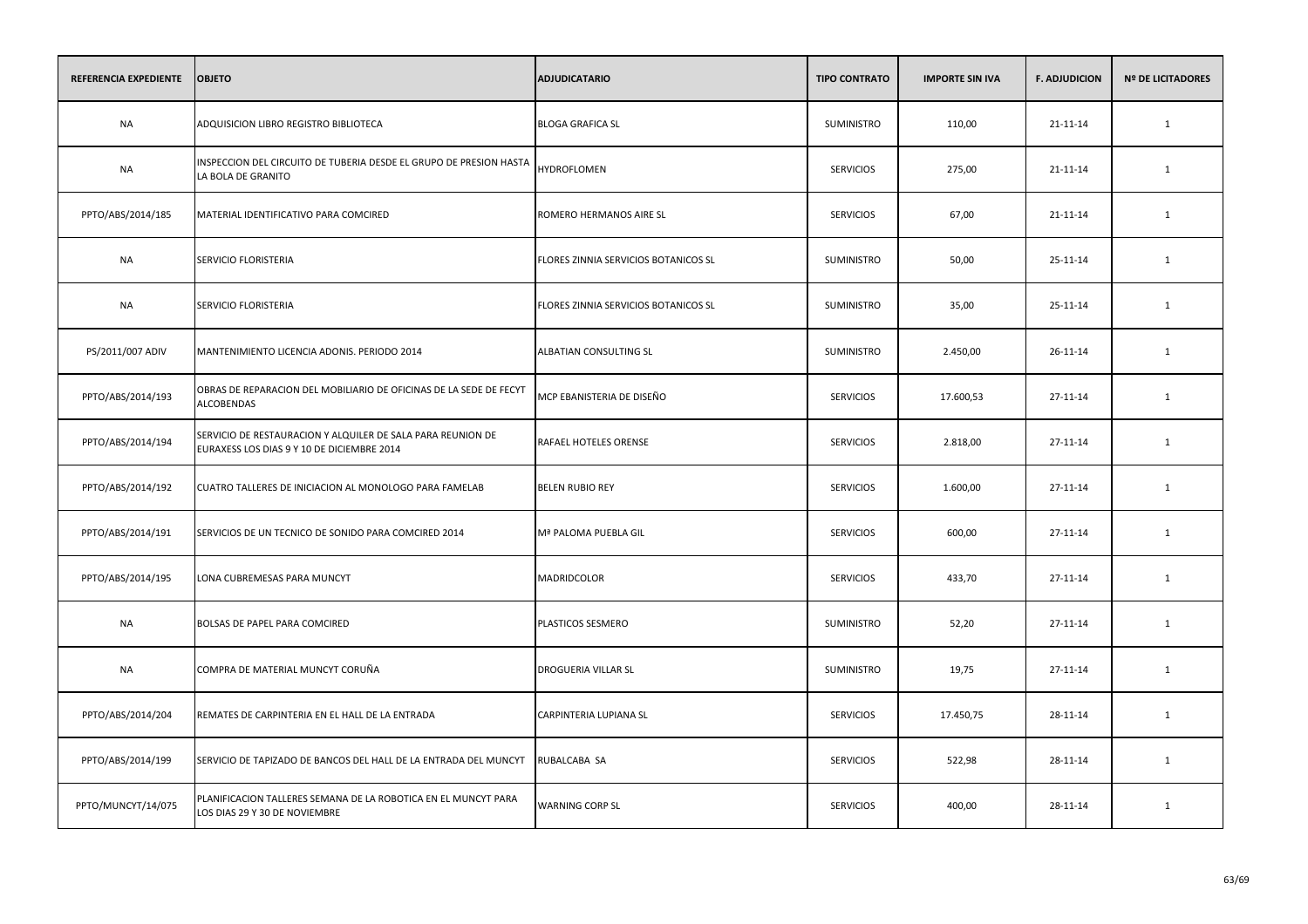| REFERENCIA EXPEDIENTE | <b>OBJETO</b>                                                                                | <b>ADJUDICATARIO</b>          | <b>TIPO CONTRATO</b> | <b>IMPORTE SIN IVA</b> | <b>F. ADJUDICION</b> | <b>Nº DE LICITADORES</b> |
|-----------------------|----------------------------------------------------------------------------------------------|-------------------------------|----------------------|------------------------|----------------------|--------------------------|
| PPTO/ABS/2014/200     | SERVCIOS DE SEGURIDAD Y VIGILANCIA                                                           | SECURITAS SEGURIDAD ESPAÑA SA | <b>SERVICIOS</b>     | 4.327,85               | $01 - 12 - 14$       | $\mathbf{1}$             |
| SINC_14_010           | <b>COLABORACION AGENCIA SINC</b>                                                             | MARCOS TALVA ADELINE          | <b>SERVICIOS</b>     | 800,00                 | 01-12-14             | 1                        |
| PS/2008/025           | SUSCRIPCION AL DIARIO EL PAIS                                                                | DIARIO EL PAIS SL             | SUMINISTRO           | 365,38                 | 01-12-14             | 1                        |
| <b>NA</b>             | GASTOS VISADO COLEGIO DE ARQUITECTOS                                                         | A-CERO                        | <b>SERVICIOS</b>     | 300,03                 | 01-12-14             | 1                        |
| PPTO/ABS/2014/202     | SERVCIOS DE SEGURIDAD Y VIGILANCIA                                                           | SECURITAS SEGURIDAD ESPAÑA SA | <b>SERVICIOS</b>     | 190,77                 | $01 - 12 - 14$       | 1                        |
| NA                    | <b>EXPERTOS COMCIRED</b>                                                                     | MARTIN ESCANILLA RUTH         | <b>SERVICIOS</b>     | 200,00                 | $01 - 12 - 14$       | 1                        |
| <b>NA</b>             | <b>EXPERTOS COMCIRED</b>                                                                     | GONZALEZ CHASCO PALOMA        | <b>SERVICIOS</b>     | 200,00                 | $01 - 12 - 14$       | $\mathbf{1}$             |
| NA                    | <b>EXPERTOS COMCIRED</b>                                                                     | FERNANDEZ SANCHEZ PALOMA      | <b>SERVICIOS</b>     | 200,00                 | 01-12-14             | $\mathbf{1}$             |
| <b>NA</b>             | <b>EXPERTOS COMCIRED</b>                                                                     | EZQUERRA MARTINEZ ANGEL       | <b>SERVICIOS</b>     | 200,00                 | $01 - 12 - 14$       | $\mathbf{1}$             |
| <b>NA</b>             | <b>EXPERTOS COMCIRED</b>                                                                     | GONZALO GOMEZ PABLO           | <b>SERVICIOS</b>     | 200,00                 | 01-12-14             | 1                        |
| PPTO/ABS/2014/201     | SERVCIOS DE SEGURIDAD Y VIGILANCIA                                                           | SECURITAS SEGURIDAD ESPAÑA SA | <b>SERVICIOS</b>     | 132,67                 | 01-12-14             | 1                        |
| <b>NA</b>             | ADQUISICION PILAS Y ALFOMBRILLA MUNCYT ALCOBENDAS                                            | <b>IKEA IBERICA SA</b>        | SUMINISTRO           | 35,45                  | $01 - 12 - 14$       | 1                        |
| <b>NA</b>             | ADQUISICION PILAS MUNCYT ALCOBENDAS                                                          | <b>IKEA IBERICA SA</b>        | SUMINISTRO           | 29,73                  | 01-12-14             | 1                        |
| PPTO/MUNCYT/14/074    | ADECUACION DE LA SALA LOSADA, ANEJOS Y VESTUARIOS DEL PERSONAL DE<br>LIMPIEZA Y DE SEGURIDAD | MYRIAM MENENDEZ ALONSO        | <b>SERVICIOS</b>     | 4.900,00               | 02-12-14             | 1                        |
| PPTO/MUNCYT/14/072    | IMPRESIÓN DE DIVERSOS MATERIALES DE DIFUSION DEL MUNCYT<br><b>ALCOBENDAS</b>                 | <b>GRAFICAS LIDER</b>         | <b>SERVICIOS</b>     | 1.880,00               | 02-12-14             | 1                        |
| PPTO/ASG/14/091       | ADQUISICION DE PARAGÜERO PARA MUNCYT                                                         | PARAGÜITAS                    | SUMINISTRO           | 1.540,00               | 02-12-14             | 1                        |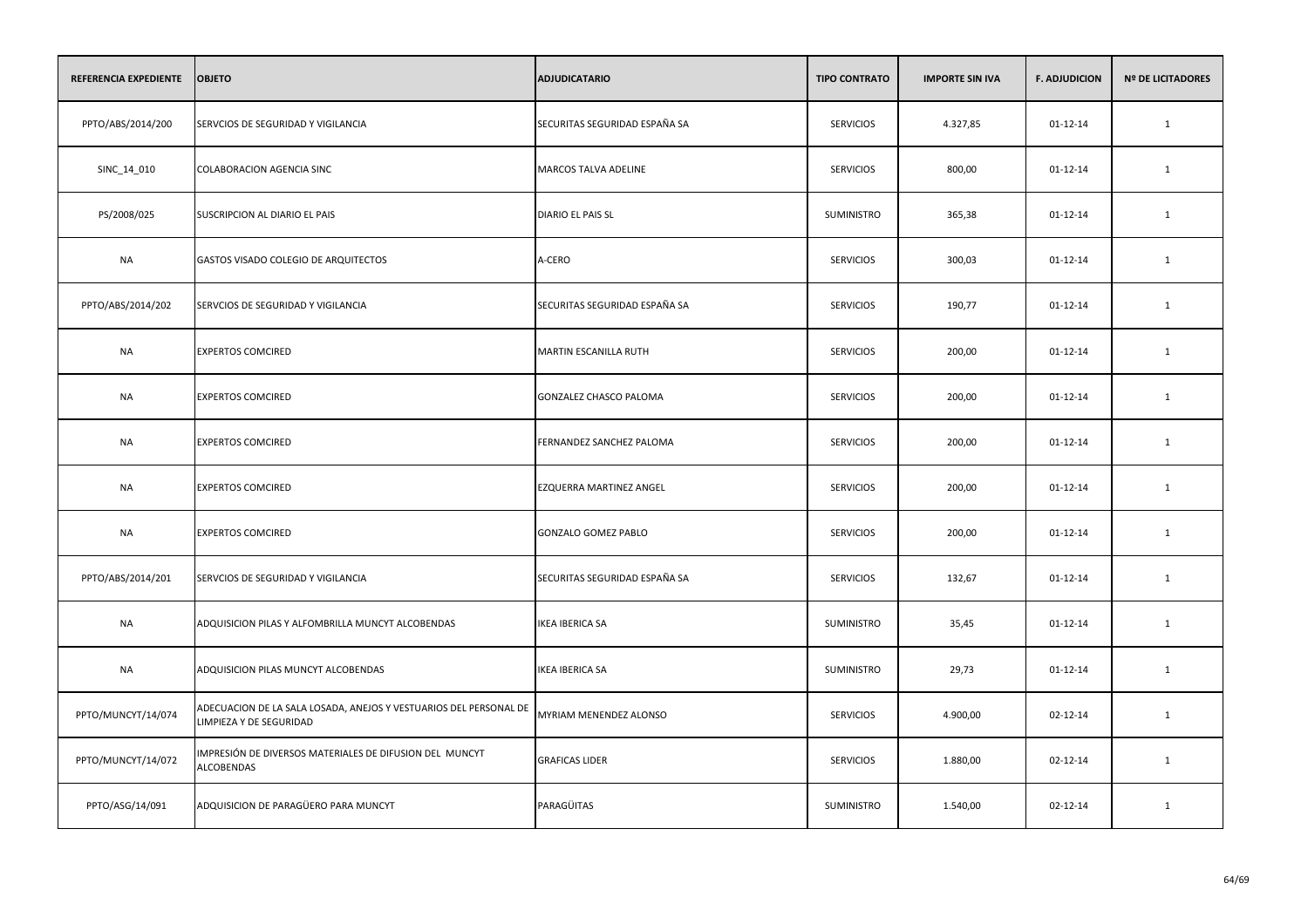| REFERENCIA EXPEDIENTE | <b>OBJETO</b>                                                                                               | <b>ADJUDICATARIO</b>                                             | <b>TIPO CONTRATO</b> | <b>IMPORTE SIN IVA</b> | <b>F. ADJUDICION</b> | <b>Nº DE LICITADORES</b> |
|-----------------------|-------------------------------------------------------------------------------------------------------------|------------------------------------------------------------------|----------------------|------------------------|----------------------|--------------------------|
| PPTO/ABS/2014/197     | SERVICIO DE RESTAURACION PARA LA MESA AGRO DE COOPERACION<br>INTERREGIONAL. RED DE POLITICAS PUBLICAS IDI   | ISS SOLUCIONES DE CATERING SL                                    | <b>SERVICIOS</b>     | 1.338,00               | 02-12-14             | 1                        |
| PPTO/MUNCYT/14/068    | ADQUISICION DE SISTEMA DE MICROFONIA INALAMBRICO PARA EL SALON DE<br>ACTOS DE LA SEDE CORUÑESA DEL MUNCYT   | ORGANIZACIÓN DE SERVICIOS EDUCATIVOS SA (OSESA)                  | <b>SERVICIOS</b>     | 995,00                 | 02-12-14             | 1                        |
| PPTO/MUNCYT/14/070    | IMPRESIÓN Y ENTREGA DE 8 LONAS PARA SU COLOCACION EN EL SUELO                                               | <b>IVAN LEIRAS MARTINEZ</b>                                      | <b>SERVICIOS</b>     | 950,40                 | $02 - 12 - 14$       | $\mathbf{1}$             |
| PPTO/MUNCYT/14/071    | PRODUCCION E INSTALACION DE 4 BANDEROLAS PARA EL MUNCYT<br><b>ALCOBENDAS</b>                                | <b>GRAFICAS LIDER</b>                                            | <b>SERVICIOS</b>     | 430,00                 | 02-12-14             | 1                        |
| PPTO/ABS/2014/203     | ENCERADO DEL PAVIMENTO DE LA SALA DE EXPOSICIONES TEMPORALES                                                | SERVICIO DE LIMPIEZA Y OPERACIONES DE MANTENIMIENTO<br><b>SL</b> | <b>SERVICIOS</b>     | 413,55                 | 02-12-14             | 1                        |
| PPTO/ABS/2014/198     | INSTALACION DEL SISTEMA DE APERTURA DE PUERTA PRINCIPAL DE LA<br>OFICINA DE PEDRO TEIXEIRA                  | APT INSTALACIONES SL                                             | <b>SERVICIOS</b>     | 327,70                 | 02-12-14             | 1                        |
| PPTO/MUNCYT/14/073    | ALQUILER DE 4 PORTATILES PARA LA ACTIVIDAD DE WIKIMARATON QUE SE<br>CELEBRARA LOS DIAS 13 Y 14 DE DICIEMBRE | <b>EVELB</b>                                                     | <b>SERVICIOS</b>     | 289,25                 | 02-12-14             | 1                        |
| PPTO/MUNCYT/14/069    | ADQUISICION DE MATERIAL PREVENTIVO PARA LA SEDE DE MUNCYT<br>CORUÑA                                         | UTE GIROA ALTAIR                                                 | <b>SERVICIOS</b>     | 91,09                  | 02-12-14             | 1                        |
| <b>NA</b>             | SERVICIO TAXI DIRECCION                                                                                     | JIMENEZ ROMERA JOSE ANTONIO                                      | <b>SERVICIOS</b>     | 22,73                  | 02-12-14             | $\mathbf{1}$             |
| PPTO/ABS/2014/205     | CATERING INAUGURACION MUNCYT ALCOBENDAS                                                                     | <b>CIBOULETTE</b>                                                | <b>SERVICIOS</b>     | 7.500,00               | 03-12-14             | 1                        |
| PPTO/ABS/2014/206     | INSTALACION DE CAMARA DIA-NOCHE PARA LA ZONA DE GABINETE                                                    | SECURITAS SEGURIDAD ESPAÑA SA                                    | <b>SERVICIOS</b>     | 509,74                 | 03-12-14             | $\mathbf{1}$             |
| PPTO/ABS/2014/216     | FICHAS PARA GUARDARROPA MUNCYT                                                                              | GUZBAR LA CASA DEL ROTULO SL                                     | <b>SERVICIOS</b>     | 192,00                 | 03-12-14             | 1                        |
| <b>NA</b>             | <b>COMPRA DE ANTENAS</b>                                                                                    | <b>MAYORISTAS WEB</b>                                            | SUMINISTRO           | 183,17                 | $04 - 12 - 14$       | $\mathbf{1}$             |
| <b>NA</b>             | <b>COMPRA DE ANTENAS</b>                                                                                    | <b>MAYORISTAS WEB</b>                                            | <b>SUMINISTRO</b>    | 181,88                 | 04-12-14             | 1                        |
| PS/2008/025           | SUSCRIPCION ON LINE A LA REVISTA PROFESIONAL DE LA INFORMACION                                              | EL PROFESIONAL DE LA INFORMACION                                 | SUMINISTRO           | 101,65                 | $04 - 12 - 14$       | 1                        |
| <b>NA</b>             | COMPRA CABLES HDMI                                                                                          | RODRIGUEZ ROYAN SL (PC BOX)                                      | <b>SUMINISTRO</b>    | 49,53                  | 04-12-14             | 1                        |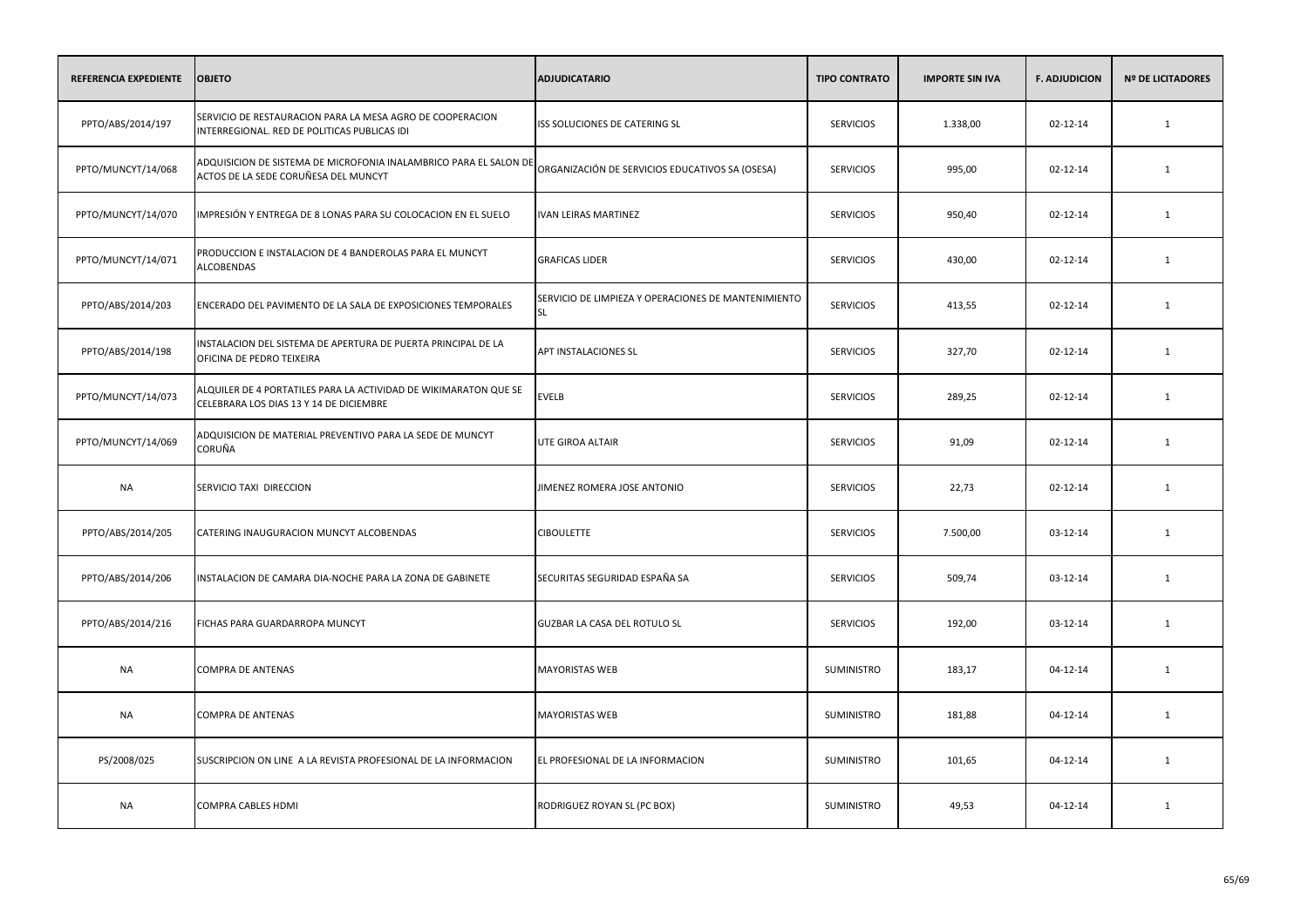| REFERENCIA EXPEDIENTE | <b>OBJETO</b>                                                                                                                                                     | <b>ADJUDICATARIO</b>                                                       | <b>TIPO CONTRATO</b> | <b>IMPORTE SIN IVA</b> | <b>F. ADJUDICION</b> | <b>Nº DE LICITADORES</b> |
|-----------------------|-------------------------------------------------------------------------------------------------------------------------------------------------------------------|----------------------------------------------------------------------------|----------------------|------------------------|----------------------|--------------------------|
| PPTO/ABS/2014/209     | PUESTA EN MARCHA DE MODULOS INTERACTIVOS QUE FORMARAN PARTE<br>DE LOS ESPACIOS DIVULGATIVOS PERMANENTES DEL MUNCYT ALCOBENDAS                                     | SERVIMAN SISTEMAS INTEGRALES SL                                            | <b>SERVICIOS</b>     | 17.950,00              | 05-12-14             | $\mathbf{1}$             |
| PPTO/MUNCYT/14/066    | SISTEMA DE VENTA DE ENTRADAS Y CONTROL DE ACCESOS                                                                                                                 | SICOMORO SERVICIOS INTEGRALES (IACPOS)                                     | SUMINISTRO           | 17.300,00              | 05-12-14             | 1                        |
| PPTO/MUNCYT/14/065    | COMPRA DE LECTORES DE CODIGOS DE BARRA PARA LOS TORNOS DE<br>ACCESO AL MUSEO                                                                                      | <b>MICBAR</b>                                                              | <b>SUMINISTRO</b>    | 7.853,31               | 05-12-14             | 1                        |
| PPTO/ABS/2014/208     | INSTALACION DE BICICLETA PARA NAVIDAD MUNCYT                                                                                                                      | A.C. CICLALAB                                                              | <b>SERVICIOS</b>     | 5.650,00               | 05-12-14             | 1                        |
| PPTO/ABS/2014/207     | TRADUCCION Y EDICION DELAS AYUDAS EN EL EDITOR CVN                                                                                                                | ANA LOUSE TROUT TATE                                                       | <b>SERVICIOS</b>     | 5.135,70               | 05-12-14             | $\mathbf{1}$             |
| PPTO/MUNCYT/14/078    | RETIRADA DE UNA BALSA DE ACERO EXPERIMENTACION FLOTABILIDAD<br>UBICADA EN EL ESPACIO EXPOSITIVO DE MUNCYT SEDE ALCOENDAS<br>DENOMINADA MICROESPACIO               | REFORMAS DE EDIFICIOS ESPECIALES SL                                        | <b>SERVICIOS</b>     | 1.490,00               | 05-12-14             | 1                        |
| PPTO/ASG/14/099       | ADQUISICION DE MOVIL                                                                                                                                              | <b>K-TUIN</b>                                                              | SUMINISTRO           | 742,98                 | 05-12-14             | 1                        |
| PPTO/ABS/2014/196     | SERVICIOS DE RESTAURACION REUNION EURAXESS TOP                                                                                                                    | RAFAEL HOTELES ORENSE                                                      | <b>SERVICIOS</b>     | 660,00                 | 05-12-14             | 1                        |
| <b>NA</b>             | TRADUCCION DEL DOCUMENTO RECOMENDACIONES PARA LA<br>IMPLEMENTACION DEL ARTICULO 37 DIFUSION EN ACCESO ABIERTO DE LA<br>LEY DE LA CIENCIA, TECNOLOGIA E INNOVACION | ANA LOUSE TROUT TATE                                                       | <b>SERVICIOS</b>     | 465,90                 | 05-12-14             | 1                        |
| PPTO/ASG/14/096       | ADQUISICION MATERIAL OFICINA OFICINA TECNICA                                                                                                                      | ROMERO HERMANOS AIRE SL                                                    | <b>SUMINISTRO</b>    | 278,61                 | 05-12-14             | 1                        |
| PPTO/ASG/14/100       | ADQUISICION DE DOS TECLADOS PARA WINDOWS SURFACE                                                                                                                  | <b>MICROSOFT</b>                                                           | SUMINISTRO           | 129,99                 | 05-12-14             | 1                        |
| PPTO/ASG/14/097       | ADQUISICION DE CARPETAS COLGANTES                                                                                                                                 | ROMERO HERMANOS AIRE SL                                                    | <b>SUMINISTRO</b>    | 10,25                  | 05-12-14             | 1                        |
| <b>NA</b>             | COPIAS FOTOCOPIADORA MUNCYT DELICIAS                                                                                                                              | TECNOLOGIA INTERNACIONAL Y CONSUMIBLES                                     | <b>SERVICIOS</b>     | 27,88                  | 09-12-14             | 1                        |
| PS/2007/017           | <b>CONTRATO DE TRANSPORTE URGENTE</b>                                                                                                                             | DIMARAL EXPRESS SLU                                                        | <b>SERVICIOS</b>     | 4.871,97               | $10-12-14$           | $\overline{3}$           |
| PS/2013/045           | INSCRIPCION EN LA ASOCIACION DE NACIONAL DE INFORMADORES DE LA<br>SALUD (ANIS) VERONICA FUENTES                                                                   | ASOCIACION NACIONAL DE INFORMADORES DE LA SALUD<br>(ANIS) VERONICA FUENTES | <b>SERVICIOS</b>     | 65,00                  | 10-12-14             | 1                        |
| PPTO/ABS/2014/231     | DISEÑO Y COMPRA DE IMÁGENES. MONTAJE Y DIRECCION DE MONTAJE                                                                                                       | GESTION DE DISEÑO DESIGNO SL                                               | <b>SERVICIOS</b>     | 17.980,00              | 11-12-14             | 1                        |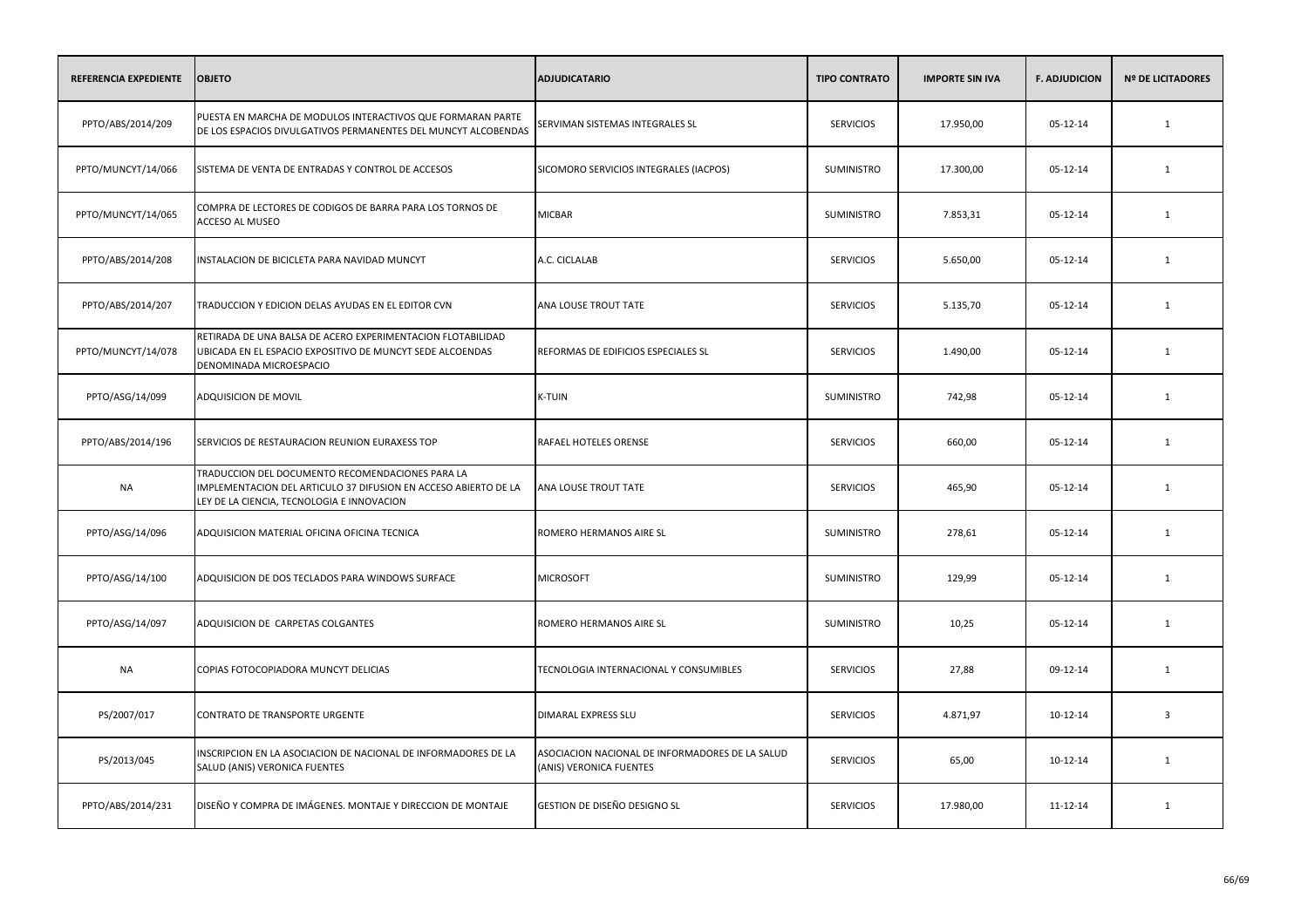| <b>REFERENCIA EXPEDIENTE</b> | <b>OBJETO</b>                                                                                                                                                                                 | <b>ADJUDICATARIO</b>                   | <b>TIPO CONTRATO</b> | <b>IMPORTE SIN IVA</b> | <b>F. ADJUDICION</b> | <b>Nº DE LICITADORES</b> |
|------------------------------|-----------------------------------------------------------------------------------------------------------------------------------------------------------------------------------------------|----------------------------------------|----------------------|------------------------|----------------------|--------------------------|
| PPTO/ABS/2014/213            | AUTORIZACION INSERCION PUBLICIDAD MUNCYT ALCOBENDAS EN GUIA DEL<br>OCIO                                                                                                                       | TAZNIA MEDIA SL                        | <b>SERVICIOS</b>     | 8.678,00               | 11-12-14             | 1                        |
| PPTO/ABS/2014/211            | CUADERNOS PARA LA OFICINA EUROPEA, PENDRIVES PARA FECYT Y BOLSAS<br>DE PAPEL CORPORATIVAS                                                                                                     | OSCAR LUIS TOSCA (SI SENSATION IMAGE)  | <b>SERVICIOS</b>     | 3.960,00               | 11-12-14             | 1                        |
| PPTO/ABS/2014/214            | SERVICIO DE RETIRADA DE ELEMENTOS INTERACTIVOS Y<br>ACONDICIONAMIENTO DE LOS ESPACIOS EN LA ZONA DENOMINADA<br>"TALLERES DE SALA" UBICADA EN LOS ESPACIOS EXPOSITIVOS DE MUNCYT<br>ALCOBENDAS | ARTERIA LOGISTICA DEL ARTE SL          | <b>SERVICIOS</b>     | 2.475,00               | 11-12-14             | 1                        |
| PPTO/ABS/2014/215            | ATRIL Y PLACA PARA EL ACTO DE INAUGURACION DEL MUNCYT ALCOBENDAS OSCAR LUIS TOSCA (SI SENSATION IMAGE)                                                                                        |                                        | <b>SERVICIOS</b>     | 2.000,00               | 11-12-14             | $\mathbf{1}$             |
| PPTO/ABS/2014/212            | CORRECCION ORTOTIPOGRAFICA SOBRE MAQUETA DE LA PUBLICACION<br>ANUARIO SINC 2014                                                                                                               | LUCIA ALVAREZ ROVIRA                   | <b>SERVICIOS</b>     | 700,00                 | 11-12-14             | 1                        |
| PPTO/ASG/14/103              | MATERIAL DE OFICINA PARA FECYT (PAPEL FOTOCOPIADORA)                                                                                                                                          | ROMERO HERMANOS AIRE SL                | <b>SUMINISTRO</b>    | 250,00                 | 11-12-14             | 1                        |
| PPTO/ABS/2014/210            | REIMPRESION DE CARTELES PARA MARQUESINAS DE PUBLICIDAD DE<br>PRECIPITA                                                                                                                        | SERICUM                                | <b>SERVICIOS</b>     | 227,34                 | 11-12-14             | 1                        |
| PPTO/ASG/14/102              | COMPRA DE CABLE HDMI PARA TELEVISION                                                                                                                                                          | GRANDES ALMACENES FNAC ESPAÑA SA       | <b>SUMINISTRO</b>    | 7,40                   | 11-12-14             | 1                        |
| <b>NA</b>                    | COMPRA DE 4 TELEVISIONES PARA SINC, FAMELAB                                                                                                                                                   | MEDIA MARKT SAN SEBASTIAN DE LOS REYES | SUMINISTRO           | 2.360,00               | 12-12-14             | 1                        |
| <b>NA</b>                    | COMPRA DE AURICULARES PARA STANDS FECYT                                                                                                                                                       | MEDIA MARKT SAN SEBASTIAN DE LOS REYES | <b>SUMINISTRO</b>    | 81,74                  | 12-12-14             | 1                        |
| <b>NA</b>                    | MATERIAL MUNCYT CORUÑA ARBOL DE NAVIDAD                                                                                                                                                       | <b>PORTICO</b>                         | SUMINISTRO           | 62,98                  | 12-12-14             | 1                        |
| PPTO/ABS/2014/219            | PRODUCCION DE 1000 LIBRETAS MUNCYT                                                                                                                                                            | OSCAR LUIS TOSCA (SI SENSATION IMAGE)  | <b>SERVICIOS</b>     | 4.996,00               | 15-12-14             | 1                        |
| <b>NA</b>                    | COMPRA DE ANTENAS Y ALIMENTADORES                                                                                                                                                             | CYBERTRADING                           | SUMINISTRO           | 743,71                 | 15-12-14             | 1                        |
| PPTO/ABS/2014/218            | CATERING REUNION EURAXESS 14 DE ENERO DE 2015                                                                                                                                                 | VIENA REPOSTERIA CAPELLANES SA         | <b>SERVICIOS</b>     | 353,10                 | 15-12-14             | 1                        |
| PPTO/ASG/14/098              | <b>IMPRESORA PARA RECEPCION</b>                                                                                                                                                               | SUMOSOA MUNDOCOP SL                    | <b>SUMINISTRO</b>    | 95,00                  | 15-12-14             | 1                        |
| NA                           | REPRESENTACION TEATRAL EN LA INAUGURACION DEL MUSEO DE LA<br>CIENCIA                                                                                                                          | LA CASA DE LA PORTERA A.C              | <b>SERVICIOS</b>     | 2.000,00               | 17-12-14             | 1                        |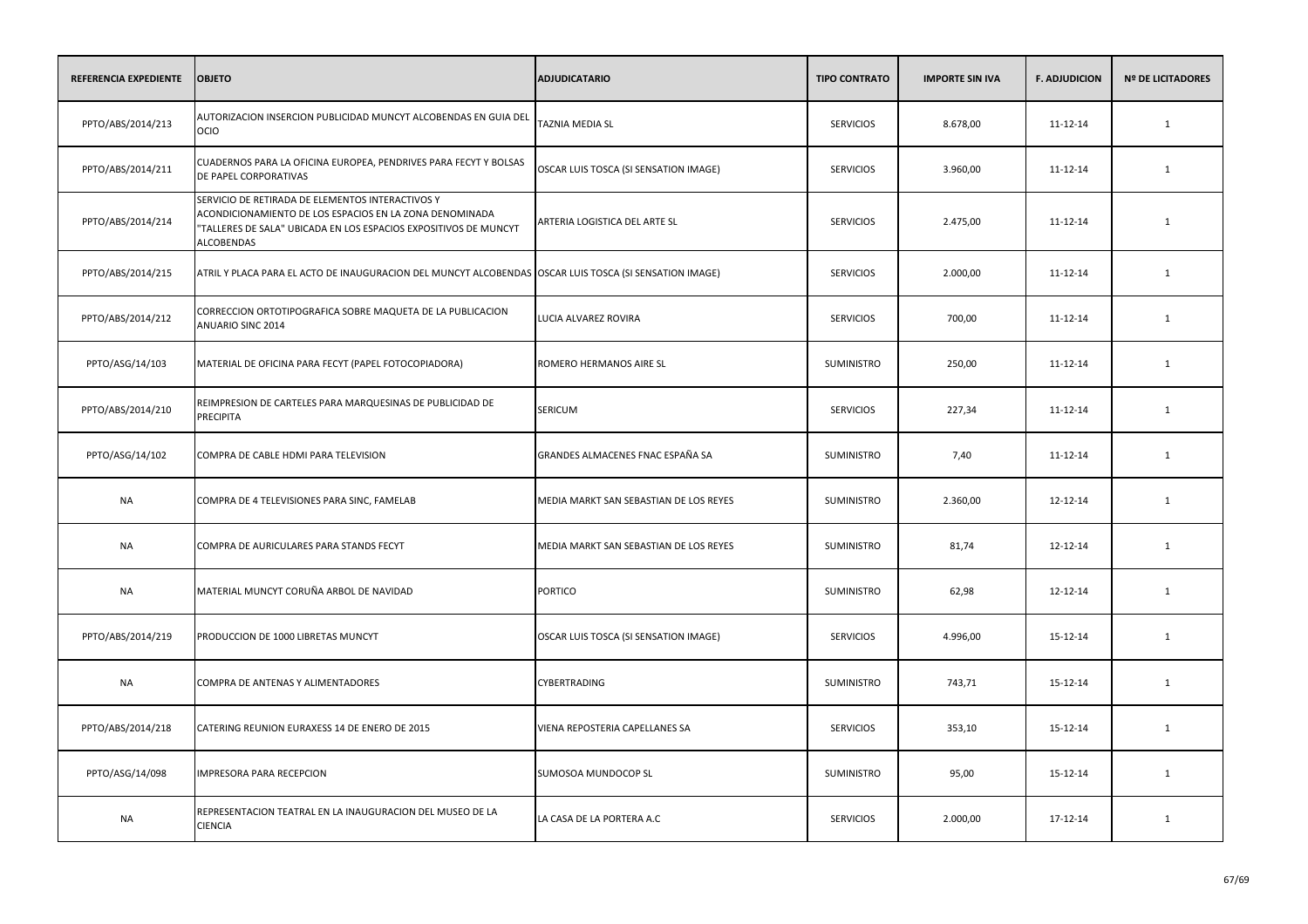| REFERENCIA EXPEDIENTE | <b>OBJETO</b>                                                                              | <b>ADJUDICATARIO</b>                            | <b>TIPO CONTRATO</b> | <b>IMPORTE SIN IVA</b> | <b>F. ADJUDICION</b> | <b>Nº DE LICITADORES</b> |
|-----------------------|--------------------------------------------------------------------------------------------|-------------------------------------------------|----------------------|------------------------|----------------------|--------------------------|
| <b>NA</b>             | SERVICIO DE RESTAURACION PARA REUNION WATEUR. TRASLADO DE<br>COORDINACION DE LA WATEUR JPI | RAMIRO JAQUETE                                  | <b>SERVICIOS</b>     | 201,98                 | 17-12-14             | $\mathbf{1}$             |
| <b>NA</b>             | GASTOS VIAJE Y ALOJAMIENTO COMCIRED                                                        | UNIVERSIDAD PUBLICA DE NAVARRA                  | <b>SERVICIOS</b>     | 166,18                 | 17-12-14             | $\mathbf{1}$             |
| PPTO/ABS/2014/220     | SERVICIOS DE RESTAURACION ALCOBENDAS                                                       | JMH SL (JUMAR)                                  | <b>SERVICIOS</b>     | 1.854,55               | 18-12-14             | $\mathbf 1$              |
| PPTO/ABS/2014/221     | <b>ALQUILER DE AUTOBUS</b>                                                                 | PAREDES BUS SA                                  | <b>SERVICIOS</b>     | 235,00                 | 18-12-14             | $\mathbf{1}$             |
| PPTO/ABS/2014/222     | SEGURO DE ACCIDENTES COLECTIVOS PARA LA ACTIVIDAD NOCHE SIN HIJOS<br>EN EL MUNCYT          | ALLIANZ, COMPAÑIA DE SEGUROS Y REASEGUROS SA    | <b>SERVICIOS</b>     | 89,99                  | 18-12-14             | 1                        |
| NA                    | SERVICIOS DE RESTAURACION REUNION JPI WATEUR                                               | BRASERIA INDEPENDENCIA SL                       | <b>SERVICIOS</b>     | 183,00                 | 18-12-14             | 1                        |
| <b>NA</b>             | SERVICIO TAXI DIRECCION                                                                    | <b>GRUPO TAXIS JFG</b>                          | <b>SERVICIOS</b>     | 1.488,00               | 19-12-14             | $\mathbf{1}$             |
| PPTO/MUNCYT/14/076    | ADQUISICION MATERIAL DE MANTENIMIENTO PARA MUNCYT CORUÑA                                   | <b>UTE GIROA ALTAIR</b>                         | <b>SUMINISTRO</b>    | 512,53                 | 19-12-14             | $\mathbf{1}$             |
| PPTO/ABS/2014/223     | AUTORIZACION SOLICITUD DE TORNOS ACCESO MUNCYT                                             | AUTOMATIC SYSTEM                                | <b>SERVICIOS</b>     | 200,00                 | 19-12-14             | $\mathbf{1}$             |
| NA                    | GASTOS ORGANIZACIÓN PROYECTO WIKIMARATON                                                   | WIKIMEDIA                                       | <b>SERVICIOS</b>     | 2.479,34               | 21-12-14             | 1                        |
| PPTO/ASG/14/105       | ADQUISICION ORDENADORES                                                                    | REPESSA SISTEMAS SA                             | SUMINISTRO           | 7.482,40               | 22-12-14             | $\mathbf{1}$             |
| PPTO/ABS/2014/229     | ADORNOS PARA NAVIDAD                                                                       | RECLAM PUBLICIDAD MARKETING Y ARTES GRAFICAS SA | SUMINISTRO           | 430,00                 | 22-12-14             | $\mathbf{1}$             |
| <b>NA</b>             | ADORNOS PARA NAVIDAD                                                                       | RECLAM PUBLICIDAD MARKETING Y ARTES GRAFICAS SA | SUMINISTRO           | 395,00                 | 22-12-14             | $\mathbf{1}$             |
| PPTO/ASG/14/104       | MATERIAL PARA EL MUSEO                                                                     | ROMERO HERMANOS AIRE SL                         | SUMINISTRO           | 382,00                 | 22-12-14             | $\mathbf{1}$             |
| PPTO/ABS/2014/225     | IMPRESIÓN DE PHOTOCALL TALLER GOOGLE MUNCYT                                                | EFICAX BUSINESS SL                              | <b>SERVICIOS</b>     | 288,00                 | 22-12-14             | $\mathbf{1}$             |
| <b>NA</b>             | SUMINISTRO DE MATERIAL PARA CIENCIA Y ARTE                                                 | PC COMPONENTES Y MULTIMEDIA SL                  | SUMINISTRO           | 1.095,82               | 23-12-14             | $\mathbf{1}$             |